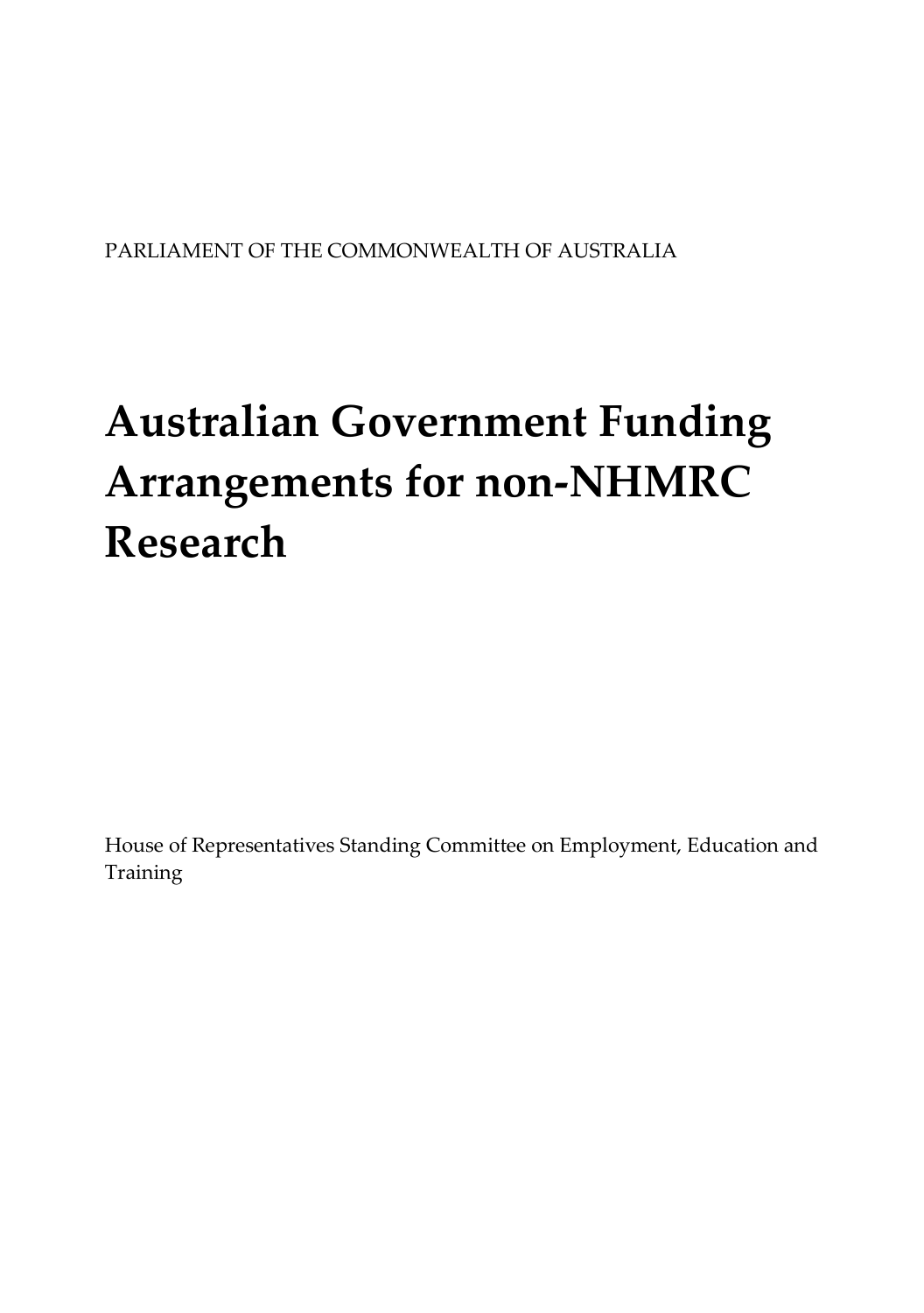© Commonwealth of Australia

ISBN 978-1-74366-911-2 (Printed Version)

ISBN 978-1-74366-912-9 (HTML Version)

This work is licensed under the Creative Commons Attribution-NonCommercial-NoDerivs 3.0 Australia License.



The details of this licence are available on the Creative Commons website: [http://creativecommons.org/licenses/by-nc-nd/3.0/au/.](http://creativecommons.org/licenses/by-nc-nd/3.0/au/)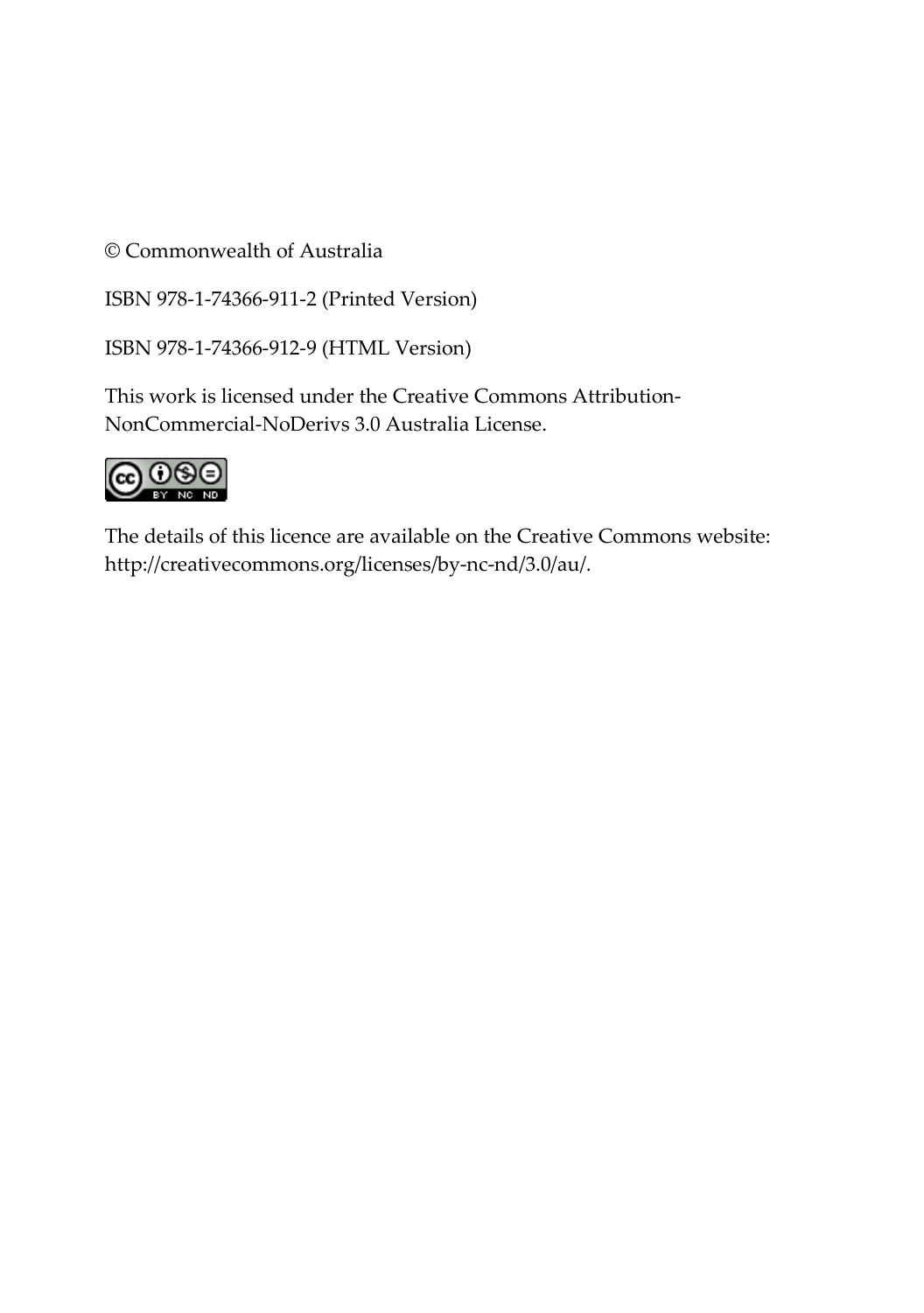# <span id="page-2-0"></span>**Chair's Foreword**

Australia enjoys a reputation for producing world class research. Australian researchers have contributed to significant discovery and development including WiFi, GPS and the cochlear implant.

The Australian Government supports research through a range of funding mechanisms. For universities, research funding is primarily administered through competitive grants and research block grants; the former comprising an application and assessment process based on merit and peer review.

The context of the inquiry was that researchers spend significant time, effort and resources applying for research funding. With low success rates, it is often implied that this time and effort is wasted.

Cognisant of reforms already underway in the Australian research sector, the Committee sought to examine ways to simplify application and assessment processes, particularly for university researchers.

This report makes 15 recommendations designed to streamline and improve research funding arrangements.

Four fundamental elements underpin the Committee's recommendations. The first is to reduce the voluminous amount of information currently provided in support of grant funding applications. The second is to make use of existing data and information pertaining to researchers and research institutions. The third is to provide as much document uniformity as possible across the research funding schemes. And the fourth is to level the playing field for under-represented research groups. This includes early and mid-career researchers, women, minority groups, Indigenous researchers and rural and regional universities.

The key recommendation of the Committee is that a central online research management system be introduced for all Commonwealth grant programs. To maximise the efficiency of this system, it is recommended the system be linked to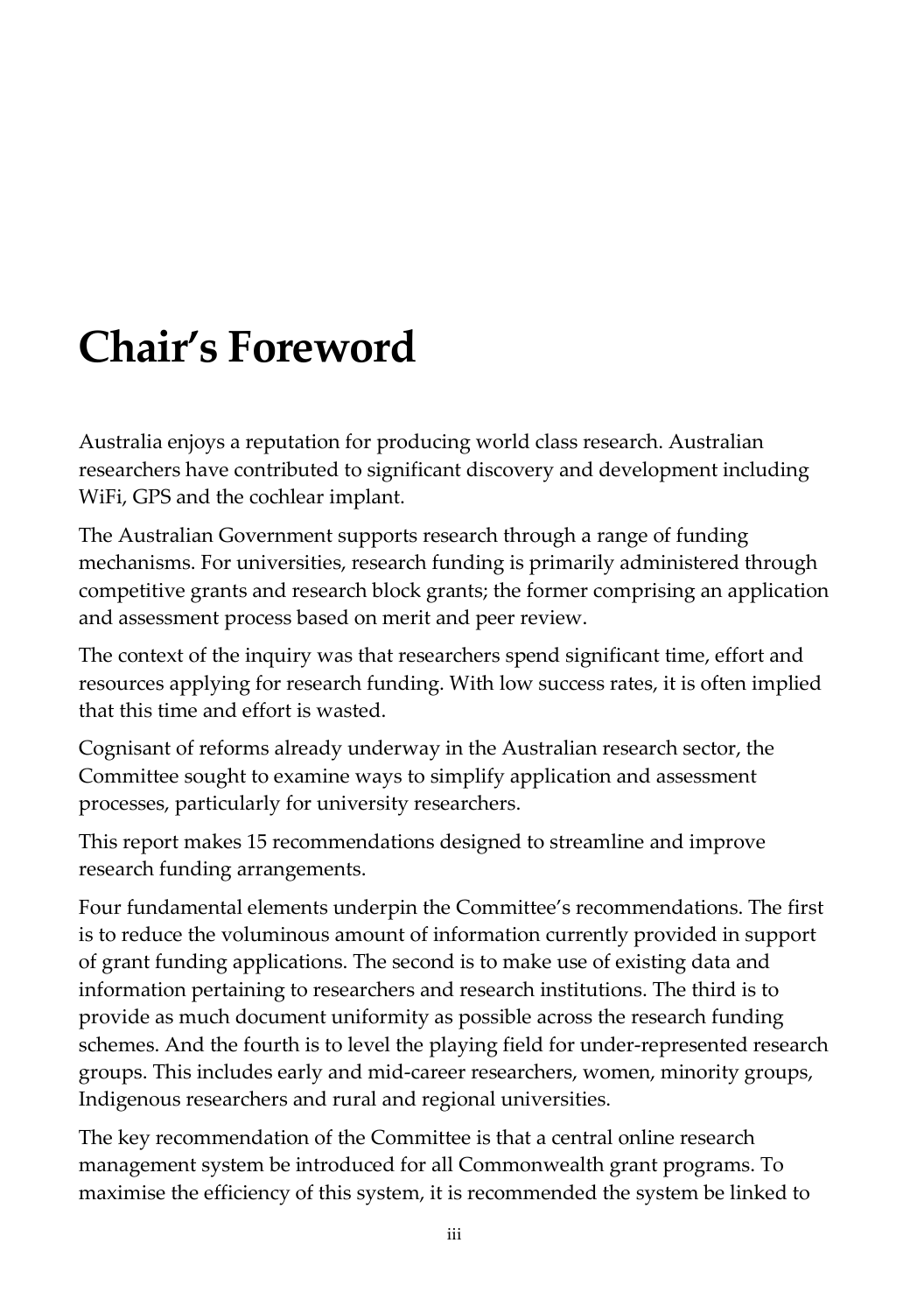existing data sources to prepopulate information where available. In addition, the Committee recommends the introduction of a two-stage application process which emphasises the strength and merit of research ideas. Ancillary information unlikely to impact project ranking need only be submitted by successful applicants.

Improving research funding arrangements is as much about supporting the next generation of Australian researchers as it is making the current funding processes easier to access and navigate. Early and mid-career researchers are the future of Australia's knowledge base. It is imperative that these researchers can be competitive in the funding environment. The Committee considers the range of strategies put forward in this report will go a long way to better support and develop the research capacity of this cohort.

As a final note, I would like to acknowledge the opportunities for Australian researchers to contribute to more global research endeavours. Whether that be through international partnerships or international mobility, there are ways in which our researchers can be better supported in the international arena. While this issue was beyond the scope of the Committee's inquiry, it is worth highlighting the potential for greater international collaboration and contribution arising from better coordination and alignment of our research funding arrangements. This includes more strategic investment in this area.

The Committee is grateful to all the universities, research providers, government agencies and other stakeholders who contributed to this inquiry. The time spent preparing submissions and appearing at public hearings is not lost on the Committee.

Mr Andrew Laming MP Chair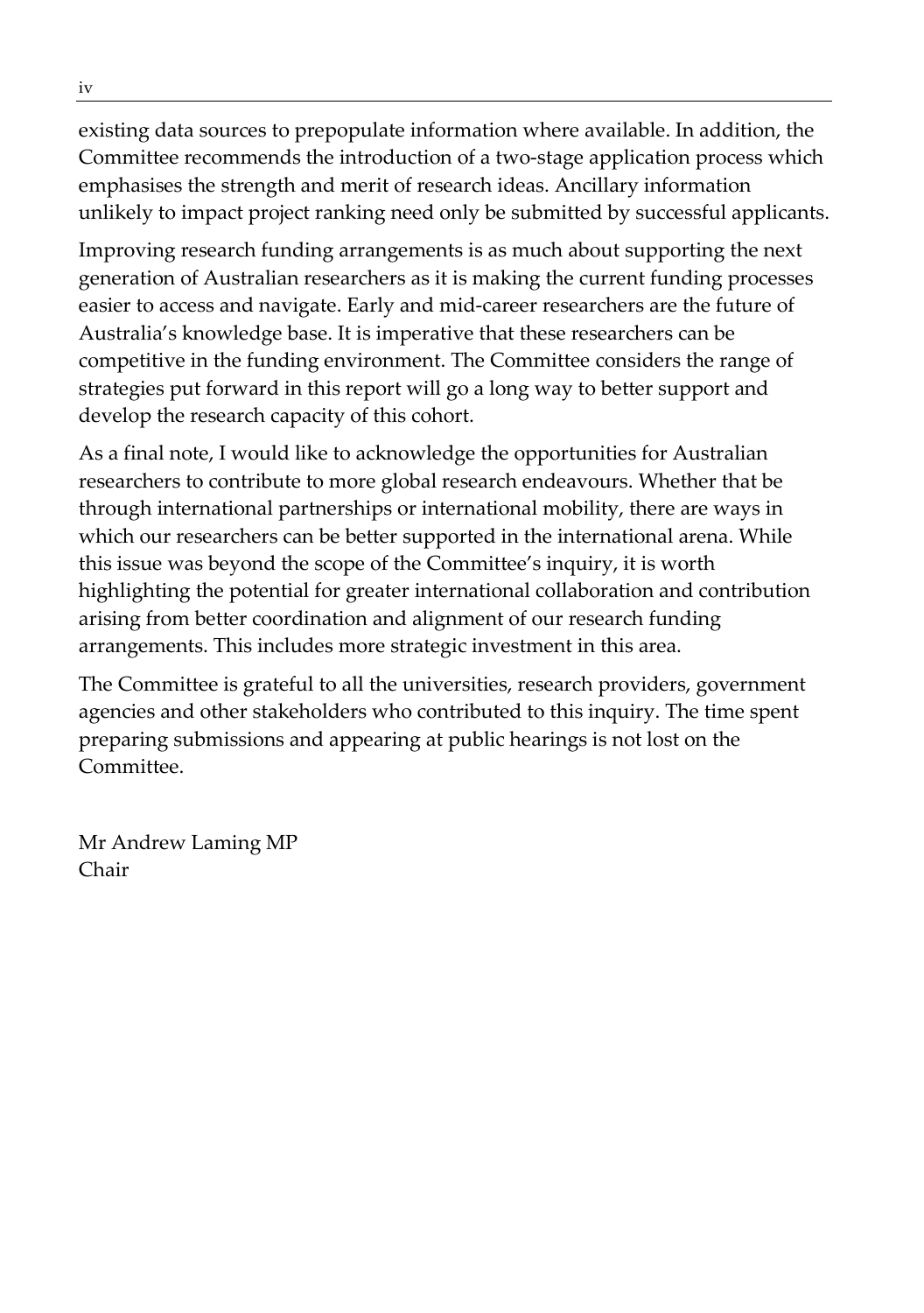# **Contents**

## The Report

| 1              |  |
|----------------|--|
|                |  |
|                |  |
|                |  |
|                |  |
|                |  |
|                |  |
|                |  |
|                |  |
| $\overline{2}$ |  |
|                |  |
|                |  |
|                |  |
|                |  |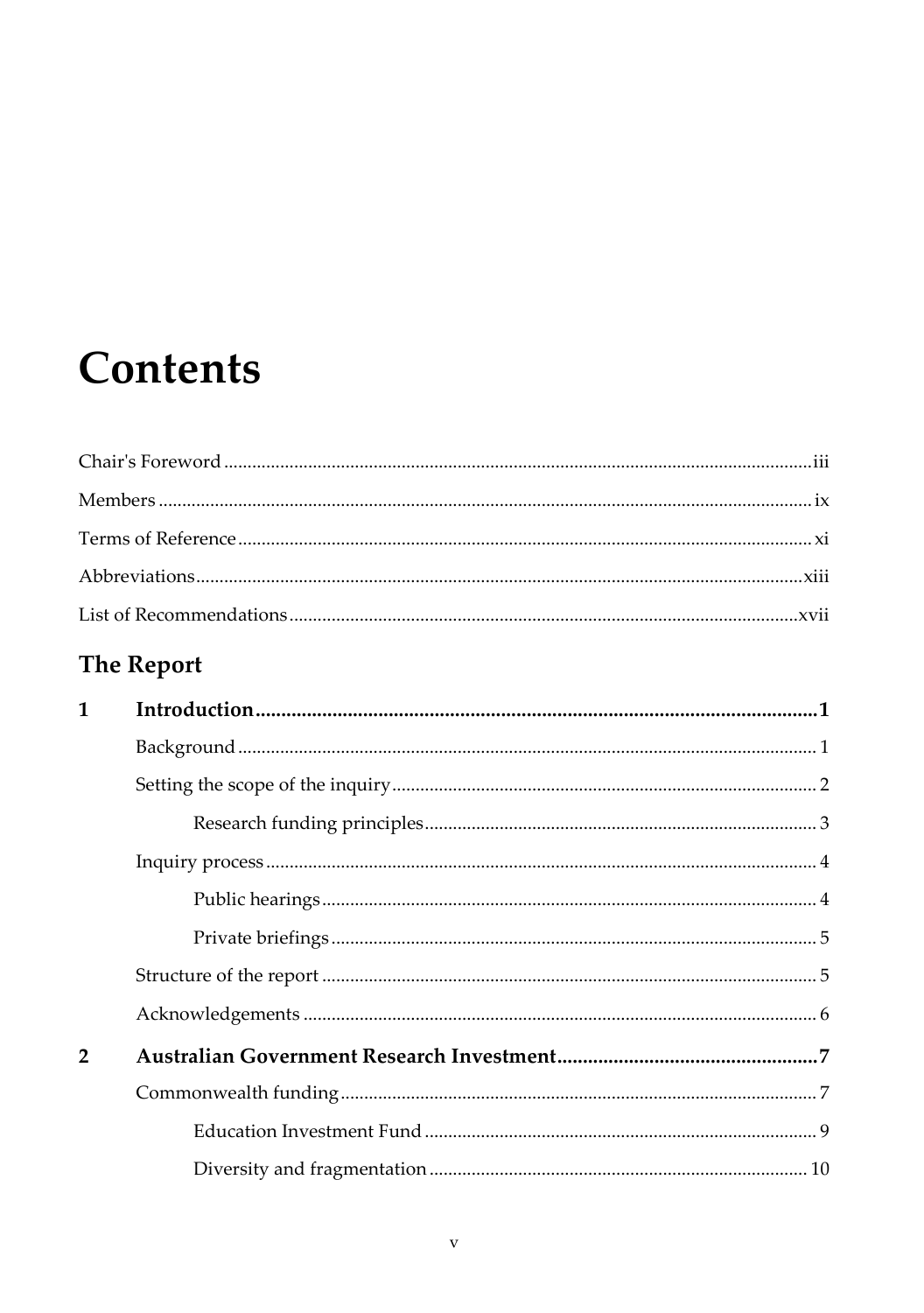| 3                       |  |
|-------------------------|--|
|                         |  |
|                         |  |
|                         |  |
|                         |  |
|                         |  |
|                         |  |
|                         |  |
| $\overline{\mathbf{4}}$ |  |
|                         |  |
|                         |  |
|                         |  |
|                         |  |
|                         |  |
|                         |  |
|                         |  |
|                         |  |
| 5                       |  |
|                         |  |
|                         |  |
|                         |  |
|                         |  |
|                         |  |
|                         |  |
|                         |  |
|                         |  |
|                         |  |
|                         |  |
|                         |  |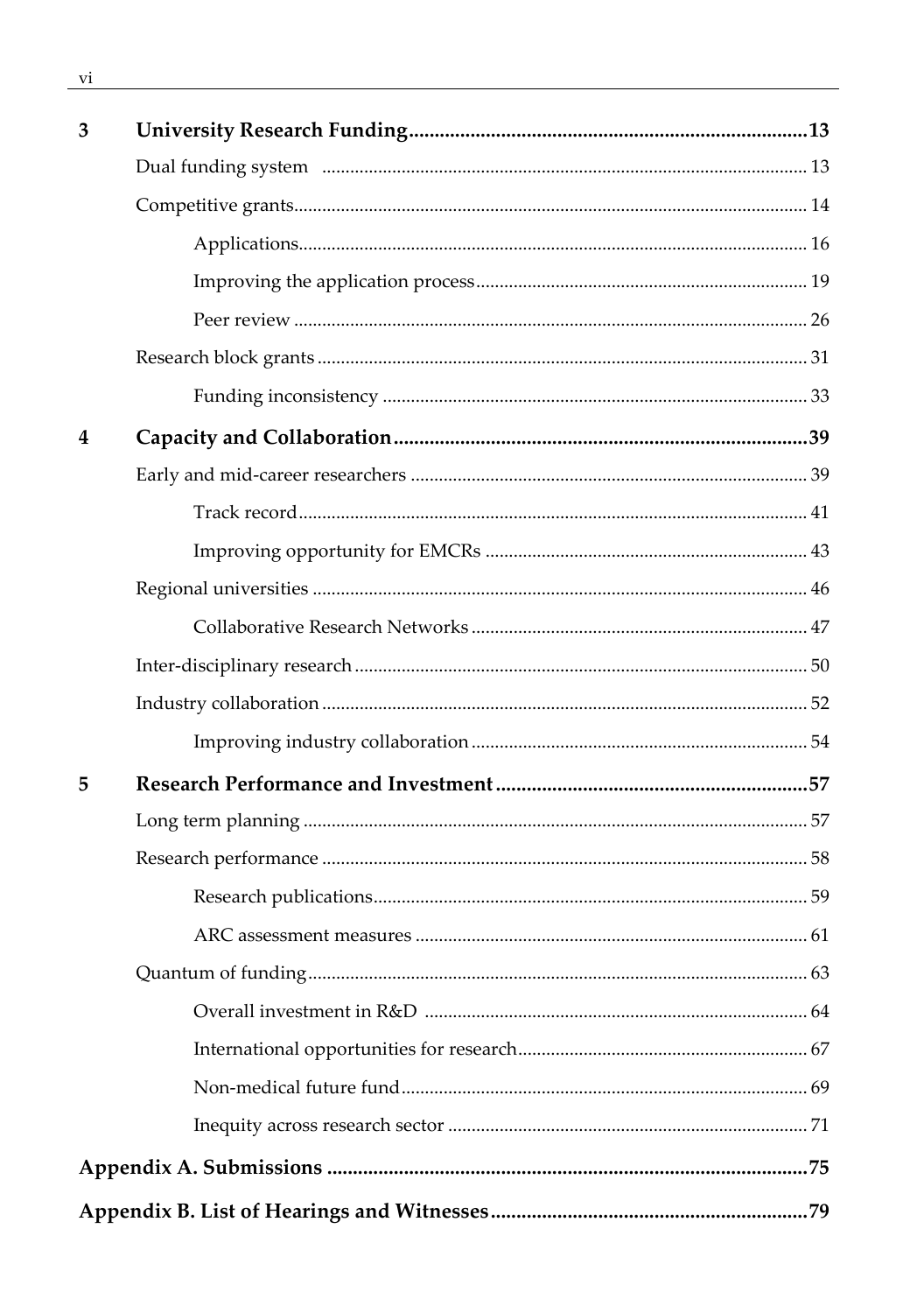## **List of Tables**

| Table 1.1                |                                                                |  |
|--------------------------|----------------------------------------------------------------|--|
| Table 2.1                | Australian Government investment in R&D by portfolio 2017-18 8 |  |
| List of Figures          |                                                                |  |
| Figure 2.1               | Australian Government investment in R&D by sector 2017-18  9   |  |
| Figure 5.1               |                                                                |  |
| <b>List of Textboxes</b> |                                                                |  |

### Box 4.1 [Indicative achievements of the CRN program, as at May 2014](#page-69-0) ........... [48](#page-69-0)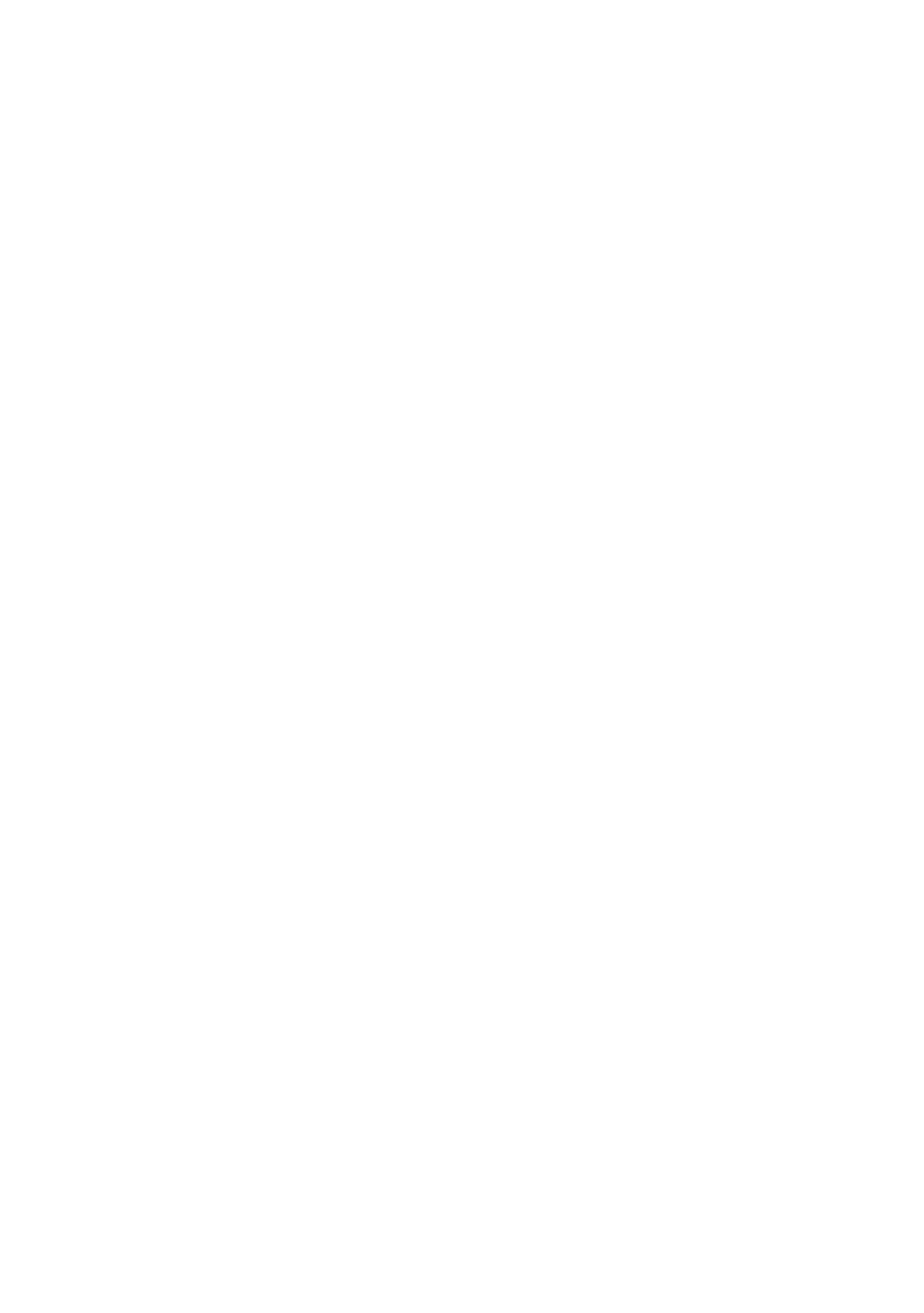# <span id="page-8-0"></span>**Members**

### *Chair*

| Mr Andrew Laming MP                                    | Bowman, QLD    |
|--------------------------------------------------------|----------------|
| Deputy Chair                                           |                |
| Ms Susan Lamb MP (from 12.09.2018)                     | Longman, QLD   |
| Ms Terri Butler MP (to 10.09.2018)                     | Griffith, QLD  |
| Members                                                |                |
| Ms Terri Butler MP (to 10.09.2018; from 12.09.2018)    | Griffith, QLD  |
| Mr Trevor Evans MP                                     | Brisbane, QLD  |
| Mr Jason Falinski MP                                   | Mackellar, NSW |
| Mr Andrew Giles MP (from 21.5.2018; to 12.09.2018)     | Scullin, Vic   |
| Ms Susan Lamb MP (to 10.05.2018)                       | Longman, QLD   |
| Hon Brendan O'Connor MP                                | Gorton, VIC    |
| Mr Ken O'Dowd MP                                       | Flynn, QLD     |
| Ms Rebekha Sharkie MP (to 11.05.2018; from 14.08.2018) | Mayo, SA       |
| Mrs Ann Sudmalis MP                                    | Gilmore, NSW   |
| Mr Andrew Wallace MP                                   | Fisher, QLD    |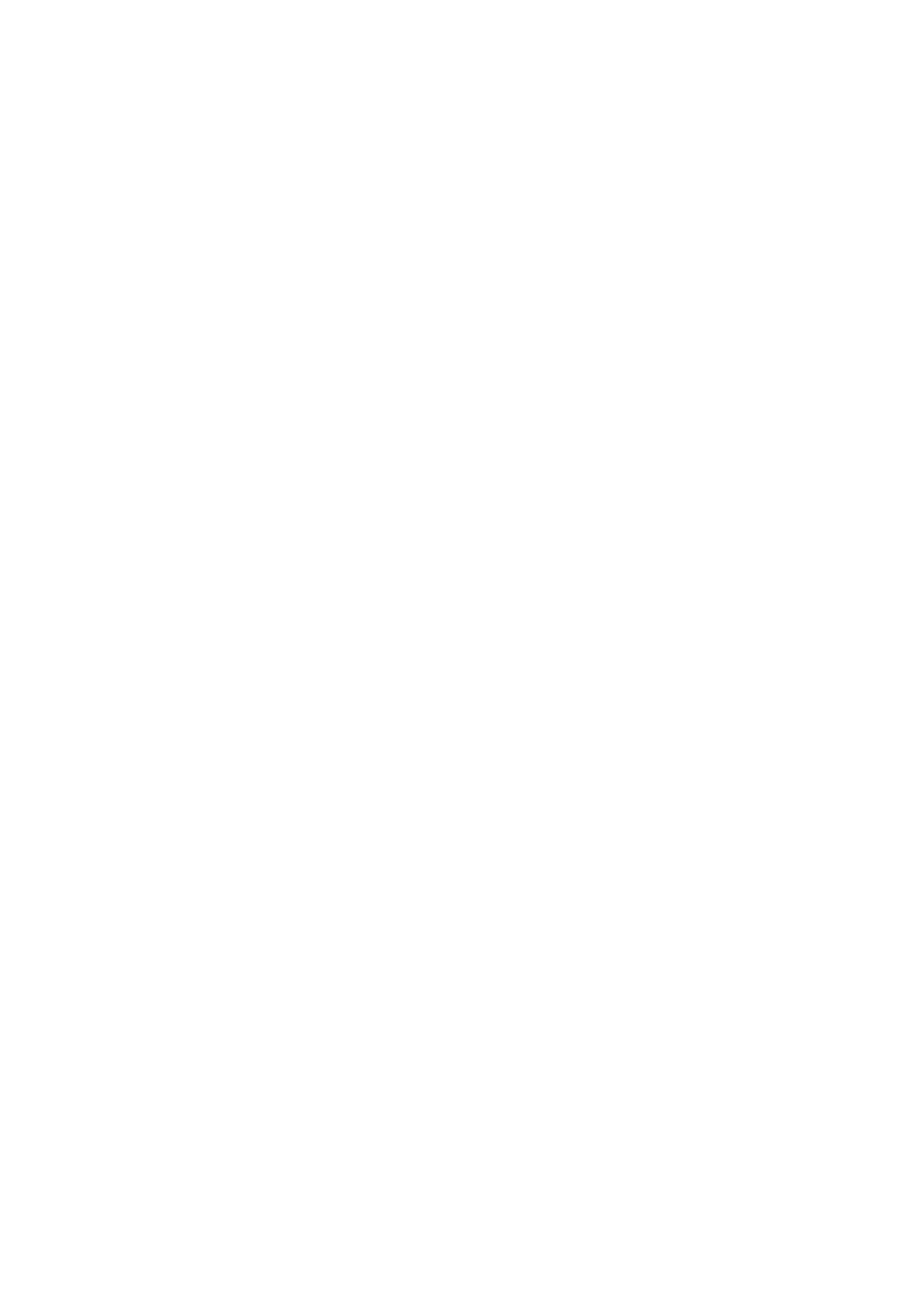# <span id="page-10-0"></span>**Terms of Reference**

The House Standing Committee on Employment, Education and Training will inquire into and report on the efficiency, effectiveness and coherency of Australian Government funding for research, in the following terms:

- 1 The diversity, fragmentation and efficiency of research investment across the Australian Government, including the range of programs, guidelines and methods of assessment of grants;
- 2 The process and administrative role undertaken by research institutions, in particular universities, in developing and managing applications for research funding;
- 3 The effectiveness and efficiency of operating a dual funding system for university research, namely competitive grants and performance-based block grants to cover systemic costs of research; and
- 4 Opportunities to maximise the impact of funding by ensuring optimal simplicity and efficiency for researchers and research institutions while prioritising delivery of national priorities and public benefit.

This inquiry will be focused on federally funded research agencies, their funding mechanisms and university collaborative research. The inquiry will not consider the National Health and Medical Research Council, nor non-federal research funding.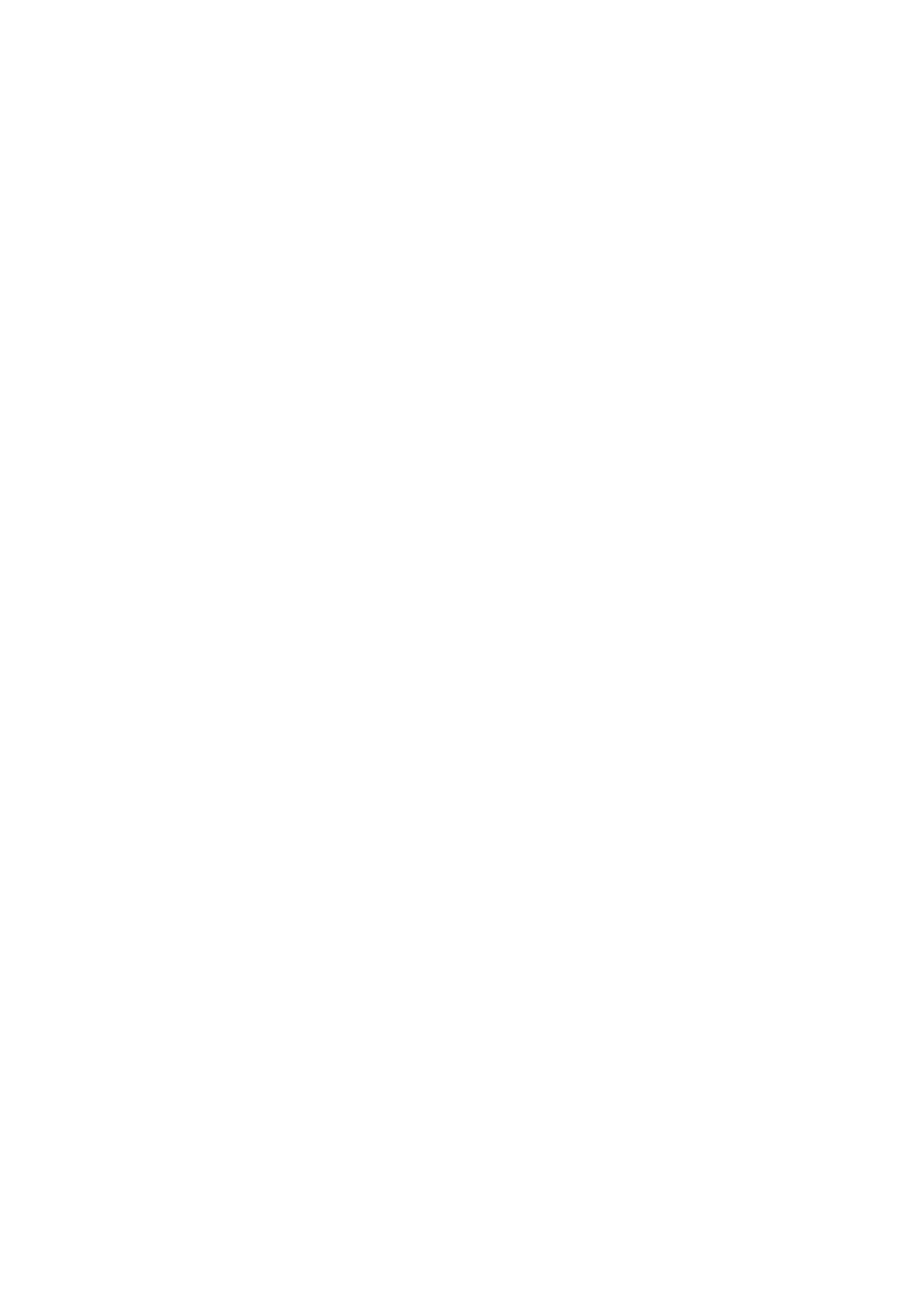# <span id="page-12-0"></span>**Abbreviations**

| Australian Academy of the Humanities                         |
|--------------------------------------------------------------|
| Australian Association of Philosophy                         |
| Australian Academy of Health and Medical Sciences            |
| Association of Australian Medical Research Institutes        |
| <b>Australian Competitive Grants Register</b>                |
| <b>Australian Capital Territory</b>                          |
| Australian Nuclear Science and Technology Organisation       |
| <b>Australian National University</b>                        |
| Australasian Open Access Strategy Group                      |
| Australian Research Council                                  |
| Council of Australian Postgraduate Associations              |
| Council of Academic Public Health Institutions Australasia   |
| Council of Australian University Librarians                  |
| Community Research and Development Information Service       |
| Cooperative Research Centre                                  |
| <b>Collaborative Research Network</b>                        |
| Commonwealth Scientific and Industrial Research Organisation |
| Discovery Early Career Researcher Award                      |
| German Research Foundation (Deutsche Forschungsgemeinschaft) |
| <b>Engagement and Impact Assessment</b>                      |
|                                                              |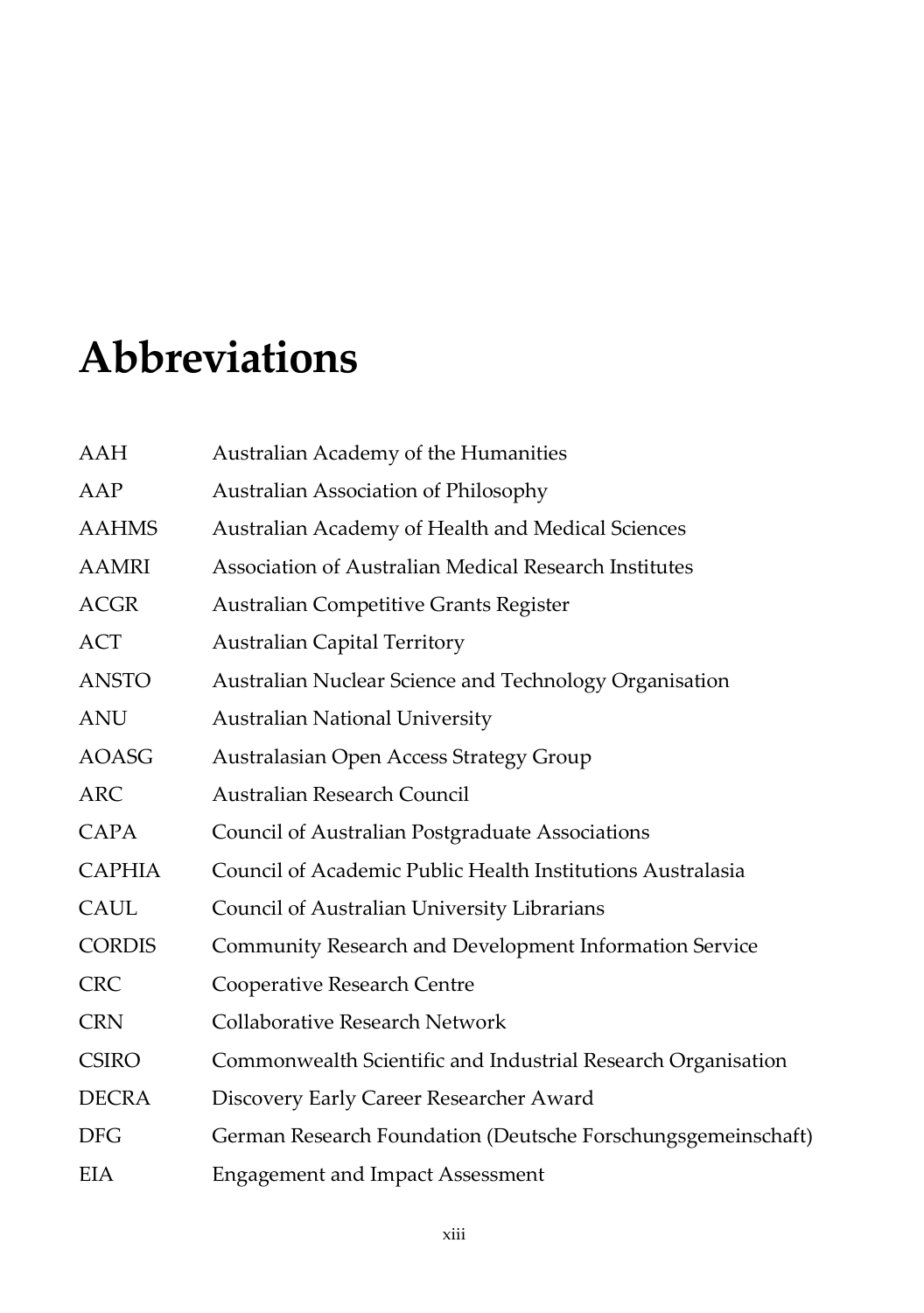| EIF          | <b>Education Investment Fund</b>                      |
|--------------|-------------------------------------------------------|
| <b>EMCR</b>  | Early and Mid-Career Researcher                       |
| EOI          | <b>Expression of Interest</b>                         |
| <b>ERA</b>   | Excellence in Research Australia                      |
| EU           | European Union                                        |
| <b>GDP</b>   | <b>Gross Domestic Product</b>                         |
| <b>GERD</b>  | Gross Expenditure on Research and Development         |
| <b>GPS</b>   | Global Positioning System                             |
| <b>GRDC</b>  | Grains Research and Development Corporation           |
| <b>HASS</b>  | Humanities and Social Sciences                        |
| <b>MRFF</b>  | Medical Research Future Fund                          |
| <b>MRI</b>   | Medical Research Institute                            |
| <b>NCGP</b>  | National Competitive Grants Program                   |
| <b>NHMRC</b> | National Health and Medical Research Council          |
| <b>NSW</b>   | New South Wales                                       |
| <b>NTEU</b>  | National Tertiary Education Union                     |
| <b>OECD</b>  | Organisation for Economic Cooperation and Development |
| ORCID        | Open Researcher and Contributor ID                    |
| <b>PFRA</b>  | <b>Publicly Funded Research Agency</b>                |
| R&D          | Research and Development                              |
| <b>RMS</b>   | Research Management System                            |
| <b>ROPE</b>  | Research Opportunity and Performance Evidence         |
| <b>SAGE</b>  | Science in Australia Gender Equity                    |
| <b>SEER</b>  | System to Evaluate Excellence of Research             |
| <b>STEM</b>  | Science, Technology, Engineering and Mathematics      |
| <b>SWAN</b>  | Scientific Women's Academic Network                   |
| <b>TAFE</b>  | Technical and Further Education                       |
| UK           | United Kingdom                                        |
| <b>UN</b>    | <b>United Nations</b>                                 |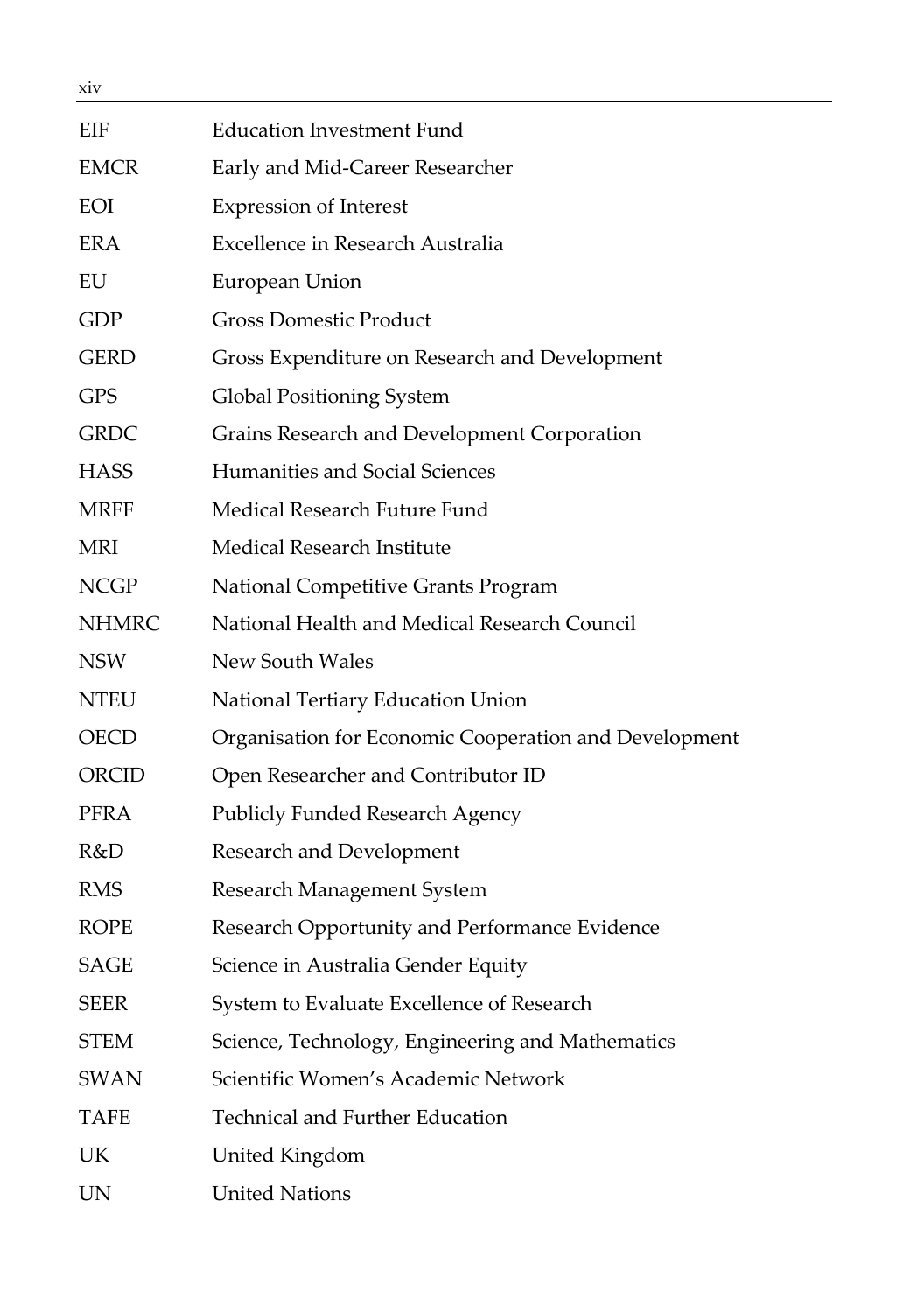US United States

QUT Queensland University of Technology

QIMR Queensland Institute of Medical Research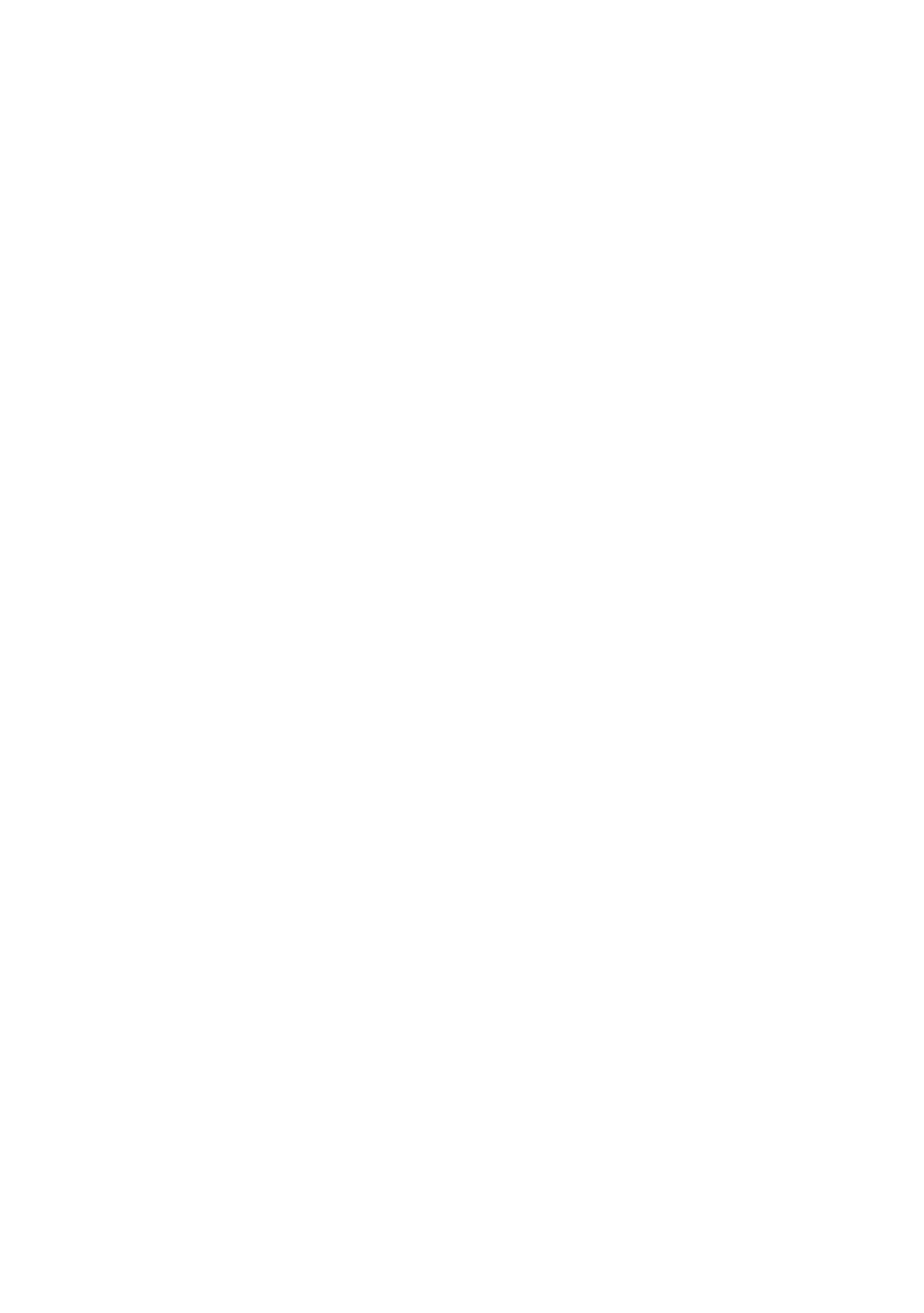# <span id="page-16-0"></span>**List of Recommendations**

### **Recommendation 1**

3.56 To reduce the administrative burden on research agencies and streamline grant funding processes, comprehensive reform is needed across three key areas—research management, application and assessment, and grant funding documentation. In particular, the Committee recommends:

#### *Single online research management system*

- the introduction of a single whole-of-government online system for all Commonwealth grant applications and post award management; and
- that, where possible, this online system link to existing systems and databases, such as ORCID (Open Researcher and Contributor ID), to prepopulate necessary data fields.

#### *Two-stage application process*

- a two-stage grant application process be introduced across Commonwealth funding schemes to reduce the amount of information provided in support of applications; comprising:
	- Stage one: a competitive component including an expression of interest designed to give weight to the research proposal, and prepopulated information regarding track record and research capacity; and
	- Stage two: a non-competitive component for successful stage one applicants to provide a full proposal and budget.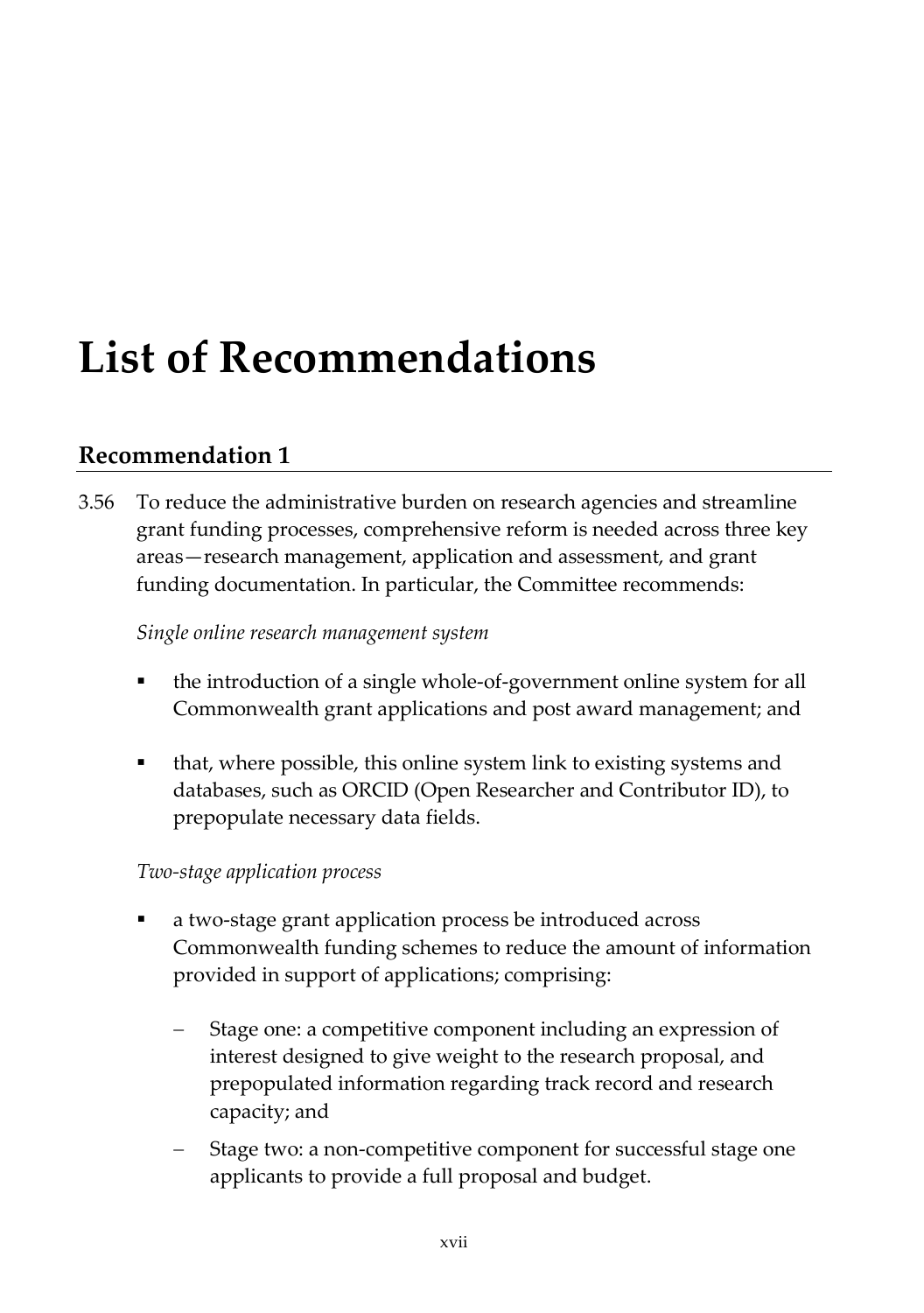#### *Grant funding documentation*

- that only information and documentation that will inform a decision be provided across grant funding schemes; and
- the standardisation of grant funding documentation, including application forms, guidelines and contracts, across the Commonwealth.

### **Recommendation 2**

3.57 The Committee recommends that the Australian Government introduce a risk-based approach to post award variations that would allow universities to make minor or simple variations without seeking approval from funding agencies.

#### **Recommendation 3**

3.58 The Committee recommends that grant funding be available to support smaller scale research projects across disciplines.

#### **Recommendation 4**

- 3.77 The Committee recommends that the peer review system be maintained to support competitive grant funding in Australia.
- 3.78 The Committee recommends that the peer review process be strengthened by:
	- providing detailed information and constructive feedback to unsuccessful applicants; and
	- ensuring that the training of peer reviewers is of the highest standard.

#### **Recommendation 5**

3.89 The Committee recommends that the administration of research block grants be reviewed to provide more timely and adequate support for the indirect costs of research.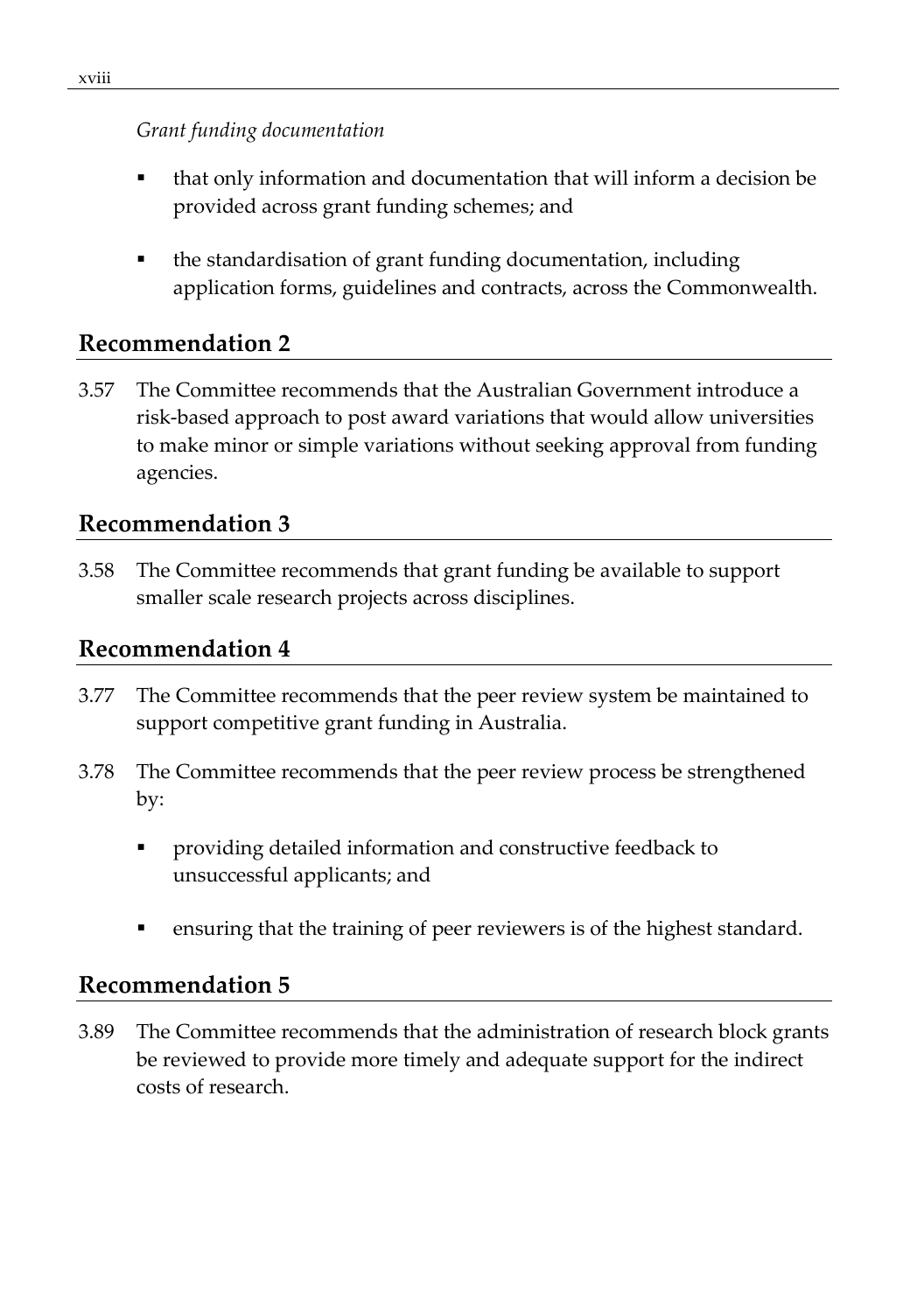### **Recommendation 6**

3.103 The Committee recommends equitable access to and open competition for all research providers, including TAFE, regardless of their links to or partnerships with universities to ensure that research is assessed on merit.

## **Recommendation 7**

- 4.38 The Committee recommends targeted support for early and mid-career researchers (EMCRs). This support should include but not be limited to:
	- reweighting of criteria and metrics for EMCRs to reflect career stages of researchers, and favour the strength of the research proposal rather than track record;
	- awarding more points to proposals that include EMCRs;
	- reform of specific grants and fellowships to better support EMCRs; and
	- where post award budgetary constraints impact on research projects, that EMCRs are not removed from projects, and continue to be supported.

#### **Recommendation 8**

- 4.39 The Committee recognises the importance of under-represented groups. It recommends that:
	- peer reviewers are mindful of under-represented groups including EMCRs, Indigenous researchers, women, minority groups and rural and regional universities; and
	- funding agencies monitor and report annually on grant funding success rates for under-represented groups.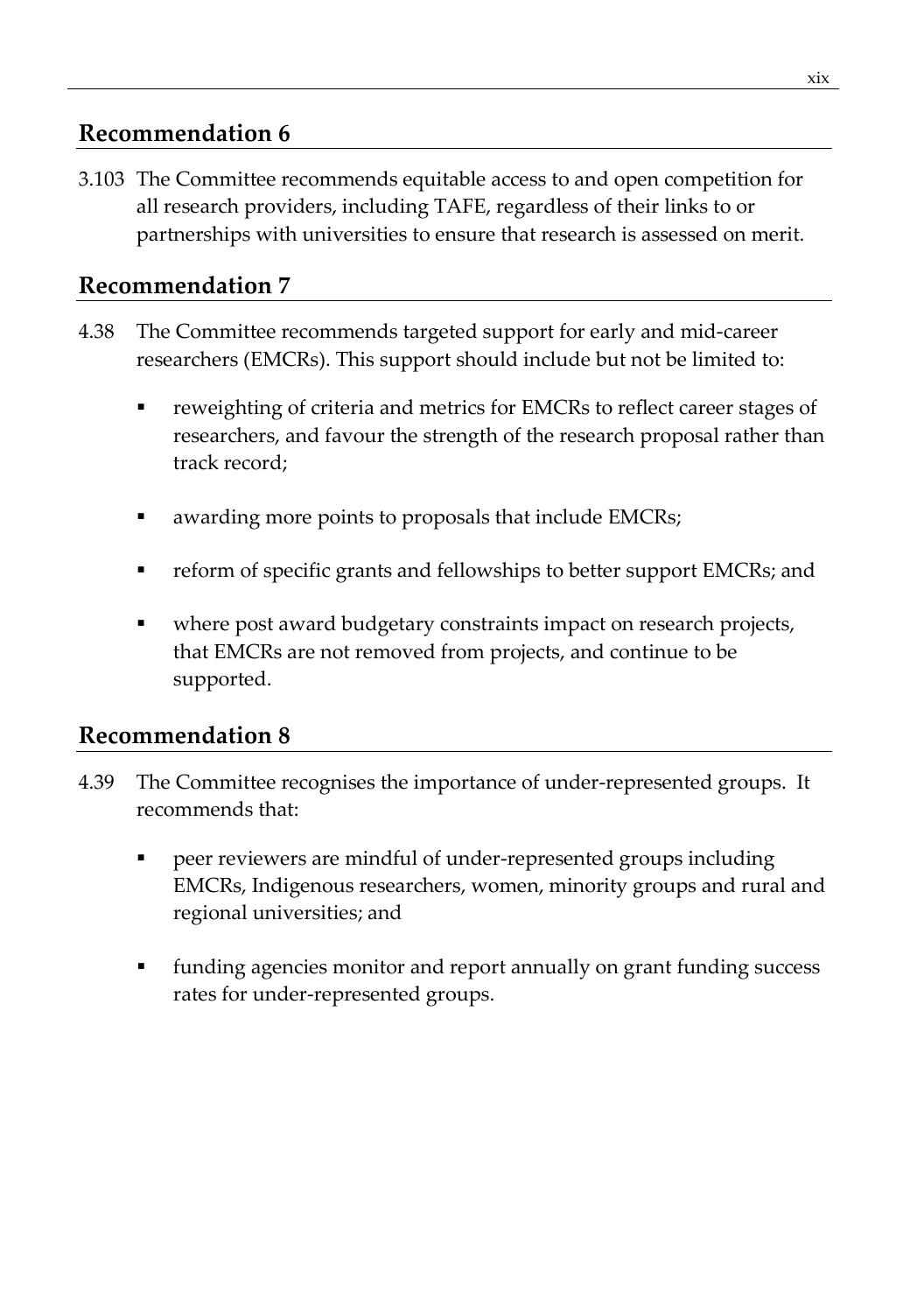#### **Recommendation 9**

- 4.47 The Committee recommends the introduction of mechanisms to better support interdisciplinary research. This includes:
	- **•** clearer guidelines on the type of research to be supported by each scheme;
	- the establishment of a point of contact or panel to assist researchers determine which funding scheme will support interdisciplinary research; and
	- stronger consideration of interdisciplinary research as an important field to be supported and accommodated.

#### **Recommendation 10**

- 4.58 The Committee recommends that the Australian Government explore the feasibility of a public portal—similar to that adopted by the European Commission—to facilitate partnerships between research institutions, industry, and other strategic partners.
- 4.59 The Committee recommends that any feasibility study be undertaken in consultation with the research sector to identify and manage any potential risks.

#### **Recommendation 11**

- 4.67 The Committee recommends closer examination of models, strategies and incentives, including those used internationally, to increase industry collaboration with universities and other publicly funded research institutions.
- 4.68 The Committee recommends the Australian Government consider this issue for a future parliamentary inquiry.

#### **Recommendation 12**

5.18 The Committee recommends that the Australian Government develop a more strategic approach to Australia's open scholarship environment.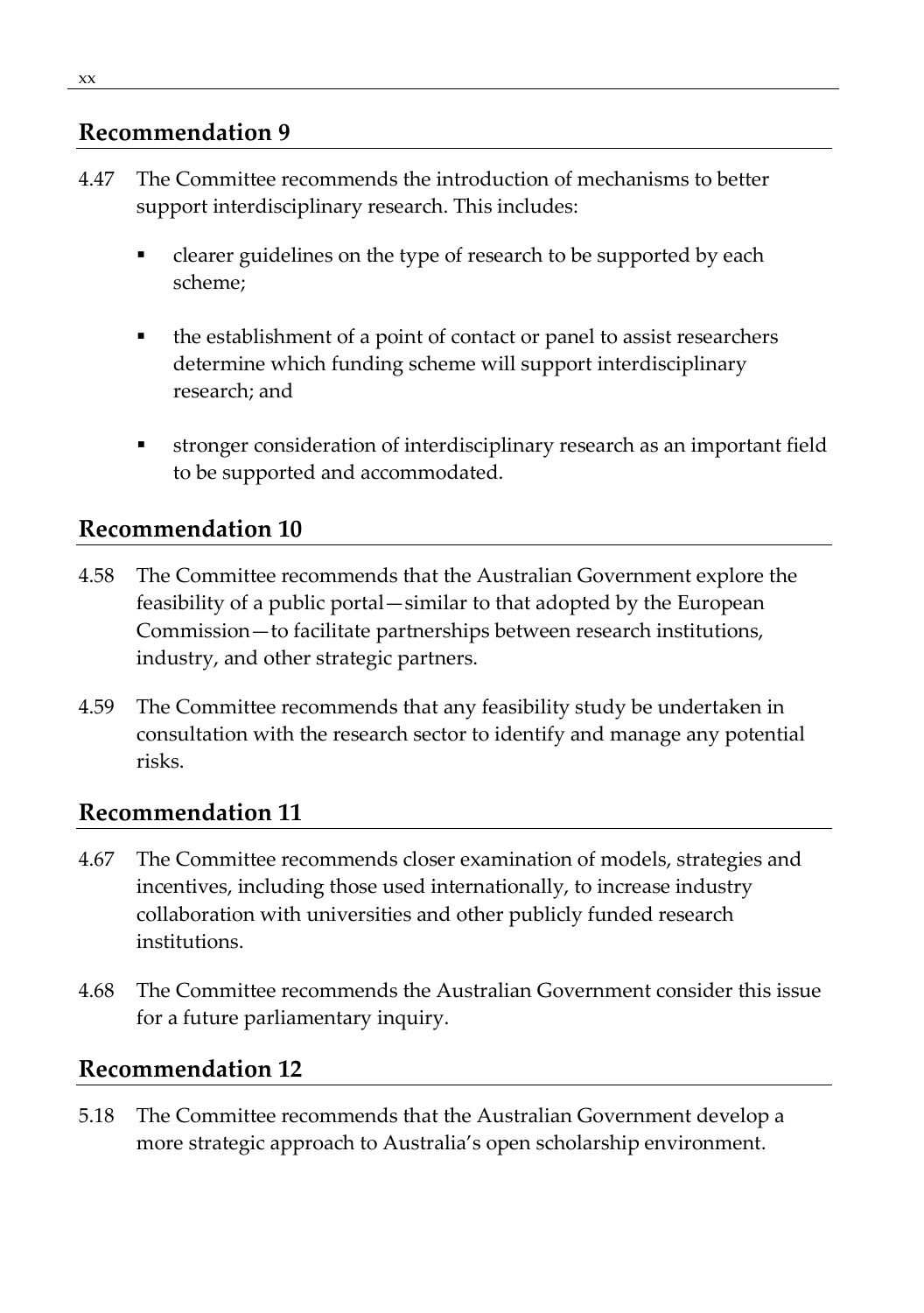### **Recommendation 13**

- 5.27 The Committee recommends that the Excellence in Research for Australia (ERA) and Engagement and Impact Assessment (EIA) programs be reviewed to consider ways to reduce the cost and administrative burden on universities. In particular, the Committee recommends:
	- universities no longer be required to provide any information or data that is already available; and
	- in recognition of the amount of data already in the public domain and the labour-intensive nature of the ERA and EIA, that the timing of the data collection be reduced from three to five years.

### **Recommendation 14**

- 5.70 The Committee recommends the Australian Government provide greater oversight and coordination of Australia's research investment. It recommends a broader strategic review of Australia's research and development investment to identify key research priorities, better coordinate national and international research efforts, and ensure adequate investment across the research pipeline.
- 5.71 The Committee recommends consideration be given to the establishment of a future or translation fund for non-medical research.

#### **Recommendation 15**

5.72 Given the strength of Australia's research impact, the Committee recommends that the Australian Government consider investing and participating in international research funds such as Horizon Europe.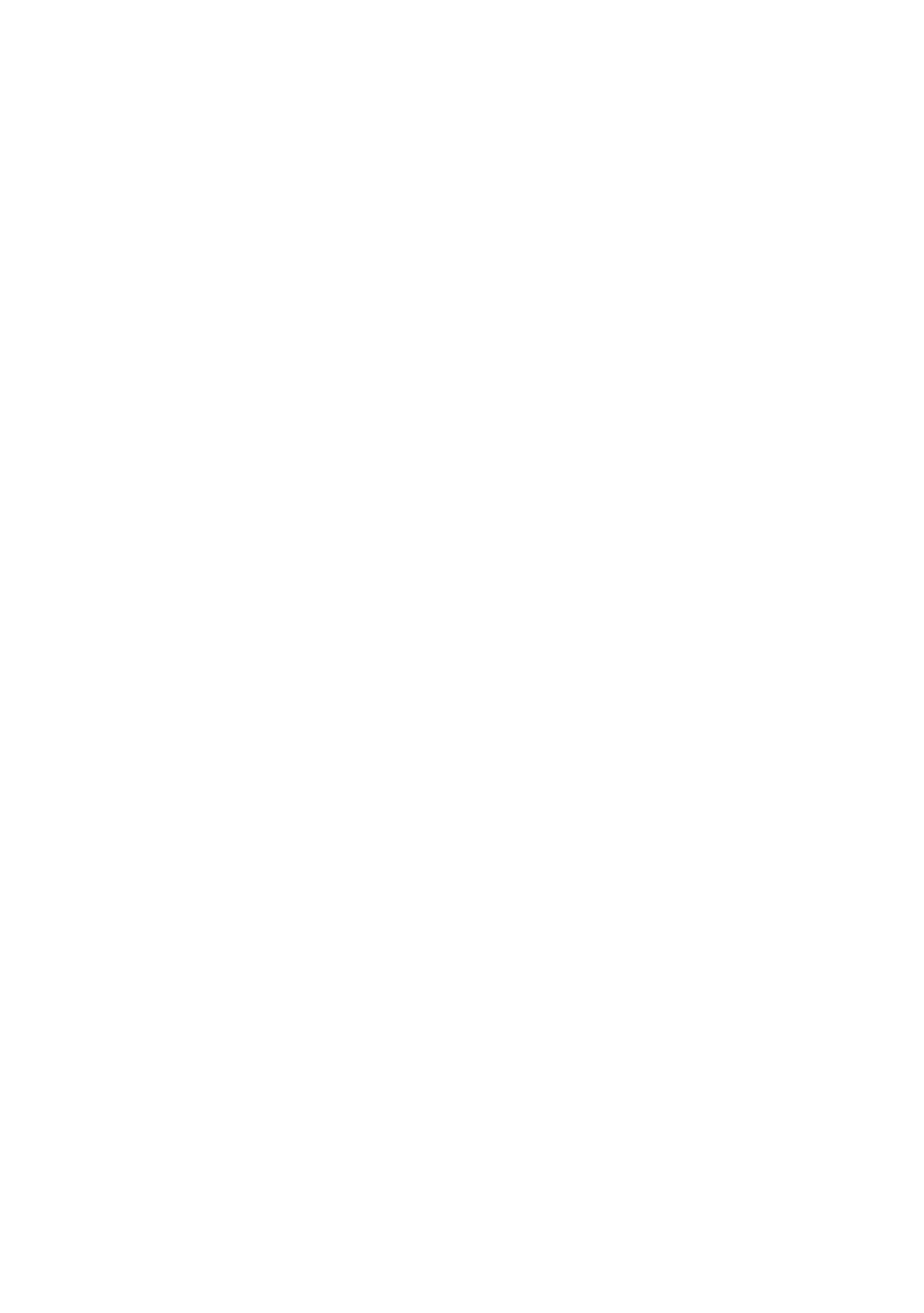# <span id="page-22-0"></span>**1. Introduction**

1.1 This chapter provides the background to the Committee's inquiry and sets out how the report is structured.

## <span id="page-22-1"></span>**Background**

- 1.2 On 9 May 2018, the House Standing Committee on Employment, Education and Training (the Committee) adopted an inquiry referred by the then Minister for Employment, Education and Training, Senator the Hon Simon Birmingham.<sup>[1](#page-22-2)</sup> The Committee was asked to inquire into and report on the efficiency, effectiveness and coherency of Australian Government funding for research. The terms of reference for the inquiry can be found on page xi.
- 1.3 The context of the Committee's inquiry was set out by Minister Birmingham:

For every successful application for competitive research funding, researchers and their partners in universities, industry and the wider community, must spend significant time, energy and resources to apply, whilst significant taxpayer infrastructure is used in assessment processes to ensure research meets the highest standards. Around 80 per cent of applications are unsuccessful.

The Committee is well placed to further Australia's significant research achievements by assessing ways to simplify, streamline and improve funding arrangements.

<span id="page-22-2"></span>The letter of referral can be found on the Committee's website. [<www.aph.gov.au/Parliamentary\\_Business/Committees/House/Employment\\_Education\\_and\\_Tr](http://www.aph.gov.au/Parliamentary_Business/Committees/House/Employment_Education_and_Training/FundingResearch) [aining/FundingResearch>](http://www.aph.gov.au/Parliamentary_Business/Committees/House/Employment_Education_and_Training/FundingResearch) accessed 8 October 2018.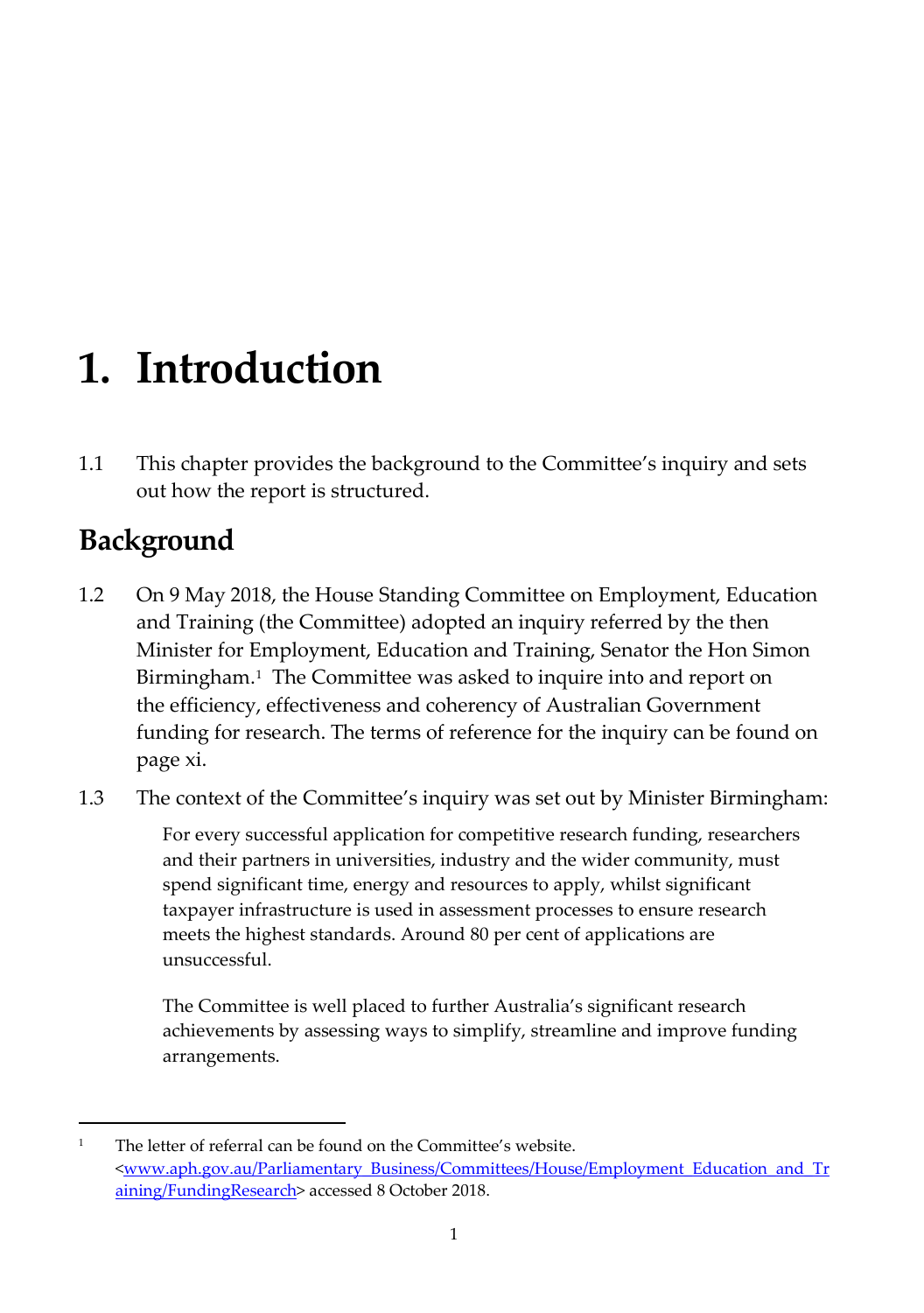# <span id="page-23-0"></span>**Setting the scope of the inquiry**

- 1.4 The Committee acknowledges that the current system of Australian research funding is complex, involving a range of programs, open to a broad range of agencies and institutions, and characterised by different application processes.
- 1.5 In adopting the terms of reference, the Committee defined the scope of the inquiry, noting it would not examine the National Health and Medical Research Council (NHMRC) nor non-federally funded research. Rather, the Committee specified the inquiry would focus on federally funded research agencies, their funding mechanisms and university collaborative research.
- 1.6 The Committee was acutely aware of recent reviews into selected research funding arrangements and systems and sought to avoid revisiting reform already underway.[2](#page-23-1) For example, the Committee acknowledges change within the research funding space arising from the:
	- NHMRC's structural review of its grant program<sup>3</sup>;
	- Australian Council of Learned Academies' review of Australia's research training system;
	- Miles Review of the Cooperative Research Centres Programme;
	- Watt review of research policy and funding arrangements; and
	- Research and development tax incentive announced in the 2018-2019 budget.[4](#page-23-3)
- 1.7 The Committee also acknowledges the continuous and collaborative efforts of Commonwealth funding agencies to improve their research funding processes, reduce administrative burden for applicants, and ensure consistency where possible. For example, the Australian Research Council (ARC) told the Committee:

The ARC works closely with the National Health and Medical Research Council (NHMRC, Department of Health), the Cooperative Research Centres

<span id="page-23-1"></span> <sup>2</sup> Some of these reviews include the *Performance Review of the Australian Innovation, Science and Research System,* Innovation and Science Australia (December 2016), *Structural Review of NHMRC's Grant Program*, NHMRC (July 2016), and *Review of Research Policy and Funding Arrangements*, Dr Ian Watt (November 2015).

<span id="page-23-2"></span><sup>&</sup>lt;sup>3</sup> A new NHMRC grant program was announced in 2017 following a structural review. Funding under these new arrangements will commence in 2020.

<span id="page-23-3"></span><sup>4</sup> Universities Australia, *Submission 27,* p. 9.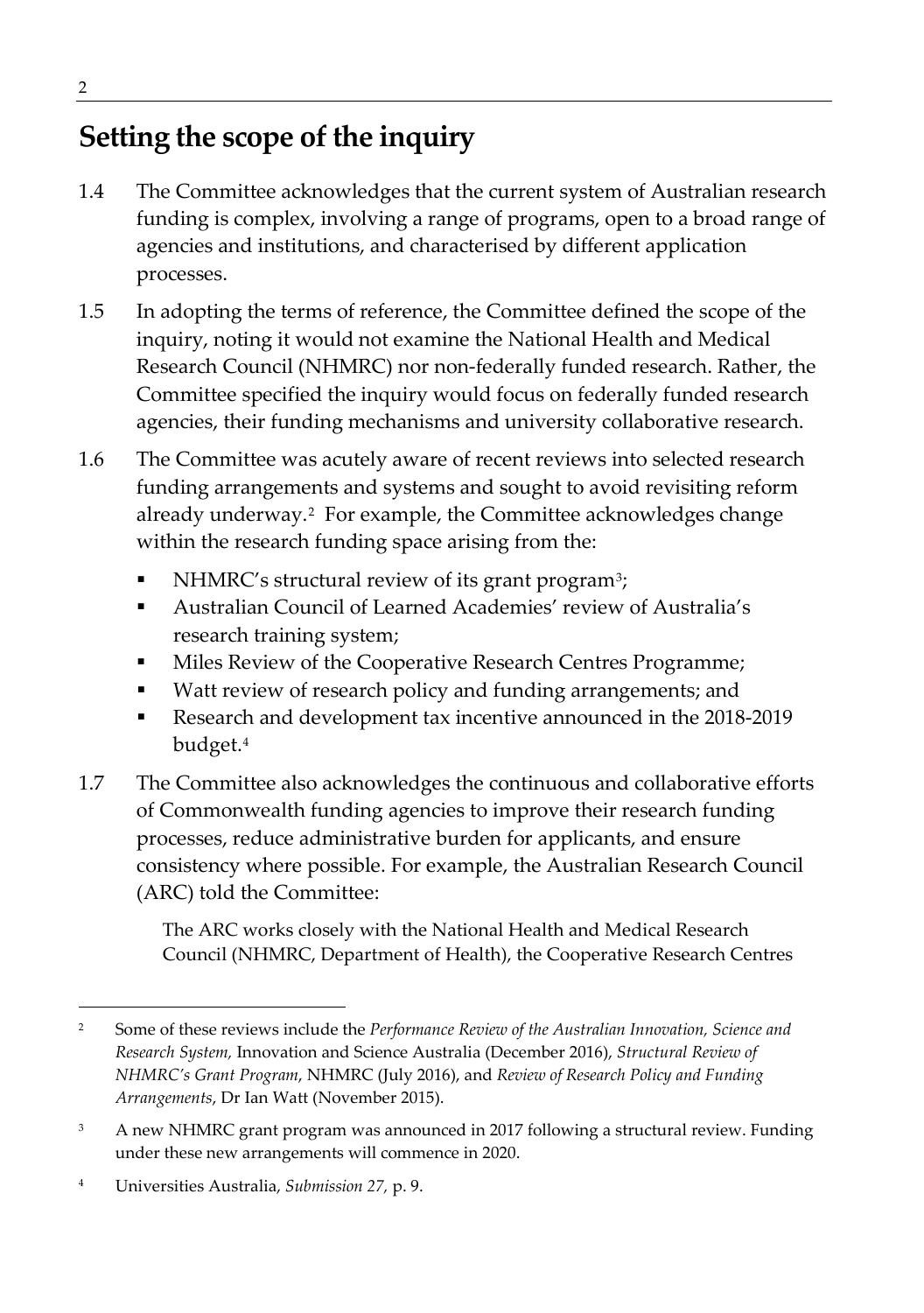Program (Department of Industry) and other agencies across government to share best practice in research grant delivery, to ensure scheme timelines are staggered to minimise the impost on the sector and to facilitate a consistent approach to data collection[.5](#page-24-1)

- 1.8 Given that some complex funding arrangements are currently undergoing reform, and new processes are being introduced across the research sector, the Committee was careful to avoid further duplication of efforts, or confuse stakeholders around research funding issues more broadly. It therefore sought to examine ways to streamline and simplify application and assessment processes, particularly for the university sector.
- 1.9 Specifically, the Committee sought to examine ways to reduce red tape, and to help reduce the time and effort spent by researchers applying for funding. By improving the administration of application and assessment processes, it is envisaged that researchers will have more time to conduct innovative and collaborative research. Research which ultimately drives Australia's economic and social prosperity, and reinforces our reputation for producing world-class research.

## <span id="page-24-0"></span>**Research funding principles**

- 1.10 A commitment to clearly defined research funding principles is fundamental to a healthy and robust funding system. Research funding principles should not only underpin how research funds are administered, but they should also guide future development of the system.
- 1.11 The Committee fully supports the principles succinctly articulated by the Academy of Science:

The Academy of Science supports a research funding environment that is fair and equitable, rigorous and transparent, strongly based on scientific merit and geared towards scientific excellence, accessible to researchers without undue administrative burden, stable enough to develop long-term research strengths, flexible enough to support innovative research pathways and sufficient to allow a research career to develop from PhD and early-career research through to research leaders. Continuity and a career for researchers are really important.<sup>[6](#page-24-2)</sup>

<span id="page-24-1"></span> <sup>5</sup> Australian Research Council, *Submission 46,* p. 9.

<span id="page-24-2"></span><sup>6</sup> Dr TJ Higgins, *Committee Hansard,* Canberra, 20 August 2018, p. 5.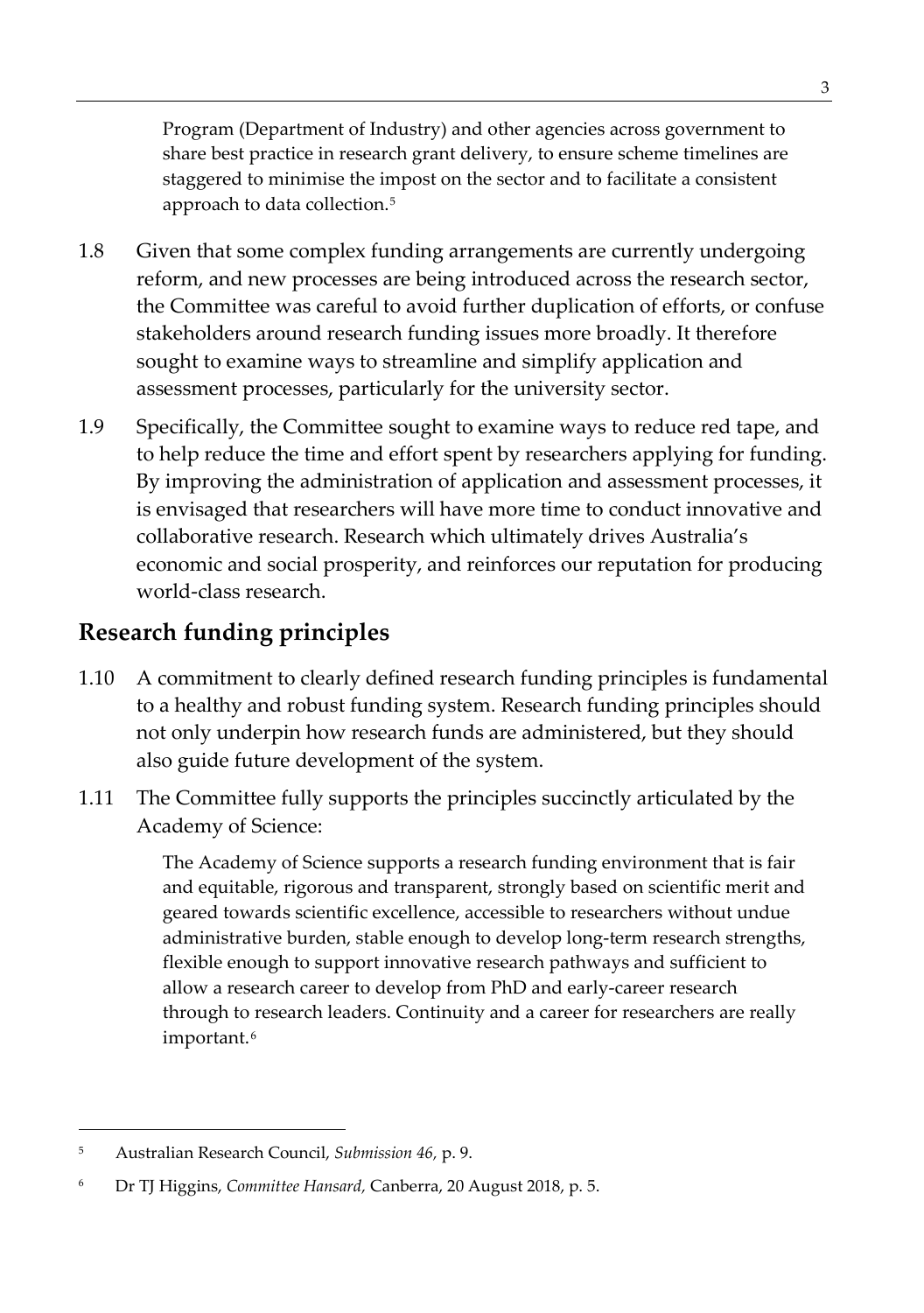1.12 Similar principles were promoted in other submissions to the inquiry[.7](#page-25-3)

# <span id="page-25-0"></span>**Inquiry process**

- 1.13 The Committee called for written submissions when it announced its inquiry on 10 May 2018. In total, 97 submissions were received. A list of these submissions can be found at Appendix A.
- 1.14 Some submissions to the inquiry called for the Committee to give any recent changes to the research funding system time to be implemented and evaluated before introducing further change. The Committee is mindful that the impact of any new arrangements may not be known for some time.

## <span id="page-25-1"></span>**Public hearings**

1.15 The Committee held four public hearings for its inquiry. Table 1.1 lists the dates and locations of these hearings.

#### **Table 1.1 Public hearing schedule.**

<span id="page-25-2"></span>

| Location       | Date           |
|----------------|----------------|
| Brisbane, Qld  | 30 July 2018   |
| Melbourne, Vic | 6 August 2018  |
| Sydney, NSW    | 7 August 2018  |
| Canberra, ACT  | 20 August 2018 |

*Source: House Standing Committee on Employment, Education and Training.*

- 1.16 For each public hearing, the Committee convened two roundtables. One roundtable was held for universities, and a second roundtable was held for other research organisations, institutions and associations. Transcripts for all public hearings can be found on the Committee's website.<sup>[8](#page-25-4)</sup>
- 1.17 A list of witnesses who appeared at the roundtable discussions can be found at Appendix B.

<span id="page-25-3"></span> <sup>7</sup> For example Universities Australia, *Submission 27,* pp. 1-2 and University of South Australia, *Submission 15,* p. 2.

<span id="page-25-4"></span><sup>8</sup> See

[<sup>&</sup>lt;www.aph.gov.au/Parliamentary\\_Business/Committees/House/Employment\\_Education\\_and\\_Tr](http://www.aph.gov.au/Parliamentary_Business/Committees/House/Employment_Education_and_Training/FundingResearch/Public_Hearings) [aining/FundingResearch/Public\\_Hearings>](http://www.aph.gov.au/Parliamentary_Business/Committees/House/Employment_Education_and_Training/FundingResearch/Public_Hearings) accessed 8 October 2018.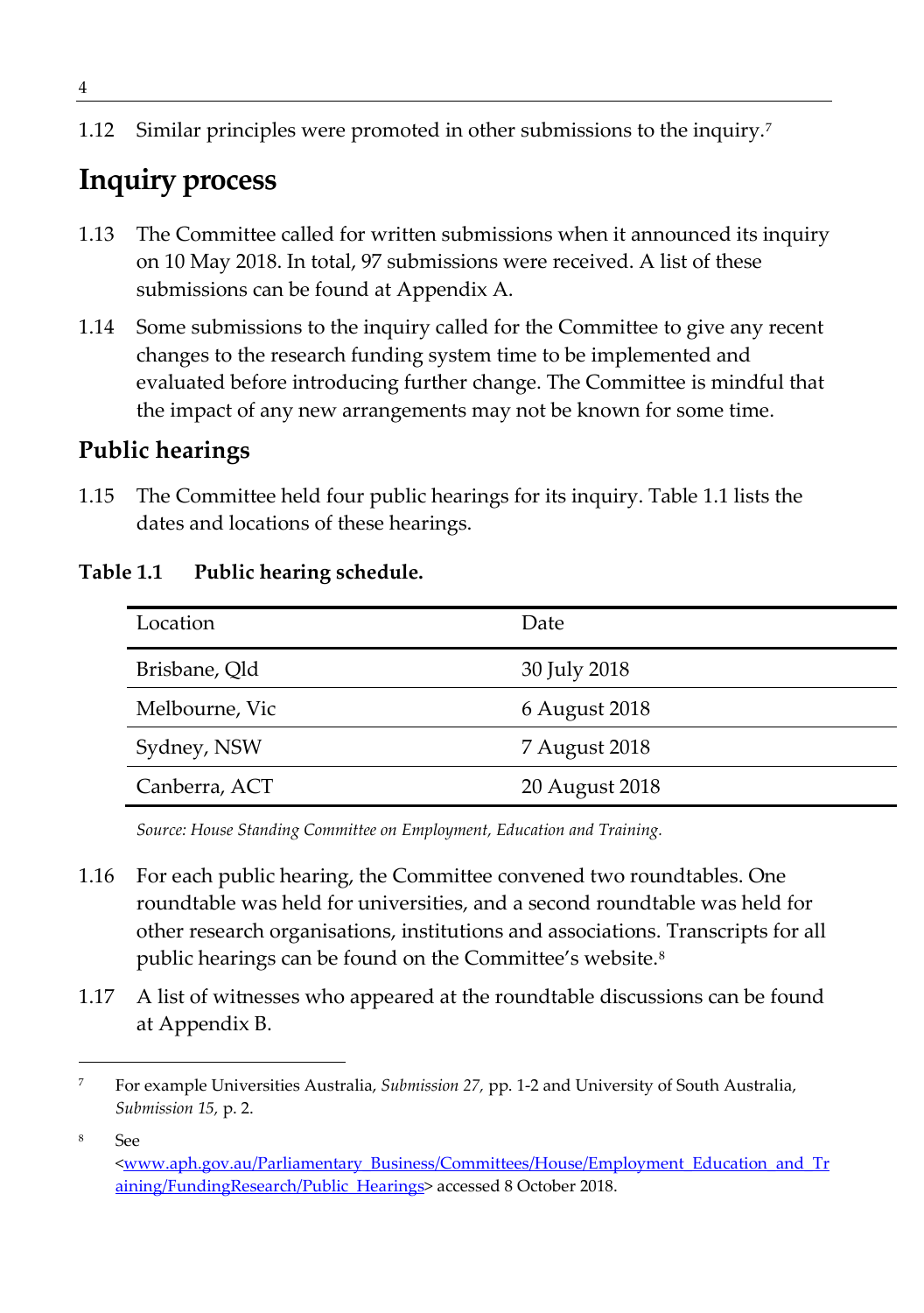## <span id="page-26-0"></span>**Private briefings**

- 1.18 The Committee held private briefings with three Commonwealth agencies, including the:
	- Department of Education and Training;
	- National Health and Medical Research Council; and
	- Australian Research Council.
- 1.19 The Department of Education and Training and the ARC also provided written submissions to the inquiry.<sup>[9](#page-26-2)</sup>

## <span id="page-26-1"></span>**Structure of the report**

- 1.20 This report is structured into five chapters:
	- Chapter one is this introduction.
	- Chapter two provides an overview of Australia's research funding system. In particular, it provides a breakdown of Australian Government investment in research across Commonwealth portfolios and research sectors.
	- Chapter three discusses university research funding. It introduces the dual funding system used to support university research and identifies ways to simplify and streamline application and assessment processes.
	- Chapter four identifies some specific capacity and collaboration issues regarding research funding in Australia. This includes challenges for early and mid-career researchers, regional universities and other research providers. Barriers to interdisciplinary research are also highlighted.
	- Chapter five considers more strategic issues related to Australian research investment, including long term planning, research performance, and levels of investment. The costs associated with publishing research are also discussed.
- 1.21 Two appendices are included in this report. They are:
	- Appendix A: Submissions; and
	- Appendix B: List of Hearings and Witnesses.

<span id="page-26-2"></span> <sup>9</sup> See Department of Education and Training, *Submission 92* and the Australian Research Council, *Submission 46*.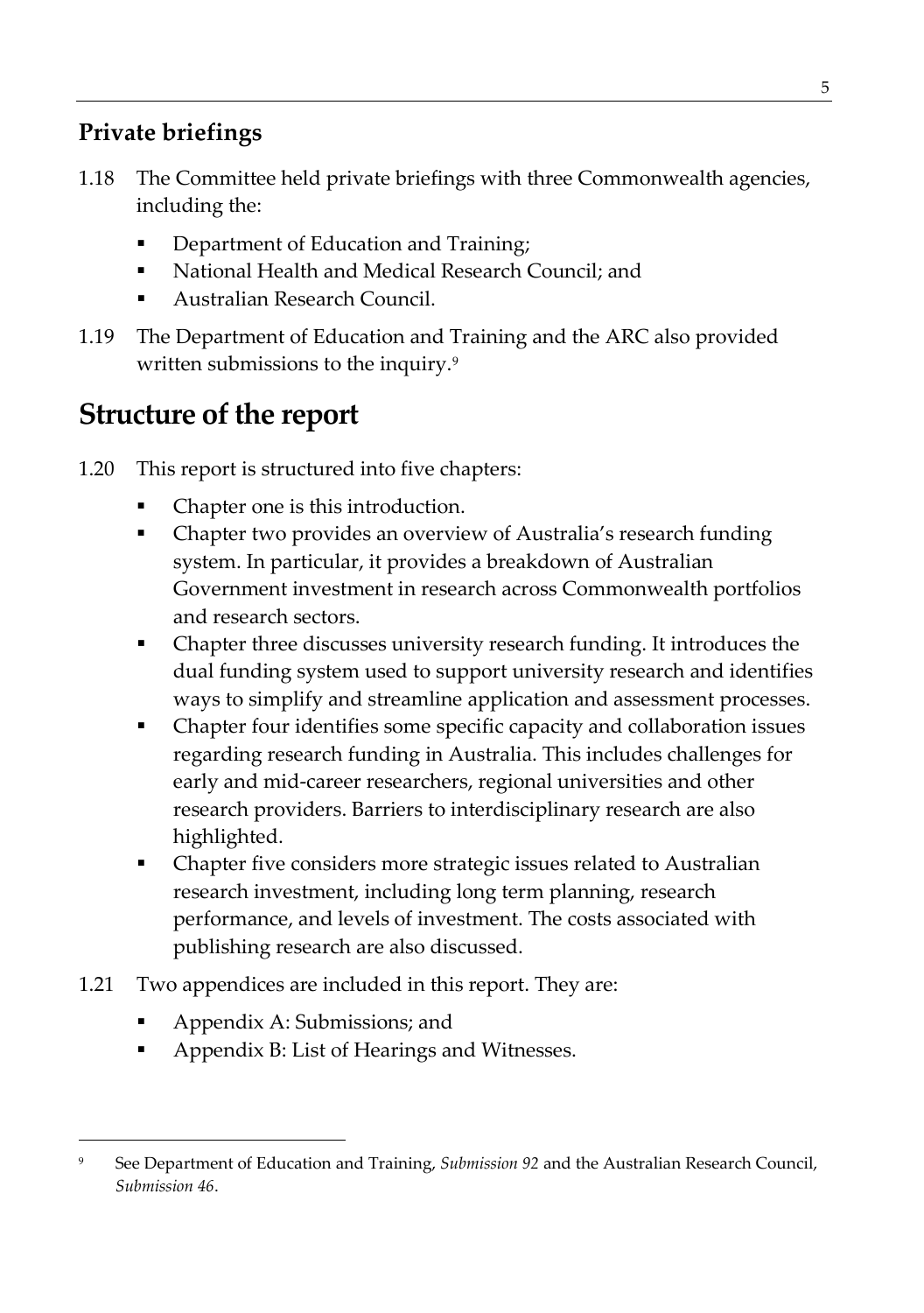# <span id="page-27-0"></span>**Acknowledgements**

1.22 The Committee would like to thank everyone who provided written submissions, appeared at public hearings, and briefed the Committee for its inquiry.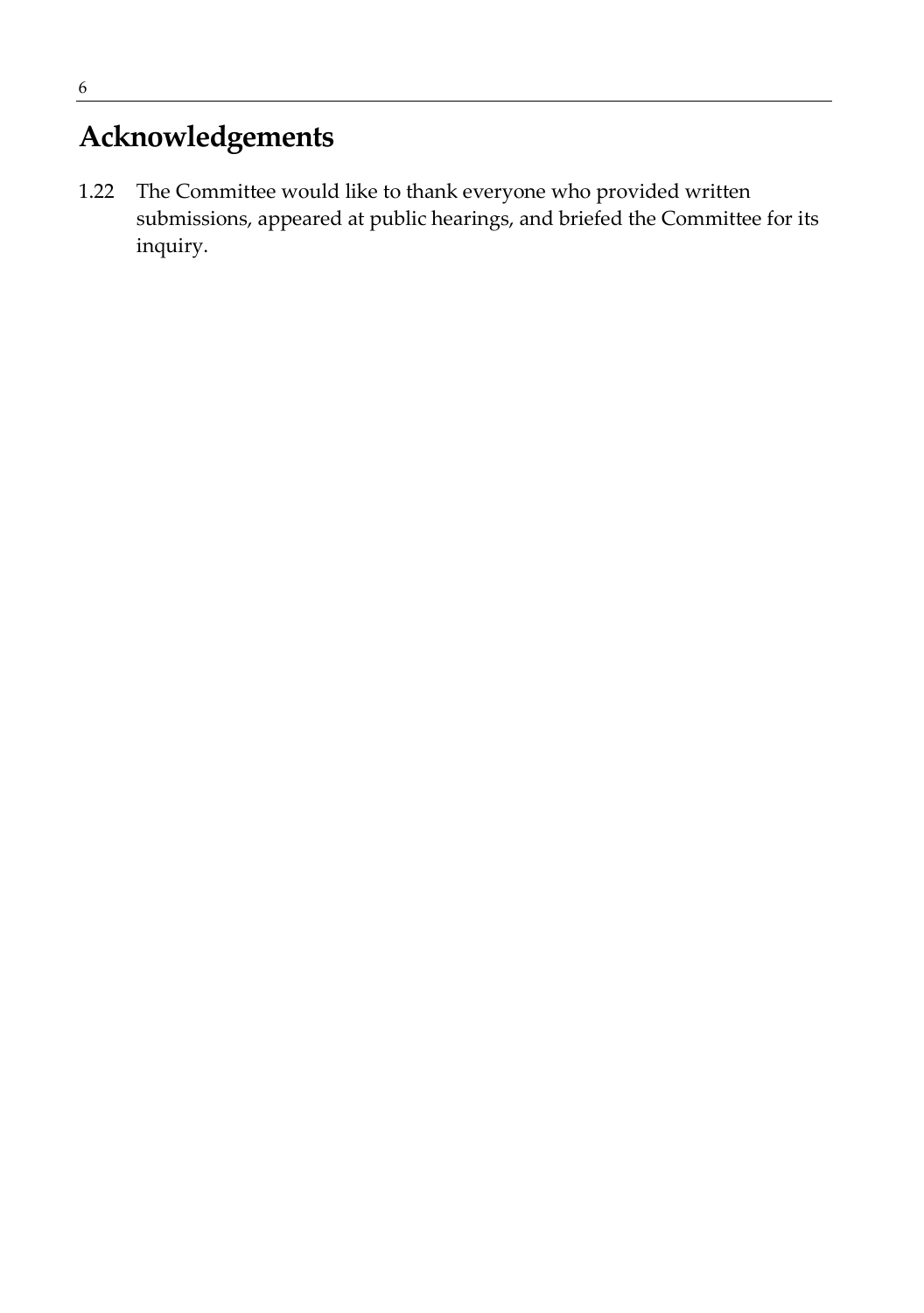# <span id="page-28-0"></span>**2. Australian Government Research Investment**

2.1 Chapter two provides an overview of Australia's research funding system. In particular, it provides a breakdown of Australian Government investment in research across Commonwealth portfolios and research sectors.

## <span id="page-28-1"></span>**Commonwealth funding**

- 2.2 Commonwealth research funding is dispersed through a range of means, different portfolios, and various research funding programs. There is no central body or department responsible for administering research funding.
- 2.3 For example, in 2017-18, the Australian Government invested \$10.3 billion in research and development (R&D). This R&D investment was dispersed:
	- through six methods of funding allocation;
	- across 14 Commonwealth portfolios; and
	- over 119 R&D initiatives.
- 2.4 Of the 119 R&D initiatives, around 60 were different Commonwealth competitive grant programs administered across six portfolios.[1](#page-28-2)
- 2.5 Table 1 shows a breakdown of these R&D initiatives by portfolio.

<span id="page-28-2"></span> <sup>1</sup> See Australian Research Council, *Australian Research Landscape*, [<www.arc.gov.au/news](http://www.arc.gov.au/news-publications/media/presentations/standard-australian-research-landscape)[publications/media/presentations/standard-australian-research-landscape>](http://www.arc.gov.au/news-publications/media/presentations/standard-australian-research-landscape) and Department of Industry, Innovation and Science, *Science, Research and Innovation Budget Tables Snapshot 2017-18*  [<www.industry.gov.au/sites/g/files/net3906/f/2017-18-sri-budget-tables-snapshot.pdf>](http://www.industry.gov.au/sites/g/files/net3906/f/2017-18-sri-budget-tables-snapshot.pdf) accessed 8 October 2018. Also see Department of Education and Training, *Submission 92,* pp. 14-15.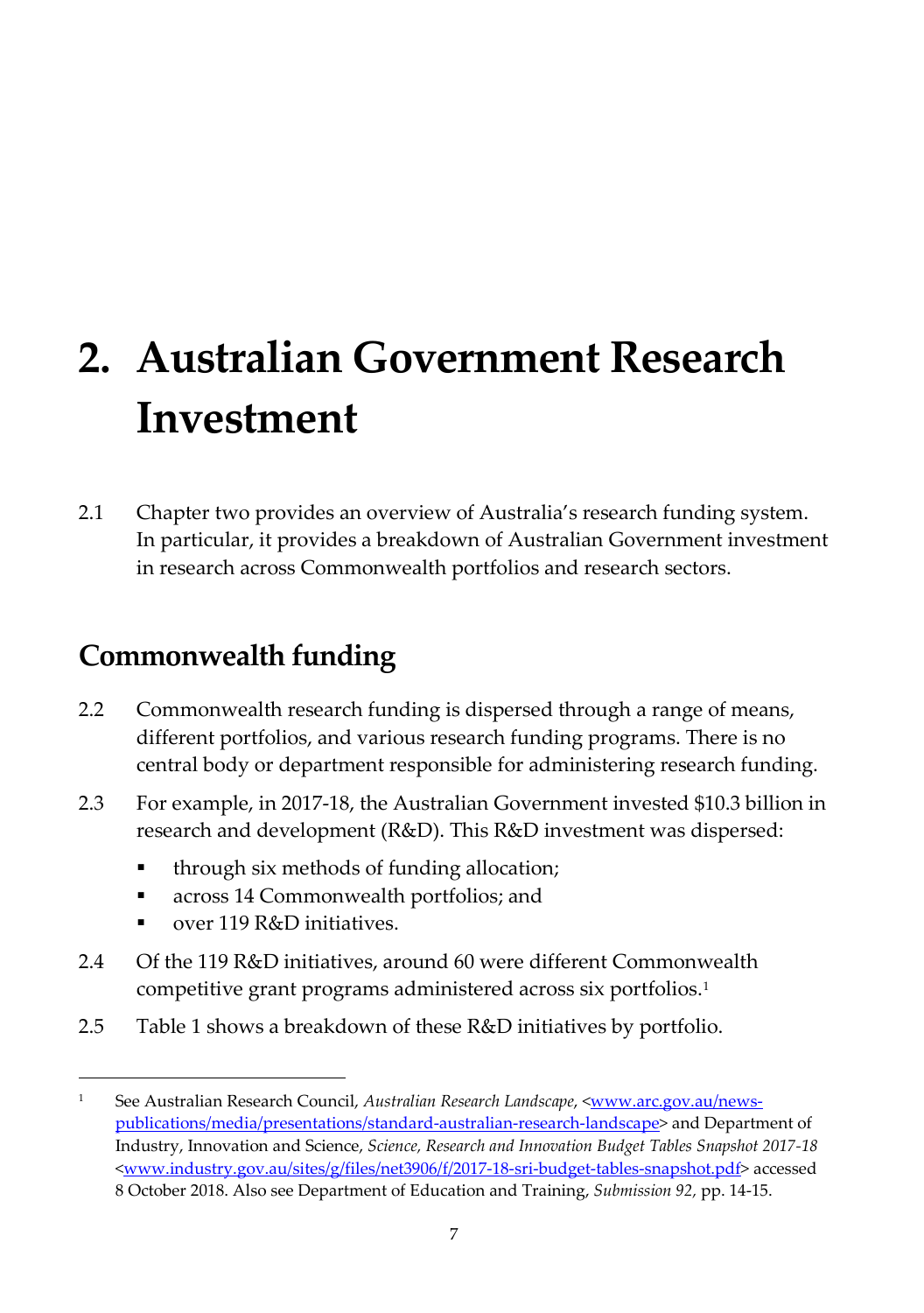<span id="page-29-0"></span>

| Portfolio                               | Total<br>Investment (\$M) | Programs       |
|-----------------------------------------|---------------------------|----------------|
| Industry, Innovation and Science        | 4729.20                   | 22             |
| <b>Education and Training</b>           | 3078.86                   | 8              |
| Health                                  | 1045.15                   | 27             |
| Defence                                 | 488.70                    | 8              |
| <b>Environment and Energy</b>           | 443.00                    | 12             |
| <b>Agriculture and Water Resources</b>  | 347.80                    | 19             |
| Foreign Affairs and Trade               | 106.29                    | 1              |
| Social Services                         | 27.98                     | 5              |
| Veterans' Affairs                       | 8.97                      | 5              |
| Infrastructure and Regional Development | 5.72                      | 5              |
| Attorney-General's                      | 3.34                      | $\overline{2}$ |
| <b>Prime Minister and Cabinet</b>       | 2.00                      | 1              |
| Treasury                                | 1.75                      | 1              |
| Communication and the Arts              | 0.41                      | 3              |
| <b>TOTAL</b>                            | 10289.17                  | 119            |

#### **Table 2.1 Australian Government investment in R&D by portfolio 2017-18.**

*Source: Extract from Department of Education and Training, Submission 92, Attachment A.*

- 2.6 The Department of Industry, Innovation and Science explained that over three quarters of Australian Government investment (\$7.9 billion) in 2017-18 was provided through the following mechanisms:
	- R&D tax incentive;
	- University block grants provided by the Department of Education and Training;
	- Competitive grants administered by the National Health and Medical Research Council (NHMRC) and Australian Research Council (ARC);
	- the Commonwealth Scientific and Industrial Research Organisation (CSIRO); and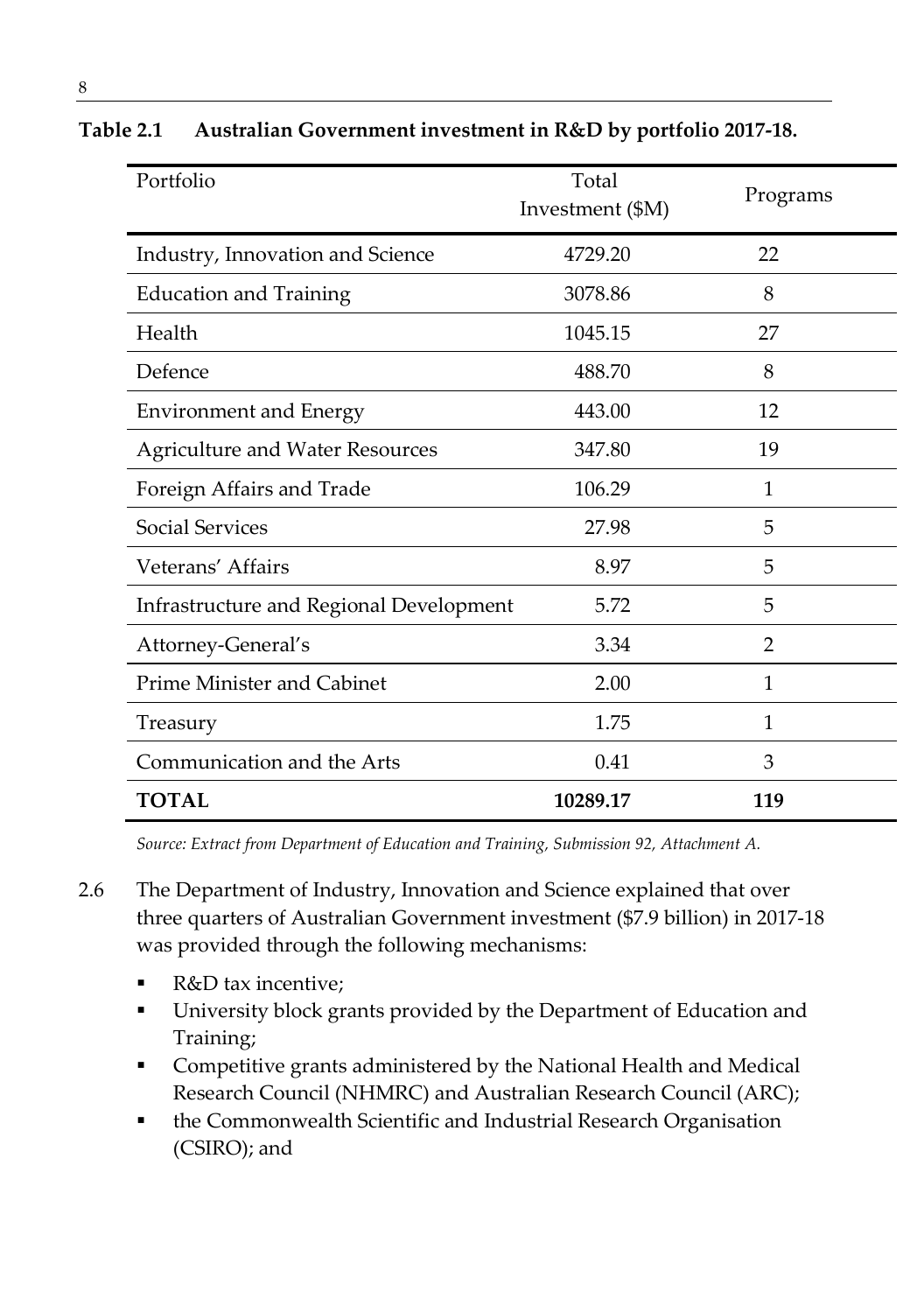- the Defence Science and Technology Group.[2](#page-30-2)
- 2.7 Australian universities receive the largest proportion of Federal Government funding for research. Figure 2.1 shows a breakdown of R&D investment by research sector. Of the \$10.3 billion invested in R&D, \$3.6 billion went to higher education or universities, and \$[3](#page-30-3).3 billion went to businesses.<sup>3</sup>



<span id="page-30-1"></span>

<span id="page-30-0"></span>*Source: Department of Industry, Innovation and Science, Science, Research and Innovation Budget Tables Snapshot 2017-18.* 

## **Education Investment Fund**

2.8 Since the Government has not elected to proceed with the Education Investment Fund (EIF), Australia's research institutions and universities lack access to this specific funding for indirect research costs which include new equipment, laboratories or renovation of existing facilities. In 2008, EIF was established to provide co-investment for critical infrastructure and research in Australian research institutions, universities and TAFEs. The \$3.9 billion fund now lies dormant in the Future Fund. Research institutions,

<span id="page-30-2"></span> <sup>2</sup> Department of Industry, Innovation and Science, *Submission 42,* pp. 4-5.

<span id="page-30-3"></span><sup>3</sup> Department of Education and Training, *Submission 92,* pp. 5-6. Also see [<www.industry.gov.au/sites/g/files/net3906/f/2017-18-sri-budget-tables-snapshot.pdf>](http://www.industry.gov.au/sites/g/files/net3906/f/2017-18-sri-budget-tables-snapshot.pdf) accessed 8 October 2018.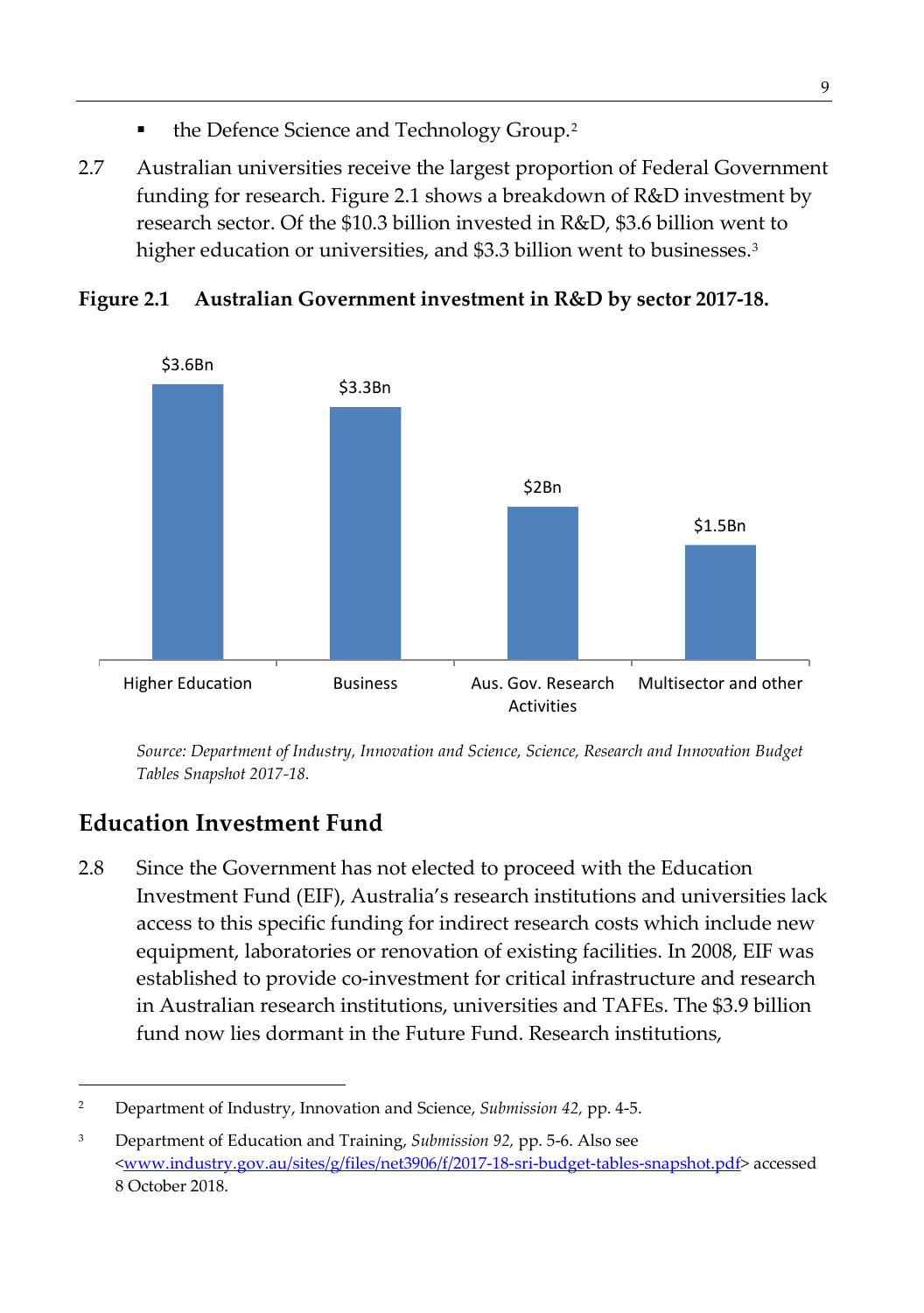<span id="page-31-0"></span>universities and TAFEs now are forced to fund infrastructure through vastly depleted operating grants.

2.9 The Committee acknowledges the complexity of the Australian research funding system, including the different stakeholders involved and the different methods used to disperse Commonwealth funds.

## **Diversity and fragmentation**

- 2.10 The Committee's terms of reference asked the Committee to consider 'the diversity, fragmentation and efficiency of research investment'. Fragmentation is often used to characterise the research funding system. However, it is important to differentiate between fragmentation of research investment and funding, and fragmentation of funding processes.
- 2.11 Evidence to the inquiry suggests that while the former is considered a strength of the current system, it is the latter that is considered inefficient, costly, time consuming and an administrative burden.
- 2.12 For example, the Committee was told that the range of different funding opportunities and grant programs is an essential part of the current system. Griffith University noted that:

…diversity, also characterised as fragmentation, of research funding programs is within reason a positive attribute of the current system.<sup>[4](#page-31-1)</sup>

2.13 Diversity of research funding was considered necessary to accommodate Australia's broad research interests, provide for different research disciplines, and support each stage of the research pipeline from basic to translation research. In other words, diversity of funding allows for Australia to provide research programs that are fit for purpose. This was articulated by Charles Sturt University in its submission to the inquiry:

> Diversity of funding schemes is necessary to support the full expanse of realworld challenges Australian research seeks to solve. Diversity is essential in primary research to focus design on need.<sup>[5](#page-31-2)</sup>

2.14 The University of Newcastle noted that a range of competitive grant programs allows for flexibility in the research funding system. Specifically, the University of Newcastle highlighted the flexibility to fund:

<span id="page-31-1"></span> <sup>4</sup> Griffith University, *Submission 19,* p. 1.

<span id="page-31-2"></span><sup>5</sup> Charles Sturt University, *Submission 32,* p. 2.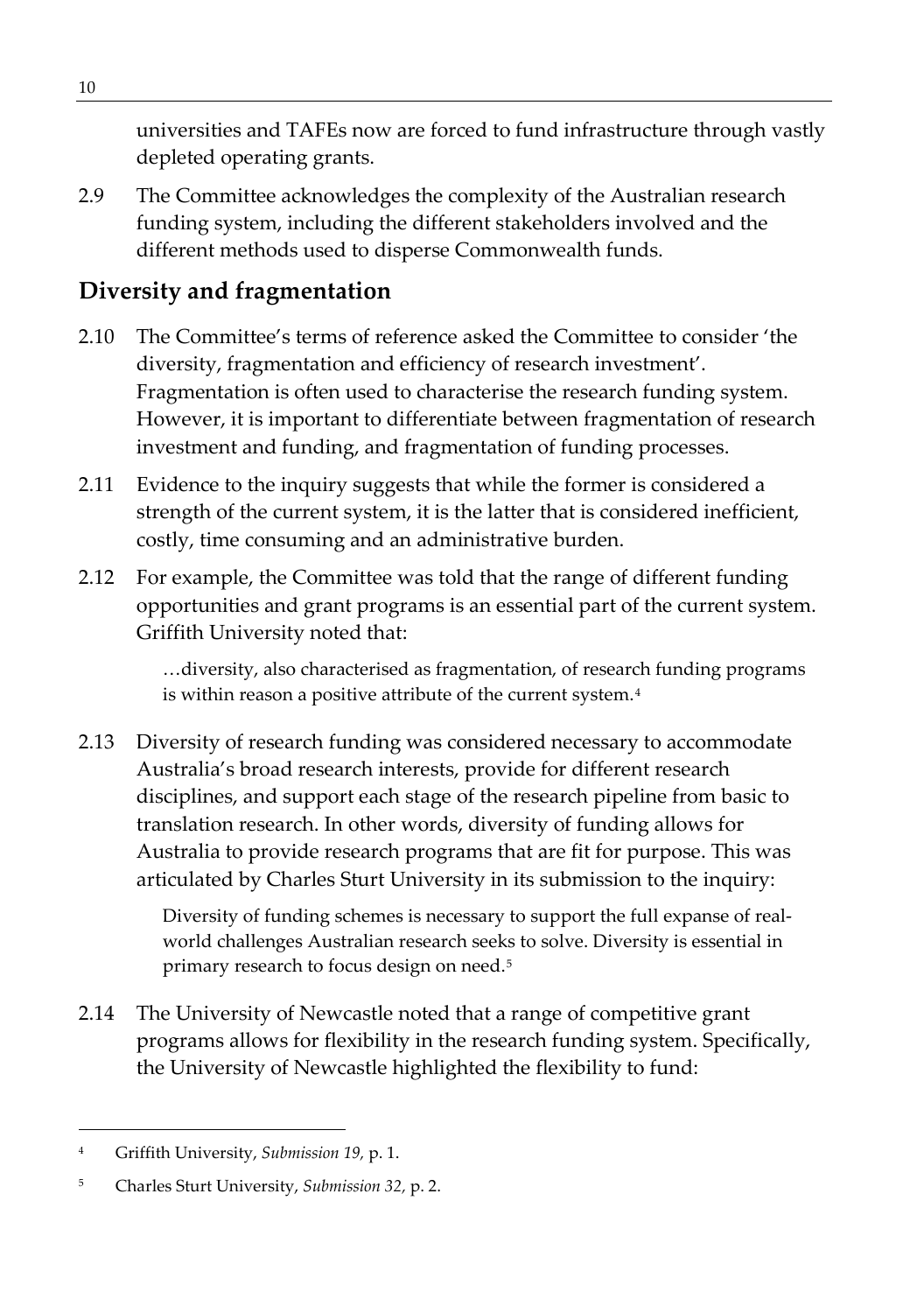- **research from all discipline areas;**
- targeted calls when required;
- novel and emerging areas of research; and
- a balance between basic and translational research.<sup>[6](#page-32-0)</sup>
- 2.15 Deakin University also supported the diversity that exists in the current research funding schemes.[7](#page-32-1)

#### *Fragmentation of process*

- 2.16 The Committee heard that the key issue for the research sector, in particular universities, is a lack of consistency across the research funding landscape. For example, each of the 119 R&D initiatives has separate administrative processes and arrangements.
- 2.17 This fragmentation was repeatedly raised as costly and challenging for researchers, with repeated calls for better coordination of research funding arrangements.
- 2.18 The University of Sydney described the impact of this fragmentation on research outcomes:

While governments often deem it desirable to develop new research funding schemes in areas of priority, it is equally important to ensure that the research funding system remains coherent and well-managed. A proliferation of programs, with different objectives, funding rules and processes undermines efficiency and ultimately reduces the likelihood that the outcomes desired by governments are achieved.[8](#page-32-2)

2.19 A particular focus of the Committee's inquiry was university research funding. Many of the issues raised in relation to funding Australia's research sector were particular to university researchers. For example, while diversity of research funding opportunities was supported, many challenges were identified with the administration of these opportunities.

<span id="page-32-0"></span> <sup>6</sup> The University of Newcastle, *Submission 89,* p. 6.

<span id="page-32-1"></span><sup>7</sup> Deakin University, *Submission 10,* p. 2.

<span id="page-32-2"></span><sup>8</sup> University of Sydney, *Submission 87,* p. 4.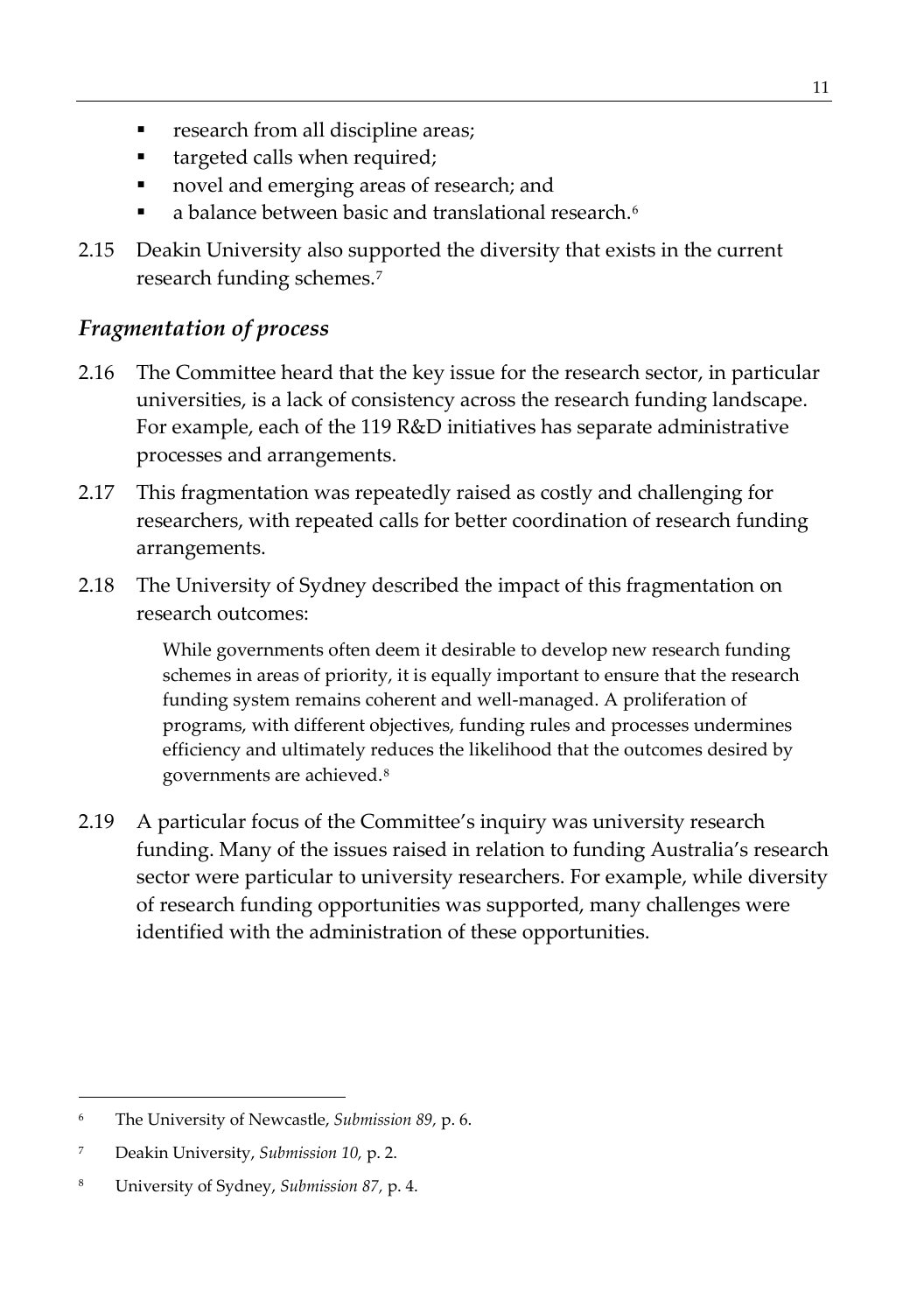- 2.20 For university research funding, these issues can be distilled into five key themes; that the research funding system:
	- **is fragmented, inefficient and an administrative burden on researchers** and research institutions;
	- disadvantages particular researchers especially early and mid-career researchers, Indigenous researchers, women, minority groups, and those within regional universities;
	- is risk averse favouring researchers with proven track records, and research that is considered safe;
	- **i** is difficult for industry to navigate; and
	- is underfunded overall.
- 2.21 The following chapters discuss these issues more fully.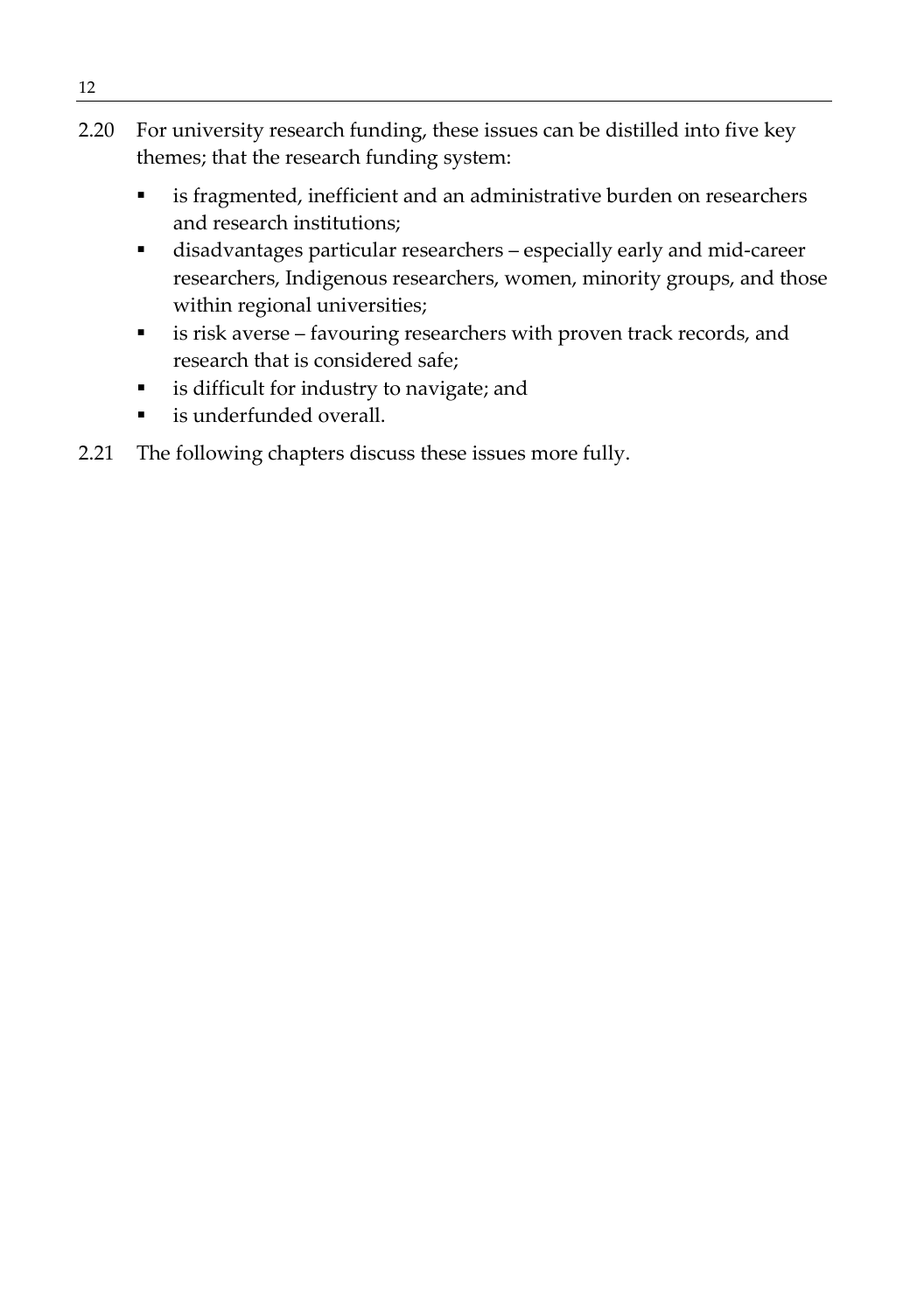# <span id="page-34-0"></span>**3. University Research Funding**

3.1 Chapter three discusses university research funding. It introduces the dual funding system used to support university research and identifies ways to simplify and streamline application and assessment processes.

# <span id="page-34-1"></span>**Dual funding system**

- 3.2 The Australian Government supports university research through a dual funding system of competitive grants and research block grants. In 2017-18, 99 per cent of Australian Government funding for university research was provided through competitive grants and research block grants.<sup>[1](#page-34-2)</sup>
- 3.3 Competitive grant funding is awarded to universities to undertake specific research projects. Research funding is awarded to successful applicants following a merit-based expert peer review process.
- 3.4 The Australian Research Council (ARC) and the National Health and Medical Research Council (NHMRC) are largely responsible for the administration of competitive grant funding in Australia. Both research councils provide competitive grant funding for a mix of individual research projects, industry linked research, collaborative centres and research fellowships.
- 3.5 As noted in Chapter 2, there are around 60 different competitive grant programs administered across six Commonwealth portfolios.[2](#page-34-3)

<span id="page-34-2"></span> <sup>1</sup> Department of Industry, Innovation and Science, *Submission 42,* p. 5.

<span id="page-34-3"></span><sup>2</sup> Department of Education and Training, *2018 Australian Competitive Grants Register,* [<www.education.gov.au/news/2018-australian-competitive-grants-register-acgr-now-available>](http://www.education.gov.au/news/2018-australian-competitive-grants-register-acgr-now-available) accessed 8 October 2018.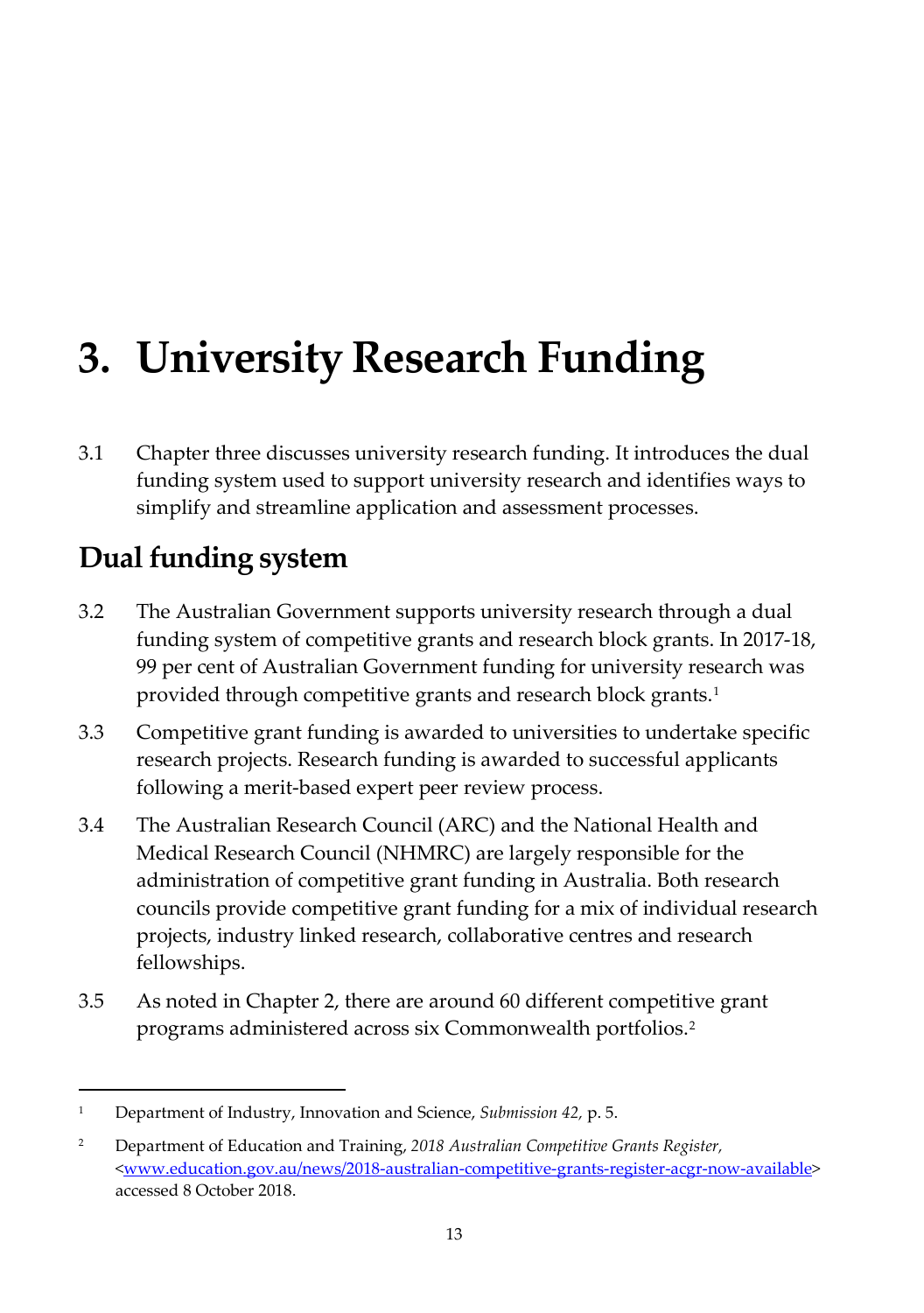- 3.6 Research block grants are allocated to universities to support the indirect or systemic costs of conducting research. These indirect costs essentially fund research overheads and include equipment and infrastructure, information technology facilities, and researchers' salaries etc. Research block grants are allocated to universities according to a performance based formula which considers income received from competitive grants.
- 3.7 Submissions to the inquiry were largely supportive of the dual funding system, noting that the system is not fundamentally broken. Notwithstanding, a number of issues were identified regarding the efficiency and administration of competitive grant application and assessment processes, and research block funding arrangements.

## <span id="page-35-0"></span>**Competitive grants**

3.8 The Australian National University (ANU) described the current competitive grants landscape. In particular, the ANU highlighted fragmentation and complexity, and the impact of this on university administration, investment and planning.

> The 2018 Australian Competitive Grants Register (ACGR) includes 12 active ARC schemes, 34 active NHMRC schemes, and 34 other active schemes (including Rural R&D schemes). These schemes have non-aligned guidelines, submission and assessment processes, and non-coordinated deadlines, imposing significant administrative overhead on Universities. These schemes operate alongside contracts, consulting, international funders, trusts and CRCs [Cooperative Research Centres] (categories 2-4), many of which fund related areas and projects. As a result, there are frequently schemes or funding opportunities announced ad hoc, with short notice for submission of applications (4-6 weeks), and frequently with new guidelines and applications processes. This fragmentation does not allow for sustained, long term investment and planning in research priorities by Universities.<sup>[3](#page-35-1)</sup>

3.9 Universities told the Committee that it is administratively challenging to stay across the different funding requirements and processes, particularly when they are subject to change on a regular basis. In addition, more pressure is placed on universities when they are required to employ staff, in specialist positions, to manage and oversee grant applications.

<span id="page-35-1"></span> <sup>3</sup> Australian National University, *Submission 31,* p. 1.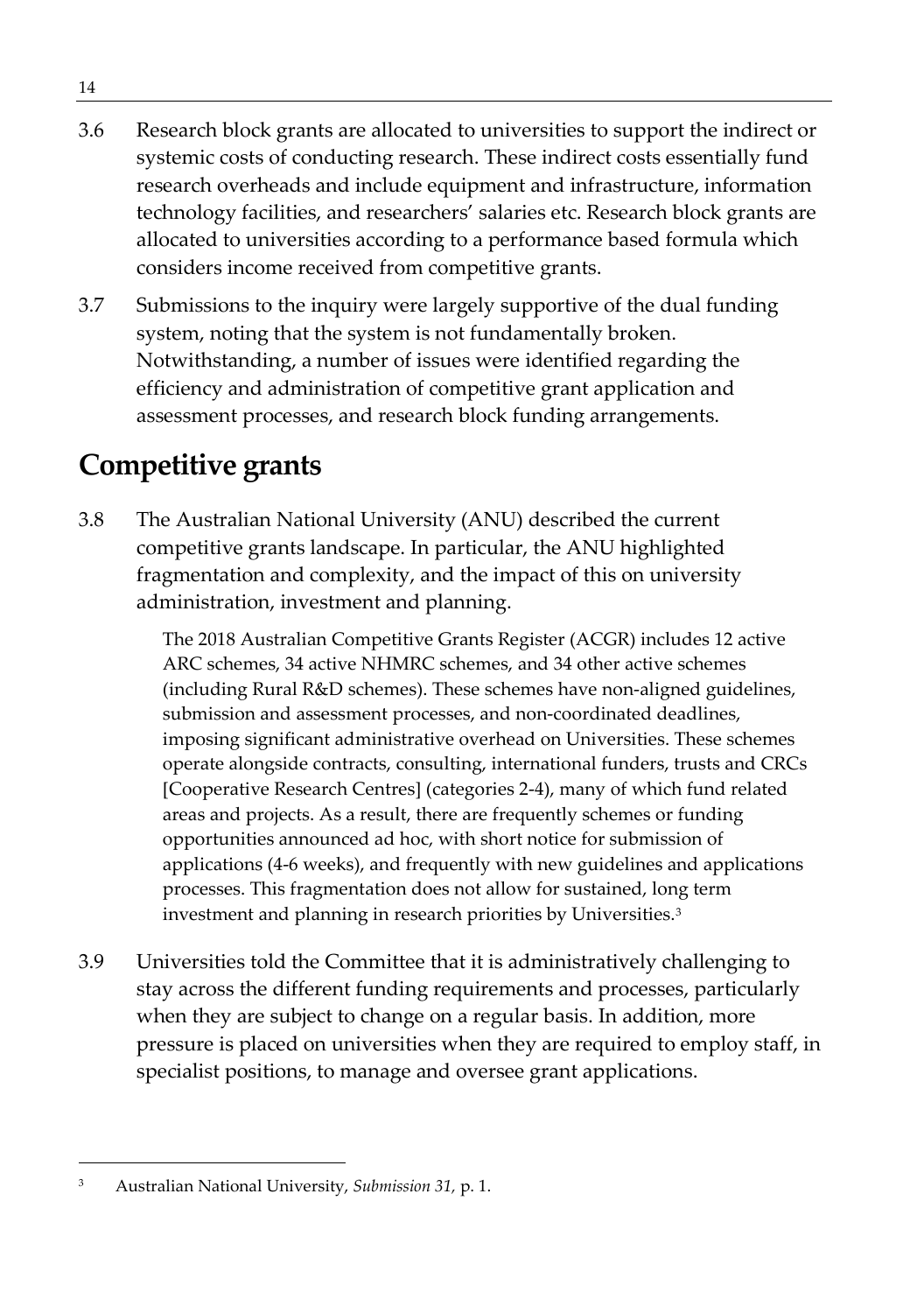- 3.10 To give some scale of the administration involved, the University of Sydney set out the workload and resourcing that it dedicates to support funding from Australian Government and other grant schemes. It noted:
	- in 2017, 1,375 domestic and international grant applications were submitted; 70 per cent to federal funding schemes;
	- eight full-time staff are employed to manage and deliver research development and collaboration initiatives and support services;
	- six full-time equivalent Research Administration Officers spend on average 32 hours a week processing funding applications (ARC and NHMRC grants represent 30 per cent of this work for most of the year);
	- between January to April, five of these six staff spend 100 per cent of their time administering ARC and NHMRC grants;
	- 16 casual staff (approximately) are employed for four weeks each year from January to February, and dedicate 35 hours a week to ARC and NHMRC funding applications;
	- **ficularization Four full-time equivalent Research Administration Officers spend** 100 per cent of their time on post-award administration activities, plus a seasonal casual staff member who assists the team during peak periods;
	- two full-time equivalent Research Reporting and Compliance Officers spend 100 per cent of their time on the monitoring, review and submission of progress and final reports to funding agencies; and
	- one full-time equivalent Major Initiative Coordinator spends on average 20 hours per week leading the administration of significant and complex funding applications 100 per cent focused on ARC and NHMRC, with these hours increasing from January to March.<sup>[4](#page-36-0)</sup>
- 3.11 Many submissions to the inquiry called for competitive grant processes to be simplified, and suggested a whole-of-government approach to research funding in Australia. That is, streamlining research guidelines, timelines, processes and contract management across all Commonwealth departments and agencies. For example, in its submission, Research Australia called for a review of all research funding programs to ensure as much uniformity as possible.[5](#page-36-1)

<span id="page-36-0"></span> <sup>4</sup> University of Sydney, *Submission 87,* p. 6.

<span id="page-36-1"></span><sup>5</sup> Research Australia, *Submission 53,* p. 8.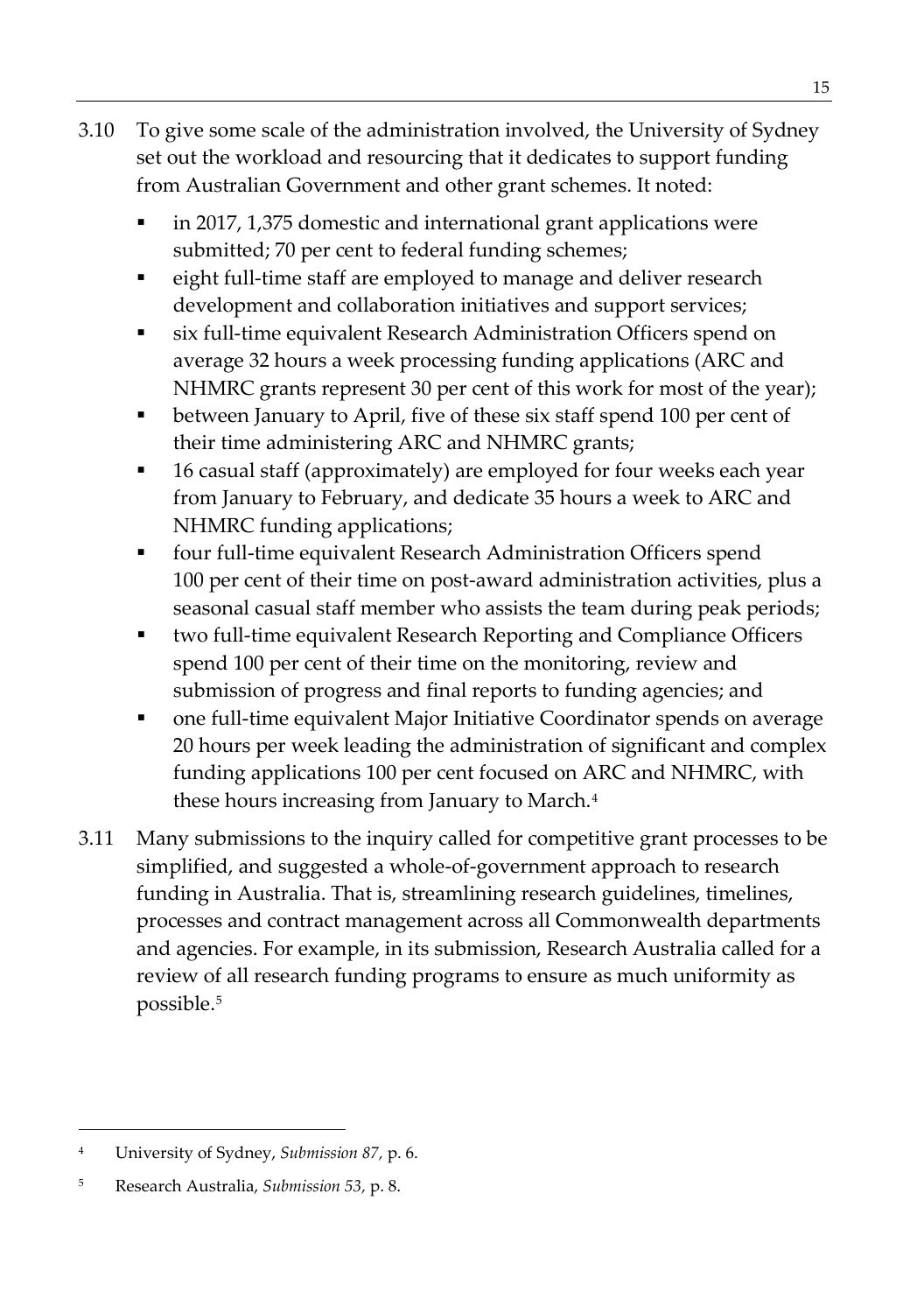# **Applications**

- 3.12 Australian universities spend considerable time and effort applying for research funding through competitive grants. Approximately 80 per cent of these applications will be unsuccessful.
- 3.13 There was consistent acknowledgement that the grant application and assessment processes are the source of much inefficiency in the research funding system.
- 3.14 In particular, evidence to the Committee highlighted issues with the design of the application forms, the information and data requested, and the systems used to collect the information. Some of this evidence included:
	- application forms are too long, and time consuming to complete;
	- forms are not compatible with other software or programs, and there is inconsistency across form data fields, word and page limits;
	- the level of detail and information requested is burdensome and often unnecessary; and
	- there are frequent changes to the prescribed formats of grant applications as well as eligibility criteria.
- 3.15 At the Committee's public hearing in Melbourne, two dense applications were shown to the Committee as an indication of the volume of information requested in a competitive grant. The Committee was surprised to see the amount of information provided in support of an application, and to hear the amount of time researchers are said to be spending applying for funding. Some of these estimates included 28 to 38 days, 3 to 4 months, and 550 years cumulatively across all proposals for a round.
- 3.16 Evidence regarding the volume and time associated with grant application forms and processes was compelling. The strong message to the Committee was that 'the issue is not the writing of the actual research proposals, but rather the disproportionate amount of time and effort necessary to complete the supporting elements'.[6](#page-37-0)
- 3.17 For example, Ms Maaike Wienk, Research and Policy Adviser at the Australian Mathematical Sciences Institute told the Committee that:

… nobody questions writing the core of the research proposal, thinking about what research is to be undertaken, how it fits with existing theory and what the method should be. I think the researchers find that a useful exercise.

<span id="page-37-0"></span> <sup>6</sup> Australian Mathematical Sciences Institute, *Submission 94,* p. 1.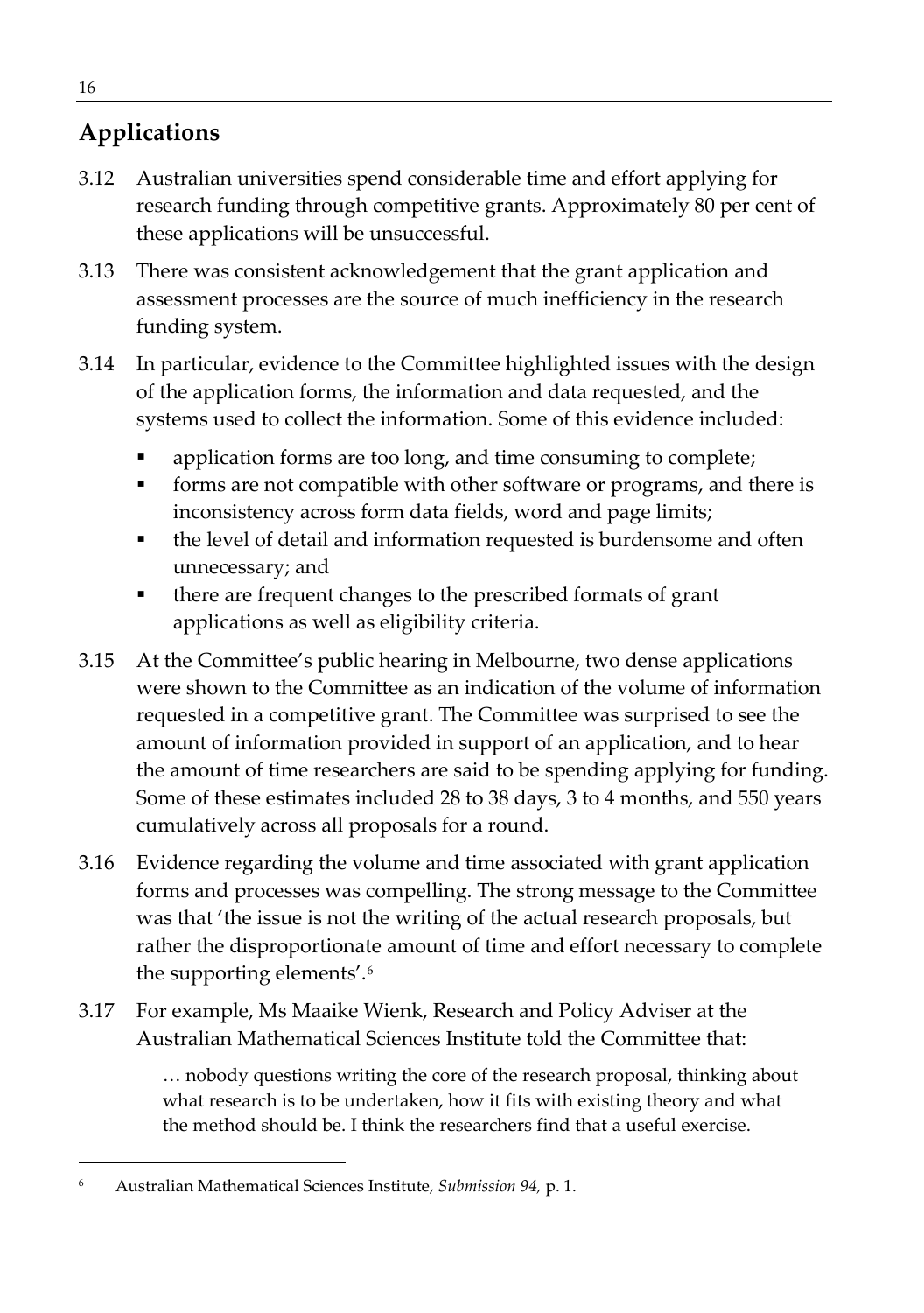It's the other bits. An aspect of it that people resent is having to put in a detailed budget rather than just tick a box. … it is quite painful. You have to calculate salaries, you have to add a multiplier specific to your university and you have to make an assessment of travel costs three years in advance. All those sorts of exercises, when in actual fact the budget that you apply for you never receive. Those are the kinds of things.[7](#page-38-0)

3.18 Similarly, Professor Frank Gannon, Fellow of the Australian Academy of Health and Medical Sciences (AAHMS) noted the complexity of the paperwork. Professor Gannon shared his experience of Australia's grant funding system compared to other countries:

> … I've run these in all of Europe and in Ireland. When I came to Australia, I found it's incredibly complex here. There's the attention to minutiae required to be addressed and, if you do not address them, you're excluded. It's extraordinary. It's counterproductive. It's a burden. There's nothing wrong with it, but, as has been said in more than one case, there's a difference between what's legally right and what's right. I think we've got ourselves in Australia into a quagmire of making sure that we address the paperwork rather than the problems we're really trying to address.<sup>[8](#page-38-1)</sup>

- 3.19 It is important to emphasise that evidence to the inquiry questioned the assumption that completing grant applications is wasted time and effort. Rather, submissions asserted that the process of applying for a competitive grant – regardless of the outcome – is a valuable one. As noted earlier, this is because it allows researchers to test ideas, to work together and innovate, and to develop good research proposals.
- 3.20 The issue for this inquiry to consider however is one of balance. As put to the Committee the 'benefits are not generally sufficient to justify the commitment of time, resources and effort where the overall levels of competitive funding and the success rate are too low.'[9](#page-38-2)

### **Timing of grant applications**

3.21 Currently, most deadlines for competitive grant funding are scheduled for early in a new year—February and March. The Committee heard that this timing may disadvantage some researchers, particularly women and those

<span id="page-38-0"></span> <sup>7</sup> Ms Maaike Wienk, *Committee Hansard,* Melbourne, 6 August 2018, pp. 23-24.

<span id="page-38-1"></span><sup>8</sup> Professor Frank Gannon, *Committee Hansard,* Brisbane, 30 July, p. 20.

<span id="page-38-2"></span><sup>9</sup> Queensland University of Technology, *Submission 34,* p. 3.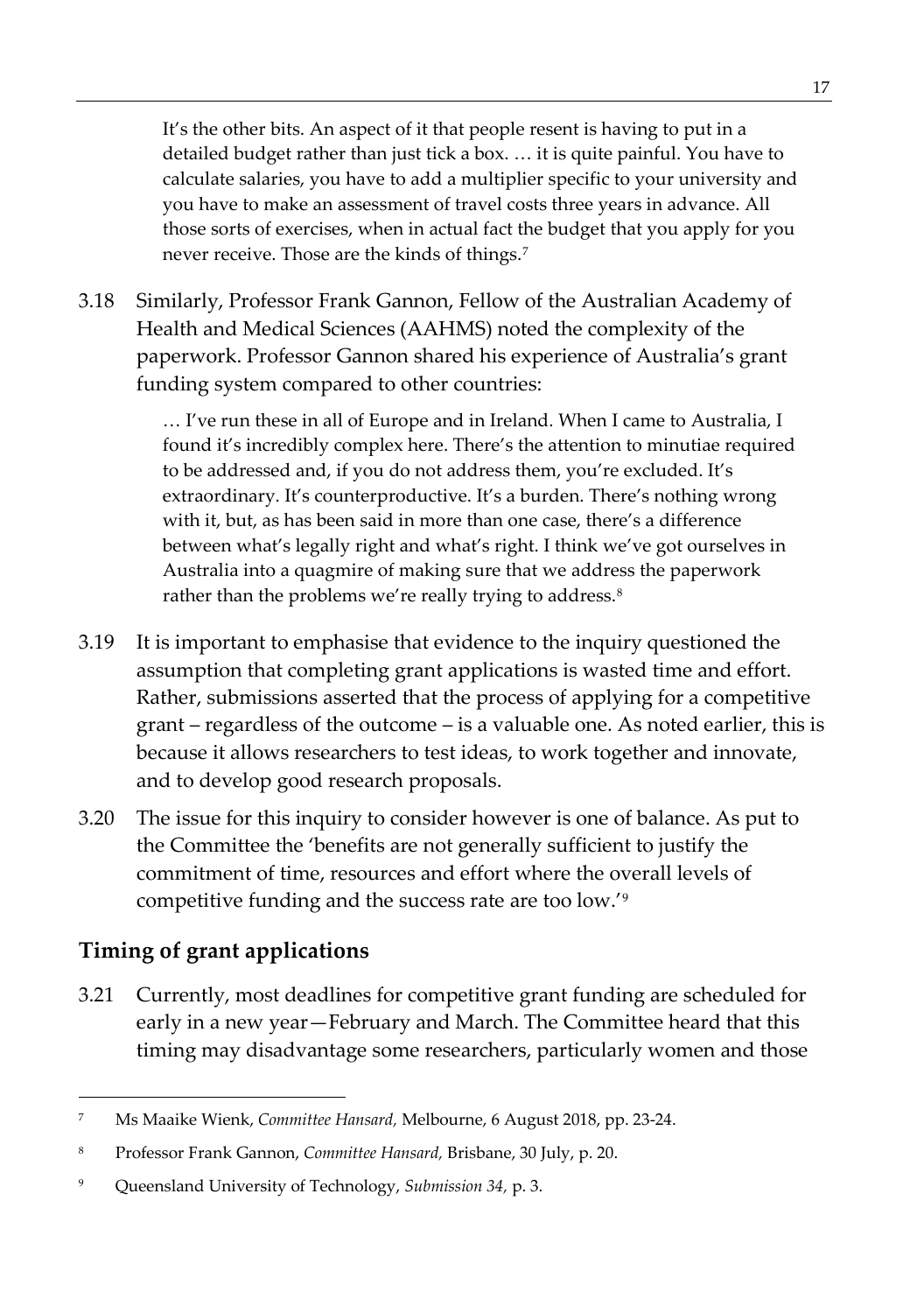researchers with children who may have family commitments over the Christmas and New Year period.

3.22 Dr MaryAnne Aitken, Executive Director at Latrobe University, raised this issue at the Committee's Melbourne public hearing:

> … we are running the Athena SWAN [Scientific Women's Academic Network] SAGE [Science in Australia Gender Equity] program for gender equity in research. We've had focus groups and surveys and all sorts of things. One of the most common issues that we hear about is the fact that the major grant rounds are in February and March, and if you have children on summer holidays for six weeks it ruins your summer holidays. We hear this over and over again. I think that having different timing would be good.[10](#page-39-0)

3.23 Revising the timing of annual grant cycles was supported by other witnesses at the Melbourne round table. It was acknowledged however that this is a very difficult issue that would require more consultation with stakeholders, particularly given potential clashes with other deadlines and processes across the research sector.<sup>[11](#page-39-1)</sup>

#### **Post award management**

- 3.24 Like grant application processes, the Committee heard that post award management processes are unnecessarily onerous. This is particularly apparent when variations to contracts are required.
- 3.25 Evidence to the Committee highlighted that universities consider the level of detail required to satisfy public sector accountability requirements far outweigh the changes being made. For example, in its submission, the University of Wollongong said:

In many cases variation documentation and processes required by funding agencies are overly onerous, with no nett benefit to researcher or funder. The types of variations required for approval by the funder could be drastically reduced using a risk-based approach. [12](#page-39-2)

3.26 The ANU also recommended funding agencies take a risk-based approach to ongoing project management and variations.[13](#page-39-3)

<span id="page-39-0"></span> <sup>10</sup> Dr MaryAnne Aitken, *Committee Hansard,* Melbourne, 6 August 2018, p. 16.

<span id="page-39-1"></span><sup>11</sup> See *Committee Hansard,* Melbourne, 6 August 2018, pp. 16-18.

<span id="page-39-2"></span><sup>12</sup> University of Wollongong, *Submission 50,* pp. 6-7.

<span id="page-39-3"></span><sup>13</sup> Australian National University, *Submission 31,* p. 3.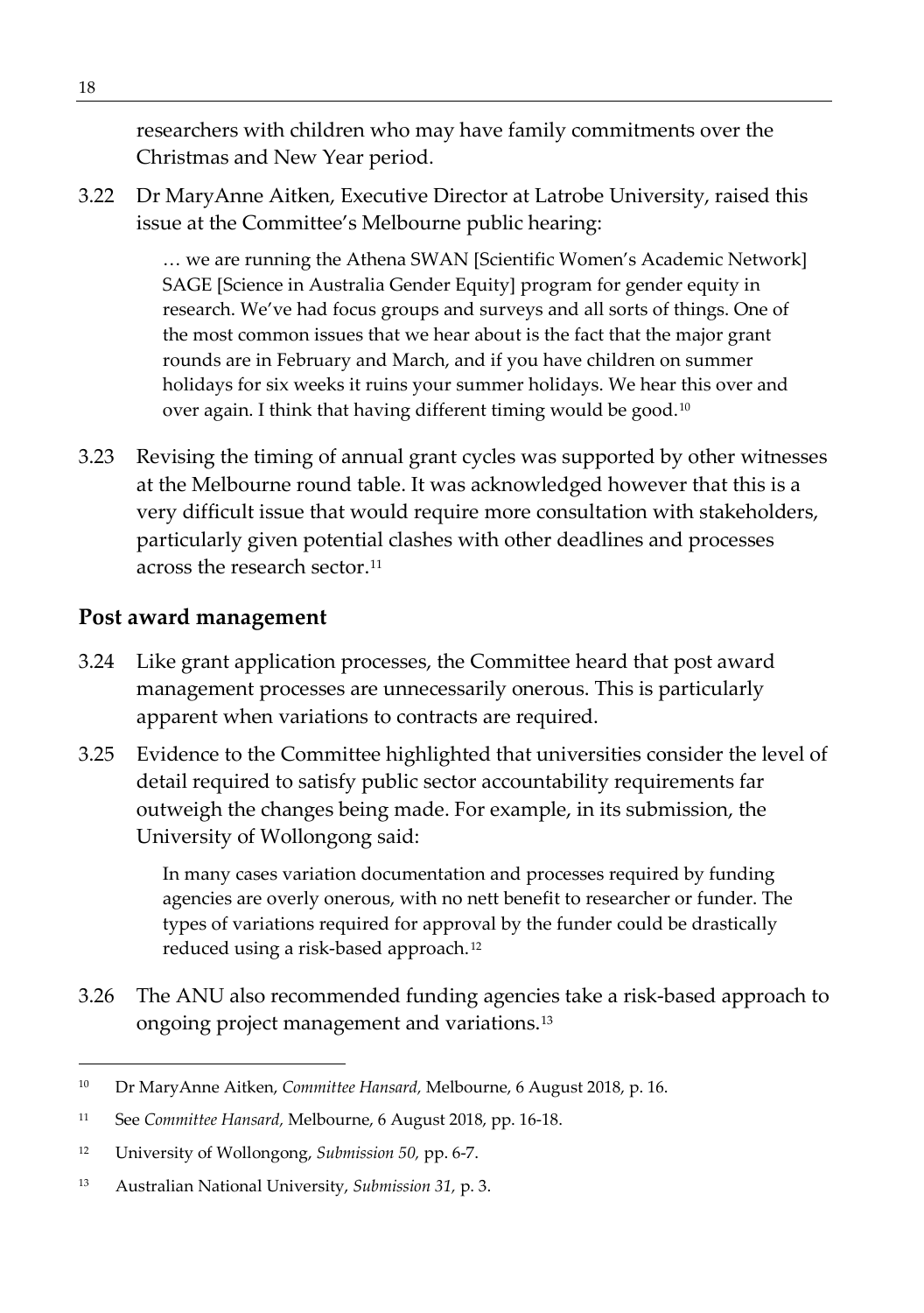3.27 It was suggested that the post award management of funding be streamlined in the same way as recommended for the grant management system—that is, by adopting a more uniformed approach. For example, Mrs Lyn McBriarty, Strategic Advisor, Office of the Senior Deputy Vice-Chancellor at the University of Newcastle, told the Committee:

> I would extend the opportunities to streamline beyond the application process to the actual management of the applications and the contracts. There are so many different types of contracts, each with little nuances, that you have to be an expert in each one of them, and that's very time consuming. There are huge opportunities to streamline, both pre- and post-award, to make it much more efficient.[14](#page-40-0)

# **Improving the application process**

#### *Single research management system*

- 3.28 There were persistent calls for more compatibility between the ARC and NHMRC, and to consolidate processes across the Commonwealth. Many submissions identified the need for a single whole-of-government system or portal to manage competitive grant funding.
- 3.29 The University of Technology Sydney described the advantage of this consolidation:

The availability of one online government platform to manage the grant lifecycle across multiple grant schemes, from application submission, postaward management to final report submission, would not only create greater efficiency for research institutions but also assist funders to streamline funding programs and access data on research investment.[15](#page-40-1)

3.30 Similarly, the University of Notre Dame also suggested a central system and provided some more detail regarding a single research management system:

> … this could involve a GrantsConnect research management system which might be utilised by ARC, NHMRC, GRDC [Grains Research and Development Corporation] and all government departments or agencies. Government agencies could also harmonise standard templates for contracts for public funding, including the wording of terms and conditions of those contracts. Furthermore, an agreed date and format for annual reporting for all government schemes would be more efficient and save money. Greater

<span id="page-40-0"></span> <sup>14</sup> Mrs Lyn McBriarty, *Committee Hansard,* Sydney, 7 August 2018, p. 2.

<span id="page-40-1"></span><sup>15</sup> University of Technology Sydney, *Submission 85,* p. 4.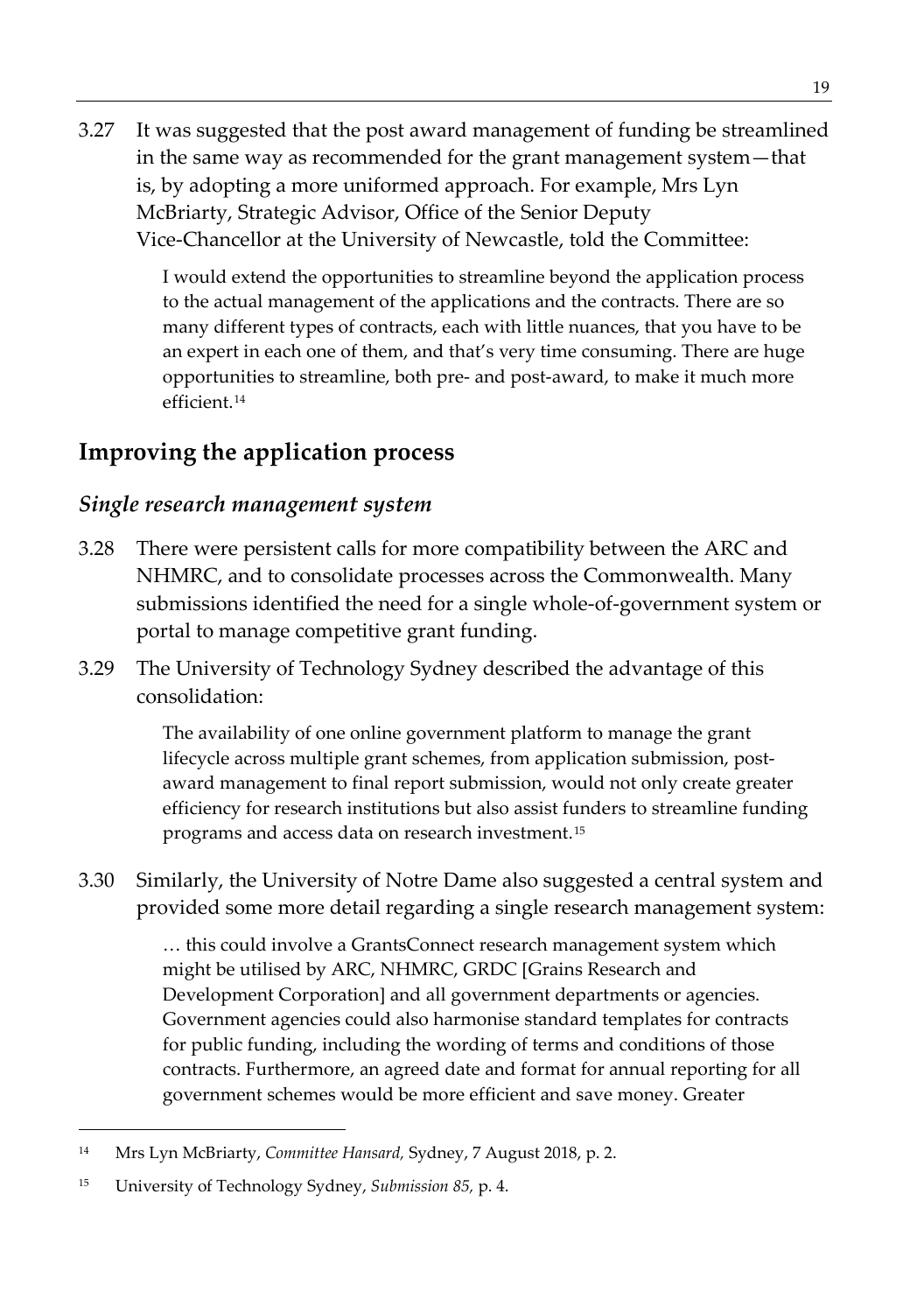consensus and consistency in reporting to government would be welcomed within the university sector.<sup>[16](#page-41-0)</sup>

- 3.31 The wider use of GrantConnect and other existing systems such ORCID (Open Researcher and Contributor ID) and the ARC's Research Management System (RMS) were identified as viable ways to streamline and consolidate fragmented processes.
- 3.32 GrantConnect is the Australian Government's central online facility that publishes information about upcoming and current competitive grant opportunities, grant guidelines and grants awarded.[17](#page-41-1) It is currently used by the ARC and NHMRC.
- 3.33 ORCID is a global online researcher identification system that records the professional information of researchers.[18](#page-41-2) Professor Kathryn McGrath, Deputy Vice-Chancellor, Research at the University of Technology Sydney explained the value of ORCID in providing relevant, current researcher information through a single source:

The researcher is only having to provide their ORCID number and the government then has immediate access to a whole suite of information. If the government and funding agencies started to use ORCID, that would drive the researchers to provide better and better source information. There would be more assurance that we are getting a complete story for each of our researchers that have been named on funding applications. Then it is all sides of the sector: the individuals are ensuring their source data is appropriate; the universities can ensure that they utilise ORCID as well, in a whole range of different things; and the government is massively increasing the amount of information they have readily available through a single source point.[19](#page-41-3)

3.34 The Committee was strongly encouraged to consider ORCID as an option for identifying and obtaining current researcher information, rather than researchers providing this information for each grant application. Evidence to the inquiry suggested that the universal use of ORCID may also prevent

<span id="page-41-0"></span> <sup>16</sup> University of Notre Dame, *Submission 13,* p. 4.

<span id="page-41-1"></span><sup>&</sup>lt;sup>17</sup> See Department of Finance, *GrantConnect*, [<www.finance.gov.au/resource](http://www.finance.gov.au/resource-management/grants/grantconnect/)[management/grants/grantconnect/>](http://www.finance.gov.au/resource-management/grants/grantconnect/) accessed 8 October 2018.

<span id="page-41-2"></span><sup>&</sup>lt;sup>18</sup> See *ORCID*, [<https://orcid.org/>](https://orcid.org/) accessed 8 October 2018.

<span id="page-41-3"></span><sup>19</sup> Professor Kathryn McGrath, *Committee Hansard,* Sydney, 7 August 2018, pp. 7-8.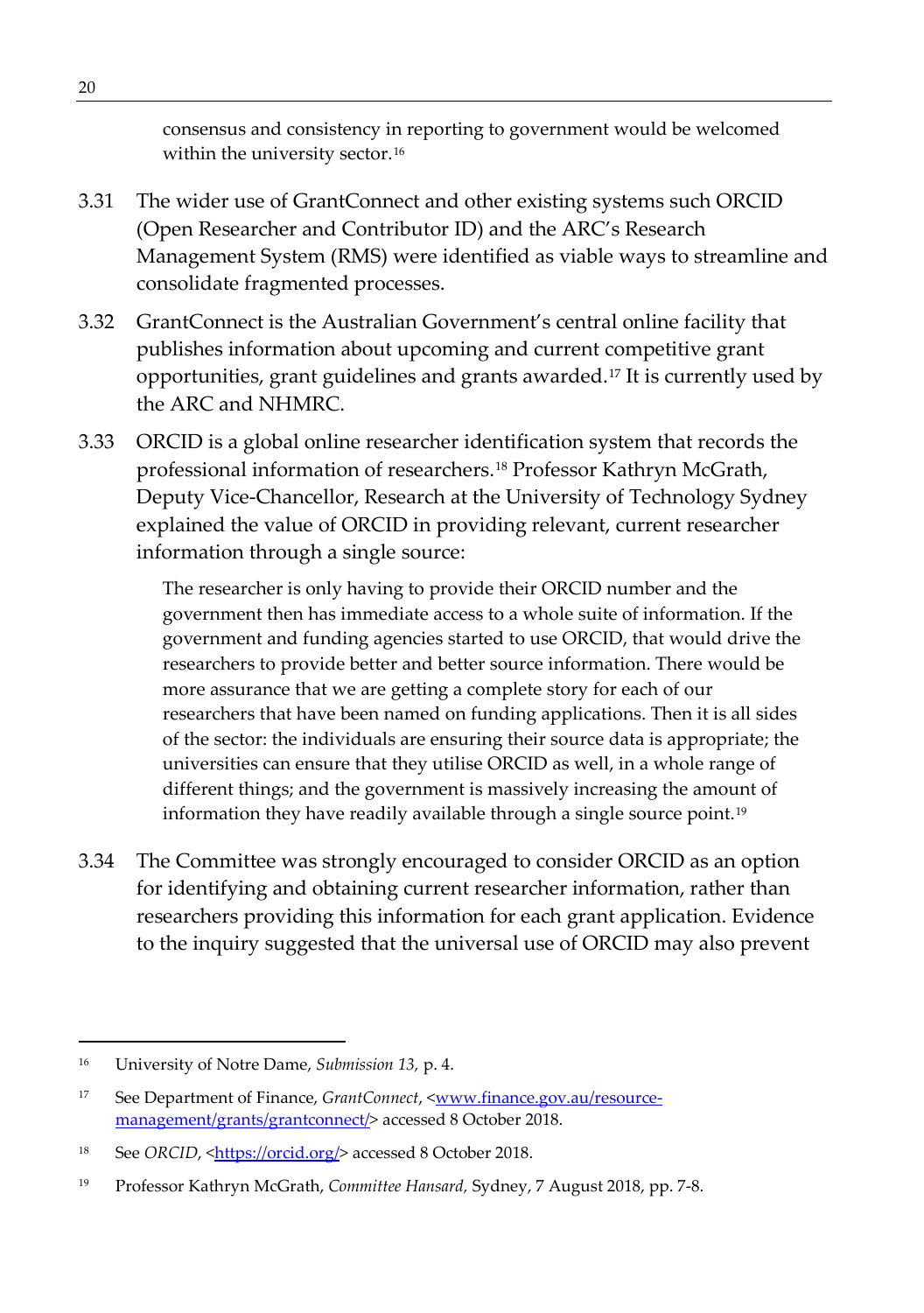data entry errors, the use of out-of-date publication lists, and negate possible compliance issues like incorrect headings or fonts.[20](#page-42-0)

- 3.35 Furthermore, the use of ORCID may facilitate auto-population of data through compatible platforms, and better support the movement of researchers and their data between institutions and funding agencies.<sup>[21](#page-42-1)</sup>
- 3.36 The ARC's RMS is a purpose built information technology system that enables electronic creation, submission and assessment of grant applications, and post-award management of progress reports. The system has received 'international attention as a best practice system'.[22](#page-42-2) It is the view of the ARC—and other submissions to this inquiry—that such a system could be used to support 'better research grants administration across government'.<sup>[23](#page-42-3)</sup>
- 3.37 Universal use of online systems such as GrantConnect, ORCID and RMS for all grant funding applications and management was acknowledged as a positive step to reduce inefficiency, duplication and administrative burden on researchers and research institutions. Building automatic compliance checks into application systems was also recommended as a means to improve efficiency. For example, compliance checking undertaken by the ARC's System to Evaluate Excellence of Research (SEER) was identified as an example of this process.[24](#page-42-4)
- 3.38 The Committee sees value in using existing applications to streamline and consolidate application processes. It also sees value in accessing data and information that is already used and maintained by researchers and research institutions. That is, making use of what is already available and known to the research sector. Exploring options to link to these data systems is recommended.

#### *Two-stage process*

3.39 Two-stage processes were identified as a potential way to reduce the time and effort associated with completing lengthy grant applications, and assessing them. It also provides for applications to be assessed on the quality

<span id="page-42-0"></span> <sup>20</sup> Regional Universities Network, *Submission 16,* p. 2.

<span id="page-42-1"></span><sup>21</sup> University of Technology Sydney, *Submission 85,* p. 5.

<span id="page-42-2"></span><sup>22</sup> Australian Research Council, *Submission 46,* p. 9.

<span id="page-42-3"></span><sup>23</sup> Australian Research Council, *Submission 46,* p. 9.

<span id="page-42-4"></span><sup>24</sup> University of New South Wales, *Submission 62,* p. 3.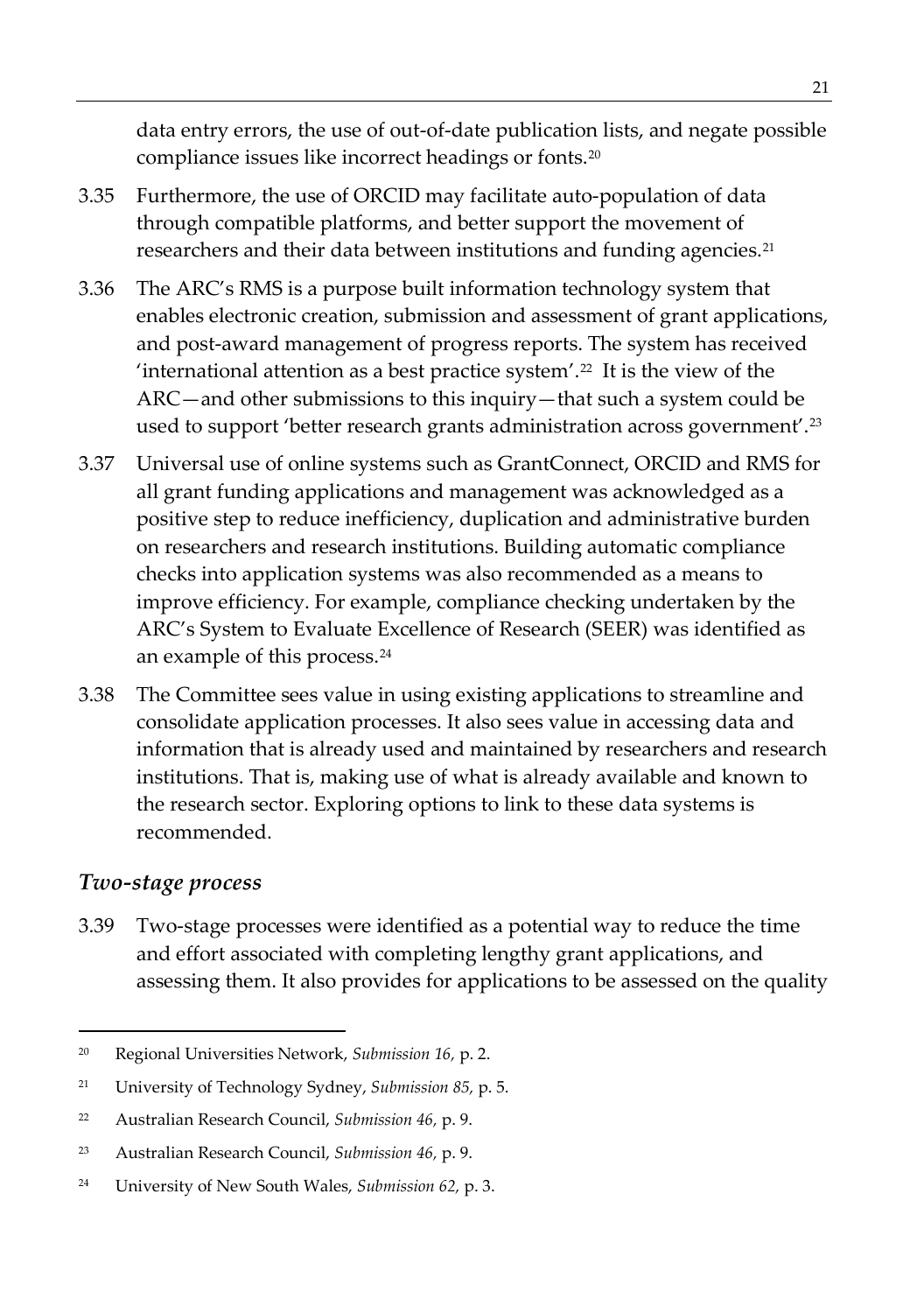and strength of the research idea, in the first stage, before considering other factors in stage two. This process was strongly supported in evidence received by the Committee.

- 3.40 While there are variations on the two-stage process, generally the first stage calls for an Expression of Interest (EOI) comprising a short research proposal, and possibly other brief supporting information. The EOI is designed to be a truncated application, with submitters suggesting anywhere from 1-20 pages in length.
- 3.41 The second stage is only open by invitation to those with a competitive proposal assessed at the first stage. At this second stage, a full application is provided.
- 3.42 Two-stage processes are already undertaken by some funding programs in Australia including the Cooperative Research Centres, ARC Centres of Excellence and the Australian Renewable Energy Agency. Two-stage processes are also used in some international schemes including the European Commission, the Leverhume Trust in the United Kingdom (UK), and in New Zealand, the Health Research Council and the Marsden Fund.[25](#page-43-0)
- 3.43 All were considered good examples of two-stage processes that could be adopted more widely.

#### *Other application processes*

- 3.44 Some other suggestions identified for improving the application and funding processes included:
	- *A rolling deadline or continuous application process* that allows for grant funding applications to be submitted and assessed anytime. Greater flexibility around when applications can be submitted 'may increase success rates for researchers who can contribute more effective time, data, and coherency in their proposals'.[26](#page-43-1) It may also benefit those researchers who may be out on field work when there are application deadlines.[27](#page-43-2)
	- *A single application process* whereby fundable but not funded applications stay in the mix for subsequent funding rounds. This process

<span id="page-43-0"></span> <sup>25</sup> Deans of Arts, Social Sciences and Humanities, *Submission 21,* pp. [3-4].

<span id="page-43-1"></span><sup>26</sup> Ecological Society of Australia, *Submission 66,* p. 3.

<span id="page-43-2"></span><sup>27</sup> Dr Bek Christensen, *Committee Hansard,* Brisbane, 30 July 2018, p. 27.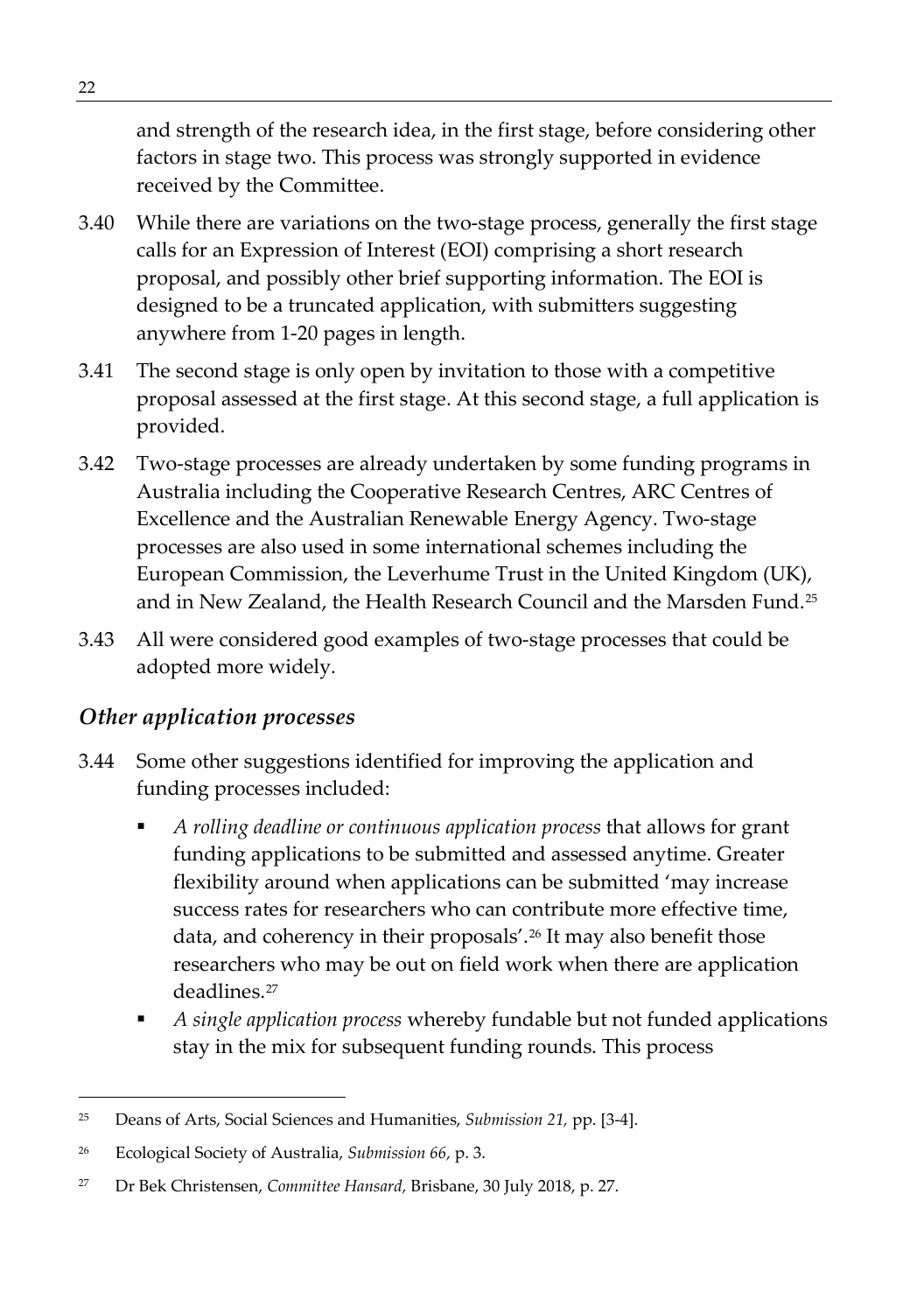acknowledges the 'near miss' grants that are highly rated and fundable yet miss out because the 'funding pool can only extend "so far" down the list of fundable projects'.[28](#page-44-0)

- *The introduction of 'revise and resubmit' categories* for high quality applications that are considered close but 'not ranked quite highly enough' to be funded in a particular round. These 'revise and resubmit' applications are then considered in the next round of funding.[29](#page-44-1)
- 3.45 The Committee notes that some of these processes are already in place across some competitive grant schemes.

## *Flexible funding*

- 3.46 The Australian Academy of the Humanities (AAH) noted that there are efficiencies to be gained from taking a more flexible approach to the way in which grant programs allocate their funding. In particular, to differentiate between low and high cost research, rather than favour the latter. The AAH argues that there is a strong case for allowing flexibility in funding thresholds to cater for different funding requirements across disciplines.<sup>[30](#page-44-2)</sup>
- 3.47 Similarly, the Australian Association of Philosophy (AAP) observed that 'it makes sense to have grant bodies that are specific to very different families of disciplines'[.31](#page-44-3) In its submission, the AAP noted that 'Many excellent projects in the Humanities simply do not cost enough to qualify for ARC funding and therefore receive no support at all'[.32](#page-44-4)
- 3.48 The AAP argued that better outcomes in humanities and social sciences (HASS) might flow in competitive grant schemes by 'funding *more* projects, each of which costs *less* than the current minimum thresholds for Discovery and Linkage grants'.<sup>33</sup> The AAP highlighted a two-stream funding model used by the Social Sciences and Humanities Research Council of Canada, which offers funding for low and high cost research projects.

<span id="page-44-0"></span> <sup>28</sup> University of Wollongong, *Submission 50,* p. 4.

<span id="page-44-1"></span><sup>29</sup> University of New South Wales, *Submission 62,* p. 2.

<span id="page-44-2"></span><sup>30</sup> Australian Academy of the Humanities, *Submission 60,* p. [3].

<span id="page-44-3"></span><sup>31</sup> Australasian Association of Philosophy, *Submission 58,* p. [5].

<span id="page-44-4"></span><sup>32</sup> Australasian Association of Philosophy, *Submission 58,* p. [4].

<span id="page-44-5"></span><sup>33</sup> Australasian Association of Philosophy, *Submission 58,* p. [4].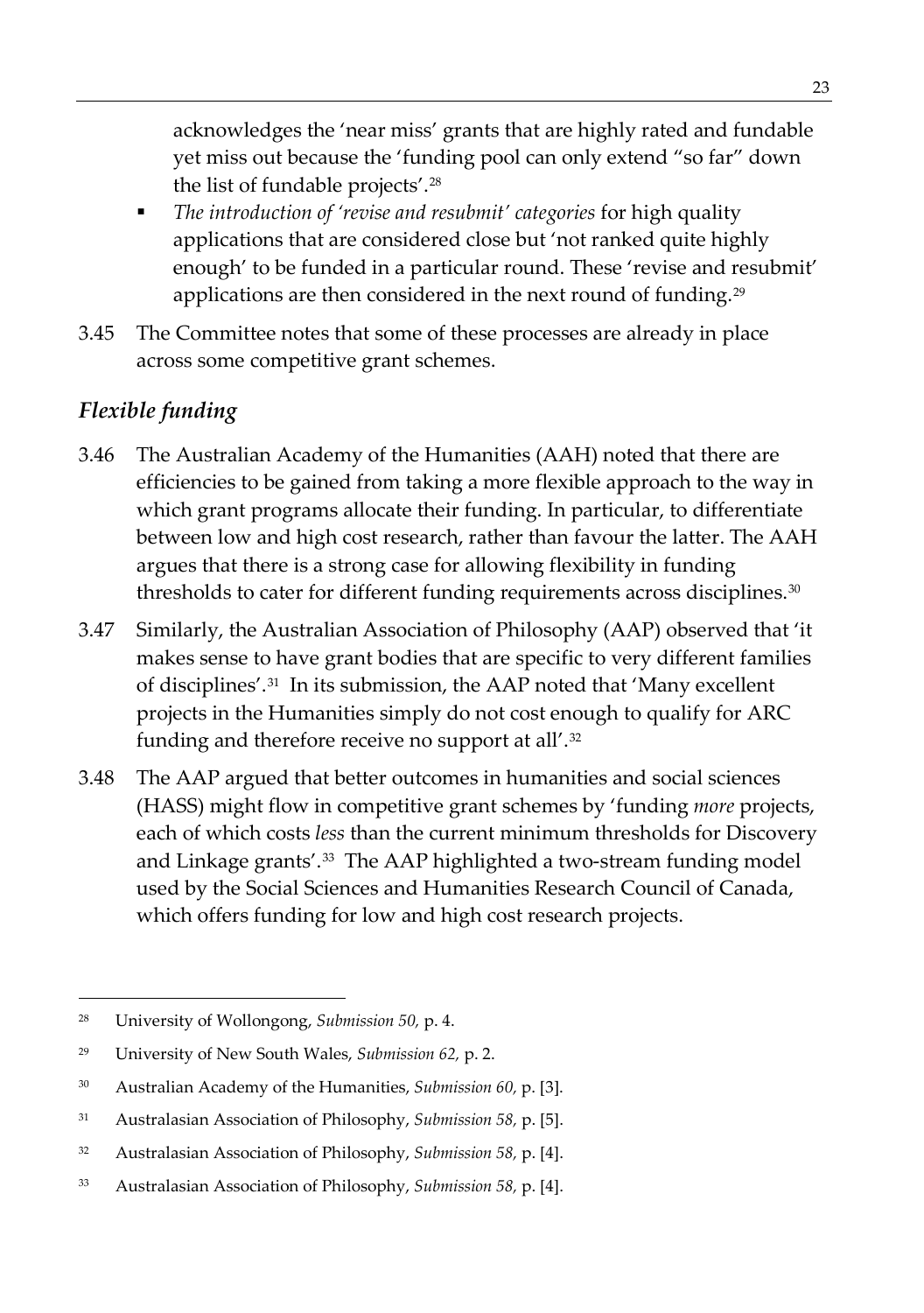- 3.49 Dr Nicholas White illustrated the same point in his submission, noting that in the field of chemistry 'Discovery Project applications that request less than \$100,000 a year are not taken seriously by reviewers and so are almost never funded.'[34](#page-45-0)
- 3.50 Dr White suggested that there be two tiers of funding within the same scheme to accommodate researchers who may not want a large amount of money. Dr White suggested that these can:

… be requested with a short application and high success rate, while more ambitious programmes that want larger sums of money… need a more detailed application and have a lower success rate.<sup>[35](#page-45-1)</sup>

- 3.51 As an alternative, Dr White suggests that university block funding could be altered to ensure that researchers are directly funded to pay for basic equipment and consumables.<sup>[36](#page-45-2)</sup>
- 3.52 The Committee appreciates the needs of researchers will differ across disciplines, and acknowledges that different levels of funding are required to support these needs. In supporting flexibility within the research funding system, the Committee recommends that consideration be given to funding smaller scale projects.

#### *Committee Comment*

- 3.53 The Committee supports the diversity of research funding opportunities inherent in the current system. It agrees that such arrangements are necessary to support Australia's broad research interests, and to provide a flexible system that is responsive to new and emerging research priorities.
- 3.54 Evidence to the inquiry highlighted that for the 119 funding initiatives across the research sector, each has their own processes and arrangements. There is little doubt that this landscape is administratively challenging, particularly for universities, accompanied by significant time, cost, and frustration.
- 3.55 The Committee supports the need to better coordinate research funding efforts, especially the administrative processes associated with applying for competitive grants. It recommends reform of three key areas – management

<span id="page-45-0"></span> <sup>34</sup> Dr Nicholas White, *Submission 3,* p. 1.

<span id="page-45-1"></span><sup>35</sup> Dr Nicholas White, *Submission 3,* p. 1.

<span id="page-45-2"></span><sup>36</sup> Dr Nicholas White, *Submission 3,* p. 1.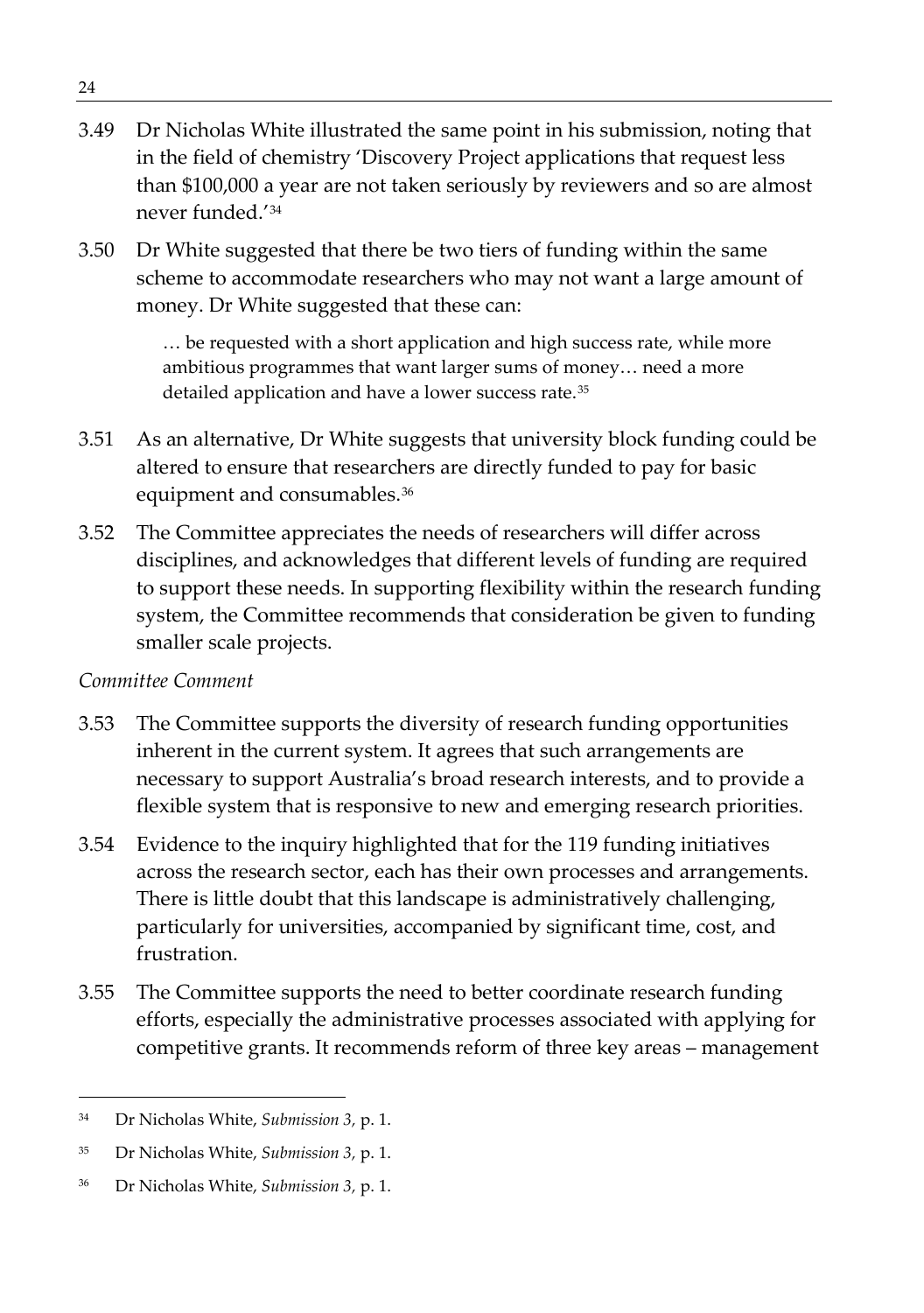of research grants, the application and assessment process, and the information and documentation to support an application. It is envisaged that such reforms will reduce the time spent by researchers preparing voluminous applications by making use of information that is already available, restricting information to that which will inform a decision, and keeping relevant forms, guidelines and contracts as uniform as possible.

## **Recommendation 1**

**3.56 To reduce the administrative burden on research agencies and streamline grant funding processes, comprehensive reform is needed across three key areas—research management, application and assessment, and grant funding documentation. In particular, the Committee recommends:**

#### *Single online research management system*

- **the introduction of a single whole-of-government online system for all Commonwealth grant applications and post award management; and**
- **that, where possible, this online system link to existing systems and databases, such as ORCID (Open Researcher and Contributor ID), to prepopulate necessary data fields.**

#### *Two-stage application process*

- **a two-stage grant application process be introduced across Commonwealth funding schemes to reduce the amount of information provided in support of applications; comprising:** 
	- **Stage one: a competitive component including an expression of interest designed to give weight to the research proposal, and prepopulated information regarding track record and research capacity; and**
	- **Stage two: a non-competitive component for successful stage one applicants to provide a full proposal and budget.**

#### *Grant funding documentation*

 **that only information and documentation that will inform a decision be provided across grant funding schemes; and**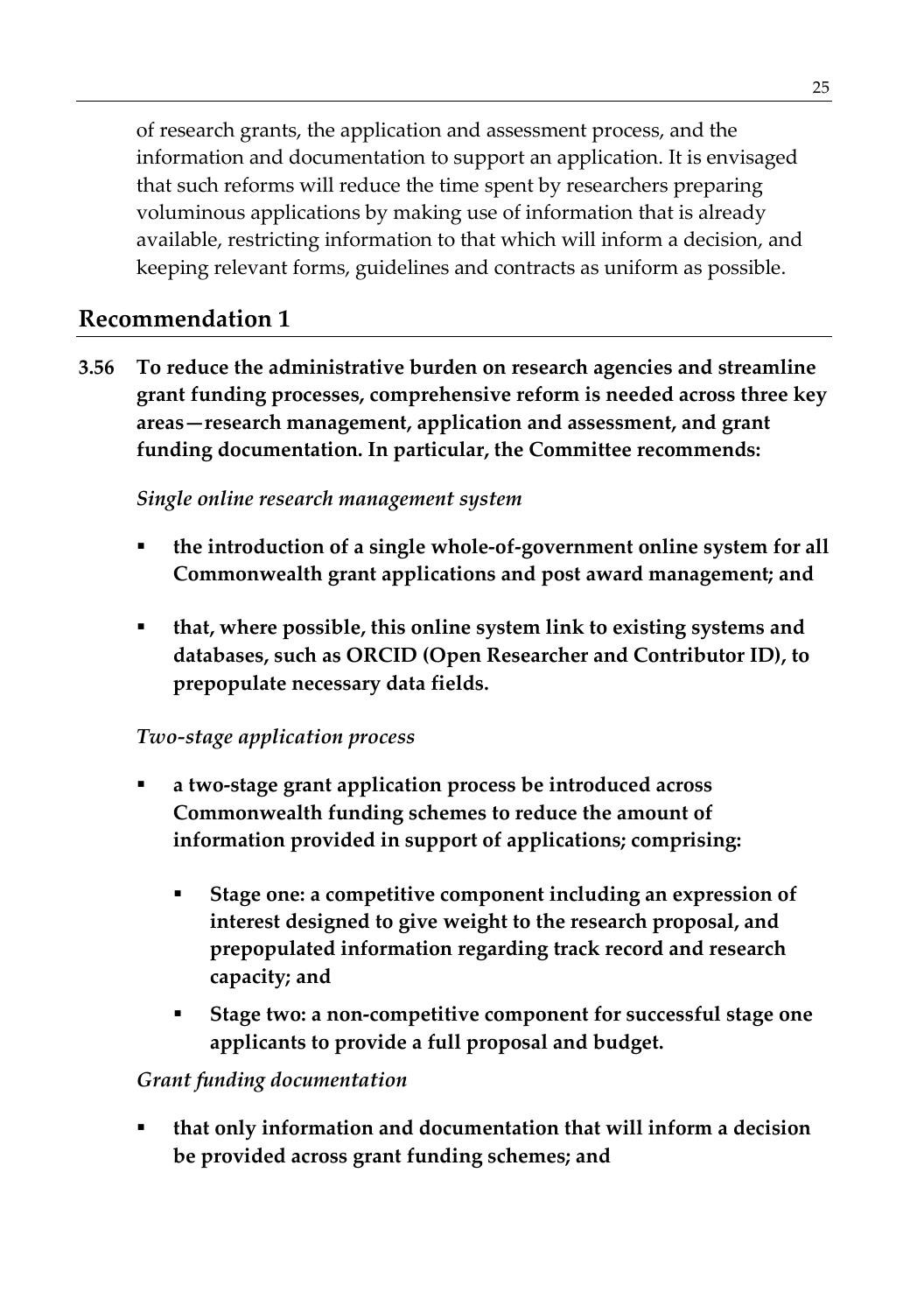**the standardisation of grant funding documentation, including application forms, guidelines and contracts, across the Commonwealth.**

#### **Recommendation 2**

**3.57 The Committee recommends that the Australian Government introduce a risk-based approach to post award variations that would allow universities to make minor or simple variations without seeking approval from funding agencies.**

#### **Recommendation 3**

**3.58 The Committee recommends that grant funding be available to support smaller scale research projects across disciplines.** 

#### **Peer review**

- 3.59 Peer review was overwhelmingly supported in evidence to the Committee. In particular, peer review was described as the 'bedrock of all academic research<sup>'[37](#page-47-0)</sup>, a 'hallmark and driver of high quality'<sup>38</sup>, and ensuring 'merit and value' $39$
- 3.60 In its submission to the inquiry, the ARC noted that peer review represents international best practice, and highlighted the commitment of the international research community to this process. The ARC also noted that peer review is fundamental to the agency, its risk management and to the accountability of publicly funded research.<sup>40</sup>
- 3.61 Notwithstanding the support for peer review, submissions did identify some shortcomings with this process, including:
	- it is a burden on universities and peer reviewers;
	- there is no consistency in peer reviewers and a lack of institutional memory from year to year;

<span id="page-47-0"></span> <sup>37</sup> Australian Research Council, *Submission 46,* p. 10.

<span id="page-47-1"></span><sup>38</sup> Charles Sturt University, *Submission 32,* p. 3.

<span id="page-47-2"></span><sup>39</sup> Deakin University, *Submission 10,* p. 2.

<span id="page-47-3"></span><sup>40</sup> Australian Research Council, *Submission 46,* p. 10.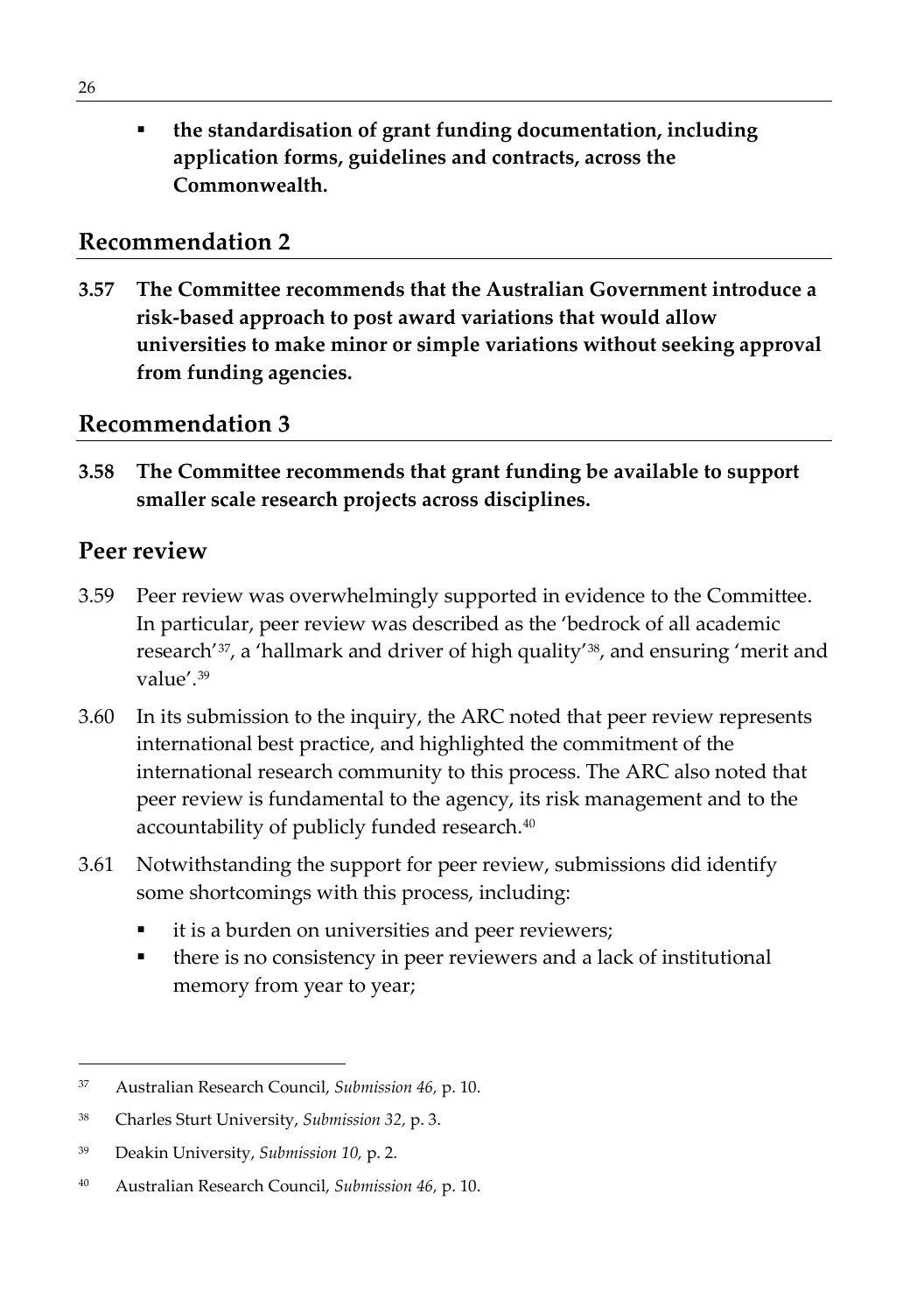- it is open to cronyism, conflicts of interest, and biases related to gender, age, career stage, and discipline of researcher; and
- there is limited or unhelpful feedback on research proposals.
- 3.62 The role of peer reviewers and feedback provided on grant applications is discussed further below.

#### **Peer reviewers**

3.63 The current peer review system was described as 'labour intensive'[41](#page-48-0), 'untenably strained'[42](#page-48-1) and also undertaken to 'different standards'[43](#page-48-2). In its written submission, Macquarie University noted:

> While peer review is the gold standard for evaluating the merit of research, it is very time and effort intensive and causes enormous workloads for researchers around the globe. It is often difficult for funding agencies to source enough leading researchers to meet the need for peer review, which causes delays and overburdens those researchers who contribute reliably to the peer review ecosystem.[44](#page-48-3)

3.64 The Committee heard that more needs to be done to support the peer review system. This is to ensure that peer reviewers are equipped for the task, and to reduce the likelihood of other factors influencing merit-based decisions. For example, Professor James McCluskey, Deputy Vice-Chancellor, Research at the University of Melbourne said:

> Could I be unequivocal and say that, at all cost, we must preserve the peer review system. We can improve it. We could do more training of our grant assessors. We could coach them in what we consider to be important, how to make balanced and objective judgements, and have training around unconscious bias. I think these are terribly important and non-trivial. We don't do a particularly good job of that at the moment. Where the peer review system has fallen into disrespect, it's often because the overload has led to sourcing of assessors who are not fit to assess. They're either too junior or they're out of their disciplines or, as happens occasionally, they're from somewhere outside of Australia and they don't understand our system.[45](#page-48-4)

<span id="page-48-0"></span> <sup>41</sup> Innovative Research Universities, *Submission 90*, p. 6.

<span id="page-48-1"></span><sup>42</sup> The University of Western Australia, *Submission 9,* p. [2].

<span id="page-48-2"></span><sup>43</sup> Ecological Society of Australia, *Submission 66,* p. 4.

<span id="page-48-3"></span><sup>44</sup> Macquarie University, *Submission 59,* p. 3.

<span id="page-48-4"></span><sup>45</sup> Professor James McCluskey, *Committee Hansard,* Melbourne, 6 August 2018, p. 14.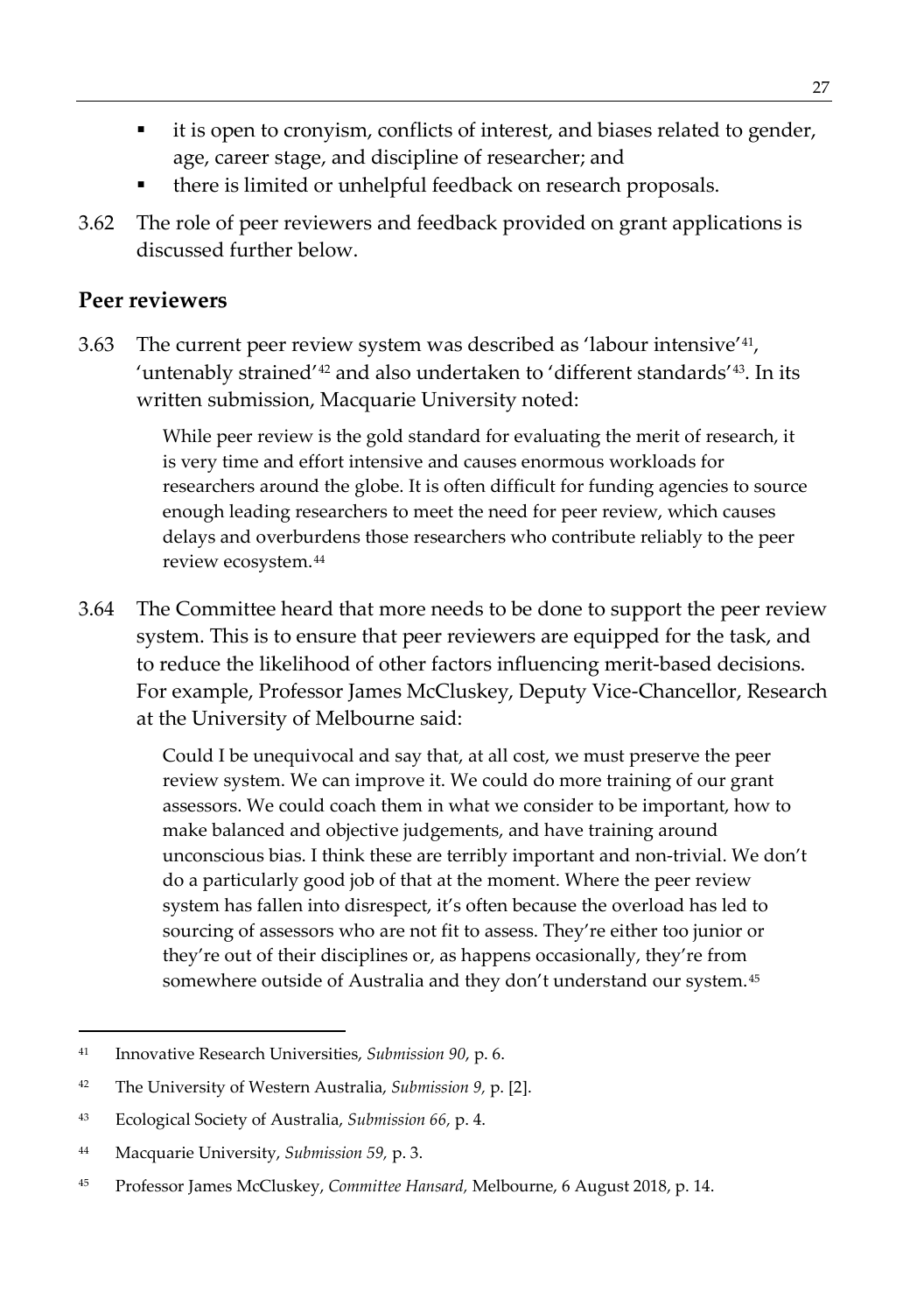3.65 The University of Notre Dame also noted a lack of diversity on assessment panels which can arise from cost and time challenges that prevent participation, particularly of Western Australian researchers. This lack of diversity was considered to lead to lost opportunities for innovation in assessing applications, and difficulties in assessing interdisciplinary research projects. In response, the University of Notre Dame called for new mechanisms to ensure greater diversity and inclusion within the assessment processes, such as rotation systems, video conferences, and better incentives and financial support for travel.[46](#page-49-0)

#### **Feedback**

- 3.66 Feedback on competitive grant applications is an enormous benefit for both the individuals and institutions.[47](#page-49-1) It not only allows for individual researchers to improve and further develop their research ideas and proposals, but it allows universities to make better judgements about whether to submit grant applications in the first place.
- 3.67 This point was made by Murdoch University in its submission to the inquiry, which noted:

If universities are to submit competitive grant proposals for consideration, then it is critical that they receive detailed feedback on the assessment of applications to be able to refine internal processes.

The administrative load for granting agencies is reduced when the number of applications is reduced. It is in their interests, therefore, to improve feedback that will allow universities to more accurately assess the likelihood of success of internally submitted proposals.[48](#page-49-2)

3.68 Professor Adrian Manning asserts that feedback is one of the best and simplest ways to improve the quality of research applications, and also a way to ensure the best ideas are funded.<sup>[49](#page-49-3)</sup> Yet many submissions to the inquiry noted a lack of transparency in the assessment process and a lack of consistent and constructive feedback overall.

<span id="page-49-0"></span> <sup>46</sup> University of Notre Dame, *Submission 13,* p. 3.

<span id="page-49-1"></span><sup>47</sup> Professor Kathryn McGrath, *Committee Hansard,* Sydney, 7 August 2018, pp. 16-17.

<span id="page-49-2"></span><sup>48</sup> Murdoch University, *Submission 28,* p. [3].

<span id="page-49-3"></span><sup>49</sup> Professor Adrian Manning, *Submission 97,* p. 1.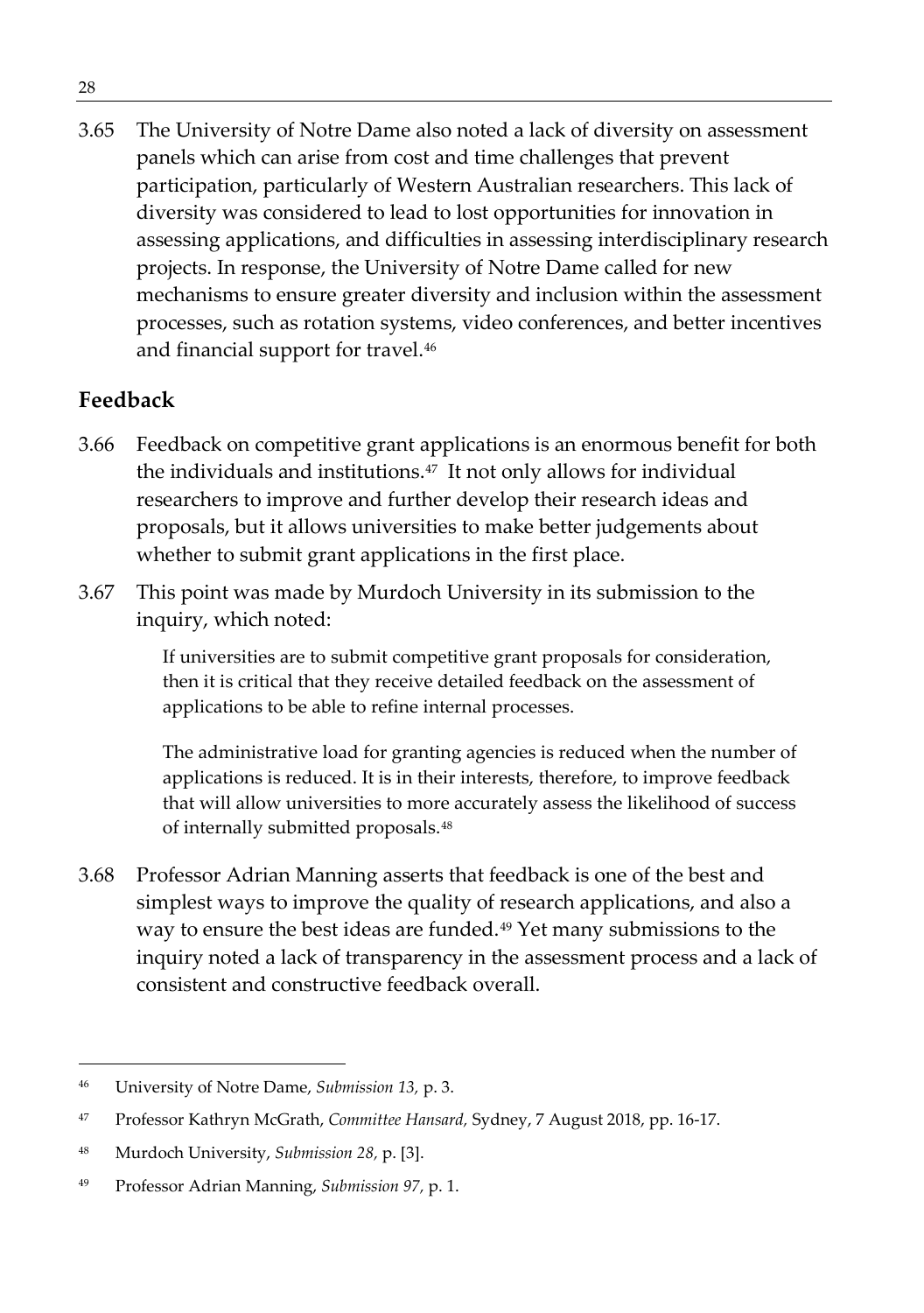3.69 For example, in their submission to the inquiry, Dr Mathew Lewsey and his colleagues described a lack of transparency with the ARC assessment process. In particular, they noted:

> … a great lack of transparency around how individual applications are scored. The specific comments from the General Assessors performing the first review are given to the applicants, who are then invited to respond through a rejoinder, but the associated scores are never disclosed. After the funding announcement (success/failure), the final scores of the application are coarsely given in terms of broad percentile bands… but no comments or feedback are provided from the final assessment or the discussion at the College of Experts.[50](#page-50-0)

- 3.70 Dr Lewsey suggests that this lack of feedback prevents applicants from making informed decisions about the next steps for their research proposal, and also creates the impression that the system is unfair. His submission is one of several which calls for accurate scores and feedback to be provided to all grant applicants; noting the European Union Framework Programme as a good example of this process.[51](#page-50-1)
- 3.71 It was suggested that improving the training of peer reviewers may also assist in providing improved feedback for applicants and support the process of internal peer review.[52](#page-50-2)

#### *Lottery system*

- 3.72 In their joint submission to the inquiry, Professors Adrian Barnett and Philip Clarke challenged the merits of the peer review process and introduced the idea of a lottery system to fund research, based on the following principles:
	- 1 Researchers prepare short applications that outline how their proposed research addresses the goals of the funding scheme, potentially including national research priorities.
	- 2 Applications are screened for eligibility and to check that the researchers are qualified and have some basic experience.
	- 3 The available funding is allocated randomly amongst the remaining applications. Applications could be stratified to award more funding to help

<span id="page-50-0"></span> <sup>50</sup> Dr Mathew Lewsey, *Submission 64,* p. [2].

<span id="page-50-1"></span><sup>51</sup> Dr Mathew Lewsey, *Submission 64,* p. [3].

<span id="page-50-2"></span><sup>52</sup> Regional Universities Network, *Submission 16,* p. [3].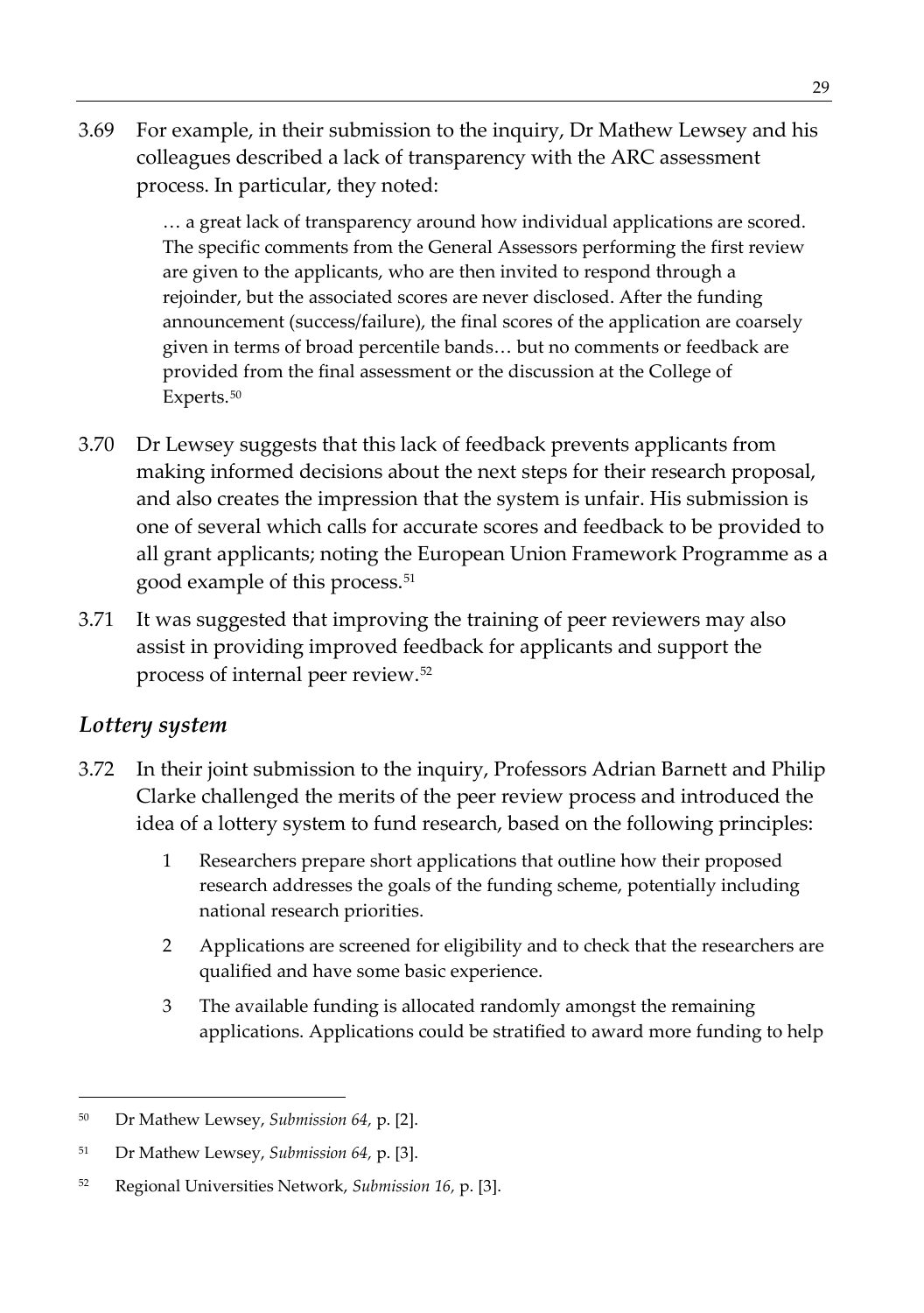fix current issues of under-representation, such as more funding for women and younger researchers.[53](#page-51-0)

- 3.73 The authors note, that while a 'seemingly radical idea', lotteries are supported by scientific evidence.<sup>54</sup> This evidence includes research which found little association between peer review scores and subsequent success—for example, in published papers and patents.
- 3.74 At the Committee's public hearing in Brisbane, Professor Barnett told the Committee:

I think a lot of what we are doing here when judging grants is not necessarily peer review, it is peer preview; we are trying to predict which grants are going to give the best return. In the national institutes of health in the US, they looked at their data, where they looked at all the projects that were funded from the ones that everybody thought were amazing to the ones that got it just above the funding line, and all the ones in between—and there was very little correlation between those scores and the impacts of those grants. And the conclusion was, science is wonderfully hard to predict, and it's very hard to predict where you're going to get the biggest returns.[55](#page-51-2)

- 3.75 Professors Barnett and Clarke assert that any policy change should be based on scientific evidence. They highlight the element of randomness already in our current research funding system, particularly when deciding between highly competitive grant applications. They also claim that the introduction of a lottery system would reduce the time and effort applying for research grants, prevent some of the perceived biases in the current system, and increase diversity in research.<sup>56</sup>
- 3.76 The Committee understands that while the idea of a lottery might have some appeal, it supports the principles of open competition and expert peer review within the grant funding system. It also acknowledges that peer review is strongly supported by the research sector as best practice and is the best process for determining the allocation of grant funding.

<span id="page-51-0"></span> <sup>53</sup> Professors Adrian Barnett and Philip Clarke, *Submission 33,* p. 2.

<span id="page-51-1"></span><sup>54</sup> Professors Adrian Barnett and Philip Clarke, *Submission 33,* p. 2.

<span id="page-51-2"></span><sup>55</sup> Professor Adrian Barnett*, Committee Hansard,* Brisbane, 30 July 2018, p. 5.

<span id="page-51-3"></span><sup>56</sup> Professors Adrian Barnett and Philip Clarke, *Submission 33,* pp. 1-3 and *Submission 33.1,* pp. 1-2.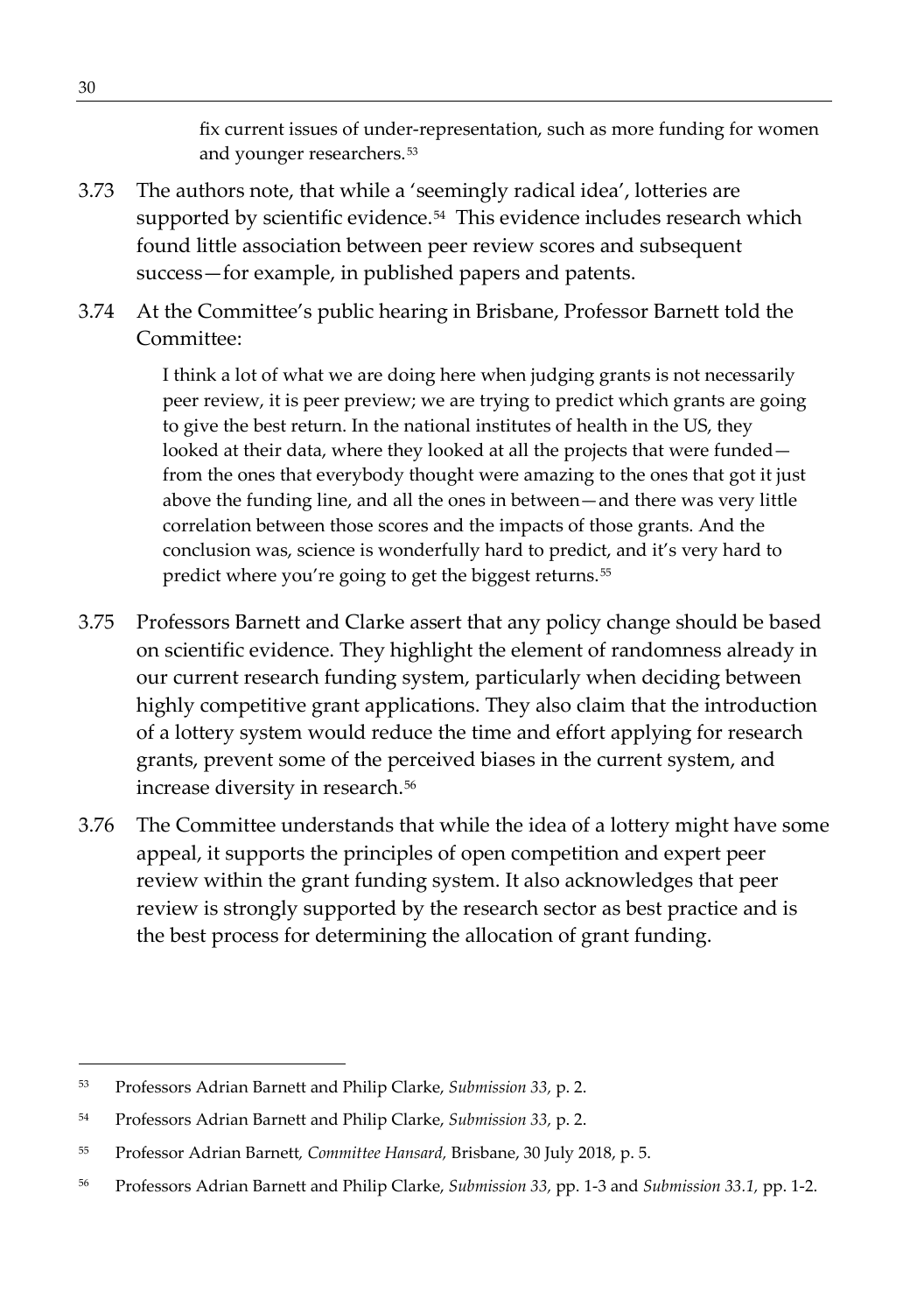#### **Recommendation 4**

- **3.77 The Committee recommends that the peer review system be maintained to support competitive grant funding in Australia.**
- **3.78 The Committee recommends that the peer review process be strengthened by:**
	- **providing detailed information and constructive feedback to unsuccessful applicants; and**
	- **ensuring that the training of peer reviewers is of the highest standard.**

# **Research block grants**

3.79 The second component of the dual funding system is research block grants. The most consistent issue in written submissions and evidence at public hearings regarding block grant funding was that it does not cover the indirect costs of conducting government funded research. As stated by Universities Australia:

> For many years there has been a significant gap between the full cost of research and the block grants provided by Government. Each new grant scheme that does not support the indirect costs of research makes this issue worse – to the point that in some cases, institutions may not be able to adequately support their researchers to undertake competitive grant research. On average, each dollar of competitive grants requires supporting, flexible expenditure of 85 cents.<sup>[57](#page-52-0)</sup>

3.80 Monash University provided a specific example of this shortfall, noting the amount of block funding it received to support competitive grants:

> In 2018, each \$100 of Category 1 funding acquired by Monash University was accompanied by \$23.58 in block funding, which is less than half the amount required to cover the costs of implementation of this research.<sup>[58](#page-52-1)</sup>

3.81 Similarly, in 2011, the University of Melbourne estimated that it spent \$1.71 for every dollar of competitive research income.[59](#page-52-2) It notes that block grant

<span id="page-52-0"></span> <sup>57</sup> Universities Australia, *Submission 27,* p. 11.

<span id="page-52-1"></span><sup>58</sup> Monash University – School of Biological Sciences, *Submission 7,* p. 2.

<span id="page-52-2"></span><sup>59</sup> University of Melbourne, *Submission 81,* p. 10.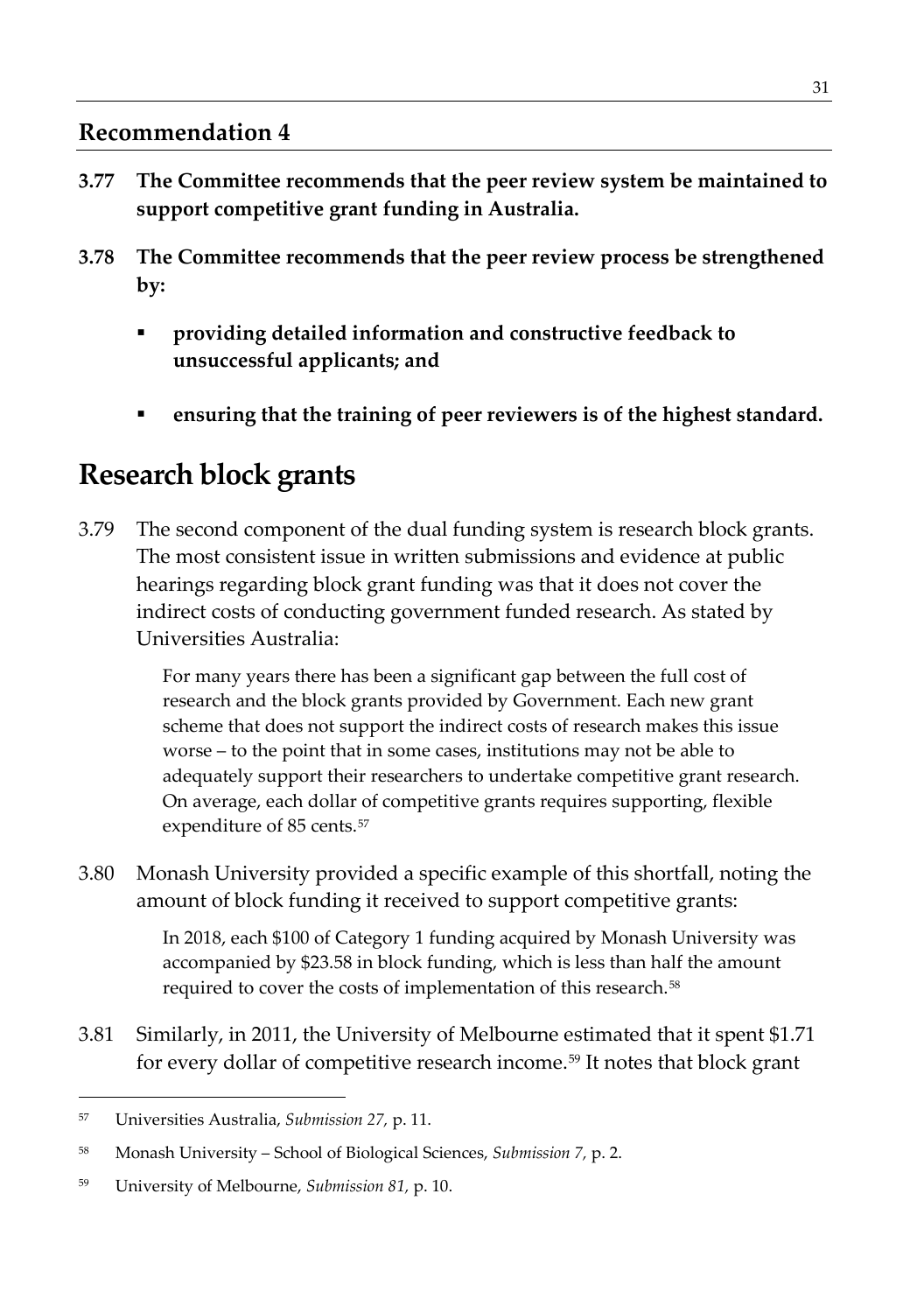funding has remained static at around 22 cents. This is considered to be substantially lower than for universities in the UK and the United States (US), where indirect costs are met at 80 per cent and 50-60 per cent respectively for competitive grants.<sup>[60](#page-53-0)</sup>

- 3.82 Two key issues with the current research block funding arrangements were identified. First, it creates a perverse system that effectively costs successful universities when they win competitive grants. Second, it requires universities to increasingly cover these indirect costs through other university revenue such as general university funds and international student fees.
- 3.83 In its submission to the inquiry, the Association of Australian Medical Research Institutes (AAMRI) highlights the first issue that arises when indirect funding does not cover research costs:

Inadequate financial support for systemic costs of research creates a perverse system which effectively punishes excellence as the more successful a research organisation is at receiving competitive peer reviewed grants, the greater the financial gap they must bridge each year.<sup>[61](#page-53-1)</sup>

- 3.84 A similar view was expressed by QIMR Berghofer Medical Research Institute when it highlighted a \$10 million gap between grant funding and the 'true cost' of research. It noted that 'the more successful a research institute is in terms of winning competitive funding, the greater the funding deficit that the institute must make up from other sources'.<sup>[62](#page-53-2)</sup>
- 3.85 The second issue, the trend of universities covering these indirect costs through other means, was canvassed by the National Tertiary Education Union (NTEU). It highlighted the vulnerability of university research to this type of funding:

The problem of relying on general university funds to pay for over half of our universities research efforts however, is that research is not only affected by policy or funding changes directly targeted at university research… but is also affected by policy changes related to Commonwealth Supported Places as well

<span id="page-53-0"></span> <sup>60</sup> Swinburne University of Technology, *Submission 75,* p. 4.

<span id="page-53-1"></span><sup>61</sup> Association of Australian Medical Research Institutes, *Submission 36,* p. 3.

<span id="page-53-2"></span><sup>62</sup> QIMR Berghofer, *Submission 22,* p. 1.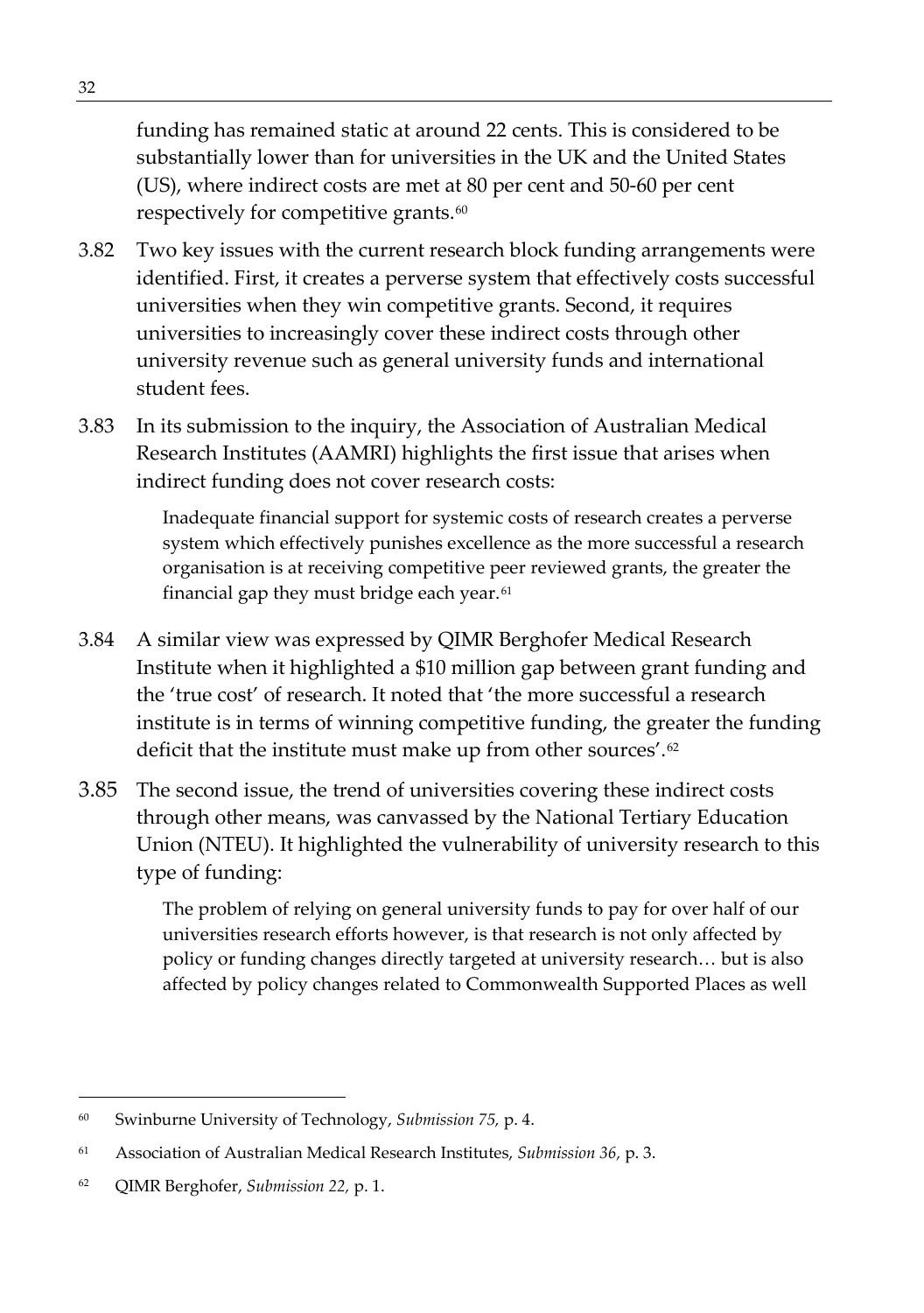as other policy changes such as changes to visa requirements that might directly impact on international student enrolments.<sup>[63](#page-54-0)</sup>

- 3.86 Ms Victoria Hocking, Executive Manager, Research at Macquarie University drew this latter point out further by noting that the more universities dip into revenue from international students to cover the indirect costs of research, the less money universities have to invest in international student experiences and attract them to Australia, which ultimately impacts on overall university revenue.<sup>[64](#page-54-1)</sup>
- 3.87 Not surprisingly, there were consistent calls from universities and research institutions to increase block grants to cover the full cost of research.
- 3.88 Others however called for more systemic changes. For example, Swinburne University of Technology suggested that the current approach to dual funding be reviewed to bring it into line with other economies such as the UK and the US. $65$  The Group of Eight made a similar recommendation calling for 'serious consideration' of a full economic cost model as operated in the UK and US, under which a percentage of the indirect and direct costs of research are delivered together.<sup>[66](#page-54-3)</sup>

## **Recommendation 5**

3.89 **The Committee recommends that the administration of research block grants be reviewed to provide more timely and adequate support for the indirect costs of research.** 

### **Funding inconsistency**

3.90 Some submissions to the inquiry called for greater parity under the dual funding system between universities and other research institutions. For example, it was noted that for competitive grant and block grant funding purposes, medical research institutes (MRIs) are treated differently to universities and are preventing from applying. This was considered by some

<span id="page-54-0"></span> <sup>63</sup> National Tertiary Education Union, *Submission 93,* p. 8.

<span id="page-54-1"></span><sup>64</sup> Ms Victoria Hocking, *Committee Hansard,* Sydney, 7 August 2018, p. 20.

<span id="page-54-2"></span><sup>65</sup> Swinburne University of Technology, *Submission 75,* p. 4.

<span id="page-54-3"></span><sup>66</sup> The Group of Eight, *Submission 91,* p. [6].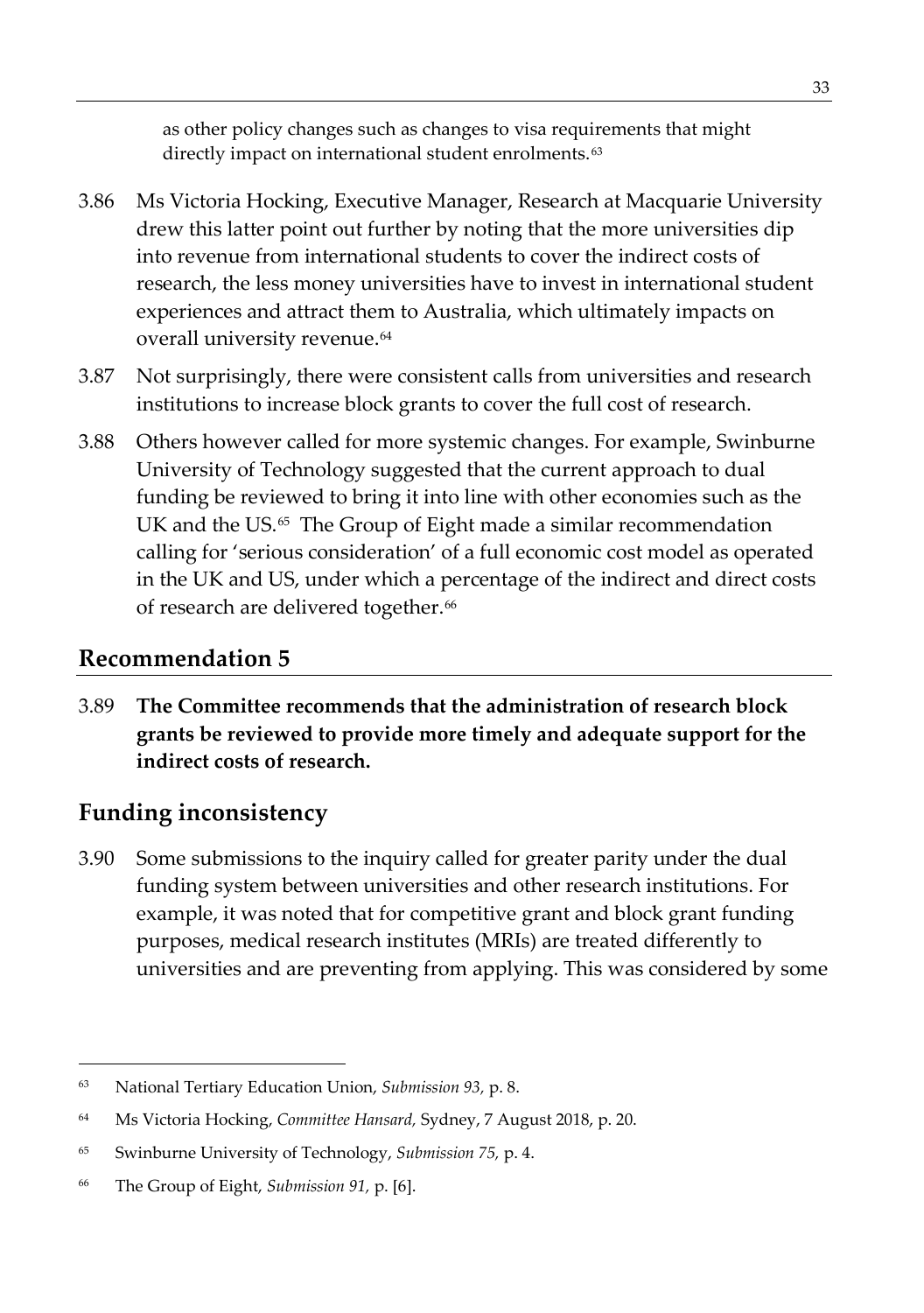to be arbitrary, given that the same work is being treated in two different ways, based on the location of the researcher.<sup>[67](#page-55-0)</sup>

3.91 This point was explained by Professor Tony Cunningham, President of the AAMRI, when discussing interdisciplinary research within medical research institutes:

> Many of our engineers and biostatisticians would normally be able to apply to ARC if they were situated on a university campus. If they're situated in a medical research institute, they can't do that. So I think there's a level of inequity there. It's important in that it influences Australia's competitiveness in this area. We want the best people to get our research grants and put out the best research, and there shouldn't be a restriction on the site where people are. We've just had an agreement on this with the cooperative research centre funding. That is now open to medical research institutes as it is to CSIRO and universities.[68](#page-55-1)

3.92 In its written submission, the University of Melbourne sets out the inconsistencies in block grant funding between universities and other research providers.[69](#page-55-2) Professor James McCluskey, Vice-Chancellor, Research at the University of Melbourne told the Committee that these inconsistencies may lead to competitive tensions, and called for a simpler set of arrangements for block funding:

> What this does is to fracture the research community because they receive their funding support in different ways, which creates competitive tensions whenever there's a funding shortage or a shift in the policy settings and leads to language around an uneven playing field—'Why are you different?' So it would make a lot of sense if we could have a single way of providing indirect costs to research providers.[70](#page-55-3)

3.93 Alphacrucis College emphasised the potential for greater competition when calling for ARC grants and other government funding opportunities to be opened to private providers. In particular, the College argued:

> Extending eligibility to apply for ARC grants to all institutions which have the capacity to support research would be cost neutral for the government as the total pool of funds would not change, only the allocation between institutions.

<span id="page-55-0"></span> <sup>67</sup> Association of Australian Medical Research Institutes, *Submission 36,* p. 3.

<span id="page-55-1"></span><sup>68</sup> Professor Tony Cunningham, *Committee Hansard,* Sydney, 7 August 2018, p. 22.

<span id="page-55-2"></span><sup>69</sup> University of Melbourne, *Submission 81,* pp. 10-11.

<span id="page-55-3"></span><sup>70</sup> Professor James McCluskey, *Committee Hansard,* Melbourne, 6 August 2018, p. 18.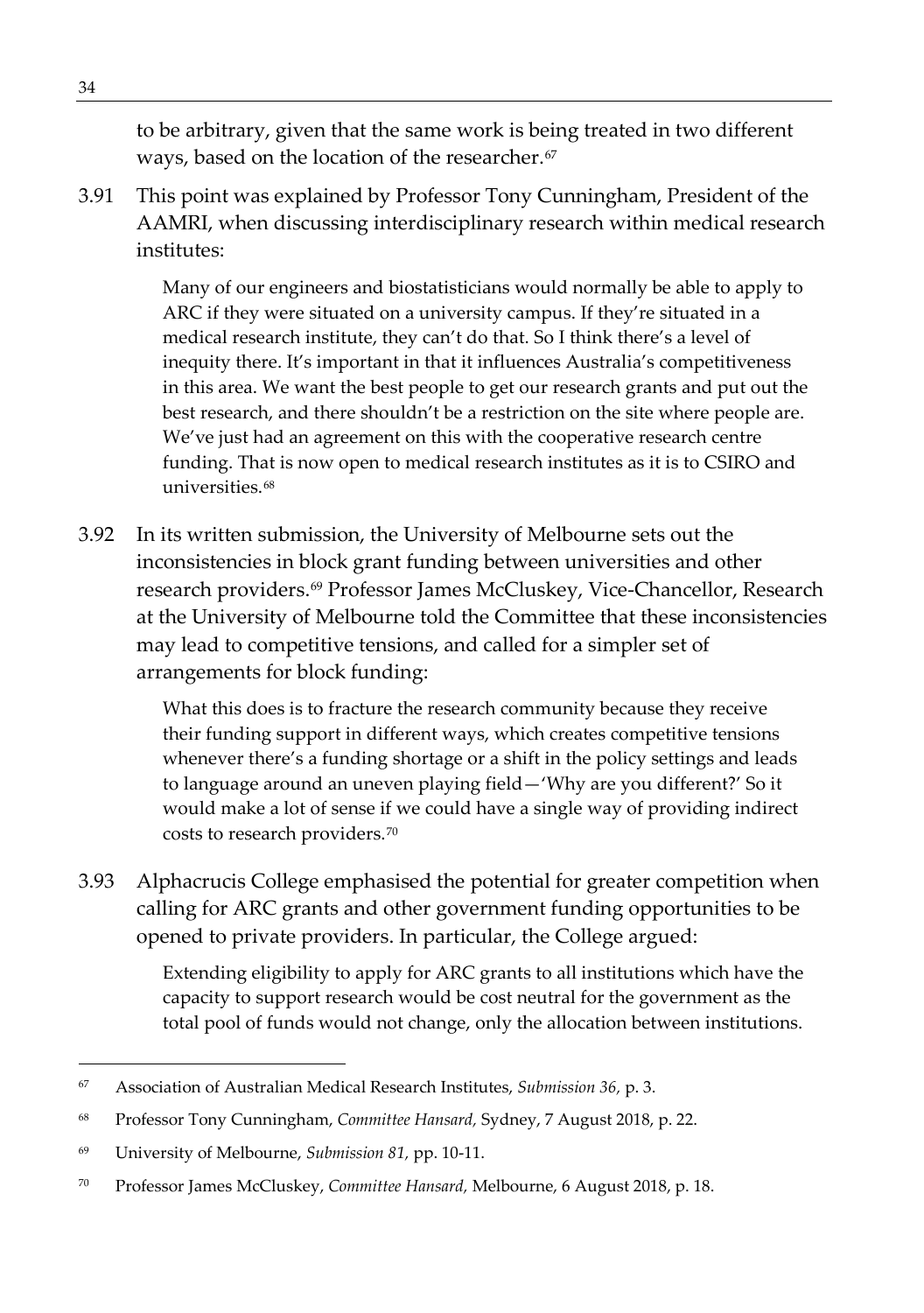Besides equity and improving the efficiency of the system through greater competition, the research carried out at private providers tends to be userfocused and more in line with national research priorities.[71](#page-56-0)

3.94 At the Committee's Sydney public hearing, Professor Paul Oslington, Dean of Business at Alphacrucis College asserted that the competitive grants system should include a threshold of administrative capacity, plus free competition in the relevant schemes for those who have passed that threshold. Specifically, Professor Oslington said:

> I think it should be that any institution that has a demonstrable research capacity, a capacity to administer a grant, a prima facie active research program or an administrative capacity supported grant should be allowed to apply to the relevant scheme. Then, once you're over that threshold, it should be free competition: may the best project and researcher win.[72](#page-56-1)

- 3.95 The different arrangements applied to universities and research agencies was said to not only restrict competition but also hamper industry collaboration. This is particularly apparent when other research institutions or industry bodies are required to partner with universities to be eligible for funding. This may lead to additional administrative burden, as well as unnecessary partnerships.
- 3.96 For example, the AAMRI and the Australian Nuclear Science and Technology Organisation (ANSTO) highlighted the inefficiency that arises when a university partner is required to be eligible for an ARC Linkage Grant.[73](#page-56-2) In its written submission, ANSTO said:

At times, ANSTO's ability to contribute to this collaborative research effort is hindered by its ineligibility to apply directly to the Australian Research Council (ARC) Linkage Grant Scheme.

… In cases where the industry participant requires access to ANSTO's landmark and national research infrastructure to complete the project, the university partner often acts as an essentially superfluous intermediary.[74](#page-56-3)

<span id="page-56-0"></span> <sup>71</sup> Alphacrucis College, *Submission 6,* p. [3].

<span id="page-56-1"></span><sup>72</sup> Professor Dean Oslington, *Committee Hansard,* Sydney, 7 August 2018, p. 25.

<span id="page-56-2"></span><sup>73</sup> Association of Australian Medical Research Institutes, *Submission 36,* pp. 8-10.

<span id="page-56-3"></span><sup>74</sup> Australian Nuclear Science and Technology Organisation, *Submission 54,* p. 2.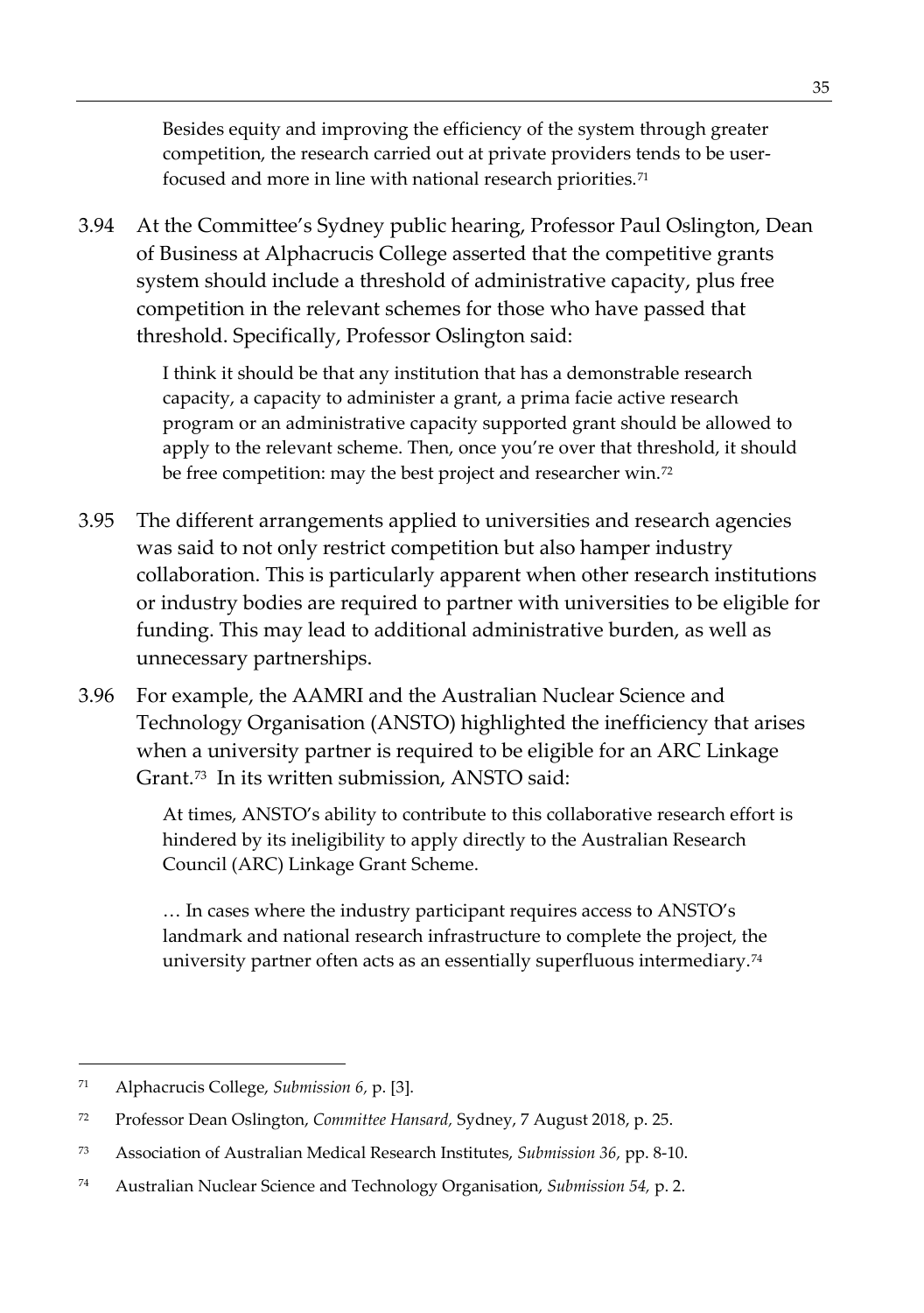- 3.97 ANSTO suggests that amending the eligibility criteria would 'make it easier for industry to access landmark and national research infrastructure managed by PFRAs [publicly funded research agencies], diversifying the user base and maximising the benefit derived.['75](#page-57-0) In addition, ANSTO asserts that such an amendment would enable PFRAs to lead more collaborative industry-focused research and increase opportunities to strengthen cohesion across the research sector.[76](#page-57-1)
- 3.98 In Brisbane, Professor Frank Gannon from the AAHMS raised the risk of gaming that arises when MRIs are required to partner with a university to access ARC funding:

Medical research institutes know how to play the game. If you appoint somebody with 20 per cent of a university position, they're eligible. They're not going to go to the university and they're not going to do anything with the university, but they put their money through that and then they're eligible. I think that's not a great idea.<sup>[77](#page-57-2)</sup>

3.99 Professor Gannon suggested that by changing the eligibility criteria to include MRIs there would be better applicants and better competition.[78](#page-57-3)

#### *TAFE*

- 3.100 Similar views were expressed by those in the TAFE sector who noted two ways in which the TAFE research sector is not supported. The first is exclusion from existing research funds, and the second is an absence of programs explicitly designed and targeted towards research in TAFE.[79](#page-57-4)
- 3.101 The Committee was told that TAFEs are not considered part of the research sector in Australia. This is because TAFEs do not fall under the definition of a publicly funded research organisation. They may only participate in research if they partner with a university. It was thought that this was a missed opportunity, particularly given the strong links between TAFE and industry and its capacity to undertake applied research.<sup>80</sup>

<span id="page-57-0"></span> <sup>75</sup> Australian Nuclear Science and Technology Organisation, *Submission 54,* p. 2.

<span id="page-57-1"></span><sup>76</sup> Australian Nuclear Science and Technology Organisation, *Submission 54,* p. 2.

<span id="page-57-2"></span><sup>77</sup> Professor Frank Gannon, *Committee Hansard,* Brisbane, 30 July 2018, pp. 22-23.

<span id="page-57-3"></span><sup>78</sup> Professor Frank Gannon, *Committee Hansard,* Brisbane, 30 July 2018, p. 22.

<span id="page-57-4"></span><sup>79</sup> Victorian TAFE Association, *Submission 40,* p. 5.

<span id="page-57-5"></span><sup>80</sup> Ms Francesca Beddie and Ms Linda Simon, *Submission 5,* pp. [1-2].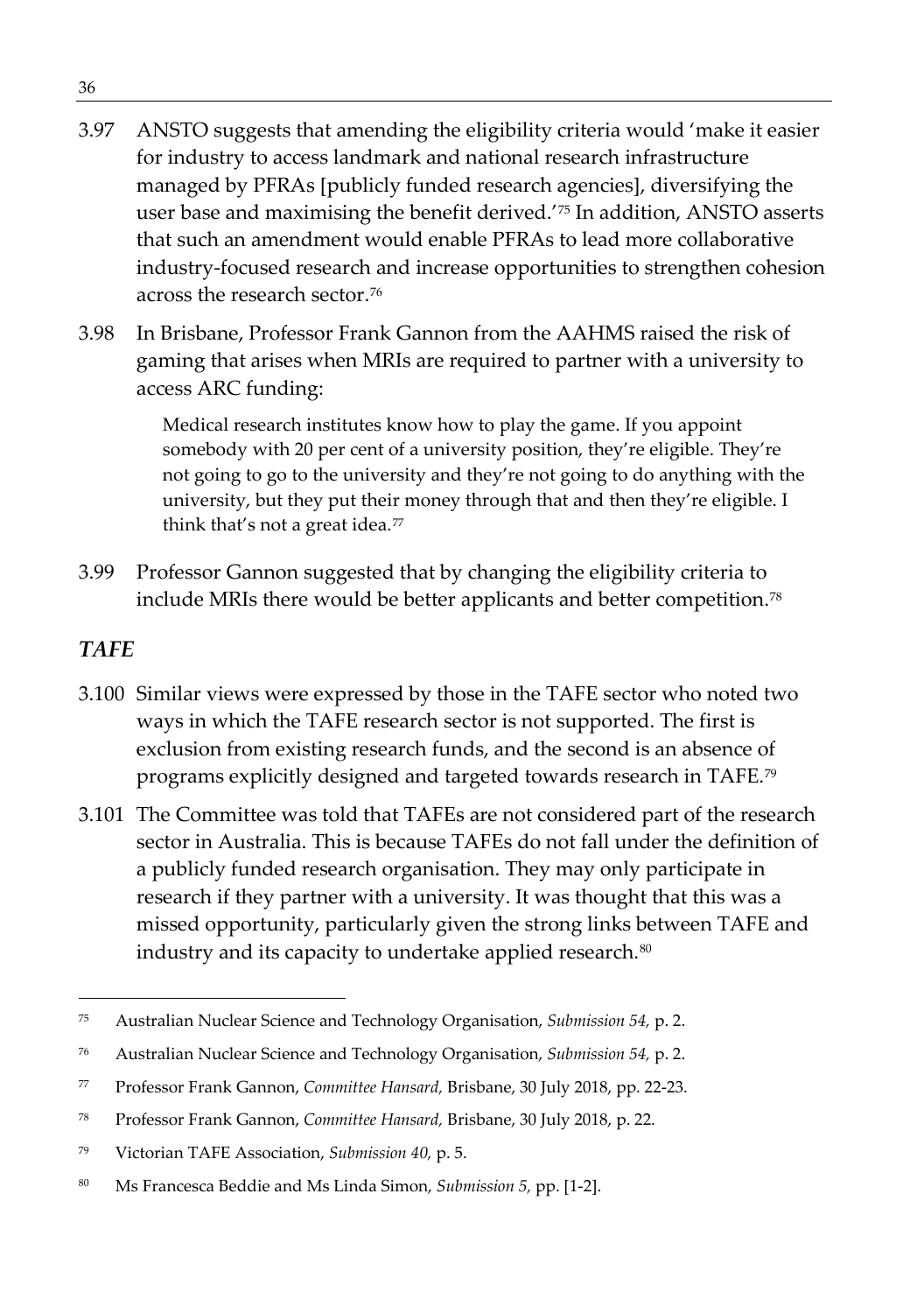3.102 As noted earlier, the Committee supports the principles of open competition and excellence in research. It also supports simplified funding arrangements.

#### **Recommendation 6**

**3.103 The Committee recommends equitable access to and open competition for all research providers, including TAFE, regardless of their links to or partnerships with universities to ensure that research is assessed on merit.**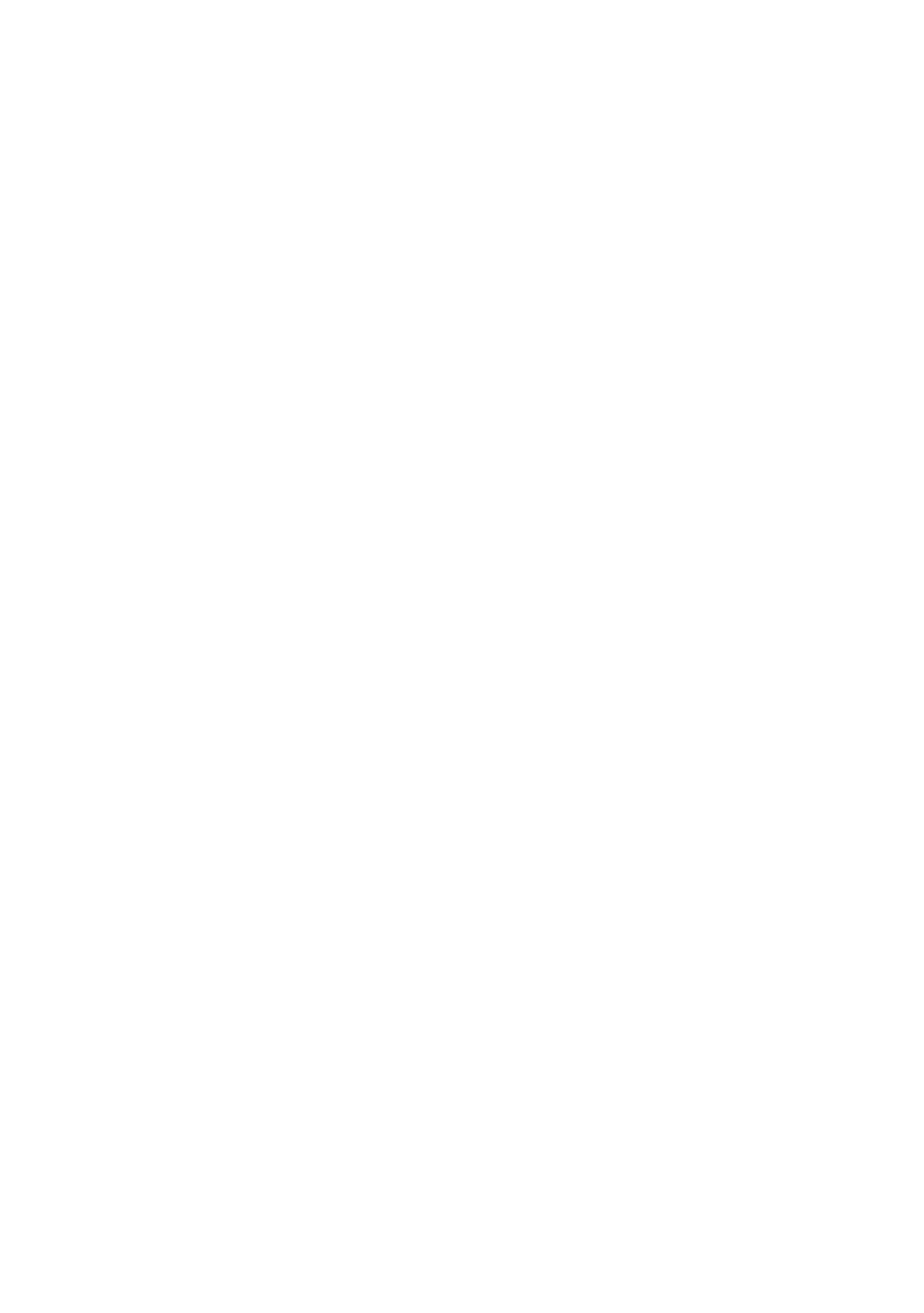# **4. Capacity and Collaboration**

4.1 Chapter four identifies some specific capacity and collaboration issues regarding research funding in Australia. This includes challenges for early and mid-career researchers, regional universities and other research providers. Barriers to interdisciplinary research are also highlighted.

# **Early and mid-career researchers**

- 4.2 The future of Australia's research sector depends on the availability of a strong and talented pool of researchers. Investing in early and mid-career researchers (EMCRs) is therefore imperative.
- 4.3 The Committee heard that the current research funding arrangements can be difficult for EMCRs to compete and establish careers. Rather than encourage, support and develop Australian research capabilities, the current system can discourage researchers from the sector, or contribute to researchers looking for opportunities overseas.
- 4.4 This view was articulately expressed by the Australian Academy of Science EMCR Forum (the EMCR Forum) when it noted the concerns of science, technology, engineering and mathematics (STEM) researchers in establishing and sustaining research careers:

This encompasses uncertainty about how to collaborate across and move between different sectors, fears about the casualisation of contracts and job stability, issues affecting the ability of emerging researchers to access funding allocated through competitive processes, and concerns about the subsequent impact of these factors on mental health and wellbeing.<sup>[1](#page-60-0)</sup>

<span id="page-60-0"></span> <sup>1</sup> Australian Academy of Science Early- and Mid-Career Researcher Forum, *Submission 84,* p. 3.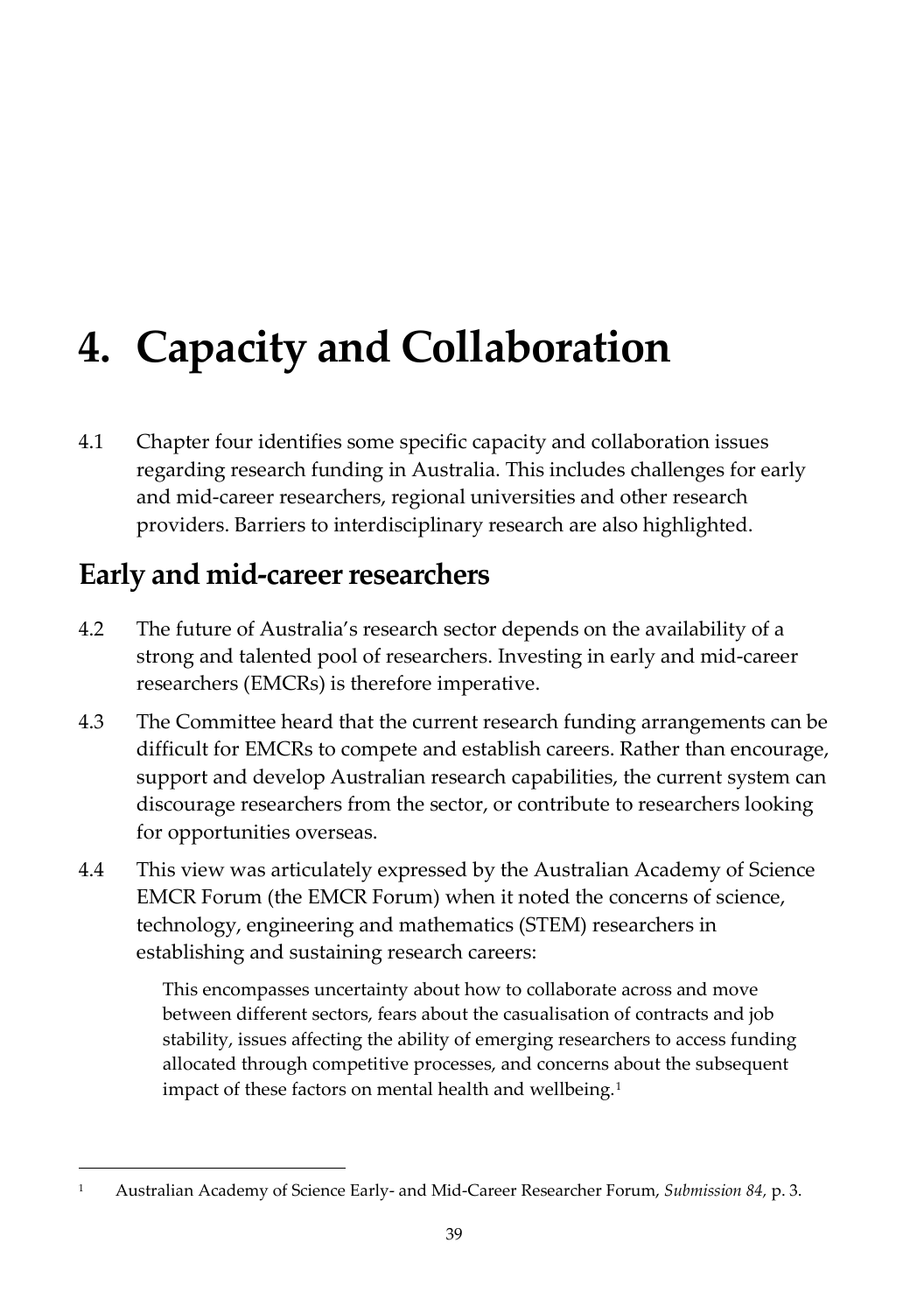- 4.5 Similar issues were identified by Professional Scientists Australia in its survey of researchers in the medical research institute (MRI) sector.<sup>[2](#page-61-0)</sup>
- 4.6 The EMCR Forum also provides a good overview of the issues consistently raised in evidence to the Committee regarding the impact of the current research funding arrangements on EMCRs.<sup>[3](#page-61-1)</sup> These issues include administrative burden, funding bias, workforce casualisation, and barriers to cross sector mobility and collaboration.
	- 1 *Administrative burden:* EMCRs feel that the time spent applying for competitive research grants not only means less time to conduct research, but it does not represent reward for effort. The problem is compounded by the low success rates which results in researchers completing multiple applications across various schemes to fund the same project.
	- 2 *Funding bias:* particular groups are under-represented across grant funding including EMCRs, women and minorities. This results in underrepresented groups spending more time completing and applying for grants. The flow-on effects are significant. More time applying for grants means less time conducting research; research which is required to demonstrate track record; track record that is needed to support a competitive application. This situation may not only discourage people from applying but discourage researchers from the sector altogether.
	- 3 *Workforce casualisation:* a lack of job security can contribute to the loss of highly skilled research talent. In addition, it can present significant barriers to research, affect long term projects and planning, and discourage risk taking and innovation in research.
	- 4 *Barriers to cross sector mobility and collaboration:* industry partners may be discouraged from research collaboration when the current environment is characterised by protracted funding cycles, a lack of agility and government 'red tape'.[4](#page-61-2)

<span id="page-61-0"></span> <sup>2</sup> Professional Scientists Australia, *Submission 79,* pp. [2-3].

<span id="page-61-1"></span><sup>3</sup> Australian Academy of Science Early- and Mid-Career Researcher Forum, *Submission 84,* pp. 1-9.

<span id="page-61-2"></span><sup>4</sup> Australian Academy of Science Early- and Mid-Career Researcher Forum, *Submission 84,* pp. 1-9.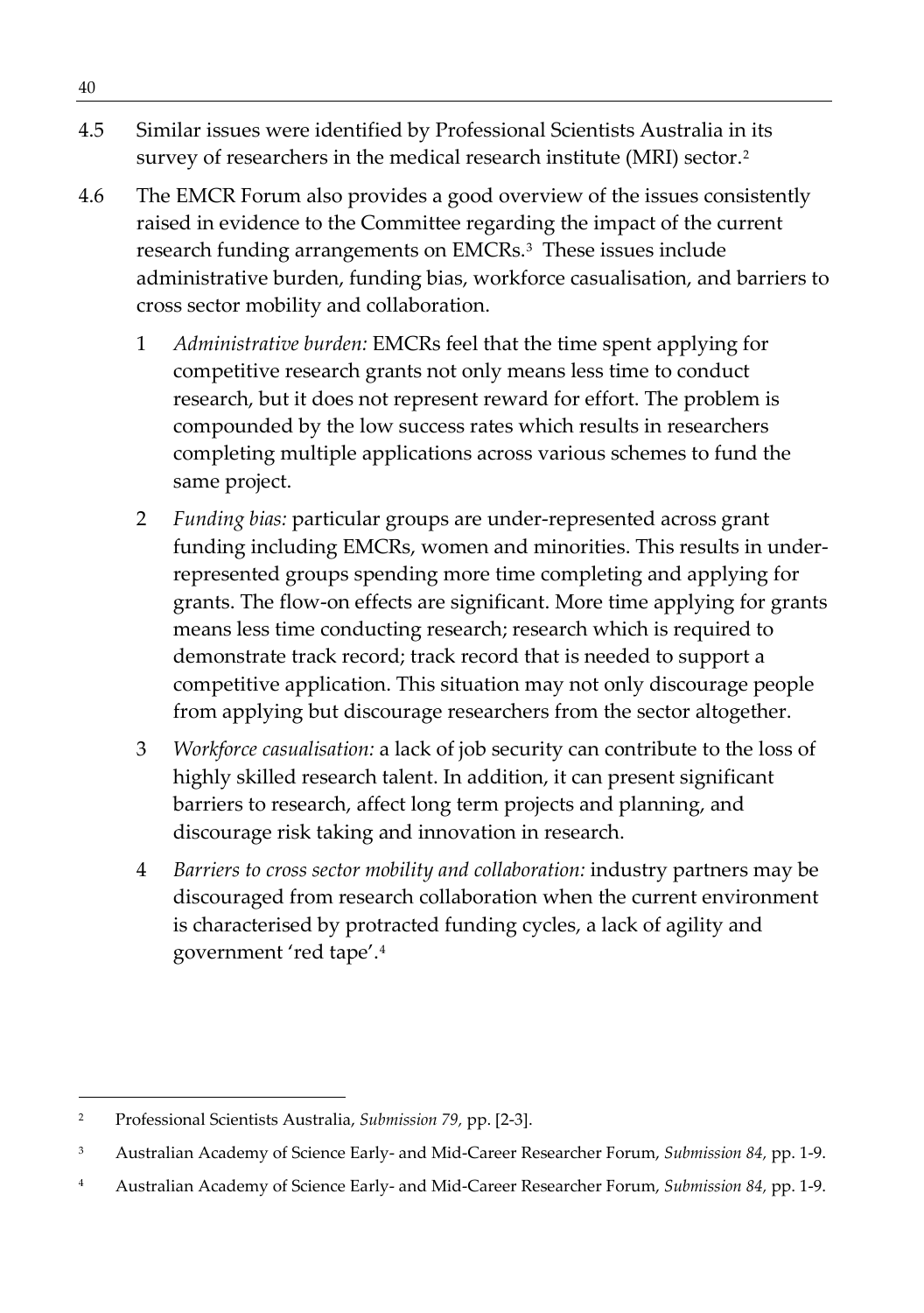4.7 The National Tertiary Education Union (NTEU) also noted the risk of insecure employment within universities on researchers. In its submission, the NTEU discusses 'taylorisation' (a specific term referring to specialisation) of university work. It notes that greater specialisation of positions within the university sector is coupled with greater use of insecure (casual and limited term contracts) employment. While this model might provide universities with more flexibility and opportunities to create efficiencies, the NTEU questions whether this is in the best medium to long term interests of the sector, particularly for attracting the best researchers, specifically that:

> … one of the most critical issues which needs to be addressed in relation to efficiency and effectiveness of public investment in research and development within the higher education sector, is to ask whether the current funding arrangements for universities more generally ensure they are in a position to offer academic researchers rewarding and secure careers.[5](#page-62-0)

4.8 A lack of engagement and development of EMCRs can threaten the future of Australia's research investment and the nation's ability to innovate and grow. A further issue arises if researchers pursue opportunities overseas. The challenge is then to attract researchers back to Australia to engage and contribute more locally to the sector.

### **Track record**

4.9 The focus on chief investigators and track record when assessing grant applications was identified as particularly problematic for EMCRs, as well as other research groups. This is because EMCRs tend to juggle teaching and administrative duties, which leaves them less time to conduct research. They are therefore not well positioned to build and demonstrate a track record which is needed to be competitive.

<sup>41</sup>

<span id="page-62-0"></span> <sup>5</sup> National Tertiary Education Union, *Submission 93,* p. 10.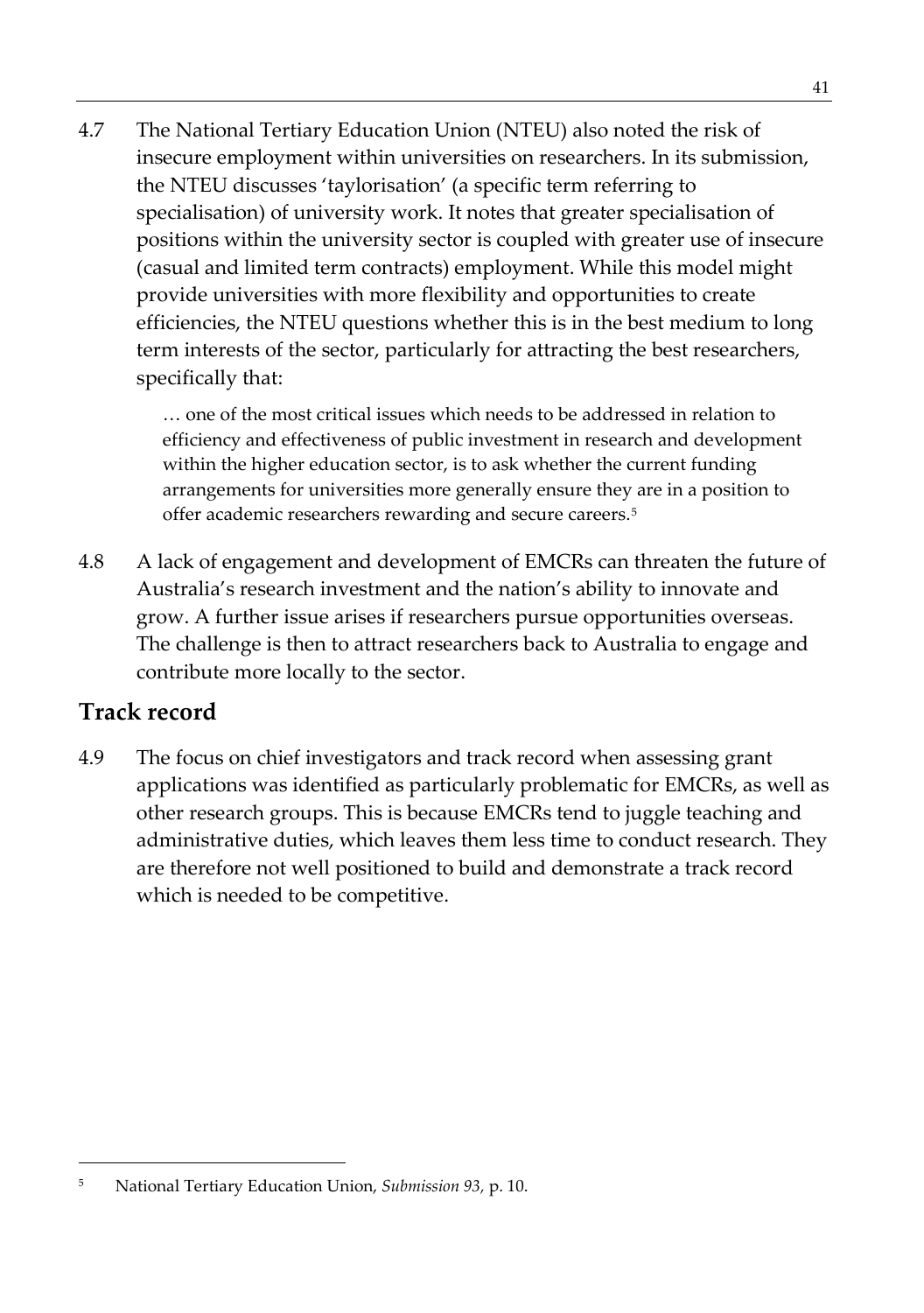4.10 The University of Notre Dame highlighted track record as an impediment for a range of researchers. It noted:

> Emphasis on track records acts as an obstacle for researchers from a variety of groups including newer academics, part-time researchers, academics with significant teaching commitments, and women and men with carer responsibilities. The ARC's 2016-2017 report references those groups that perform poorly within the National Competitive Grants Program (NCGP): just 27 per cent were female researchers, 12 per cent were early-career researchers, and 1 per cent were Aboriginal and Torres Strait Islander researchers. Researchers from regional or remote campuses, who are often affiliated with smaller universities, are also disadvantaged.<sup>[6](#page-63-0)</sup>

4.11 The issue is said to be compounded when the current system becomes a selffulfilling one that reinforces the success of the same researchers. For example, the Ecological Society of Australia noted that while it is important to ensure that researchers have the requisite skills and experience to undertake a proposed endeavour, track records lead:

> … to perverse outcomes, including a 'self-fulfilling prophecy' where the only researchers to be funded are those who have been funded previously, and have thus had the opportunity to establish a lengthy 'track record'.[7](#page-63-1)

4.12 The University of Canberra made a similar point, and also acknowledges that this not only disadvantages new researchers but creates a risk-averse research system.

> The system has become a self-perpetuating 'success breeds success' model, rendering it very difficult for 'newbies' to enter. This conservative approach of supporting researchers who have been tried and tested in turn means we have in place a funding system that is risk-averse and shies away from supporting pioneering projects.[8](#page-63-2)

4.13 In addition, focusing on track record and the need to publish articles may discourage researchers from seeking research collaborations and other opportunities with industry and government. This is because of the

<span id="page-63-0"></span> <sup>6</sup> University of Notre Dame, *Submission 13,* p. 3.

<span id="page-63-1"></span><sup>7</sup> Ecological Society of Australia, *Submission 66,* p. 3.

<span id="page-63-2"></span><sup>8</sup> University of Canberra, *Submission 45,* p. 2.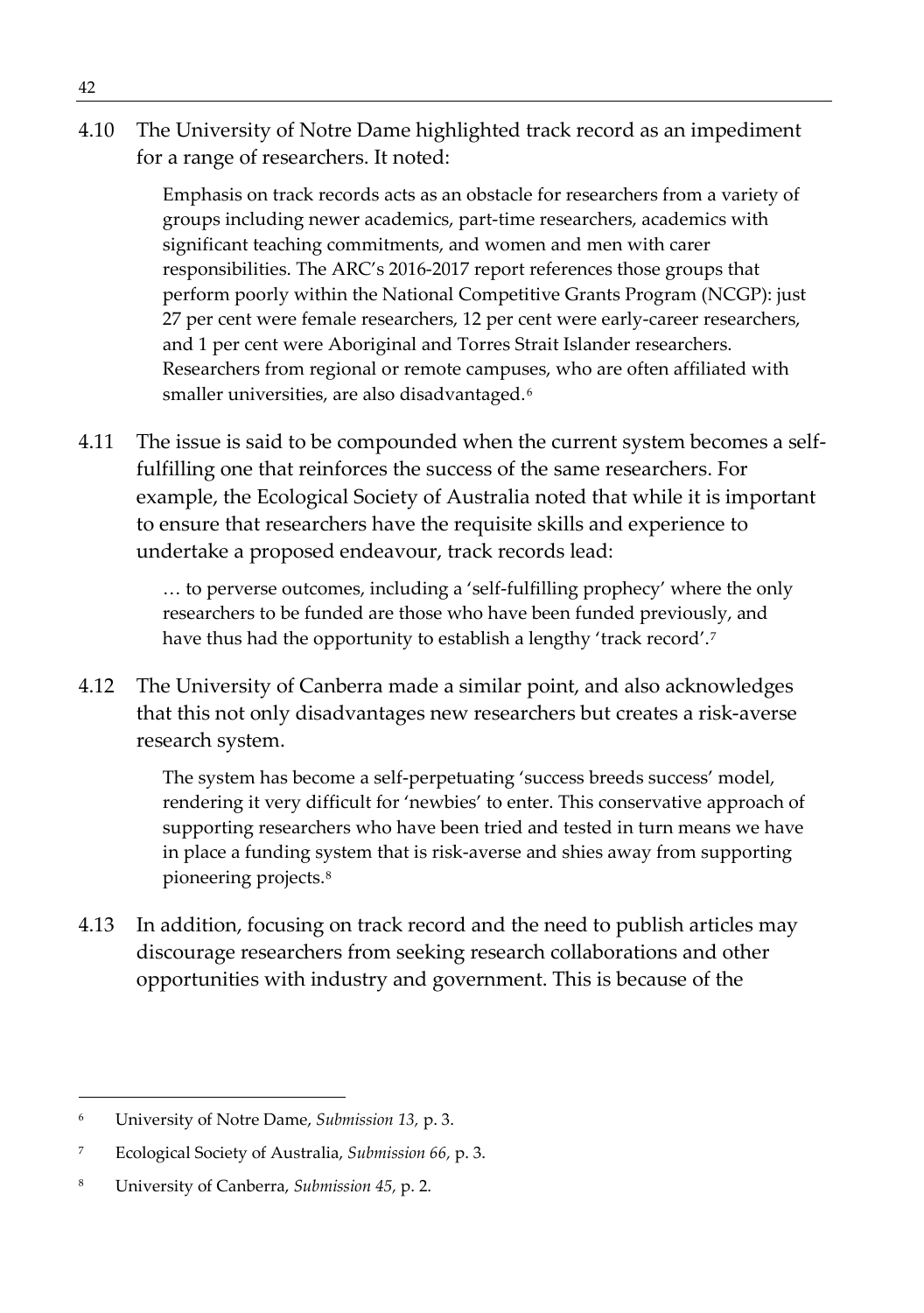perception that such engagement may be detrimental to the long term career prospects of EMCRs.[9](#page-64-0)

4.14 Issues associated with track record have resulted in many people calling for a reweighting or reemphasis of the criteria away from track record and institutional reputation to the strength and potential impact of the research proposal itself. Such a shift would ensure that it is the best ideas and proposals that are being assessed, rather than focusing on the people involved. As stated by the University of Notre Dame:

> … prioritisation of track records has a broader impact on the innovation and diversity of *projects*, not just researchers. There needs to be more weighting given to the dynamism, value and impact of the individual project itself, not merely the person or institution proposing it. Assessment panels need to better consider the prospective value of research in their deliberations.[10](#page-64-1)

4.15 Evidence to the inquiry highlighted a need to better support EMCRs as well as other under-represented groups to not only level the competitive playing field, but to ensure there is greater diversity in research. This includes diversity of researchers, ideas and approaches within the sector.

# **Improving opportunity for EMCRs**

- 4.16 In its submission to the inquiry, the EMCR Forum suggested the following reforms:
	- decrease the length of applications and adopt a central online system for applications;
	- expand the interpretation of successful track record to encompass diverse career pathways and decrease the relative weighting of track record in favour of project quality, innovation, benefit and feasibility;
	- monitor and report on funding success rates for under-represented minorities and reward institutions who implement successful minority and diversity policies;
	- **EXPARED EXPAND THE RESEARCH OPPORTUNITY AND PERFORMANCE EVIDENCE (ROPE)** framework to include factors that affect the ability of under-represented minorities to establish a competitive track record;

<span id="page-64-0"></span> <sup>9</sup> Australian Academy of Science Early- and Mid-Career Researcher Forum, *Submission 84,* p. 8.

<span id="page-64-1"></span><sup>10</sup> University of Notre Dame, *Submission 13,* p. 3.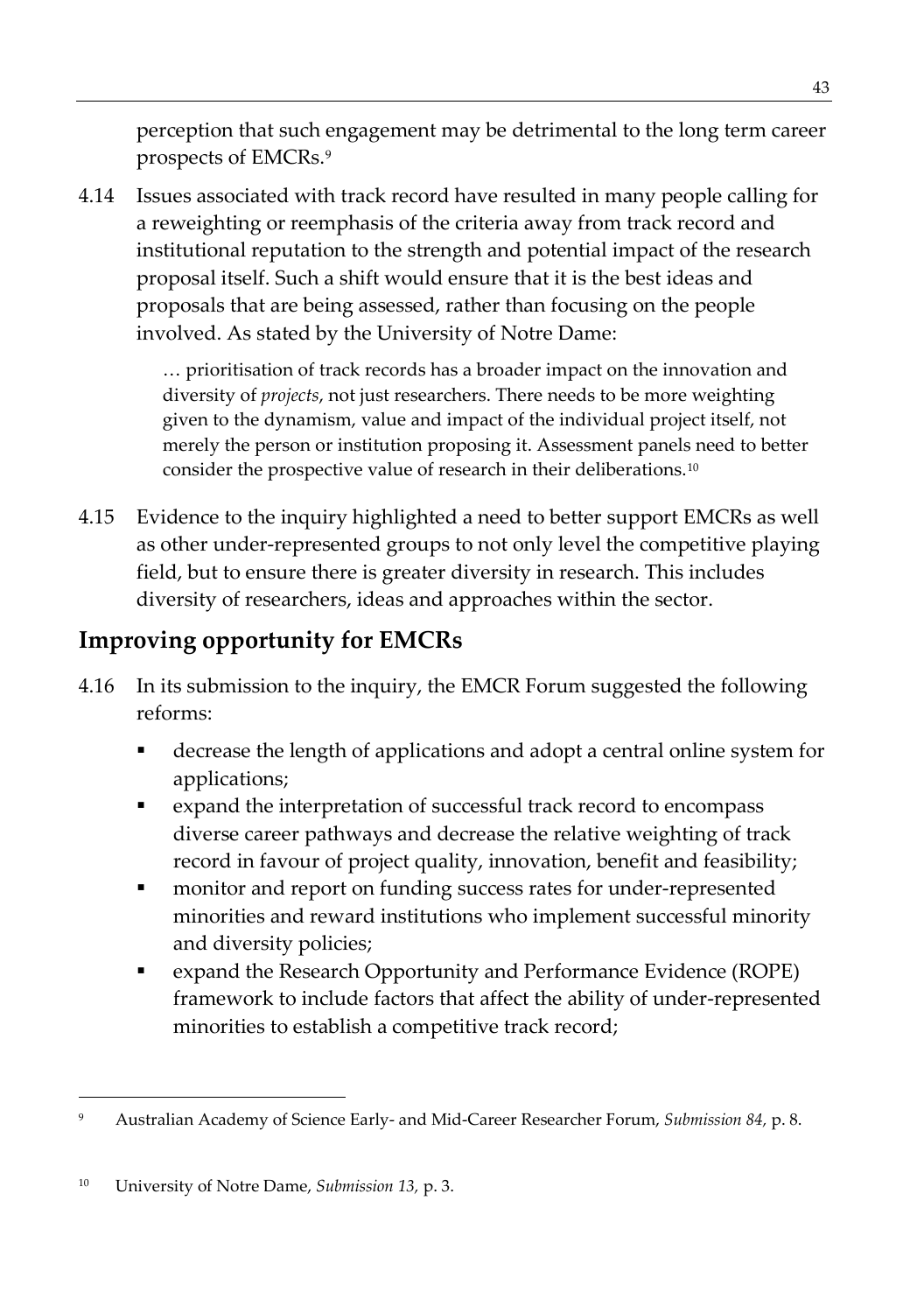- allow academic and government staff to hold joint appointments or spend time working in industry to build collaboration and relevant research outputs; and
- mandate real flexible working options with minimum employment terms.[11](#page-65-0)
- 4.17 Professor Duncan Ivison from the University of Sydney also supported encouraging funding agencies to publish data on the distribution of their grants across regional, rural, gender and other under-represented groups.[12](#page-65-1)
- 4.18 Many submissions to the inquiry advocated for better support of EMCRs to establish and develop their careers. In these submissions, two consistent themes emerged—less emphasis on the investigator and track record, and more targeted funding for EMCRs.
- 4.19 For example, Dr Mathew Lewsey and his colleagues proposed that:

… the Investigator(s) category should contribute a much lower proportion of an application's final score. Importantly, there should be a separate category to assess potential of early-to-mid career applicants, to provide them a positive weighting on their final score and enable them to compete with senior researchers. The metric for the research output of early career researchers should also give more weight to the quality of outcomes rather than quantity, as it is currently the case.[13](#page-65-2)

- 4.20 The authors drew the Committee's attention to the process used by the UK Biotechnology and Biological Sciences Research Council. The Council applies a positive weighting to grant applications of early career researchers who have never received funding. New applicants therefore have approximately double the likelihood of success in their first application compared to those who have been previously funded.
- 4.21 The Council of Australian Postgraduate Associations (CAPA) also recommended allocating more points to proposals that name at least one early career researcher and reserving some research funding for applications led by junior researchers.[14](#page-65-3) In addition, Ms Natasha Abrahams, President of CAPA highlighted the vulnerability of EMCRs to be removed from research

<span id="page-65-0"></span> <sup>11</sup> Australian Academy of Science Early- and Mid-Career Researchers Forum, *Submission 84,* p. 1.

<span id="page-65-1"></span><sup>12</sup> Professor Duncan Ivison, *Committee Hansard,* Sydney, 7 August 2018, p. 11.

<span id="page-65-2"></span><sup>13</sup> Dr Mathew Lewsey et al, *Submission 64,* p. [2].

<span id="page-65-3"></span><sup>14</sup> Council of Australian Postgraduate Associations, *Submission 67,* p. 5.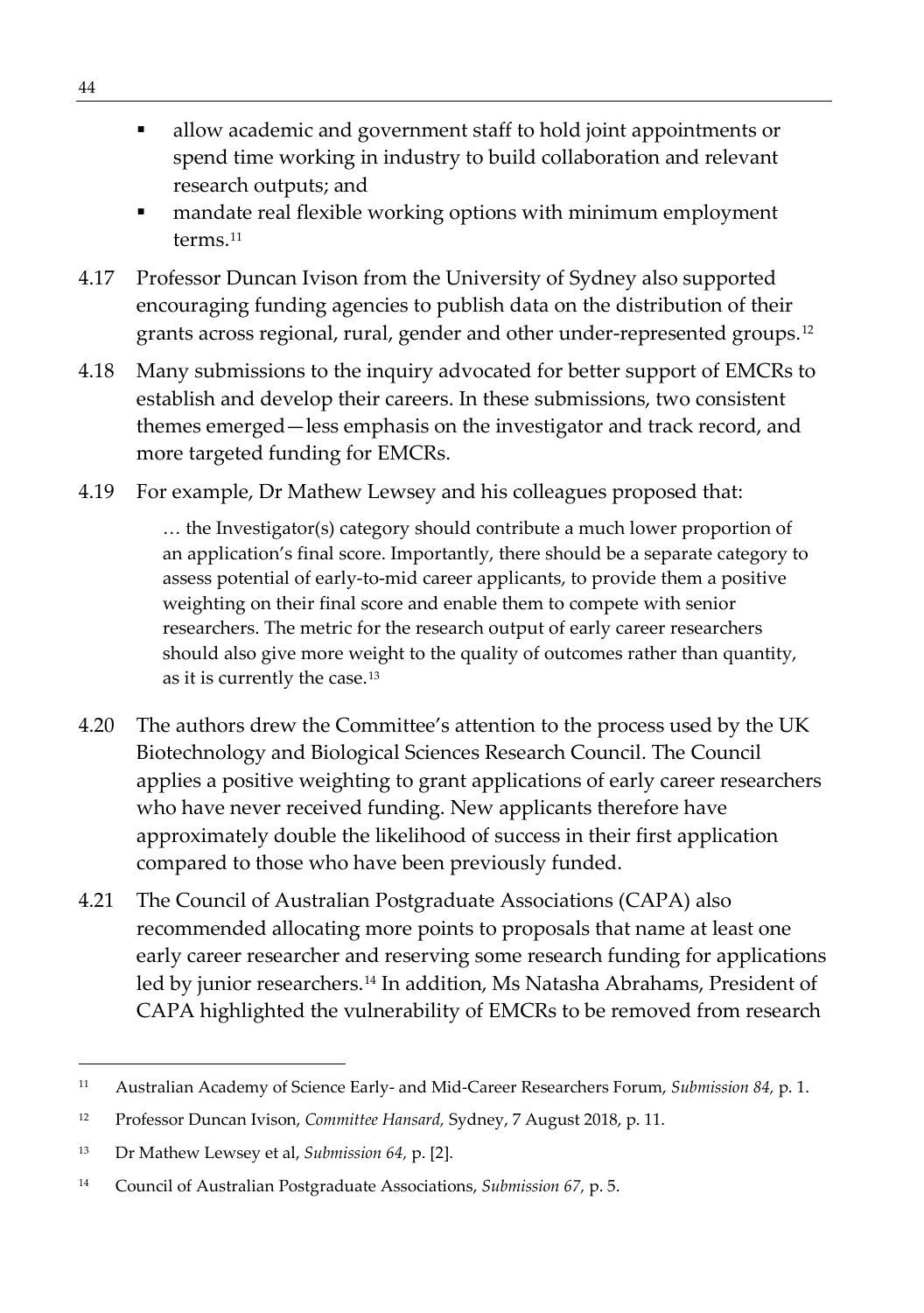projects following post award budgetary considerations, and recommended the retention of EMCRs in these circumstances.[15](#page-66-0)

- 4.22 Changing the method of awarding fellowships was identified as a good way to better support EMCRs. For example, QIMR Berghofer specifically recommends that 'professorial-level researchers should be ineligible to compete for fellowships that are designed for early- and mid-career researchers'.[16](#page-66-1) This recommendation follows concern about the availability of career development awards to senior university appointments. QIMR Berghofer argues that this not only makes it difficult for EMCRs to compete for the awards, but research institutions have to increasingly support younger researchers with their own funding.
- 4.23 Similarly, Professor Andre Luiten also recommended reform of fellowship awards. Specifically, he suggests the introduction of a fourth ARC fellowship scheme aimed at early-career researchers who are less than three years out of their PhD, and better research support for Discovery Early Career Researcher Award (DECRA) fellowships. Professor Luiten also suggests that non-tenured staff should be eligible to apply for ARC fellowships given current staff already have secure employment.[17](#page-66-2)
- 4.24 The Committee notes a range of other strategies suggested to improve equity, diversity and inclusion in the competitive grants process. For example, Science and Technology Australia urged the introduction of diversity quotas, gender application limits, de-identifying applications, limiting publication records, and restricting Emeritus Professors from inclusion on grant applications.[18](#page-66-3)
- 4.25 Furthermore, discussing the under-representation of women in senior STEM roles, Dr Janine Pickering stated that 'we need to change how productivity is defined and how work is organised'.[19](#page-66-4) In particular, Dr Pickering suggests that 'Australia should move away from a centralised grants system focused on individual scientists and toward block funding whole institutions'.[20](#page-66-5) This

<span id="page-66-0"></span> <sup>15</sup> Ms Natasha Abrahams, *Committee Hansard,* Melbourne, 6 August 2018, pp. 32-33.

<span id="page-66-1"></span><sup>16</sup> QIMR Berghofer Medical Research Institute, *Submission 22,* p. [2].

<span id="page-66-2"></span><sup>17</sup> Professor Andre Luiten, *Submission 78,* p. 4.

<span id="page-66-3"></span><sup>18</sup> Science and Technology Australia, *Submission 37,* p. 8.

<span id="page-66-4"></span><sup>19</sup> Dr Janine Pickering, *Submission 73*, p. 1.

<span id="page-66-5"></span><sup>20</sup> Dr Janine Pickering, *Submission 73*, p. 1.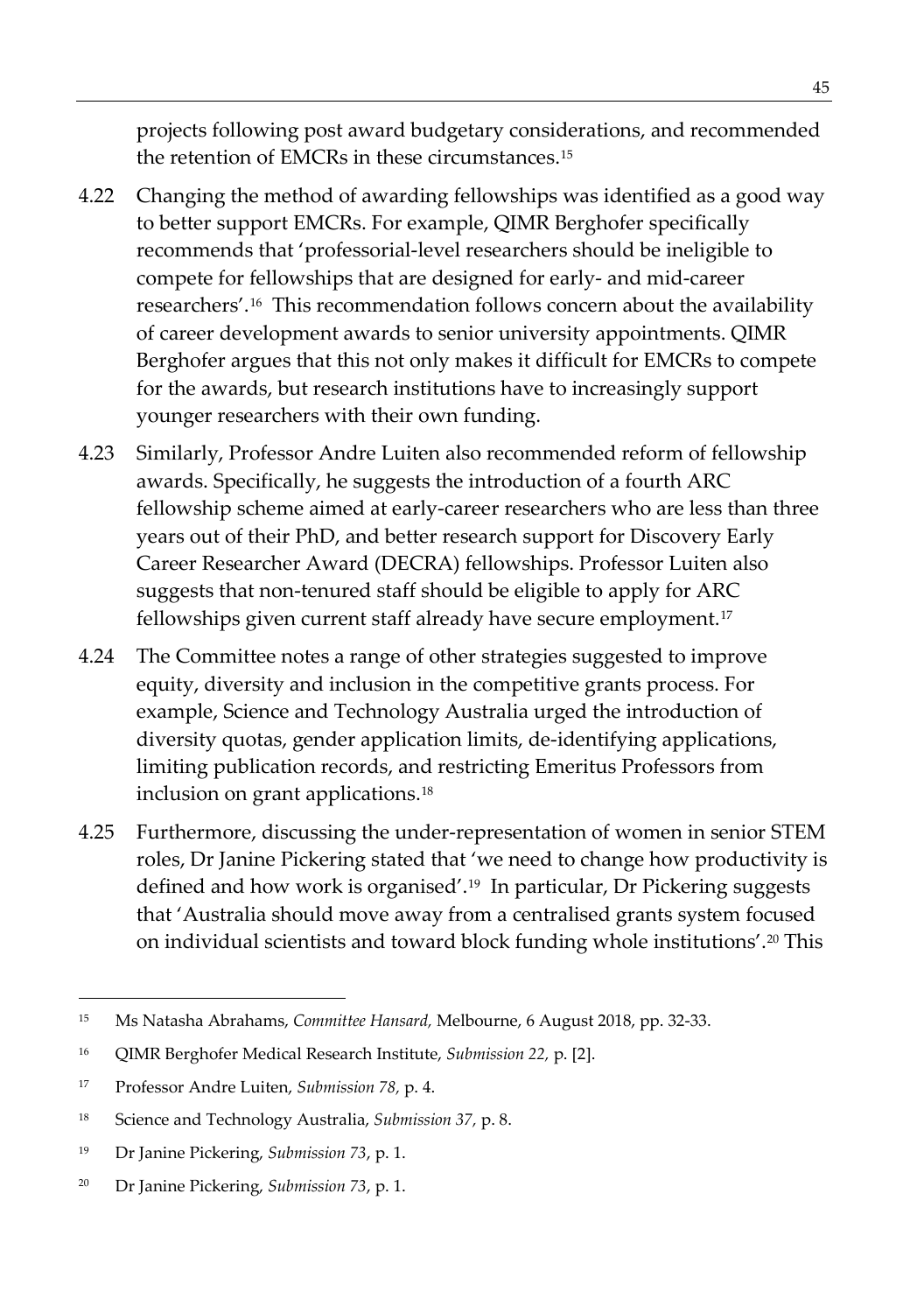would offer research institutions greater flexibility to manage research, resources, staff, and to support and promote diversity within these institutions.

4.26 The Committee fully supports the development of EMCRs as well as a capable and diverse research sector.

# **Regional universities**

4.27 Regional and smaller universities were also identified as being disadvantaged by the current funding system. Specifically, the Committee was told that the current system favours the same universities:

> In the current research environment, a limited number of universities control the bulk of the research funding from the government in both the competitive and Research Block Grant areas due to a history of success; this success is compounded year-on-year which sets the younger universities at an enduring disadvantage. The current grant assessment processes exacerbate these disparities; there is a culture of lead universities retaining all or the biggest portion of the grant with other universities with collaborating project members being overlooked.[21](#page-67-0)

- 4.28 Distance from more populated areas, fewer research and support staff, and generally less revenue contribute to the challenges for regional universities in securing adequate funding for research. Southern Cross University set out some of these challenges in its submission. For example it noted:
	- the relative age and location of the university appears to influence its ability to secure different funding streams from diverse sources;
	- **i** its geographic isolation from collaborators often requires significant investment in time and travel costs which are not always covered by grant funding; and
	- the competitive funding system and national reporting frameworks place a significant workload burden on smaller universities which is challenging to absorb.<sup>[22](#page-67-1)</sup>
- 4.29 Murdoch University shared a similar view regarding the cost of administration, noting that the 'administration burden affects smaller

<span id="page-67-0"></span> <sup>21</sup> University of Notre Dame, *Submission 13,* p. 5.

<span id="page-67-1"></span><sup>22</sup> Southern Cross University, *Submission 38,* p. [2].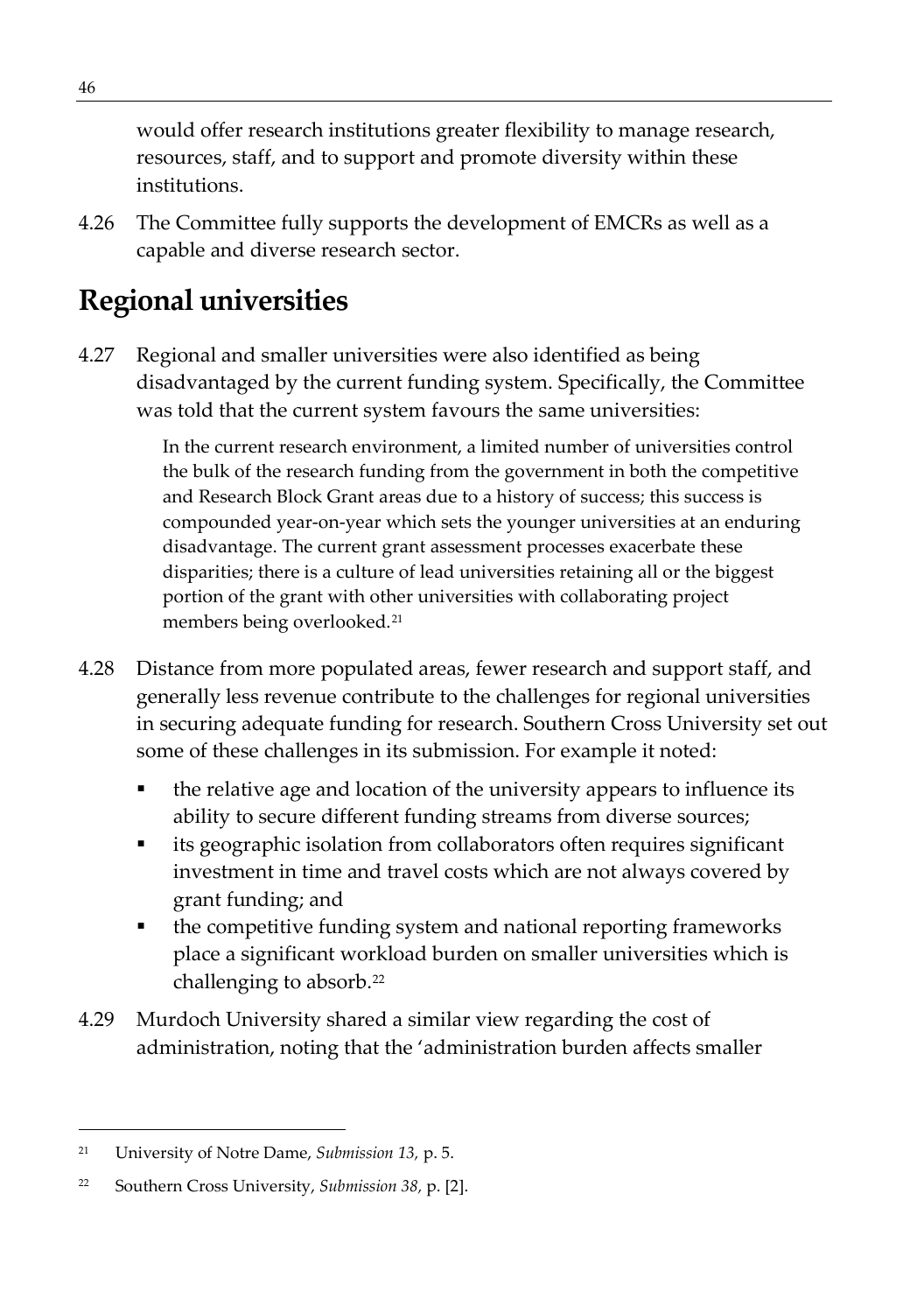institutions disproportionately because of the minimum 'fixed costs' in effectively managing research administration'.[23](#page-68-0)

- 4.30 The Menzies School of Health Research also noted the challenges of the dual funding system for agencies in regional areas. In its submission, it lists the additional expenses that are associated with conducting 'meaningful' Indigenous health research. In particular, they note the burden of covering the shortfall of indirect research costs 'is often heaviest for institutes based in regional or remote areas, where external funding options are limited'. They further note that they spend a 'disproportionate amount of time and resources raising money to cover this funding gap'.[24](#page-68-1)
- 4.31 Strategies put to the Committee to improve the competitiveness of regional universities included introducing:
	- a new competitive funding program for rural and regional universities or to support regional research;
	- a target (20 per cent) for Commonwealth-commissioned research and consulting to take place through regionally based universities;
	- a regional loading for block grant funding, similar to that provided under the Commonwealth Grants Scheme; and
	- tied university fellowships to ensure that successful applicants are not recruited by other research institutions.[25](#page-68-2)

## **Collaborative Research Networks**

4.32 Some regional and outer-metropolitan universities are strong research organisations in their own right—institutions like Deakin, Newcastle and Wollongong Universities. Others have traditionally focused on teaching and learning, but have research strengths they can build on. Working with larger universities that have a depth of research excellence enables a less researchintensive university to access new knowledge, facilities and networks. To address this the Commonwealth introduced the Collaborative Research Networks (CRN) program to help smaller and regional universities develop their research capacity by teaming up with other institutions.

<span id="page-68-0"></span> <sup>23</sup> Murdoch University, *Submission 28,* p. [2].

<span id="page-68-1"></span><sup>24</sup> Menzies School of Health Research, *Submission 39,* p. [2].

<span id="page-68-2"></span><sup>25</sup> See Southern Cross University, *Submission 38* and Latrobe University, *Submission 52* for discussion.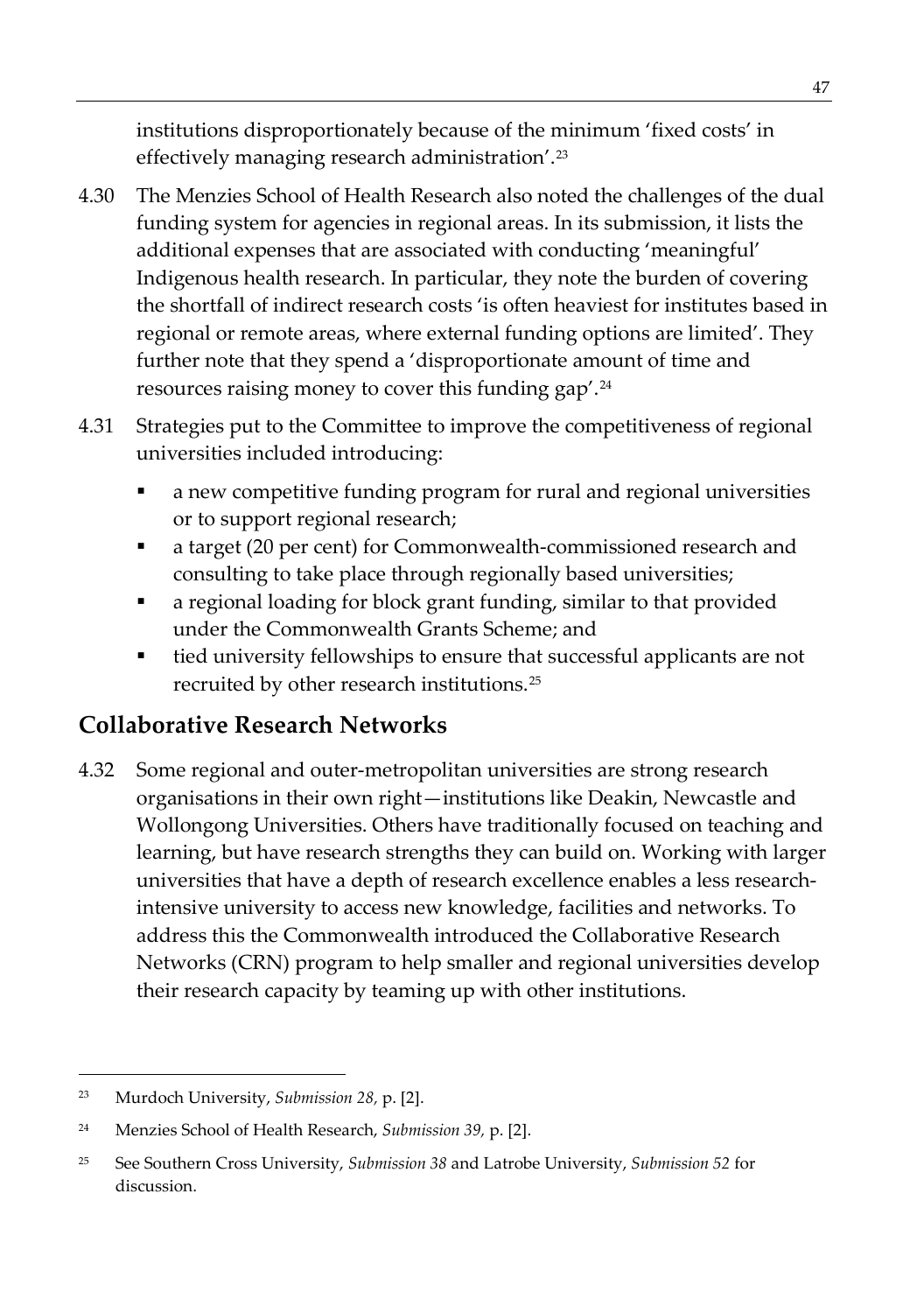4.33 The CRN program was extremely successful. An independent mid-term review found that it substantially exceeded its targets in relation to four out of five objectives, and that the value of grants won increased by 85 per cent (see Box 4.1).[26](#page-69-0)

## **Box 4.1 Indicative achievements of the CRN program, as at May 2014**

- **Prior to CRN 81 research Masters and PhD students were engaged in the** identified areas of research. As of May 2014, this had increased to 219, significantly exceeding the target of 155.
- The number of journal papers published by CRN supported research groups increased from a baseline of 20 to 157 in May 2014, exceeding the target of 125 journal publications.
- As of May 2014, CRN participants had submitted 370 joint grant applications, up from a baseline of 26 and more than double the target of 139.
- The number of successful joint grant applications by CRN participants was also more than double the target, with 39 successes compared with a target of 15 and a baseline of 1.
- By May 2014, \$4.3 million of grants had been won, which was somewhat below the target of \$5.4 million, but nevertheless an 85 per cent increase over the baseline of \$2.6 million.

*Source: ACIL Allen Consulting, Mid Term Programme Evaluation – Collaborative Research Networks, April 2015, p. ii.*

- 4.34 The review found that CRN 'helped develop research capacity by enabling a sustainable framework for the establishment of collaborative research consortia that should facilitate a more robust research and innovation system'.[27](#page-69-1)
- 4.35 The CRN program ceased in June 2016, and was not replaced.

<span id="page-69-0"></span> <sup>26</sup> ACIL Allen Consulting, *Mid Term Programme Evaluation – Collaborative Research Networks*, [<https://docs.education.gov.au/system/files/doc/other/crn\\_acil\\_eval\\_final\\_report\\_april\\_2015\\_0.p](https://docs.education.gov.au/system/files/doc/other/crn_acil_eval_final_report_april_2015_0.pdf) [df>](https://docs.education.gov.au/system/files/doc/other/crn_acil_eval_final_report_april_2015_0.pdf), April 2015, p. ii (Note: Not all projects reported against all criteria).

<span id="page-69-1"></span><sup>27</sup> ACIL Allen Consulting, *Mid Term Programme Evaluation – Collaborative Research Networks,*  [<https://docs.education.gov.au/system/files/doc/other/crn\\_acil\\_eval\\_final\\_report\\_april\\_2015\\_0.p](https://docs.education.gov.au/system/files/doc/other/crn_acil_eval_final_report_april_2015_0.pdf) [df>](https://docs.education.gov.au/system/files/doc/other/crn_acil_eval_final_report_april_2015_0.pdf), April 2015, p. ii.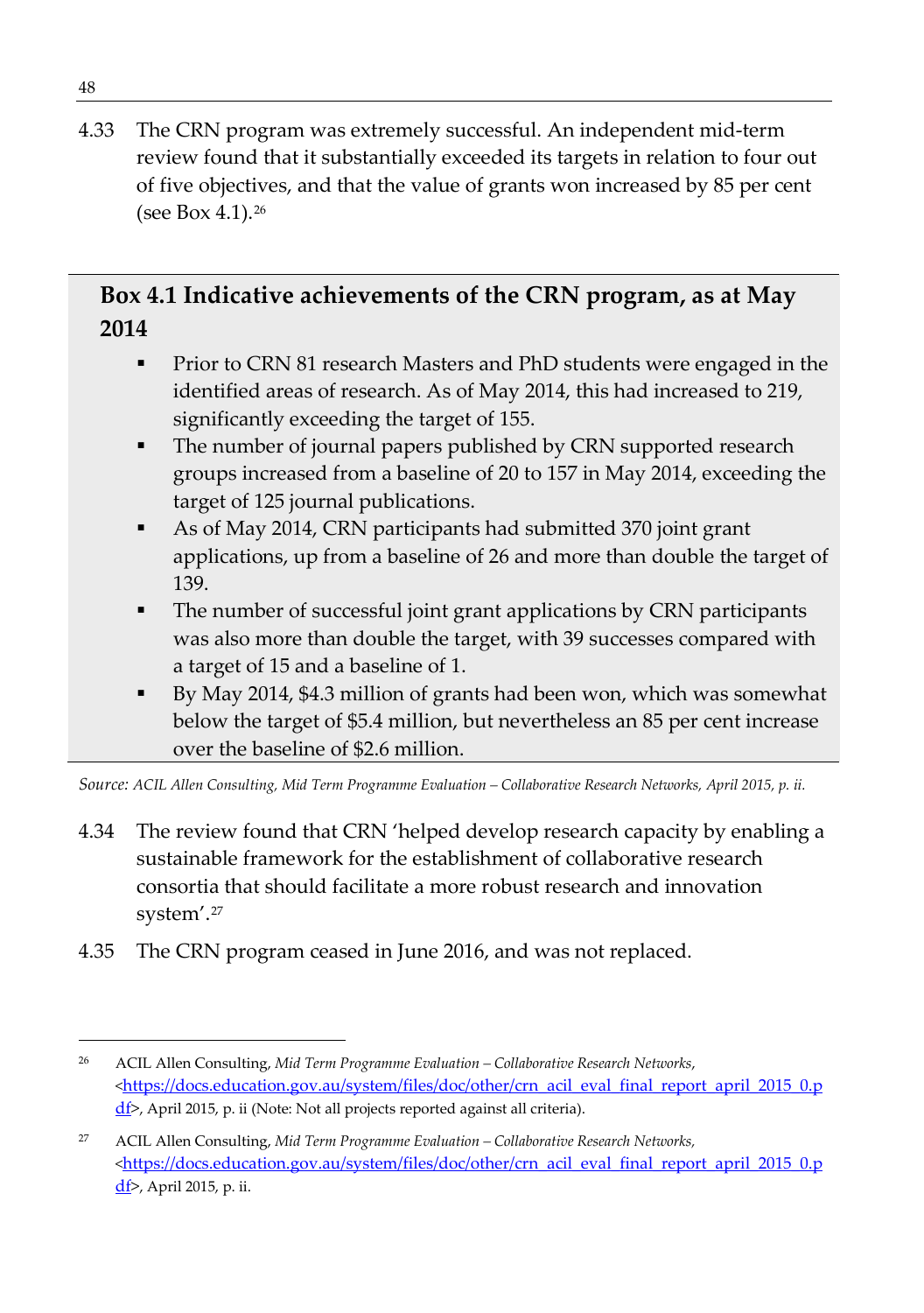- 4.36 The Committee supports the discussion and recommendation of the recent Select Committee on Regional Development and Decentralisation which recommended that the Australian Government strengthen the role of, and better support, regional universities as pivotal institutions for social and economic development in regional areas.<sup>[28](#page-70-0)</sup>
- 4.37 To demonstrate its support of EMCRs and strong regional universities, the Committee makes the following recommendations:

#### **Recommendation 7**

- **4.38 The Committee recommends targeted support for early and mid-career researchers (EMCRs). This support should include but not be limited to:**
	- **reweighting of criteria and metrics for EMCRs to reflect career stages of researchers, and favour the strength of the research proposal rather than track record;**
	- **awarding more points to proposals that include EMCRs;**
	- **reform of specific grants and fellowships to better support EMCRs; and**
	- **where post award budgetary constraints impact on research projects, that EMCRs are not removed from projects, and continue to be supported.**

### **Recommendation 8**

- **4.39 The Committee recognises the importance of under-represented groups. It recommends that:**
	- **peer reviewers are mindful of under-represented groups including EMCRs, Indigenous researchers, women, minority groups and rural and regional universities; and**
	- **funding agencies monitor and report annually on grant funding success rates for under-represented groups.**

<span id="page-70-0"></span> <sup>28</sup> House Select Committee on Regional Development and Decentralisation, *Regions at the Ready: Investing in Australia's Future,* June 2018, p. 136.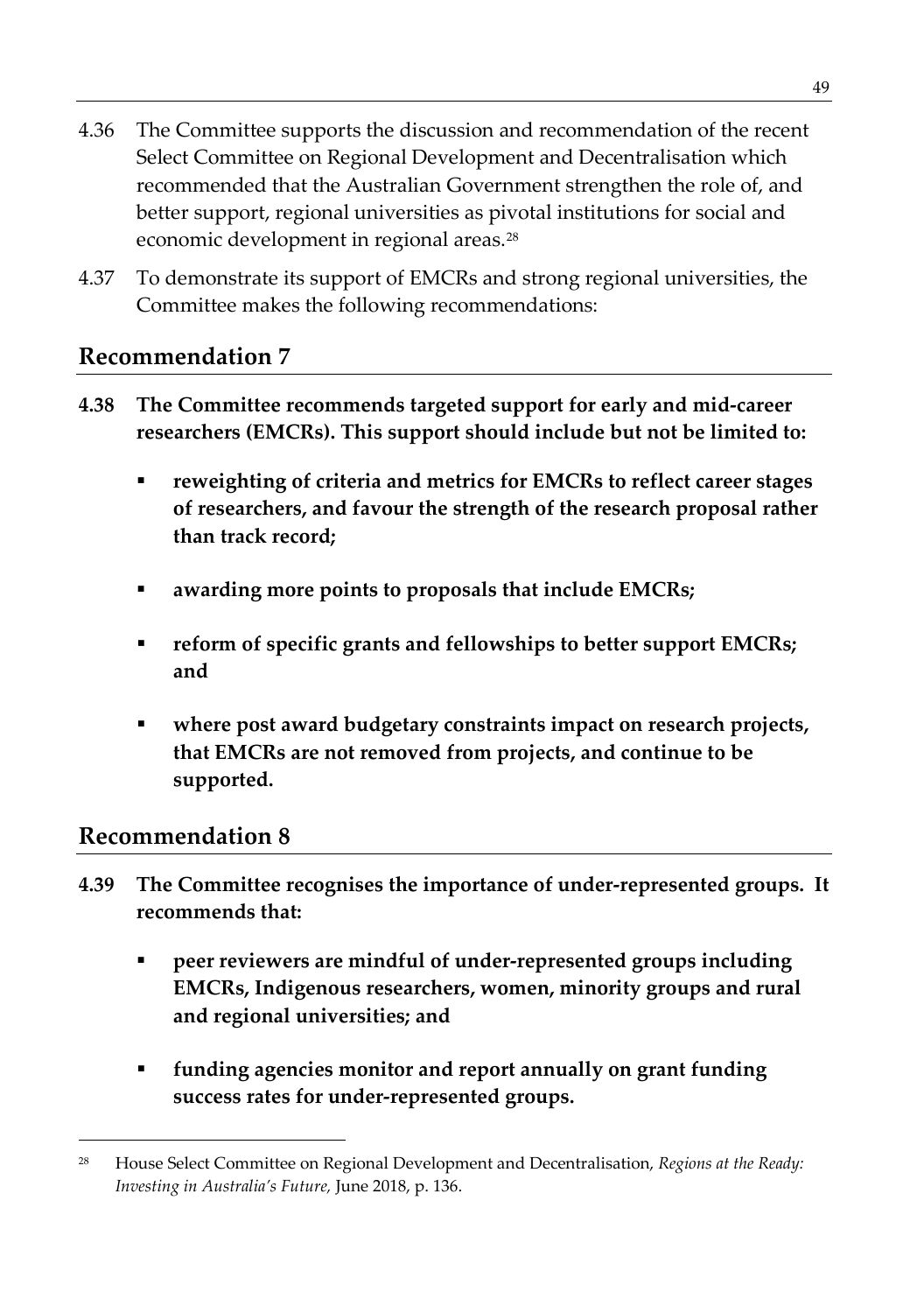# **Inter-disciplinary research**

- 4.40 An emerging issue in evidence to the Committee was that the current research funding system does not adequately support interdisciplinary and multidisciplinary research, which can also be a barrier to collaboration. This is because it is either not clear which grant funding programs will support inter and multidisciplinary projects or these projects do not neatly fit into existing schemes. As such, it was suggested that there is a tendency for these projects to be overlooked or fall through the cracks.
- 4.41 The ARC Centre for Excellence for Climate Extremes stated that the current research system has evolved to 'disincentivise collaboration['29](#page-71-0) and it also 'remains hard to win research funding for genuinely interdisciplinary research'[30](#page-71-1). It explained that:

… solving a problem like climate change requires physical science (physics, fluid dynamics, chemistry, physics and so on), engineering, law, economics and behavioral sciences, wrapped in policy-relevance. Such a proposal would cross all ARC panels and would almost certainly fall between those panels. The most impactful proposals are therefore at most risk of not being properly assessed.[31](#page-71-2)

- 4.42 The Centre recommends the development of a national long term research strategy, and a review of funding to 'highlight duplication, overlaps, conflicting data/tool investment' in this area.<sup>[32](#page-71-3)</sup>
- 4.43 The same views were expressed by the University of Western Sydney, noting that 'the call for inter and multidisciplinary projects has increased in recent years', however these 'highly innovative projects suffer because of their interdisciplinary qualities'. This is because 'multi and interdisciplinary projects struggle to fit the assessment model under existing ARC panels'.<sup>[33](#page-71-4)</sup>
- 4.44 The Council of Academic Public Health Institutions Australasia (CAPHIA) also discusses the problem of funding interdisciplinary research under the current research funding system:

<span id="page-71-0"></span> <sup>29</sup> Australian Research Council Centre of Excellence for Climate Extremes, *Submission 4,* p. [1].

<span id="page-71-1"></span><sup>30</sup> Australian Research Council Centre of Excellence for Climate Extremes, *Submission 4,* p. [3].

<span id="page-71-2"></span><sup>31</sup> Australian Research Council Centre of Excellence for Climate Extremes, *Submission 4,* p. [3].

<span id="page-71-3"></span><sup>32</sup> Australian Research Council Centre of Excellence for Climate Extremes, *Submission 4,* p. [1].

<span id="page-71-4"></span><sup>33</sup> Western Sydney University, *Submission 63,* p. [2].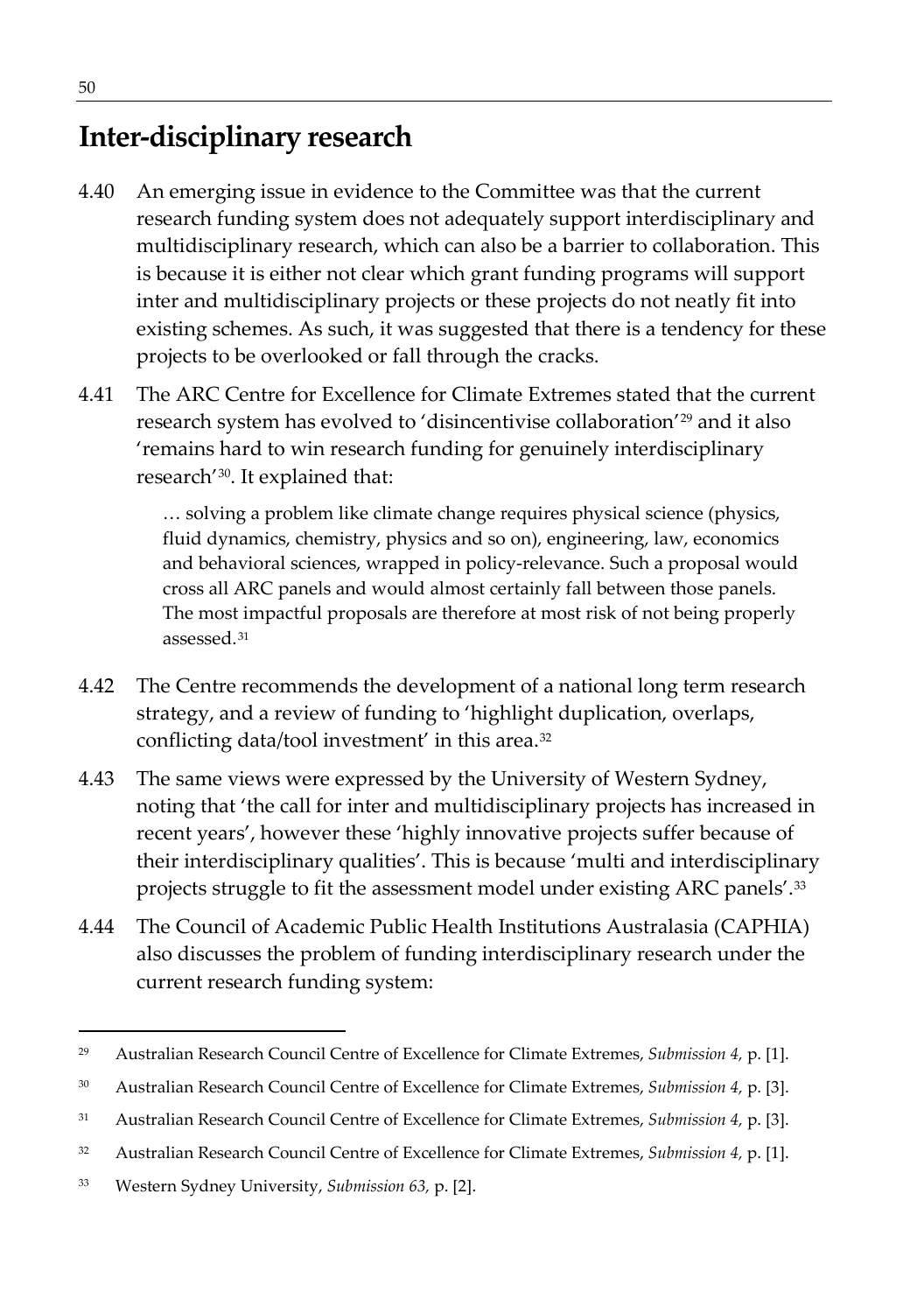… it places these researchers at a significant disadvantage, as reviewers of both funding schemes decide that interdisciplinary research is more appropriately funded by the other agency. Given the broad and interdisciplinary nature of much public health research, these issues about the purview of different agencies can mean that valuable projects are ineligible for funding from any agency. In other cases it can be unclear the relevant type or source of funding for a public health research project.<sup>[34](#page-72-0)</sup>

- 4.45 The CAPHIA also notes that this can place an unnecessary administrative burden on universities as they spend time and energy determining eligible funds, and preparing applications which will be unsuccessful.<sup>[35](#page-72-1)</sup>
- 4.46 Submissions called for clearer guidelines and mutually exclusive guidelines between the grant funding bodies and schemes to ensure that inter and multidisciplinary research is submitted to the right place, and managed by the right research panel. In addition, it was suggested that a combined ARC and NHMRC Committee be established to determine which agency would consider such applications.[36](#page-72-2) This would remove the need for researchers to decide, and to spend time applying to different schemes to ensure the research proposal is considered.

#### **Recommendation 9**

- **4.47 The Committee recommends the introduction of mechanisms to better support interdisciplinary research. This includes:**
	- **clearer guidelines on the type of research to be supported by each scheme;**
	- **the establishment of a point of contact or panel to assist researchers determine which funding scheme will support interdisciplinary research; and**
	- **stronger consideration of interdisciplinary research as an important field to be supported and accommodated.**

<span id="page-72-0"></span> <sup>34</sup> Council of Academic Public Health Institutions Australasia, *Submission 68,* p. [2].

<span id="page-72-1"></span><sup>35</sup> Council of Academic Public Health Institutions Australasia, *Submission 68,* p. [2].

<span id="page-72-2"></span><sup>36</sup> Professor Timothy Marchant, *Committee Hansard,* Sydney, Tuesday 7 August 2018, p. 8.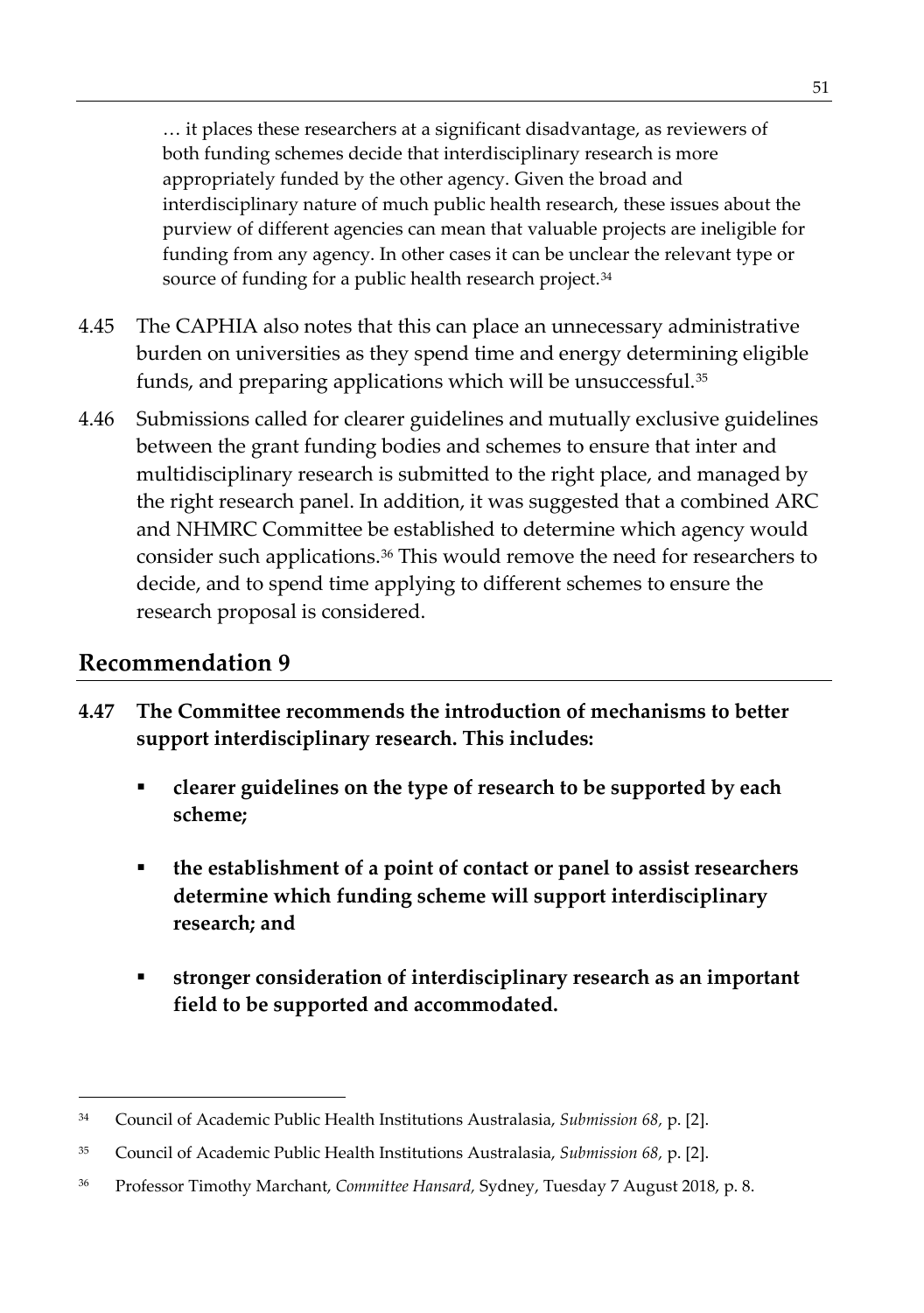# **Industry collaboration**

- 4.48 The Committee explored the issue of 'near misses' in its roundtable discussions. Near misses refer to those competitive grant proposals that are of high quality and fundable, but do not receive funding in the round.
- 4.49 The current research funding system adopts an all or nothing approach to funding. That is, if a researcher is successful, they will receive government funding; if they are unsuccessful, they have to find other funding opportunities.
- 4.50 The Committee heard that if a proposal is not successful in a competitive round, it may still attract funding through other means. Potential avenues for near miss research projects might include:
	- applications being revised and resubmitted for the following round;
	- applications being repurposed for other funding schemes;
	- universities supporting the research through other revenue; and
	- obtaining funding through third parties such as industry or philanthropic donations.
- 4.51 Evidence to the Committee on 'near miss' funding highlighted the broader issue of industry collaboration. In particular, how to attract and engage with industry and other parties in a collaborative partnership.
- 4.52 One suggestion put to the Committee for attracting third party investment was the creation of a public portal similar to the European Commission's Community Research and Development Information Service (CORDIS).[37](#page-73-0) The idea of the portal is to share information about near miss projects as a means to attract funding and research partnerships. As described by Professor Brigid Heywood, Deputy Vice-Chancellor, Research at the University of Tasmania:

…if you're alpha and funded with an industry partner, then it's an opportunity for that kind of research. You can nominate to have that kind of research put up in a public portal and then others can see that that was a highly rated proposal, possibly with a partner but still needing some additional funding because it didn't get picked up in the funding round.

<span id="page-73-0"></span> <sup>37</sup> See *European Commission Community Research and Development Information Service* [<https://cordis.europa.eu/guidance/home\\_en.html>](https://cordis.europa.eu/guidance/home_en.html) accessed 8 October 2018.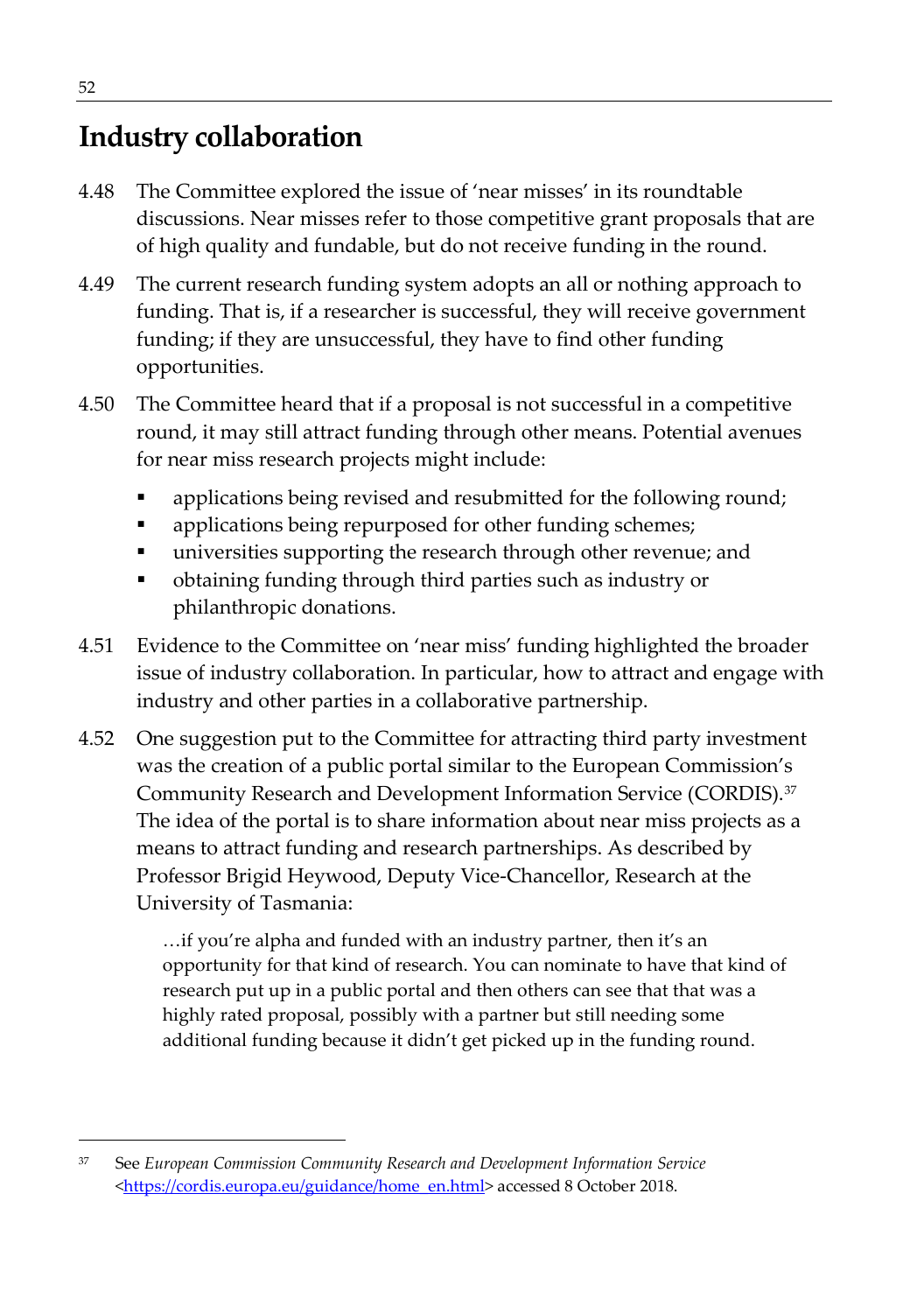Others might come in and go, 'Well, actually, we're very interested in that topic. We'd like to pick that up and partner with it'.[38](#page-74-0)

- 4.53 Discussions at the Committee's public hearings highlighted some issues for consideration if a similar model were introduced in Australia. Some of these considerations include the risks associated with publishing research proposals and ideas on a public site; potential changes to peer-reviewed proposals when other partners are included or substituted; and the broader issue of how research projects should be funded.<sup>[39](#page-74-1)</sup>
- 4.54 A further risk of devaluing the relationship with third parties was also identified, particularly if industry and donors might be seen as an 'afterthought'. As explained by Professor Kathryn McGrath, Vice-Chancellor, Research at the University of Technology Sydney:

… one of the things that is embedded in that relationship with donors and industry is that you are actually not just valuing the money that they are going to give you; you are valuing their expertise and knowledge base. If the government were to start to explore this from a position of 'You're now going to come and fix our problem of short funding by funding our near misses,' then we are devaluing what they bring and just saying they're just a money tree.[40](#page-74-2)

4.55 Professor McGrath further cautioned that 'we really need to be careful that we don't lose that full understanding of what the value of each of the parties is within the research sector.'[41](#page-74-3)

<span id="page-74-0"></span> <sup>38</sup> Professor Brigid Heywood, *Committee Hansard,* Melbourne, 6 August 2018, p. 10.

<span id="page-74-1"></span><sup>39</sup> See *Committee Hansard*, Melbourne, 6 August 2018 and Sydney, 7 August 2018.

<span id="page-74-2"></span><sup>40</sup> Professor Kathryn McGrath, *Committee Hansard,* Sydney, 7 August 2018, p. 3.

<span id="page-74-3"></span><sup>41</sup> Professor Kathryn McGrath, *Committee Hansard,* Sydney, 7 August 2018, p. 3.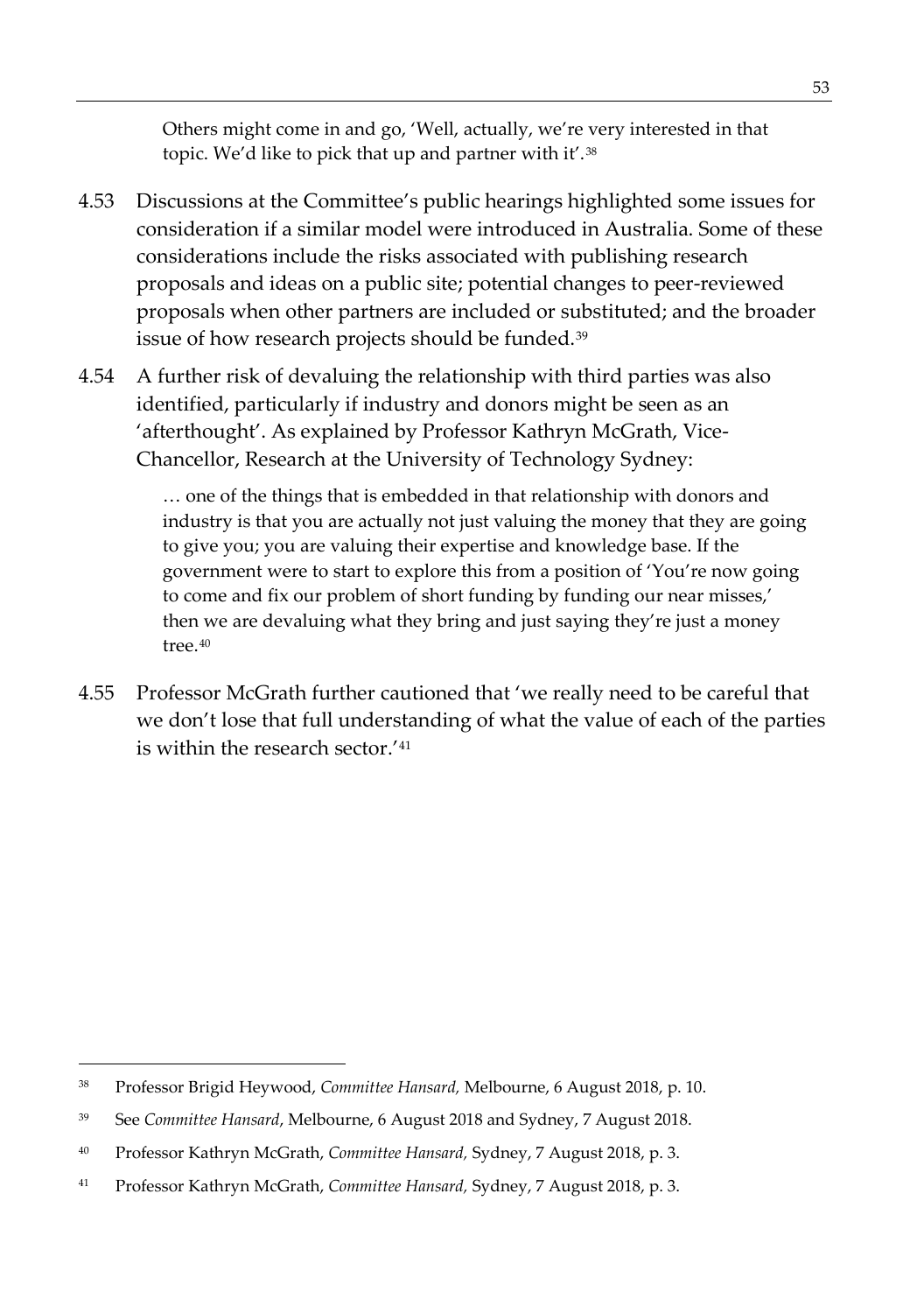4.56 The Committee's attention was drawn to the suggestion that the near miss portal is 'at the wrong point'.[42](#page-75-0) Rather than something that is used after the application process – and a perceived 'afterthought'– it was suggested that it be used at the start of the process. Mrs Lyn McBriarty, Strategic Advisor, Office of the Senior Deputy Vice-Chancellor at the University of Newcastle observed:

> You're actually trying to marry the partners of the academia up before the application, so you're actually getting a stronger, well-thought-through application before it gets to that end point.<sup>[43](#page-75-1)</sup>

4.57 The Committee sees the potential of a public portal to improve industry collaboration and to increase overall research and development (R&D) investment.

## **Recommendation 10**

- **4.58 The Committee recommends that the Australian Government explore the feasibility of a public portal—similar to that adopted by the European Commission—to facilitate partnerships between research institutions, industry, and other strategic partners.**
- **4.59 The Committee recommends that any feasibility study be undertaken in consultation with the research sector to identify and manage any potential risks.**

## **Improving industry collaboration**

- 4.60 The Committee heard that industry collaboration is important to the research sector for two main reasons. It contributes to the development of ideas and innovation and the sharing of expertise and infrastructure. And secondly, it increases financial investment in research.
- 4.61 The Committee also heard that the current research and funding system is a barrier to industry collaboration. In his submission to the inquiry, Professor Adrian Manning noted the research funding process is problematic for potential industry partners:

<span id="page-75-0"></span> <sup>42</sup> Mrs Lyn McBriarty, *Committee Hansard,* Sydney, 7 August 2018, p. 3.

<span id="page-75-1"></span><sup>43</sup> Mrs Lyn McBriarty, *Committee Hansard,* Sydney, 7 August 2018, p. 4.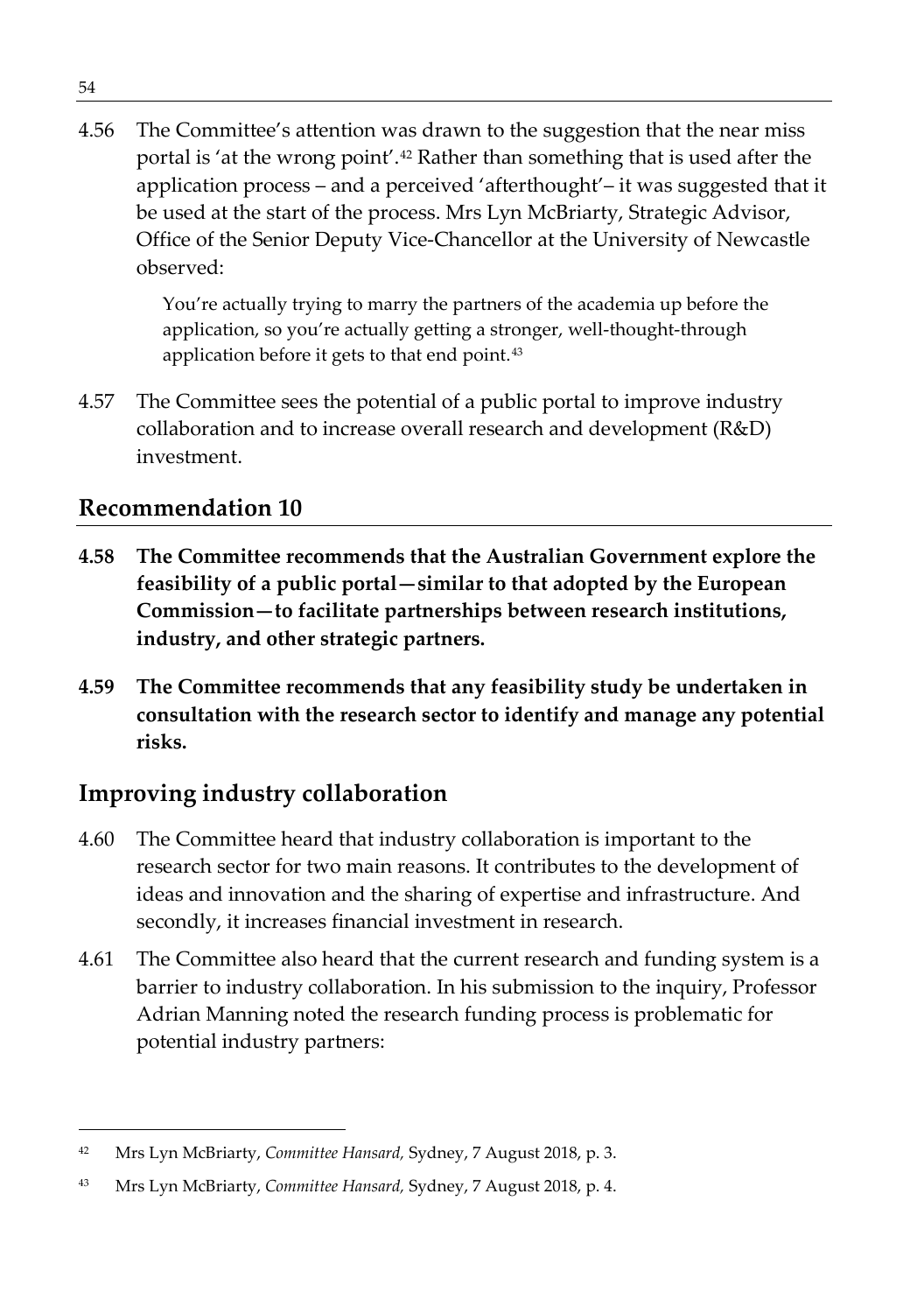The pedantic and excessively long application process is particularly problematic for industry partners. Many simply don't understand why the process is the way it is, because in many sectors outside academia, such a process would never be acceptable. The current system risks alienating potential funders of research.[44](#page-76-0)

- 4.62 The Australian Academy of Science made a number of recommendations in its submission for improving the interface between the academic and industry sectors. These include:
	- establishing a central point of access for industry and commercial organisations to connect to the knowledge, expertise, services and facilities available from Australian universities and research institutes (for example, Scotland's Interface Program);
	- increasing collaborative funding arrangements, including introducing a collaboration premium for the R&D tax incentive; and
	- strengthening Industry Growth Centres, expanding inter-sectoral mobility, and growing the Co-operative Research Centre program.[45](#page-76-1)
- 4.63 Similar suggestions were made in other submissions to the inquiry. For example, the Group of Eight advocated for a collaboration premium in the R&D tax incentive to encourage business to work with universities and other publicly funded research institutions.[46](#page-76-2)
- 4.64 Scotland's Interface Program was highlighted as a successful model that connects business with academic expertise. According to its website, Interface was established in 2005 and:
	- works with businesses of all sizes, in all sectors, to match them to Scotland's world-leading academic expertise to help them grow;
	- has established and efficient processes to save time and money in finding and accessing academic expertise, research, technologies, specialist facilities and funding;
	- facilitates clusters of businesses and academics working together to tackle industry sector challenges leading to transformational outcomes and impacts;

<span id="page-76-0"></span> <sup>44</sup> Professor Adrian Manning, *Submission 97,* p. 2.

<span id="page-76-1"></span><sup>45</sup> Australian Academy of Science, *Submission 82,* p. 2.

<span id="page-76-2"></span><sup>46</sup> The Group of Eight, *Submission 91,* p. 11.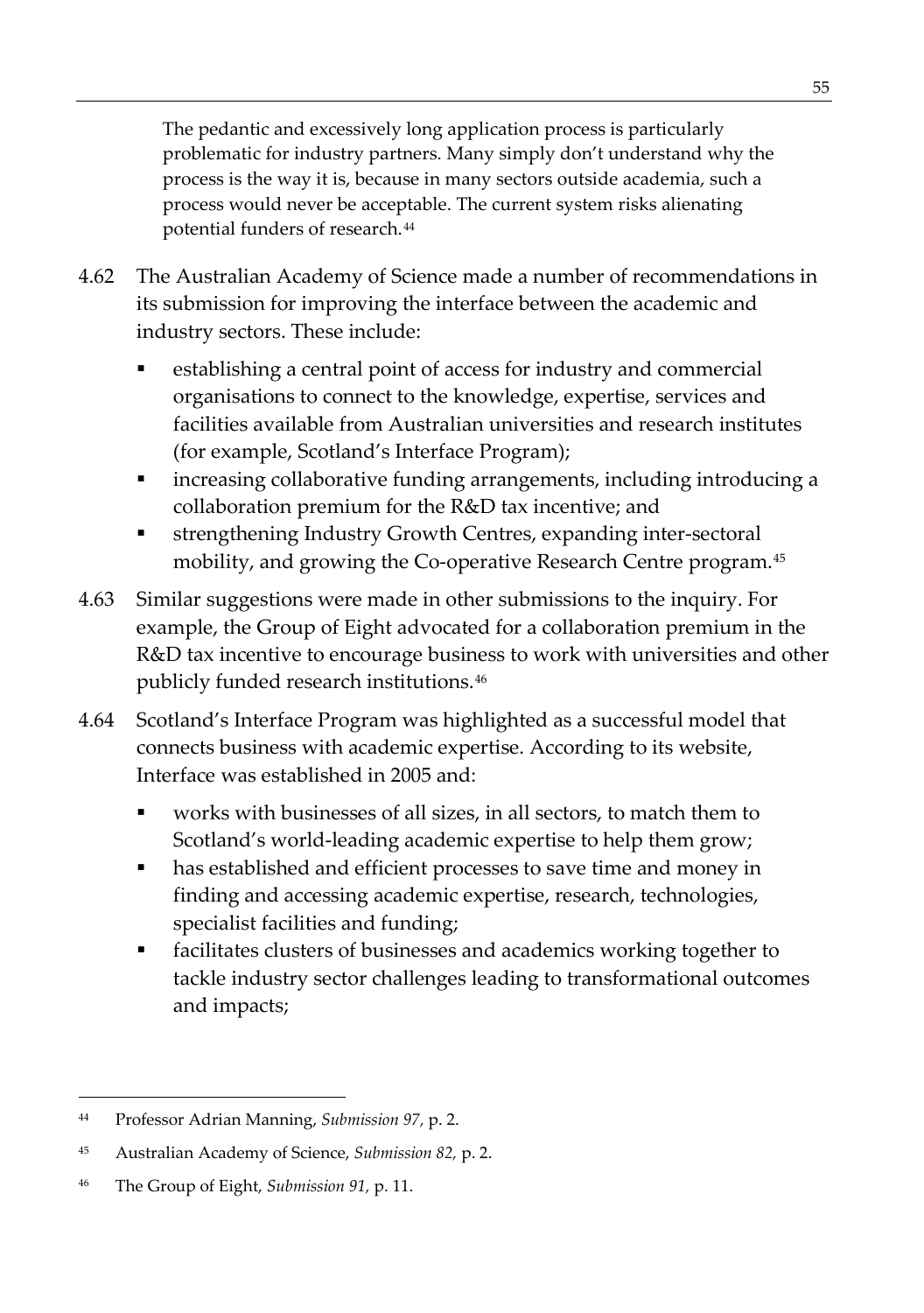- helps organisations to become more competitive, enabling them to increase their profits, maximise their export potential and ultimately become more sustainable; and
- helps organisations to access a range of funding options to offset the cost of their project.[47](#page-77-0)
- 4.65 The Committee sees value in this approach, particularly as a possible means to overcome some of the difficulty industry may have in identifying potential collaborative partnerships and funding opportunities.
- 4.66 The Committee notes the collaboration premium was a recommendation of the *Review of the R&D Tax Incentive*.[48](#page-77-1)

#### **Recommendation 11**

- **4.67 The Committee recommends closer examination of models, strategies and incentives, including those used internationally, to increase industry collaboration with universities and other publicly funded research institutions.**
- **4.68 The Committee recommends the Australian Government consider this issue for a future parliamentary inquiry.**

<span id="page-77-0"></span><sup>47</sup> *Interface* [<https://interface-online.org.uk>](https://interface-online.org.uk/) accessed 8 October 2018.

<span id="page-77-1"></span><sup>48</sup> Ferris, B, Finkel, A, Fraser, J, *Review of the R&D Tax Incentive,* 4 April 2016. [<https://archive.industry.gov.au/innovation/InnovationPolicy/Research-and-development-tax](https://archive.industry.gov.au/innovation/InnovationPolicy/Research-and-development-tax-incentive/Documents/Research-and-development-tax-incentive-review-report.pdf)[incentive/Documents/Research-and-development-tax-incentive-review-report.pdf](https://archive.industry.gov.au/innovation/InnovationPolicy/Research-and-development-tax-incentive/Documents/Research-and-development-tax-incentive-review-report.pdf) > accessed 8 October 2018.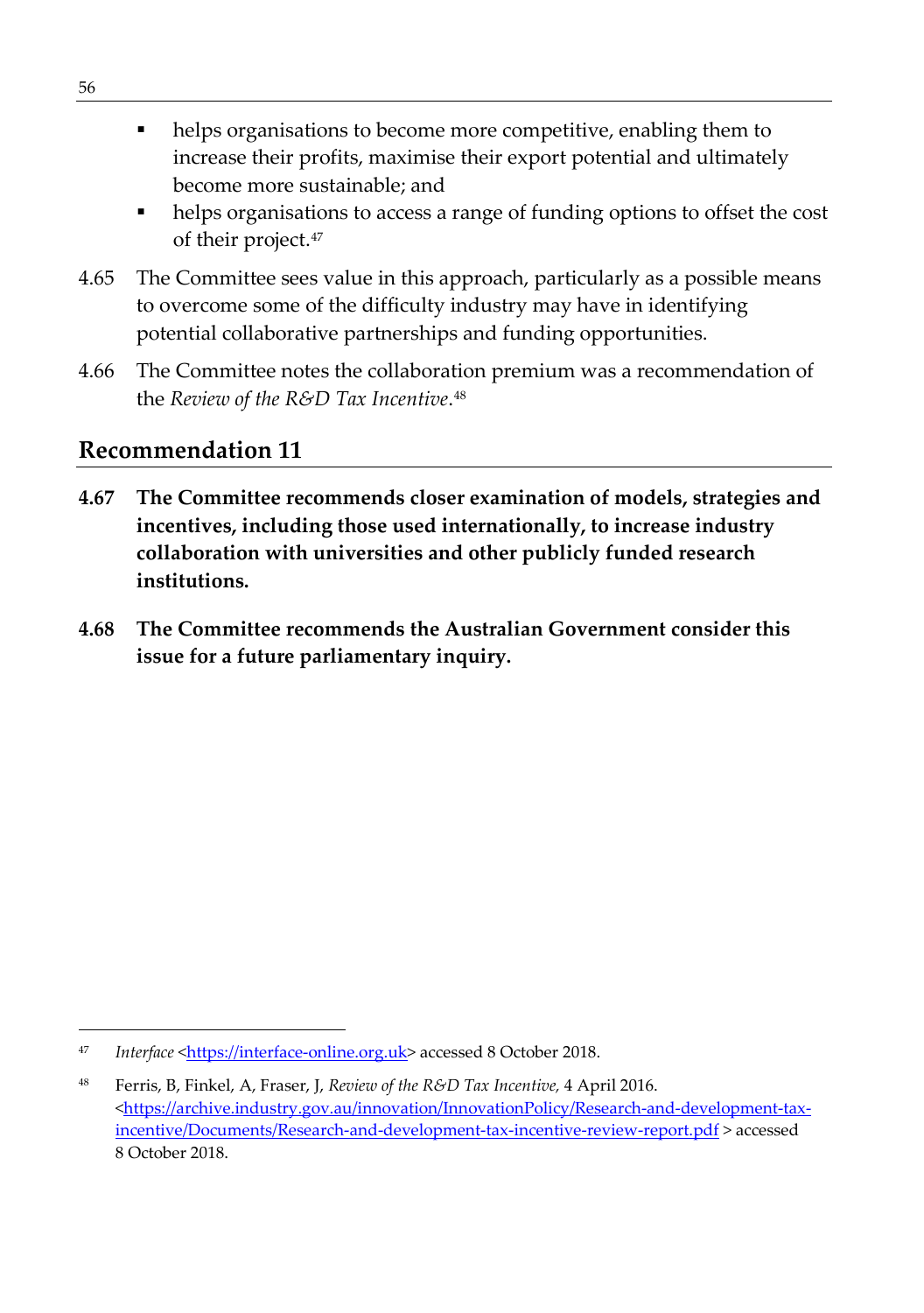# **5. Research Performance and Investment**

5.1 In this final chapter, the Committee considers more strategic issues related to Australian research investment, including long term planning, research performance, and levels of investment. The costs associated with publishing research are also discussed.

# **Long term planning**

- 5.2 Submissions to the inquiry suggested a more strategic approach is needed to the management of Australia's research investment, including long term planning and coordination.
- 5.3 For example, Macquarie University called for a research landscape that balances and supports different types of research, and stated that 'long term, stable and coordinated planning and resourcing are vital to maintaining the national research capability and competitiveness'.[1](#page-78-0) Similarly, Queensland University of Technology (QUT) identified 'agreement on a long term national vision for research' as a key structural issue, specifically, that 'vision and investment must be long-term and insulated from the vagaries of election cycles'.[2](#page-78-1)

<span id="page-78-0"></span> <sup>1</sup> Macquarie University, *Submission 59,* p. 2.

<span id="page-78-1"></span><sup>2</sup> Queensland University of Technology, *Submission 34,* p. 1.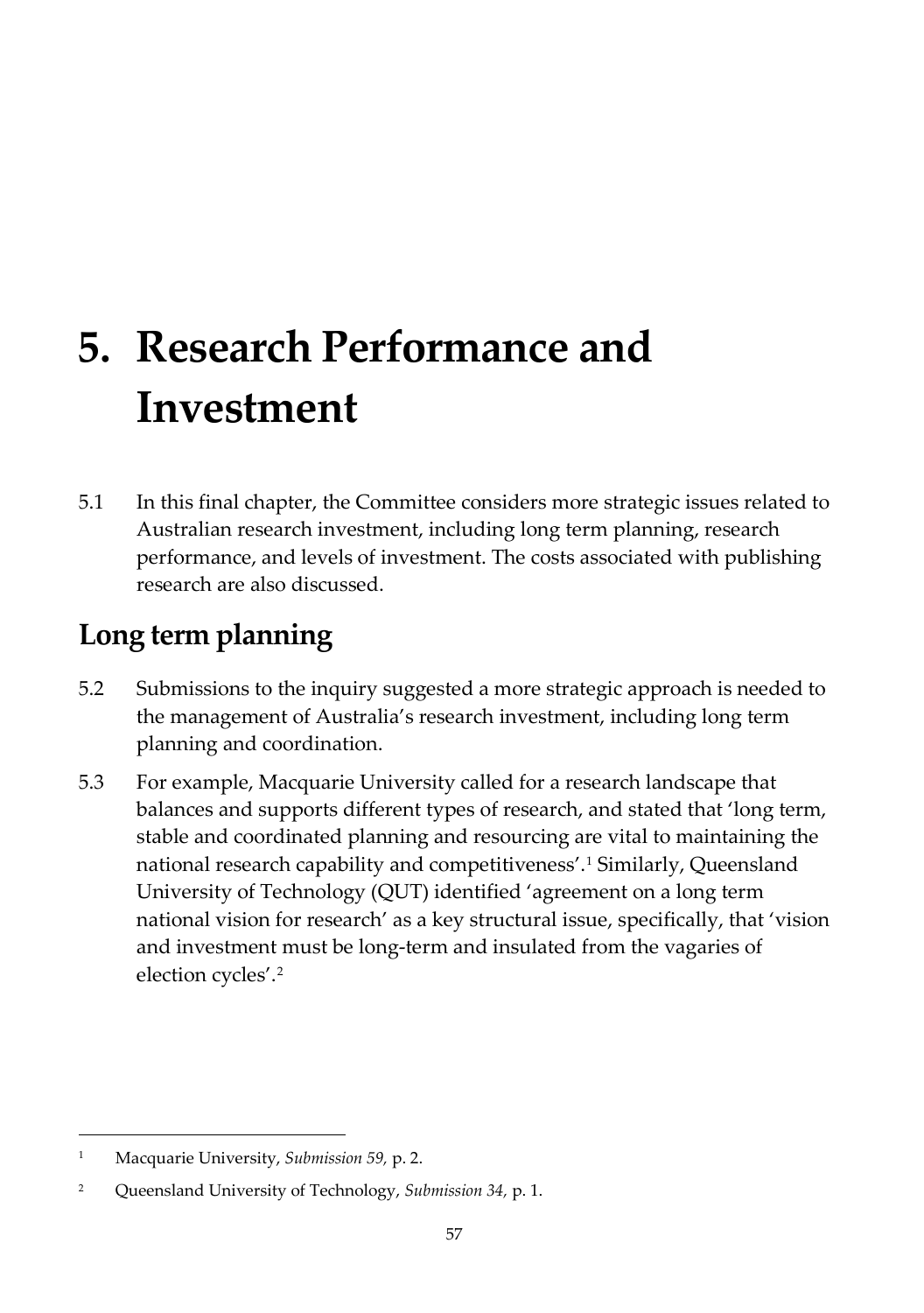5.4 The value of such long term planning was noted by Innovation and Science Australia:

> Longer term policy and investment settings are important and enable researchers and their institutions to focus on delivering outcomes.[3](#page-79-0)

5.5 Professor Bronwyn Harch from the University of Queensland also pointed out that long term planning and infrastructure aids in attracting and retaining research talent.<sup>[4](#page-79-1)</sup> This is because people are aware of the research priorities and can see where investment is being made. Researchers can then make informed decisions about their research endeavours.

# **Research performance**

- 5.6 Australia enjoys a reputation for producing world class research, and is often described as 'punching above its weight'. Universities Australia cites the *Scimago Journal and Country Rank* which notes that 'in 2017, Australia was responsible for 2.7 per cent of the world's scientific output, while being home to only 0.34 per cent of the world's population'.<sup>[5](#page-79-2)</sup>
- 5.7 Australian research has contributed to significant innovation and development including including Wi-Fi, solar technology, the cervical cancer vaccine, the cochlear implant, antibiotics and ultrasound. In addition to the obvious benefits of such life-changing research, there are some other indicators that are used to measure research performance. These indicators include publications and citations, and Australian Research Council (ARC) assessment measures – Excellence in Research for Australian (ERA), and Engagement and Impact Assessment (EIA).
- 5.8 The relevance of these indicators to the Committee's inquiry extends beyond the solid picture it provides of Australia's research capability. These indicators also highlight further areas of inefficiencies identified in evidence.

<span id="page-79-0"></span> <sup>3</sup> Innovation and Science Australia, *Submission 30,* p. 1.

<span id="page-79-1"></span><sup>4</sup> Professor Bronwyn Harch, *Committee Hansard,* Brisbane, 30 July 2018, pp. 7-8.

<span id="page-79-2"></span><sup>5</sup> Universities Australia, *Submission 27,* p. 5.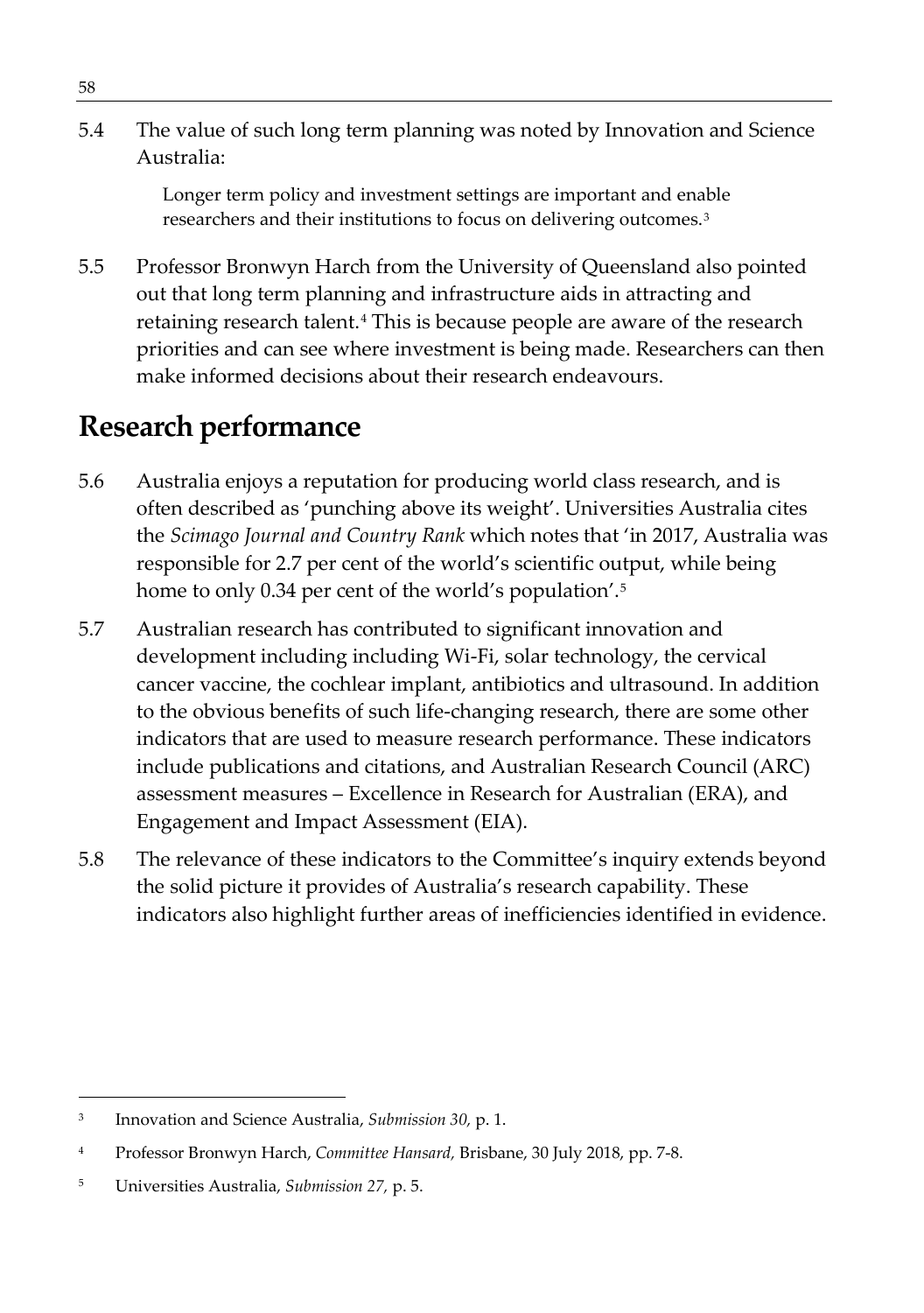## **Research publications**

- 5.9 Australia's annual published research has more than doubled over the past decade. Between 2006 and 2016, Australia's publications grew by 112 per cent. This is significantly more than comparable countries such as the United Kingdom (UK) (49 per cent), the United States (US) (30 per cent) and the Organisation for Economic Cooperation and Development (OECD)  $(39$  per cent).<sup>[6](#page-80-0)</sup>
- 5.10 A similar trend was reported for research citations. Between 2006 and 2016, Australian publication citations, increased from 17 per cent to 37 per cent. Again, these figures are above the OECD total (10 per cent), and are comparable with the UK and US.[7](#page-80-1)
- 5.11 The importance of publications and citations to the research sector was emphasised by Professor Andrea Bishop, Director, Office for Research at Griffith University:

Research publications are part of the currency in which we trade within our disciplines. How you become influential in your discipline and how you become a thought leader is by pushing the ideas that you have through peer reviewed literature. The numbers that we're talking about are not just about the volume of ideas that are being shared; it's also about how those ideas are being picked up.[8](#page-80-2)

- 5.12 While Australia clearly performs well internationally with regard to its publication and citation outputs, the costs and inefficiencies associated with the current system of publishing research were raised with the Committee.
- 5.13 In submissions to the inquiry, the Australasian Open Access Strategy Group (AOASG) and Council of Australian University Librarians (CAUL) describe the predominant model for publishing research in Australia.[9](#page-80-3) In particular, they note this is largely through subscription journals which is 'a multibillion dollar commercial industry, mostly of non-Australian for-profit publishers'.[10](#page-80-4)

<span id="page-80-0"></span> <sup>6</sup> Innovative Research Universities, *Submission 90,* p. 2.

<span id="page-80-1"></span><sup>7</sup> Innovative Research Universities, *Submission 90,* p. 2.

<span id="page-80-2"></span><sup>8</sup> Professor Andrea Bishop, *Committee Hansard,* Brisbane, 30 July 2018, p. 11.

<span id="page-80-3"></span><sup>9</sup> Australasian Open Access Strategy Group, *Submission 11 and Submission 11.1* and Council of Australian University Librarians, *Submission 56*.

<span id="page-80-4"></span><sup>10</sup> Australasian Open Access Strategy Group, *Submission 11,* p. [1].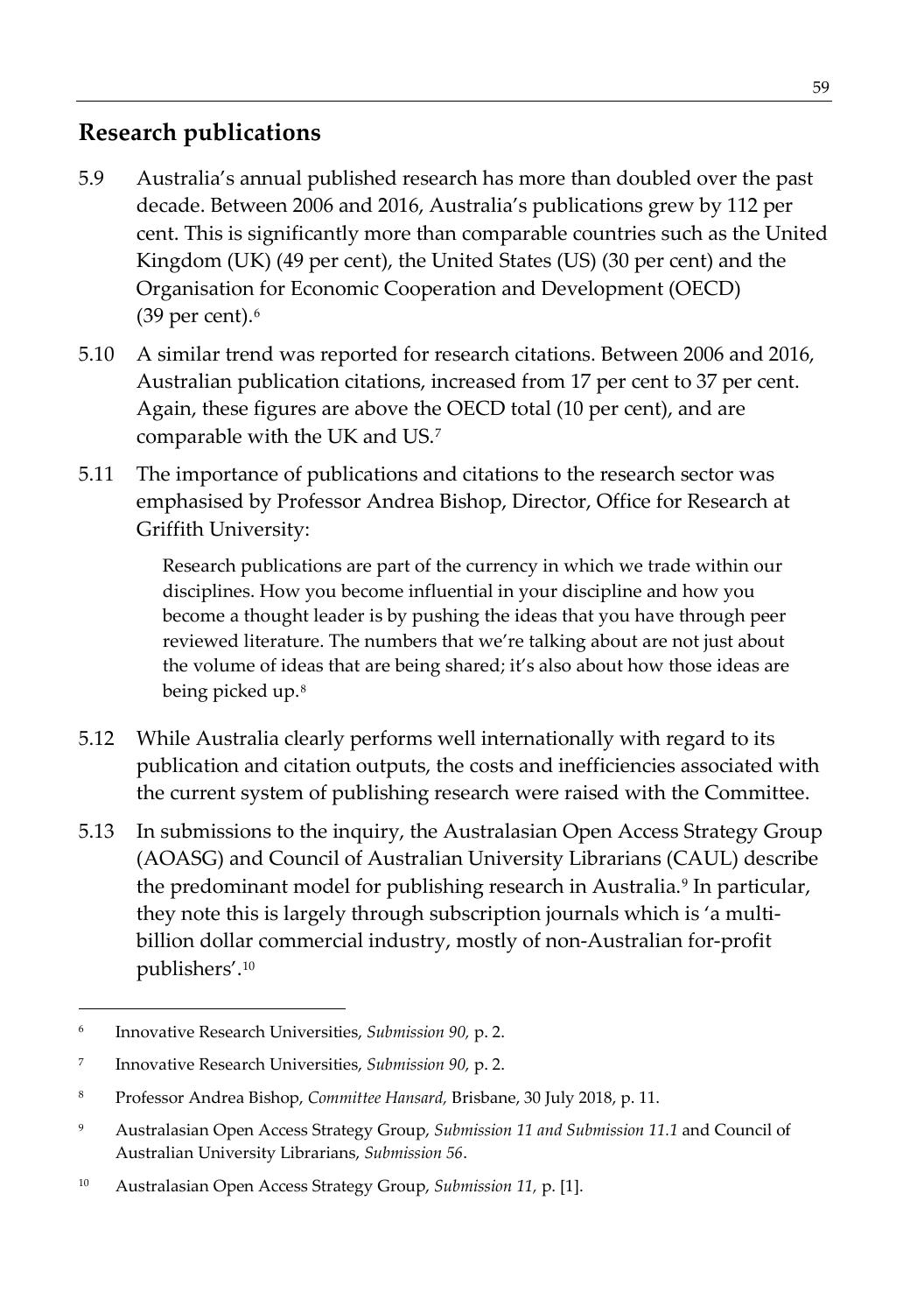5.14 The system of subscription journals was further described as 'largely closed, complex, costly, and non-competitive['11](#page-81-0) and represents a 'fundamental inefficiency in the system'[12](#page-81-1) when every university that wants to provide access to specific journals has to subscribe to those journals.[13](#page-81-2) For context, CAUL provided the following subscription costs:

> To put the cost of access to research outputs into perspective Australian university libraries spent approximately \$281.76 million on access to journal subscriptions alone in 2017 … a cost which continues to increase. In addition to this, researchers may also be asked to pay Article Processing Charges (APCs) by publishers to make their work openly available, these fees can range from \$1500 to \$8000 per article.[14](#page-81-3)

- 5.15 The Committee heard that the costs associated with subscription journals differ between countries and lack transparency, with individual countries negotiating their own subscription costs.[15](#page-81-4)
- 5.16 An emerging model within scholarly publishing is open access publishing. Open access journals provide free online access to anyone wanting Australian published research. It is considered more cost effective than subscription journals because open access journals only incur a one-off cost at the time of publication.
- 5.17 While there are moves internationally and locally within Australia to shift to open scholarship, Australia lacks a national coordinated approach. In its submission, the AOASG sets out a proposal to establish a national coordinating body, funded for five years, to oversee the development of a strategic approach to open scholarship in Australia. It suggests that such a body could either be situated within an existing government agency or be constituted separately.[16](#page-81-5) The Committee supports these recommendations.

<span id="page-81-0"></span> <sup>11</sup> Australasian Open Access Strategy Group, *Submission 11.1,* p. 1.

<span id="page-81-1"></span><sup>12</sup> Australasian Open Access Strategy Group, *Submission 11,* p. 1.

<span id="page-81-2"></span><sup>13</sup> Australasian Open Access Strategy Group, *Submission 11,* p. 1.

<span id="page-81-3"></span><sup>14</sup> Council of Australian University Librarians, *Submission 56,* p. 4.

<span id="page-81-4"></span><sup>15</sup> Professor Virginia Barbour, *Committee Hansard,* Brisbane, 30 July 2018, p. 30.

<span id="page-81-5"></span><sup>16</sup> Australasian Open Access Strategy Group, *Submission 11.1,* pp. 3-4.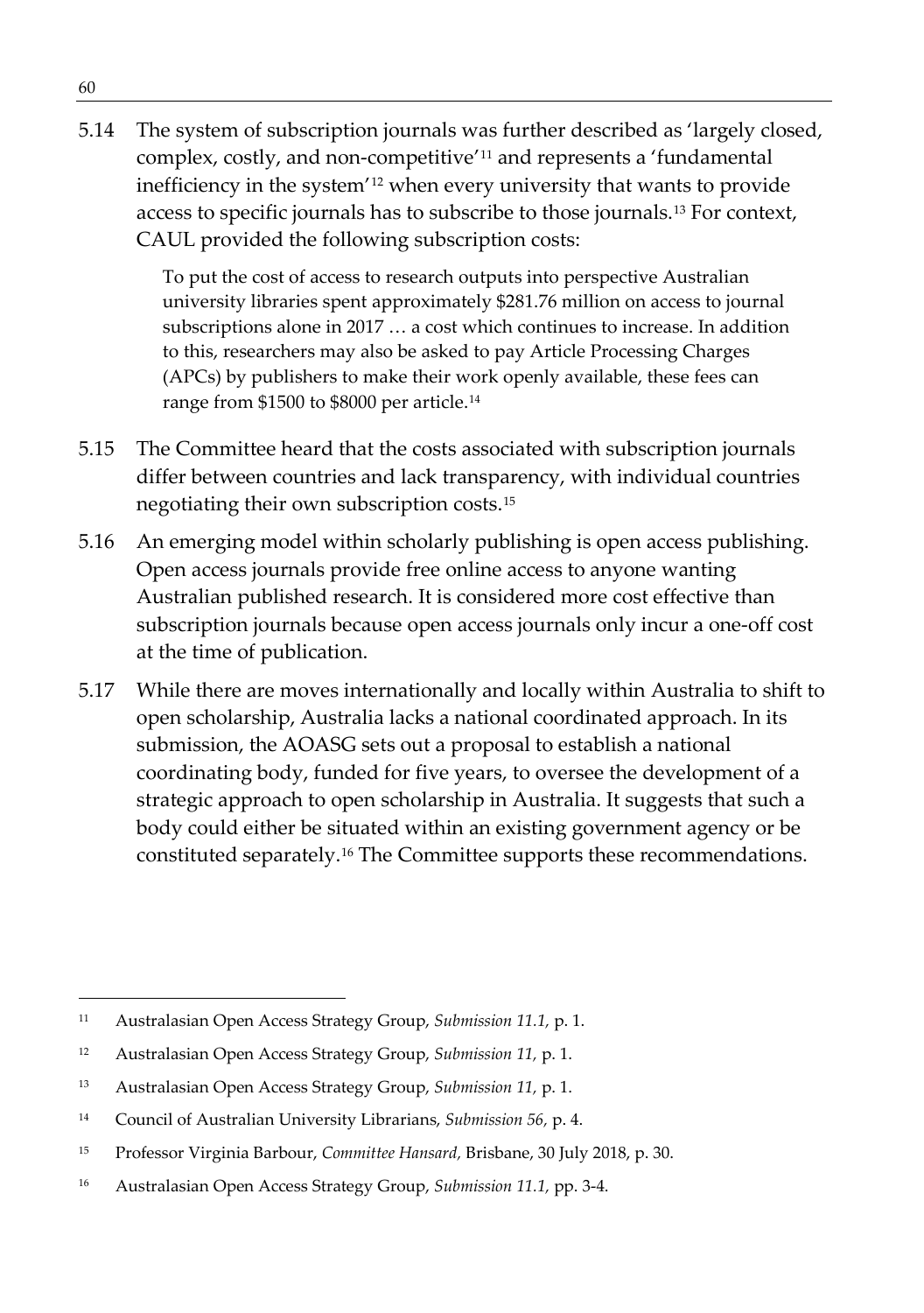#### **Recommendation 12**

**5.18 The Committee recommends that the Australian Government develop a more strategic approach to Australia's open scholarship environment.**

#### **ARC assessment measures**

- 5.19 To provide information about the quality and impact of Australian university research, the ARC manages two performance programs in parallel:
	- Excellence in Research for Australia (ERA) program which 'measures performance within each discipline at each university' to give a 'detailed view of the research landscape in Australia';[17](#page-82-0) and
	- Engagement and Impact Assessment (EIA) program which will 'assess the engagement of researchers with end-users, and show how universities are translating their research into economic, social, environmental and other impacts.'[18](#page-82-1)
- 5.20 Evidence to the inquiry suggests that while there is merit and value in the ERA and EIA exercises, universities consider the processes to be costly and labour intensive.
- 5.21 For example, the University of Melbourne estimated that the cost of the ERA to its institution was \$1 million. It suggested moving the ERA from a threeyear to a six-year cycle.[19](#page-82-2)
- 5.22 In its submission, Griffith University not only noted the diminishing returns from 'an exercise estimated to cost between \$60-80 million' per ERA round but suggested conducting the ERA and EIA cycle every six years would free up universities' time:

A six-year ERA/[EIA] cycle will deliver cost savings and free up considerable academic and administrative resources, benefiting both the Government and the university sector, to engage more effectively in peer review ranging from

<span id="page-82-0"></span><sup>&</sup>lt;sup>17</sup> See Australian Research Council, *Excellence in Research Australia*, [<www.arc.gov.au/excellence](http://www.arc.gov.au/excellence-research-australia)[research-australia>](http://www.arc.gov.au/excellence-research-australia), accessed 8 October 2018.

<span id="page-82-1"></span><sup>18</sup> See Australian Research Council, *Engagement and Impact Assessment*, [<www.arc.gov.au/engagement-and-impact-assessment>](http://www.arc.gov.au/engagement-and-impact-assessment) accessed 8 October 2018.

<span id="page-82-2"></span><sup>19</sup> University of Melbourne, *Submission 81,* p. 6.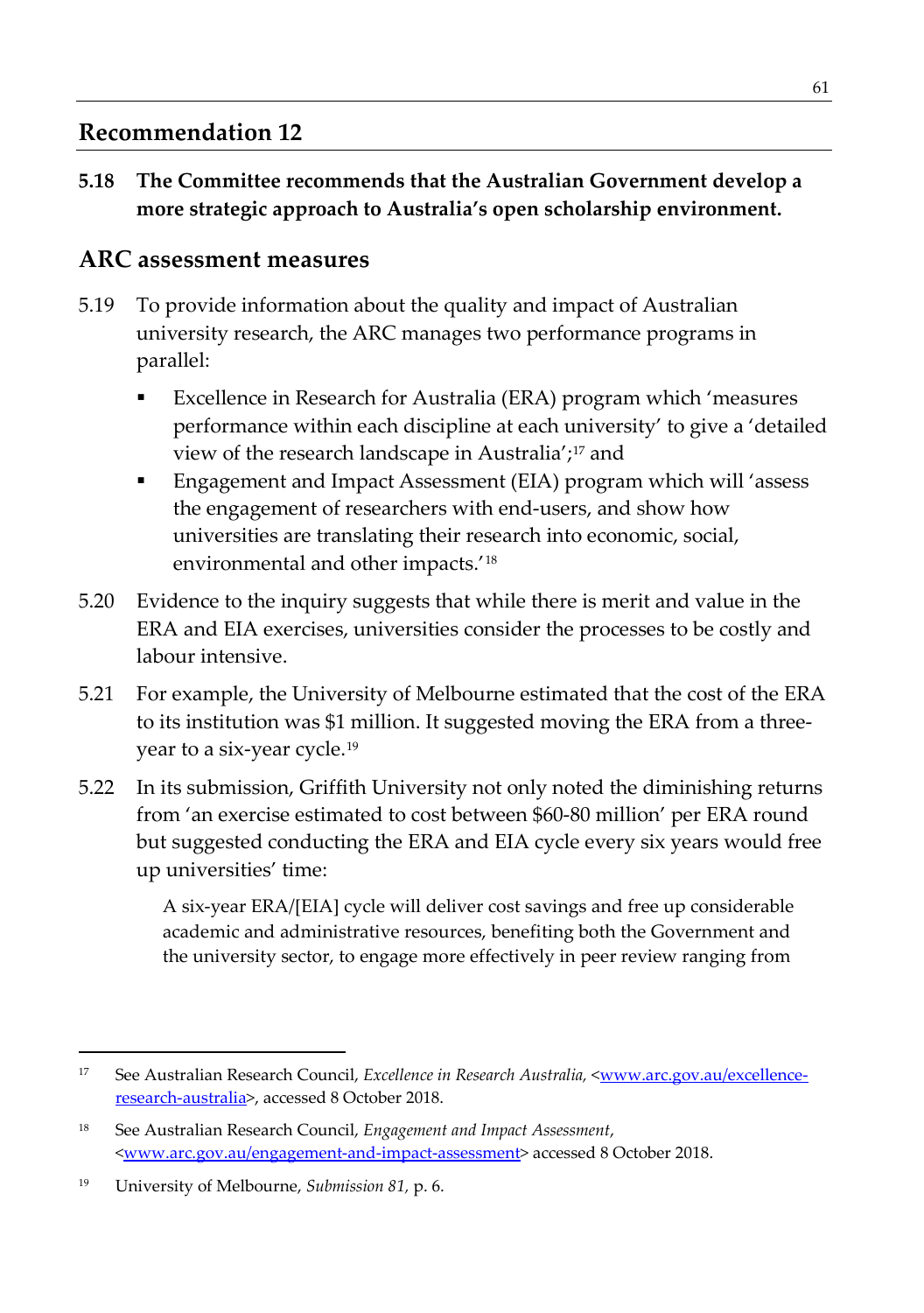internal scrutiny of grant applications prior to submission to that conducted on behalf of the granting bodies.[20](#page-83-0)

- 5.23 The same view was shared by Macquarie University who highlighted that the ERA 'cost the sector tens of millions of dollars, as well as significant opportunity costs in the diversion of academic time towards service for this exercise<sup>' [21](#page-83-1)</sup>
- 5.24 In its submission, the University of Sydney focused on the administrative burden of these exercises :

[The ERA and EIA] require a huge investment of staff time and resources to complete. This inevitably increases our operating costs and diverts researchers away from their research. While we believe both ERA and [EIA] are important, care needs to be taken to ensure that the administrative burden they impose is commensurate with the value of the information they [deliver] about the quality and impact of Australian university research.<sup>[22](#page-83-2)</sup>

5.25 At a public hearing, Professor Duncan Ivison, Deputy Vice-Chancellor, Research, University of Sydney reinforced the point made in the written submission, noting particularly that much of the information is now publicly available:

> … can we get the same outcomes, which I think are very important for the government, from the Excellence in Research Australia assessment exercise in a more light-touch way? A lot of the data that is driving that process is now publicly available through other means and that would relieve, I think, some of the administrative burden on the system, and also, frankly, on the ARC.[23](#page-83-3)

5.26 The University of Wollongong also noted that a lot of the ERA reporting data is 'significantly redundant' and available through other indices.<sup>[24](#page-83-4)</sup> In supporting previous comments made about the ERA and EIA, Professor Timothy Marchant, Dean of Research at the University of Wollongong, also noted the burden on universities and that there are 'significant overlaps with other exercises that are already taking place on an international basis.' [25](#page-83-5)

<span id="page-83-0"></span> <sup>20</sup> Griffith University, *Submission 19,* p. 3.

<span id="page-83-1"></span><sup>21</sup> Macquarie University, *Submission 59,* p. 5.

<span id="page-83-2"></span><sup>22</sup> University of Sydney, *Submission 87,* p. 4.

<span id="page-83-3"></span><sup>23</sup> Professor Duncan Ivison, *Committee Hansard,* Sydney, 7 August 2018, p. 2.

<span id="page-83-4"></span><sup>24</sup> University of Wollongong, *Submission 50,* p. 8.

<span id="page-83-5"></span><sup>25</sup> Professor Timothy Marchant, *Committee Hansard,* Sydney, 7 August 2018, p. 2.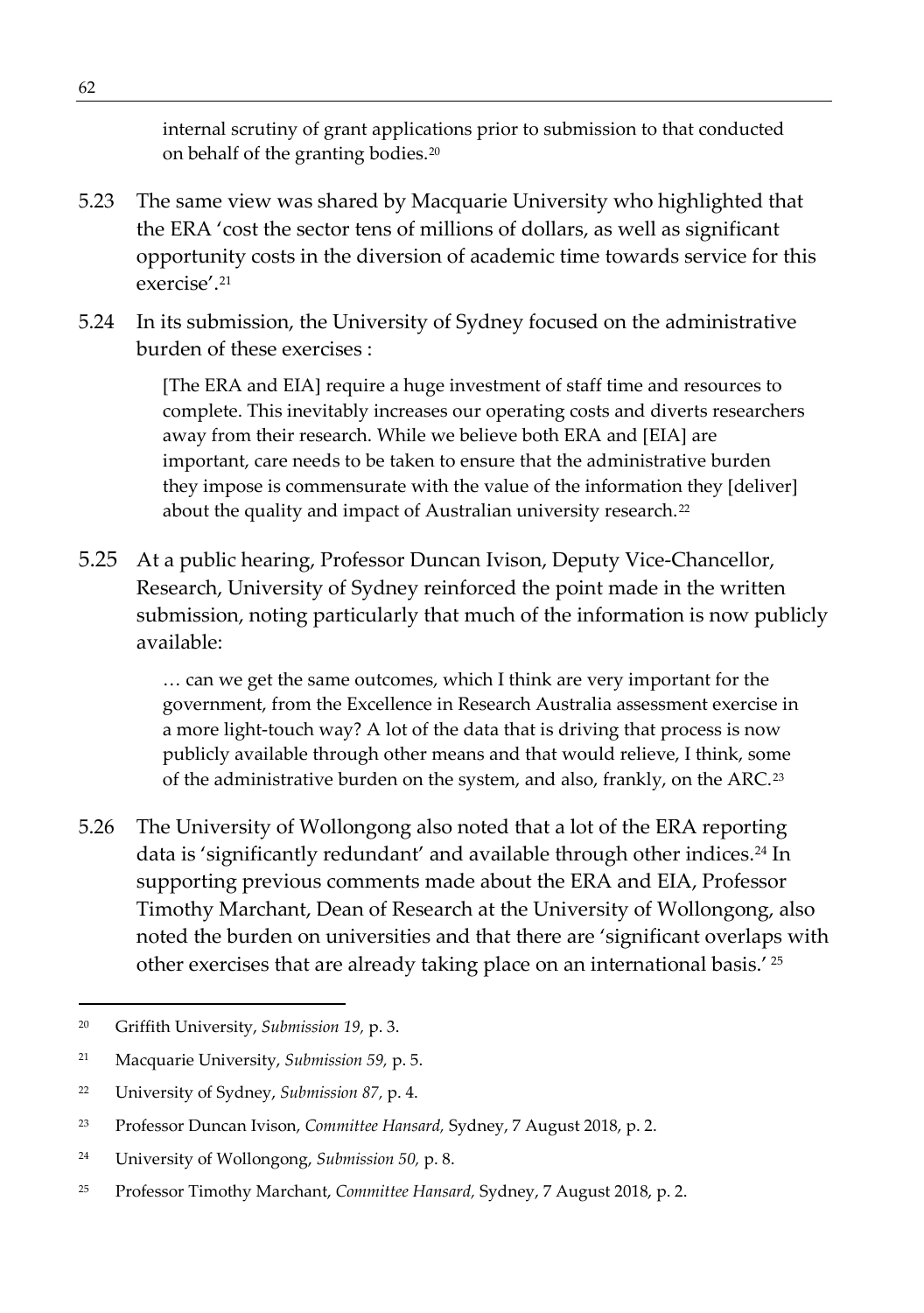#### **Recommendation 13**

- **5.27 The Committee recommends that the Excellence in Research for Australia (ERA) and Engagement and Impact Assessment (EIA) programs be reviewed to consider ways to reduce the cost and administrative burden on universities. In particular, the Committee recommends:** 
	- **universities no longer be required to provide any information or data that is already available; and**
	- **in recognition of the amount of data already in the public domain and the labour-intensive nature of the ERA and EIA, that the timing of the data collection be reduced from three to five years.**

# **Quantum of funding**

- 5.28 In 2015-2016, Australia's total expenditure on research and development (R&D) was estimated to be \$31.2 billion or 1.88 per cent of Gross Domestic Product (GDP).<sup>26</sup> The Australian Government funded approximately one third of this expenditure.
- 5.29 The Department of Education and Training noted in its submission that 'Australian Government investment in R&D has steadily grown in real terms over the past decade, and has remained relatively stable as a proportion of GDP.'<sup>[27](#page-84-1)</sup> On average, this investment is 0.62 per cent of GDP.<sup>[28](#page-84-2)</sup>
- 5.30 Increasing expenditure on R&D was a general theme in evidence to the inquiry. During discussions, the Committee's attention was drawn to four broad funding issues:
	- overall investment in R&D;
	- **·** international opportunities for research;
	- a non-medical future fund; and
	- inequity across the research sector.
- 5.31 Each of these is discussed more fully below.

<span id="page-84-0"></span> <sup>26</sup> Department of Education and Training, *Submission 92,* p. 5.

<span id="page-84-1"></span><sup>27</sup> Department of Education and Training, *Submission 92,* p. 6.

<span id="page-84-2"></span><sup>28</sup> Department of Industry, Innovation and Science, *Science, Research and Innovation Budget Tables*  Snapshot 2017-2018, October 2017. See [<www.industry.gov.au/sites/g/files/net3906/f/2017-18-sri](http://www.industry.gov.au/sites/g/files/net3906/f/2017-18-sri-budget-tables-snapshot.pdf)[budget-tables-snapshot.pdf>](http://www.industry.gov.au/sites/g/files/net3906/f/2017-18-sri-budget-tables-snapshot.pdf) accessed 12 September 2018.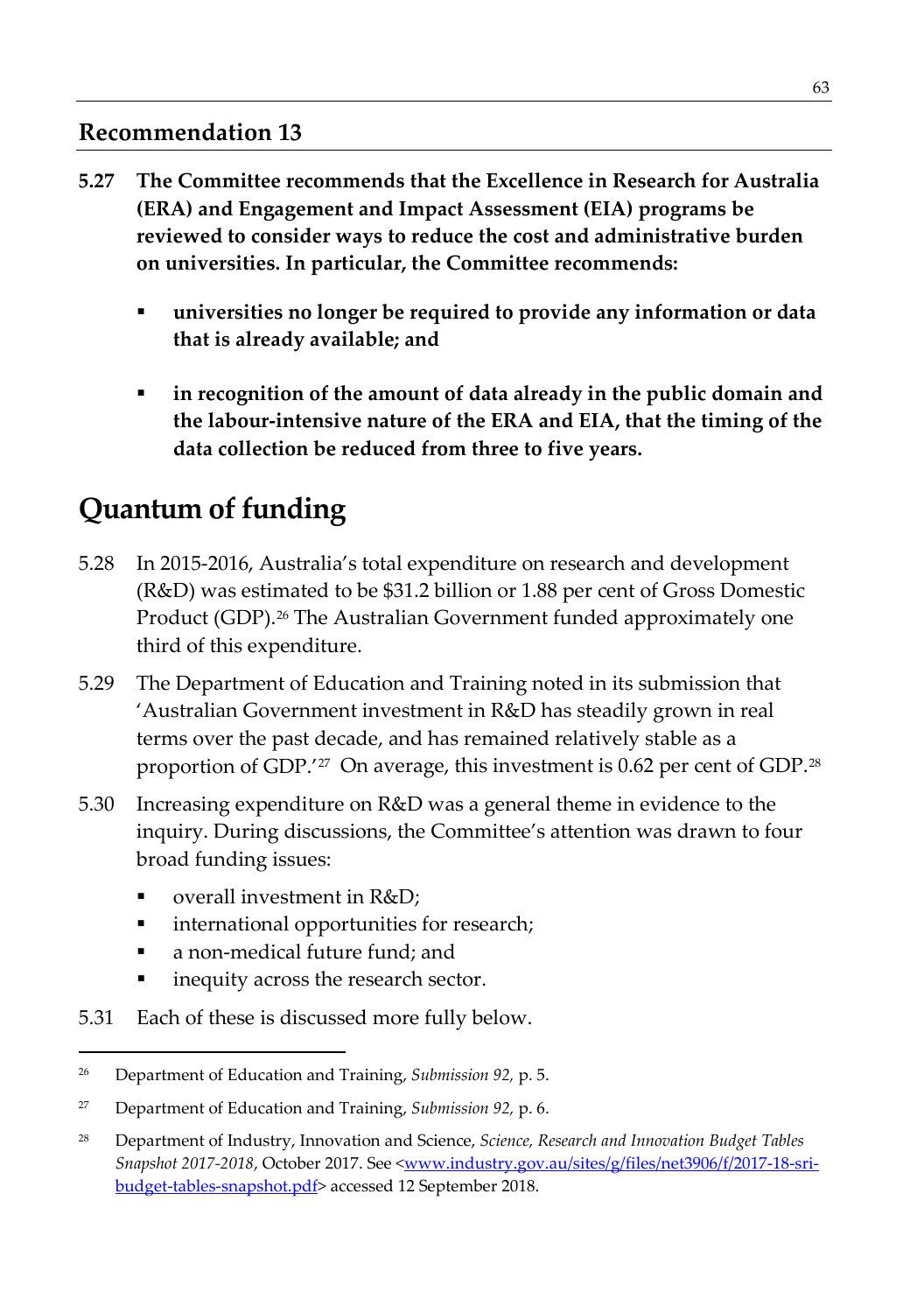### **Overall investment in R&D**

5.32 The significance of R&D investment to Australia and indeed globally, cannot be overestimated. It underpins new knowledge and innovation and informs the way we live. As stated by Universities Australia:

> Research and development is not simply a competing demand in budgetary consideration—it is one of the most productive mechanisms that we have as a society to invest in the future prosperity and wellbeing of both ourselves and future generations.[29](#page-85-0)

5.33 As noted earlier in this chapter, Australia is recognised for 'punching above its weight' when it comes to research performance and enjoys a world class reputation. Australian investment in R&D is widely recognised as money well spent. Ms Vicki Thomson, Chief Executive Officer of the Group of Eight highlighted the significance of research funding when quantifying the (near) ten-fold return on public investment. Ms Thomson told the Committee:

> We know that research funding delivers bang for its buck, and we know that from the economic impact analysis that the Go8 released last week, but it's true for the whole sector; we just took a cut from us, of course. We know that for every \$1 of taxpayers' money that's invested there's nearly a \$10 return. So it's not wasted, and it's a very important investment.[30](#page-85-1)

- 5.34 Similarly, Macquarie University notes that research conducted by universities has been estimated to contribute around \$160 billion (10 per cent) per annum of GDP (2014).<sup>[31](#page-85-2)</sup>
- 5.35 The Committee was told that compared to other OECD nations, Australia spends less on overall R&D investment. For example, in 2016 the average overall expenditure on R&D was 2.38 per cent for OECD countries, compared to 1.88 per cent in Australia. These comparisons are shown in Figure 5.1.

<span id="page-85-0"></span> <sup>29</sup> Universities Australia, *Submission 27,* p. 5.

<span id="page-85-1"></span><sup>30</sup> Ms Vicki Thomson, *Committee Hansard*, Canberra, 20 August 2018, p. 1.

<span id="page-85-2"></span><sup>31</sup> Macquarie University, *Submission 59,* p. 1.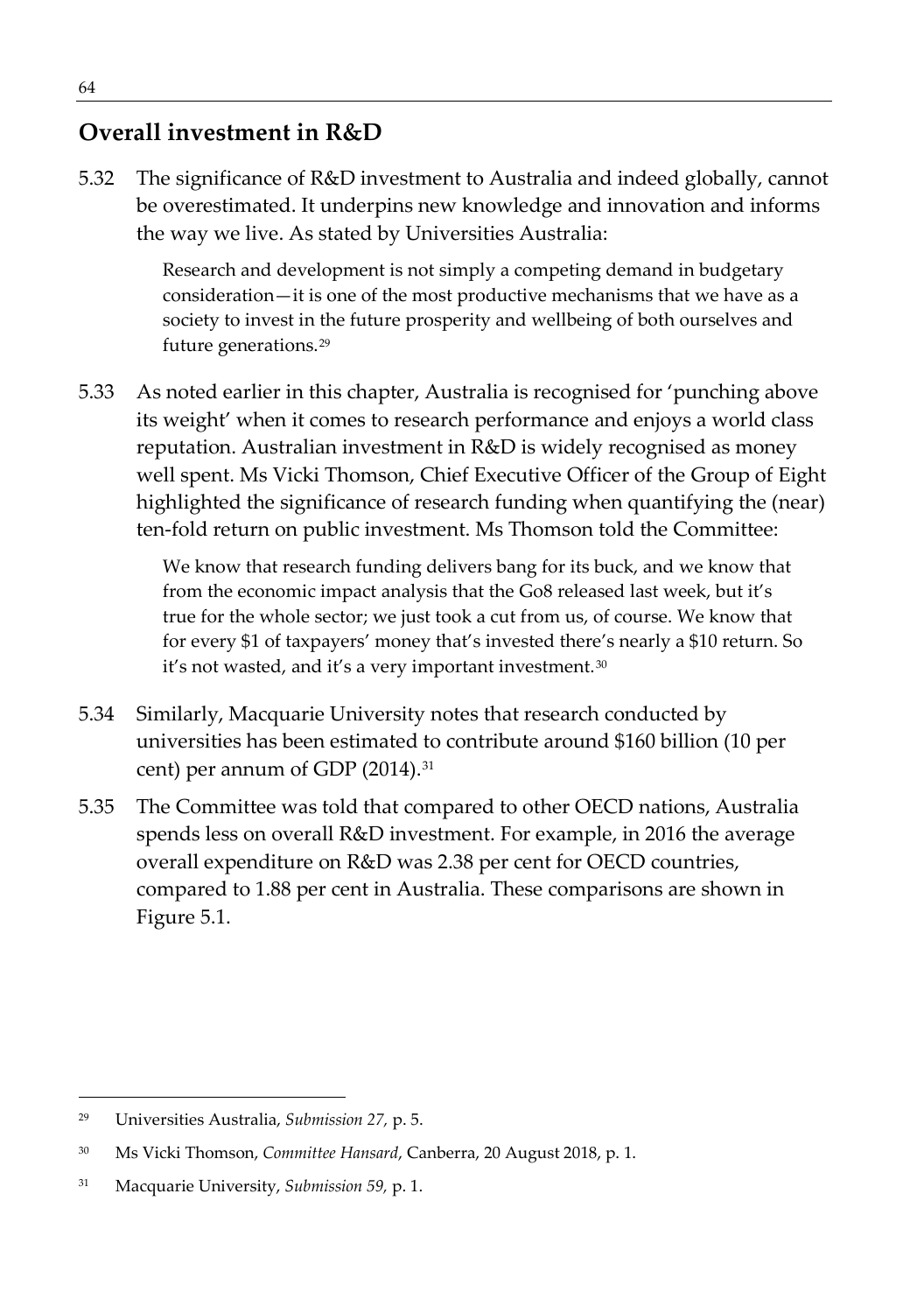

#### **Figure 5.1 Gross expenditure on R&D as a percentage of GDP.**

*Source: Universities Australia, Submission 27, p. 4.* 

5.36 Further, Australia's gross expenditure on R&D has declined from a high of 2.25 per cent in 2008-09 to 1.88 per cent in 2015-16.[32](#page-86-0)

<span id="page-86-0"></span> <sup>32</sup> See Research and Experimental Development, Businesses, Australia, 2015-16, *Gross Expenditure on R&D (GERD), <*[www.abs.gov.au/ausstats/abs@.nsf/Latestproducts/8104.0Main%20Features22015-](http://www.abs.gov.au/ausstats/abs@.nsf/Latestproducts/8104.0Main%20Features22015-16?opendocument&tabname=Summary&prodno=8104.0&issue=2015-16&num=&view) [16?opendocument&tabname=Summary&prodno=8104.0&issue=2015-16&num=&view>](http://www.abs.gov.au/ausstats/abs@.nsf/Latestproducts/8104.0Main%20Features22015-16?opendocument&tabname=Summary&prodno=8104.0&issue=2015-16&num=&view) and OECD Data, *Gross Domestic Spending on R&D*, [<https://data.oecd.org/rd/gross-domestic](https://data.oecd.org/rd/gross-domestic-spending-on-r-d.htm)[spending-on-r-d.htm>](https://data.oecd.org/rd/gross-domestic-spending-on-r-d.htm) accessed 8 October 2018.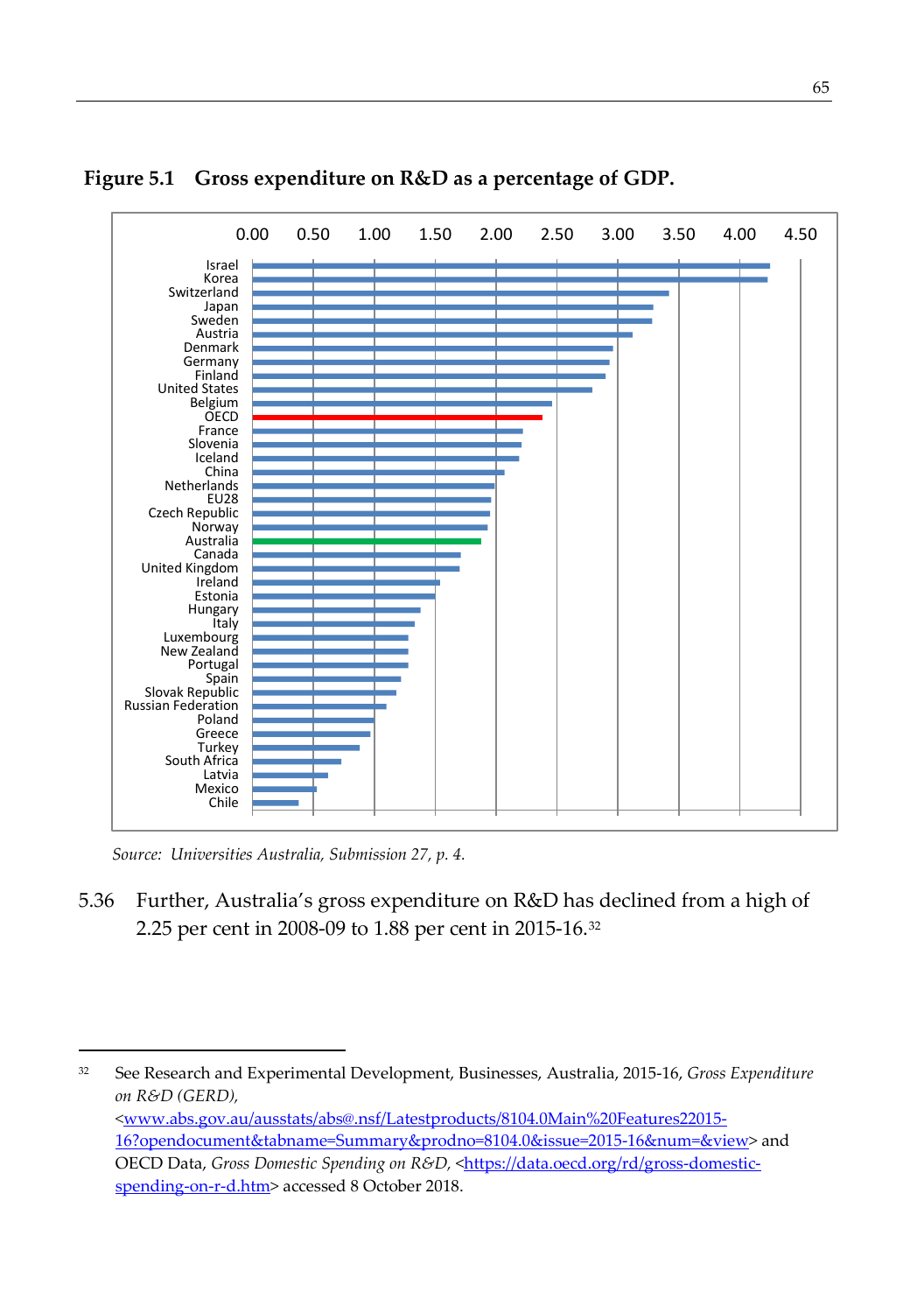#### *Improving success rates*

5.37 In its submission to the inquiry, QUT identified increased funding as the most effective means to address problems with Australia's research funding system, including grant success rates. Rather than changes to process, QUT suggests that changes to funding levels will drive effective change:

> The single most significant impediment to the effectiveness of the national research enterprise discharging its obligations is not efficiency or process, it is the inadequate quantum of funding.

… Restoring funding to a healthy level will help with success rates and go some way to address the cost/benefit issues that apparently concern Committee members and that most submissions have raised. More money won't solve everything, of course, but the lack of it is definitely a factor hampering the system's effectiveness, and adequate funding will go far further to rectifying any concern the Committee could point to than could relatively minor tweaks to processes.[33](#page-87-0)

- 5.38 A consistent point to the Committee was that low success rates are a result of a limited pool of funds, not a limited pool of quality applications.
- 5.39 Professor Frank Gannon from the Australian Academy of Health and Medical Sciences (AAHMS) also linked low grant success rates to low levels of funding, telling the Committee:

Low levels of success are because either there are too many people applying or there isn't enough money in the system for it. I think the analysis would say that there aren't too many people applying compared to internationally, but Australia is spending down in this area.<sup>[34](#page-87-1)</sup>

5.40 Similarly, Professor Annette Woods, President of the Australian Association for Research in Australia said:

> … there's much evidence to suggest that the applications that are going into schemes are of quality. We've seen an increase in that. They now are quality applications that are going in. So it's not about quality, as to why particular disciplines, or a large percentage of the grants that go in across all disciplines, are not being funded. It's about research funding. [35](#page-87-2)

<span id="page-87-0"></span> <sup>33</sup> Queensland University of Technology, *Submission 34,* p. 5.

<span id="page-87-1"></span><sup>34</sup> Professor Frank Gannon, *Committee Hansard*, Brisbane, 30 July 2018, pp. 20.

<span id="page-87-2"></span><sup>35</sup> Professor Annette Woods, *Committee Hansard*, Brisbane, 30 July 2018, p. 22.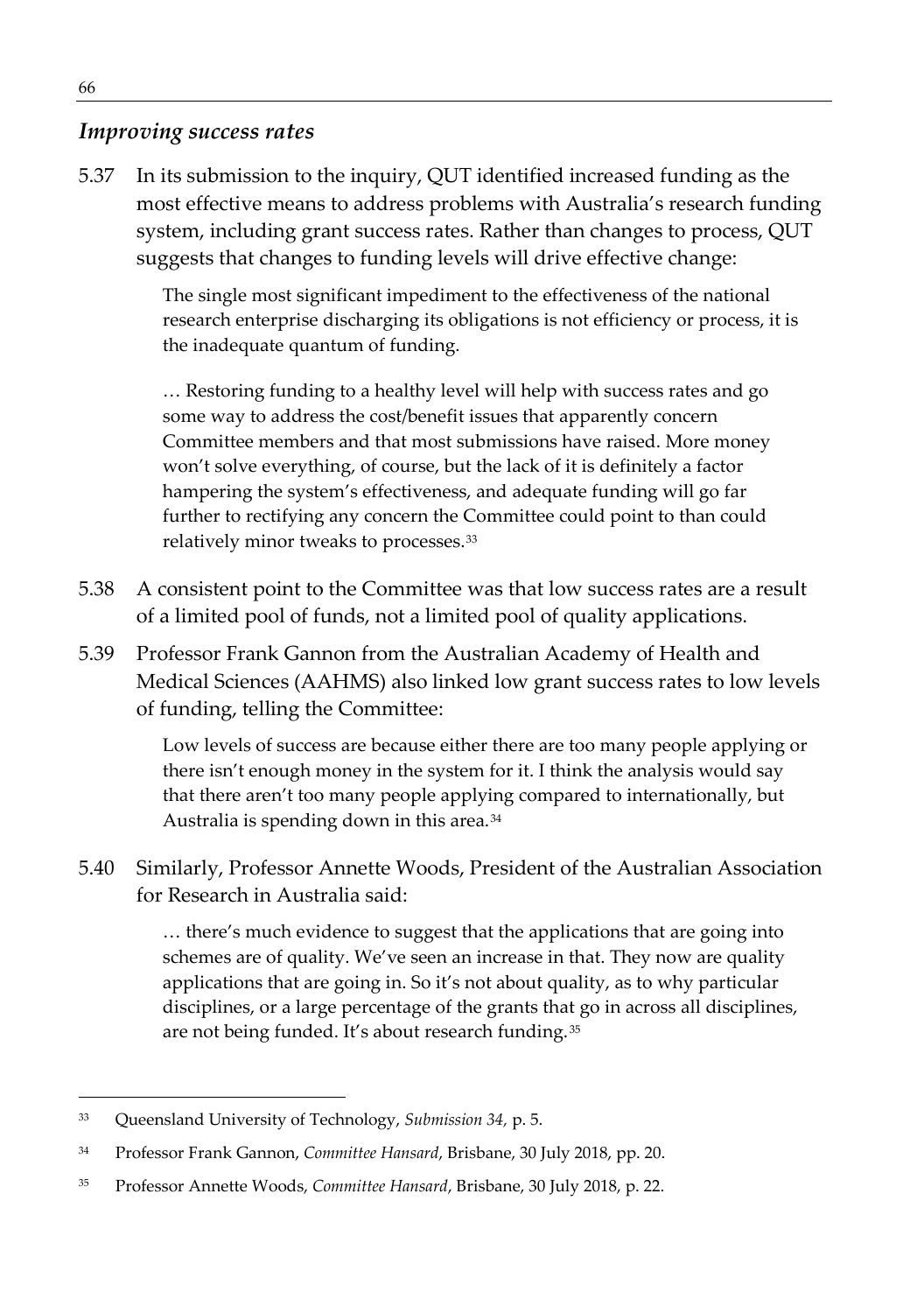# **International opportunities for research**

5.41 Research is conducted in a global environment. The development of ideas, fostering of research partnerships, and sharing research findings all occur within an international community. Universities Australia highlighted the value of international research, particularly collaboration, in its submission:

> International collaborations are increasingly the most successful model for creating ground-breaking new research results to tackle global challenges and harness huge opportunities.[36](#page-88-0)

5.42 The Committee heard that despite Australia's standing as world class researchers, it does not maximise its opportunities to engage internationally. Professor Brigid Heywood, Deputy Vice-Chancellor, Research, University of Tasmania told the Committee:

> Australia benefits from and contributes to an international arena of intellectual inquiry—that, with the knowledge creation processes that Australia benefits from, Australia draws benefit in part from its relationship through and with international collaborations. With many of the key problems for Australia, we share and gain experience by being part of other schemes internationally, yet our systems are not lined up to allow us to take best opportunity from those international schemes.[37](#page-88-1)

- 5.43 Professor Heywood explained that this shortcoming is introducing an inefficiency of cost and process, as well as missed opportunities for Australian researchers. She further noted that in the long term Australia will become less competitive internationally in terms of recruiting talent and joining large international collaborative projects.<sup>[38](#page-88-2)</sup>
- 5.44 Two specific issues were identified as contributing to this problem timing of available funding, and access to international funds.

#### *Timing*

5.45 Evidence to the inquiry identified that Australian deadlines are not aligned with international funding deadlines. This is said to hamper collaborative research efforts between countries.

<span id="page-88-0"></span> <sup>36</sup> Universities Australia, *Submission 27,* p. 13.

<span id="page-88-1"></span><sup>37</sup> Professor Brigid Heywood, *Committee Hansard,* Melbourne, 6 August 2018, p. 4.

<span id="page-88-2"></span><sup>38</sup> Professor Brigid Heywood, *Committee Hansard,* Melbourne, 6 August 2018, pp. 4-5.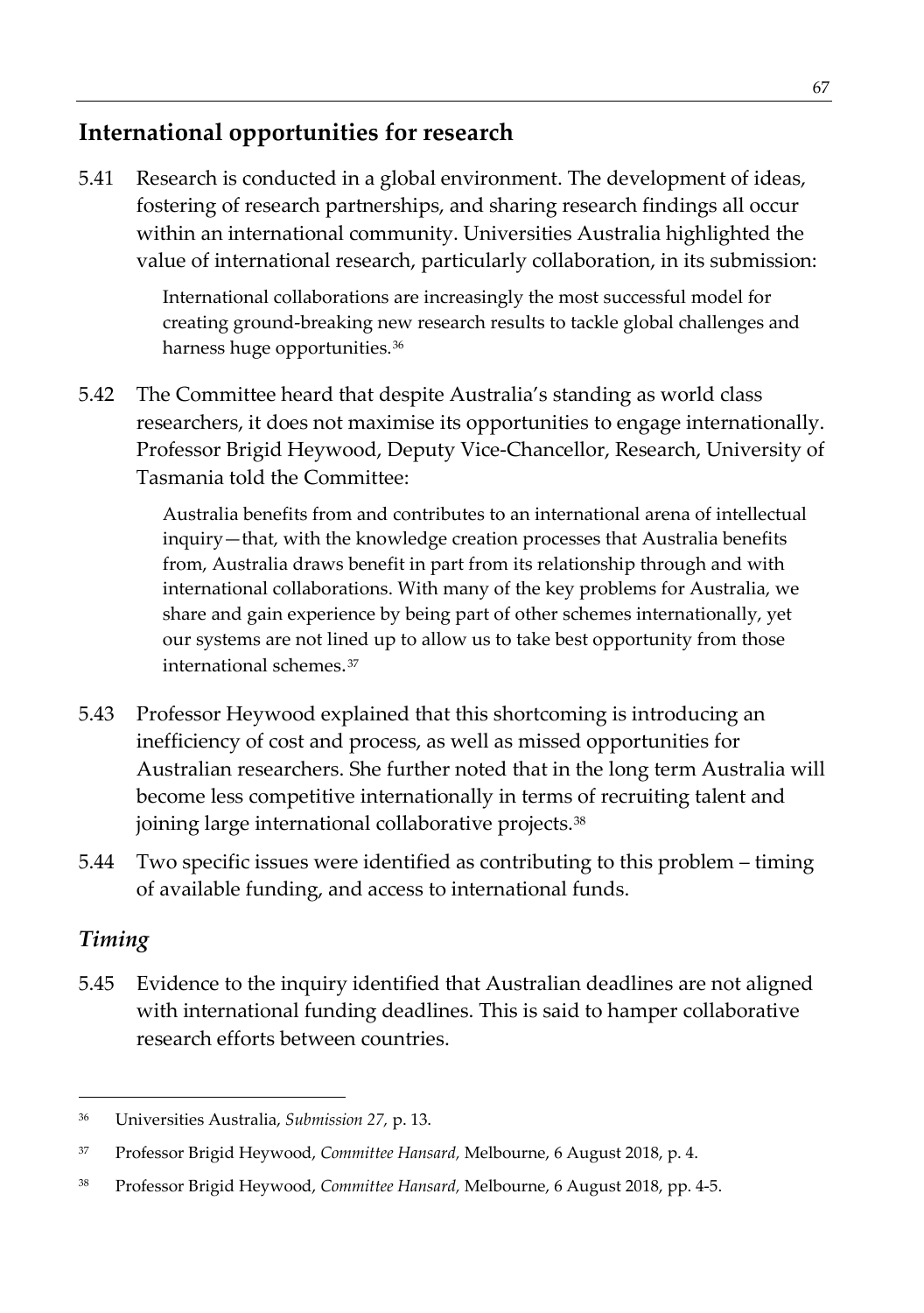5.46 For example, in its submission, the Australian National University (ANU) highlighted missed European opportunities:

> … the German DFG International Research Training Groups program could potentially be aligned with the ARC Industrial Transformation Training Centres; however, the vastly different guidelines and timing of schemes does not enable joint proposals that could leverage international investment to create transformational impact.[39](#page-89-0)

5.47 Closer to home, Professor Heywood raised the same issue in regard to New Zealand funding opportunities, citing the launch of its national science web:

> … they've put a significant amount of ten-year-based funding in national science priorities, which line up almost exactly with some of the things that we would argue are priorities here. But the alignment of our schemes is not allowing for what I would call genuine collaborative endeavour, which seems odd, given that research is an international collaborative endeavour.<sup>[40](#page-89-1)</sup>

#### *Access*

- 5.48 The Committee heard that Australia does not currently have a 'large scale multilateral government-supported funding scheme' to support international collaborative research.<sup>[41](#page-89-2)</sup> While there are some schemes that support bilateral research, there is no scheme to take advantage of wider international opportunities[.42](#page-89-3)
- 5.49 Similarly, the Committee was told that compared to international counterparts—for example, the German Academic Exchange Service, the US National Science Foundation, the China Scholarship Council, and the European Commission's Horizon 2020—Australia does not have any schemes to support international mobility.<sup>[43](#page-89-4)</sup> International mobility of researchers was identified as being invaluable for universities to enhance their international reputation, build international relationships, increase exposure to new research areas, and to recruit international students.<sup>[44](#page-89-5)</sup>

- <span id="page-89-3"></span><sup>42</sup> University of Canberra, *Submission 45,* p. 3.
- <span id="page-89-4"></span><sup>43</sup> Macquarie University, *Submission 59,* p. 4.

<span id="page-89-0"></span> <sup>39</sup> Australian National University, *Submission 31,* p. 4.

<span id="page-89-1"></span><sup>40</sup> Professor Brigid Heywood, *Committee Hansard,* Melbourne, 6 August 2018, p. 5.

<span id="page-89-2"></span><sup>41</sup> University of Canberra, *Submission 45,* p. 3.

<span id="page-89-5"></span><sup>44</sup> Macquarie University, *Submission 59,* p. 4.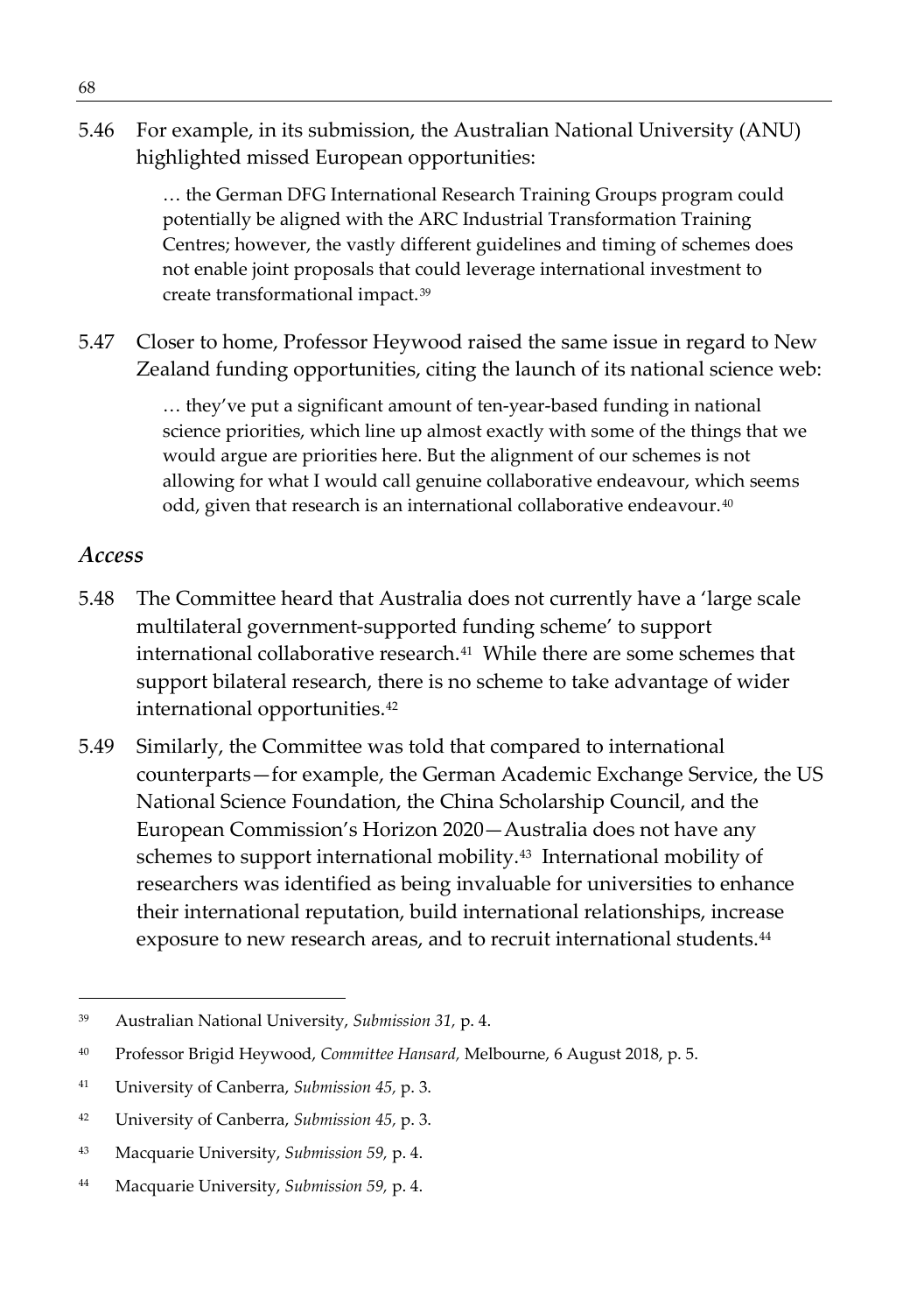- 5.50 Much of the shortfall in international opportunity has been attributed to a lack of government funding, rather than the availability of international opportunities. In other words, there are international research schemes available to Australian researchers but they require government support to participate.
- 5.51 Murdoch University stated in its written submission that Australia's university grant system is not internationally engaged. It noted that joint projects with an international focus, working on significant problems, require Australia to tap into the EU, US and UK funding.[45](#page-90-0) Similarly, Professor Jim McCluskey, Deputy Vice Chancellor, Research, University of Melbourne explained to the Committee:

Apart from the administrative alignment and the alignment of national priorities, the single biggest obstacle is that we don't put money on the table. Eligibility for Horizon 2020 has been hampered by the fact that we are not actually a partner organisation with the EU. To become a partner organisation would require some negotiation at a government level, and it would require us to put cash on the table, which would be at risk, because you put it into a pool of EU funding and it gets competed for.<sup>[46](#page-90-1)</sup>

5.52 In a supplementary submission, the University of Melbourne outlines a process for securing involvement in programs such as Horizon Europe. [47](#page-90-2) The Group of Eight also emphasised the importance of Australia's involvement.[48](#page-90-3)

# **Non-medical future fund**

5.53 In 2014, the Australian Government announced the establishment of a Medical Research Future Fund (MRFF)—a \$20 billion investment in health and medical research.<sup>49</sup> The MRFF complements NHMRC funding to support translational research.

<span id="page-90-0"></span> <sup>45</sup> Murdoch University, *Submission 28,* p. [1].

<span id="page-90-1"></span><sup>46</sup> Professor James McCluskey, *Committee Hansard,* Melbourne, 6 August 2018, p. 5.

<span id="page-90-2"></span><sup>47</sup> University of Melbourne, *Submission 81.1,* pp. 2-4.

<span id="page-90-3"></span><sup>48</sup> Ms Vicki Thomson, *Committee Hansard*, Canberra, 20 August 2018, p. 4.

<span id="page-90-4"></span><sup>49</sup> For more information see Department of Health, *Medical Research Future Fund,* [<https://beta.health.gov.au/initiatives-and-programs/medical-research-future-fund>](https://beta.health.gov.au/initiatives-and-programs/medical-research-future-fund) accessed 8 October 2018.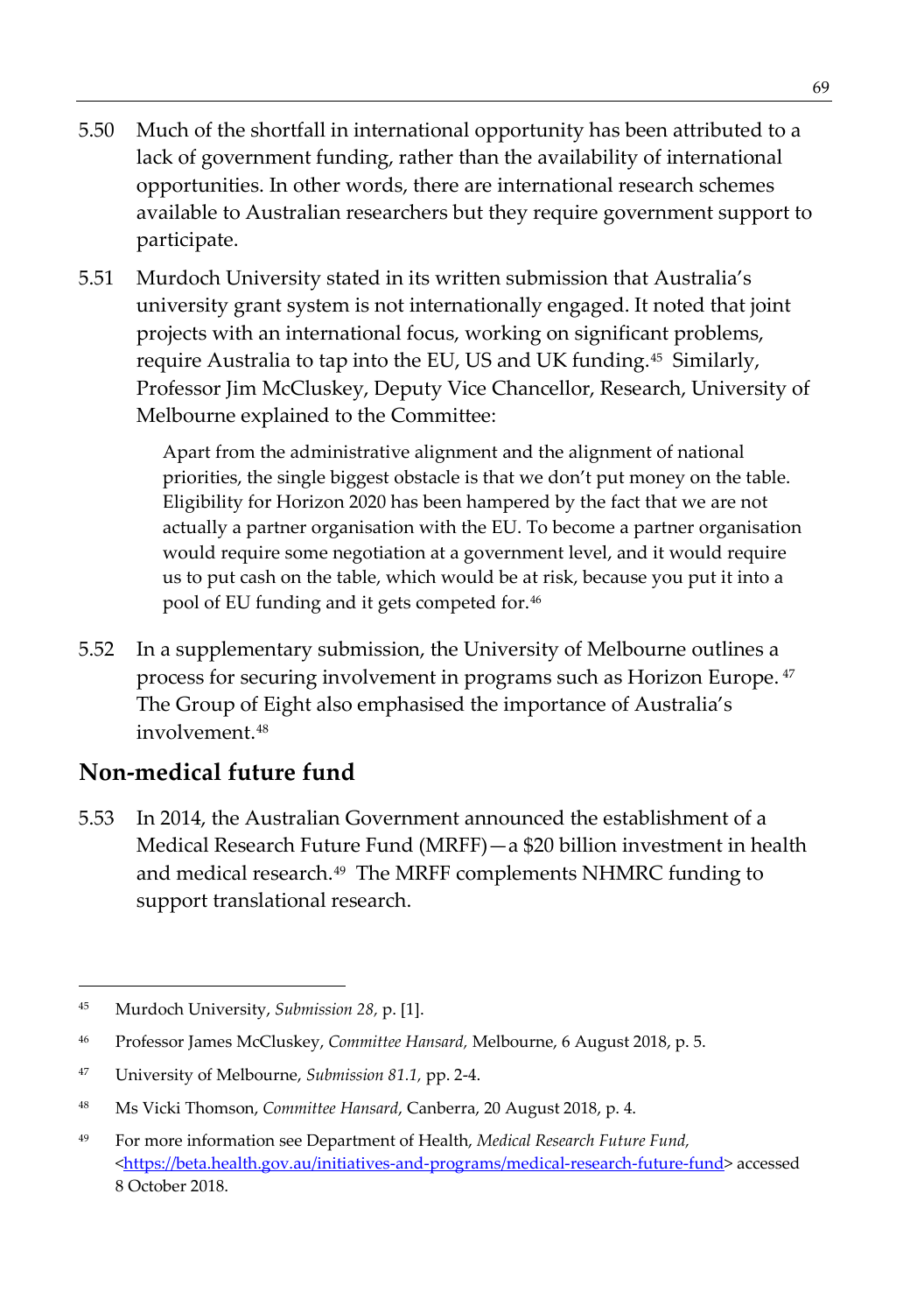- 5.54 Several submissions to the inquiry called for the establishment of a nonmedical research fund, similar to the MRFF. For example, the University of New South Wales recommended the introduction of an Australian Research Translation Future Fund; the Australian Academy of Science recommended the creation of a National Science Future Fund; Science and Technology Australia recommended the establishment of a Research Future Fund, and the Group of Eight recommended the creation of a translation fund for nonhealth and medical research.<sup>50</sup>
- 5.55 A key reason put forward for the introduction of a non-medical future fund was the perceived funding inequity between health and medical research and other disciplines such as humanities and social sciences.
- 5.56 As explained by Professor McCluskey at the Committee's public hearing in Melbourne:

… it's certainly the case that at the moment the Australian Research Council is effectively the only real place a scholar in the humanities and social sciences can win a research grant. The ARC allocates about 20 per cent of its budget to humanities and social sciences. Whereas, if you're a medico like me you can go to the NHMRC—\$850 million a year thereabouts—you can go to the Medical Research Future Fund and if you are clever enough you can frame the research grant as basic biological science, which it very often is and go to the ARC. That means it's a very uneven playing field, and so the notion of having a little bit more funding for the humanities and social sciences I certainly would vote for.<sup>[51](#page-91-1)</sup>

- 5.57 It was also noted that such a fund is not just about more investment, it is about leveraging and signalling to industry that engagement is an important priority.[52](#page-91-2)
- 5.58 Submissions calling for the introduction of a non-medical future fund also emphasised that any new fund should be additional research investment rather than replacing existing funding arrangements.

<span id="page-91-0"></span> <sup>50</sup> University of New South Wales, *Submission 62,* p. 3; Australian Academy of Science, *Submission 82,* p. 3; Science and Technology, *Submission 37,* p. 3, and The Group of Eight, *Submission 91,* p. [8].

<span id="page-91-1"></span><sup>51</sup> Professor James McCluskey, *Committee Hansard,* Melbourne, 6 August 2018, p. 2.

<span id="page-91-2"></span><sup>52</sup> Ms Renee Hindmarsh, *Committee Hansard,* Canberra, 20 August 2018, p. 2.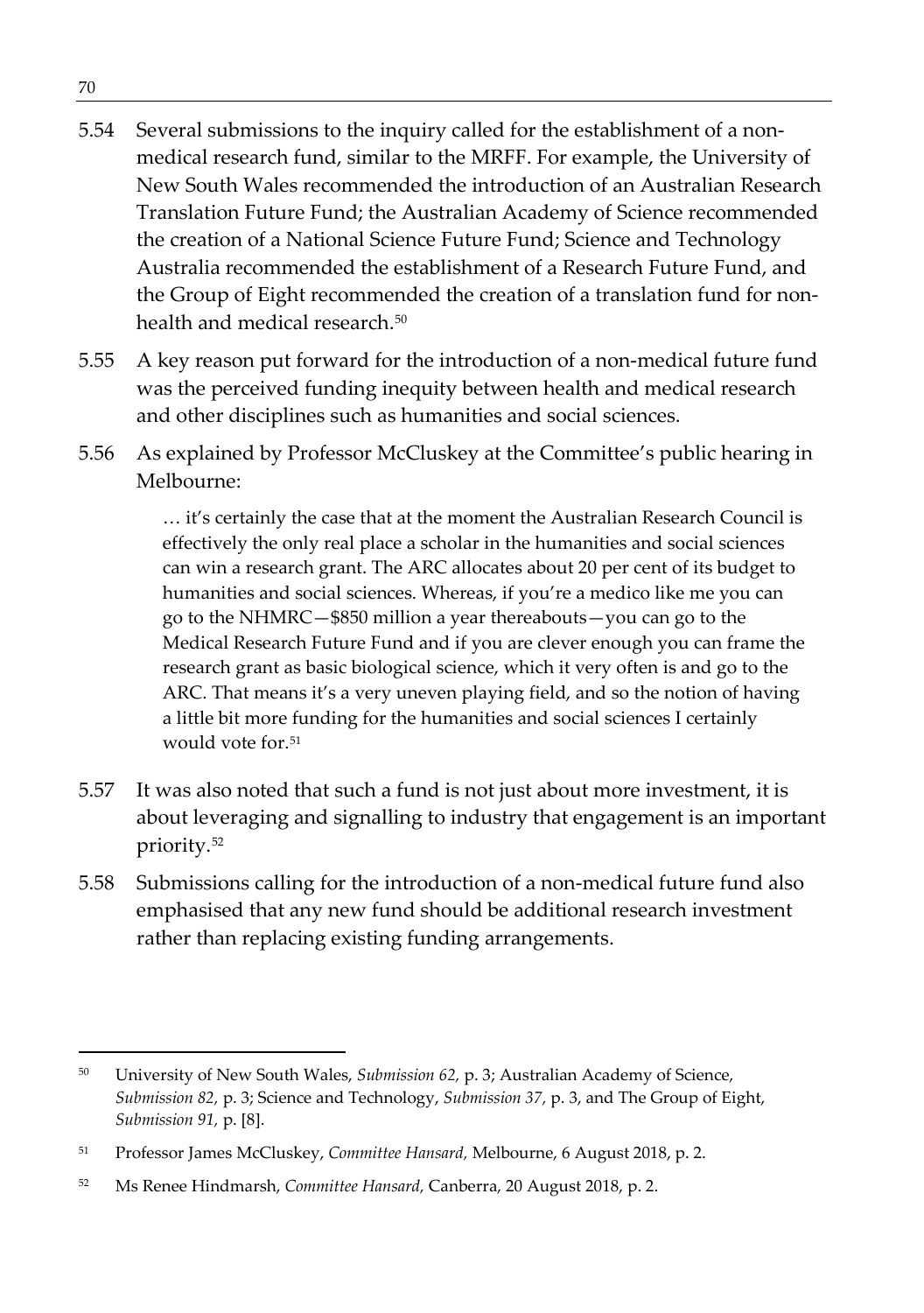#### **Inequity across research sector**

- 5.59 The Committee heard that there is inequity in funding across research stages and disciplines. Specifically, there is a tendency for applied research and shorter term research projects to be more attractive than blue sky or longer term research.<sup>[53](#page-92-0)</sup>
- 5.60 Throughout submissions, there was concern that blue sky and basic research is under pressure and being overlooked for more commercially attractive applied research. However, many submissions pointed out the latter cannot occur without the former.
- 5.61 For example, Macquarie University stated that the success of applied research is dependent upon the proper funding of basic research:

Business cases for applied research, particularly with clear end-user beneficiaries, are often more attractive to funders than proposals to conduct fundamental research. However, basic research, as the bedrock of advancement, has led to many important applications that almost without exception, unanticipated at the time that the research was undertaken.<sup>[54](#page-92-1)</sup>

5.62 The University of Melbourne made a similar statement:

While basic research does not normally target specific innovations, it plays an important enabling role in the innovation system by providing the theoretical basis for technological and other advances. It forms the sustaining pipeline through which further research innovation and translation can occur as discoveries move further along the commercialisation pathway.<sup>[55](#page-92-2)</sup>

5.63 The importance of blue sky research to Australia's research wealth was described by Professors Jordan Nash and Craig White from the Faculty of Science at Monash University. They said:

> Basic, pure, or 'blue-skies' research seeks to advance our fundamental understanding of the natural world. It encompasses both the pursuit of new knowledge and the production of new tools and techniques to be used in the pursuit of that knowledge. It is the foundation on which technological innovation and commercialisation rest, and it is the cornerstone of Australia's scientific reputation. Our daily lives are continually impacted by innovations that can be traced back to basic research; examples include the invention of

<span id="page-92-0"></span> <sup>53</sup> Macquarie University, *Submission 59,* p. 2.

<span id="page-92-1"></span><sup>54</sup> Macquarie University, *Submission 59,* p. 2.

<span id="page-92-2"></span><sup>55</sup> University of Melbourne, *Submission 81,* p. 12.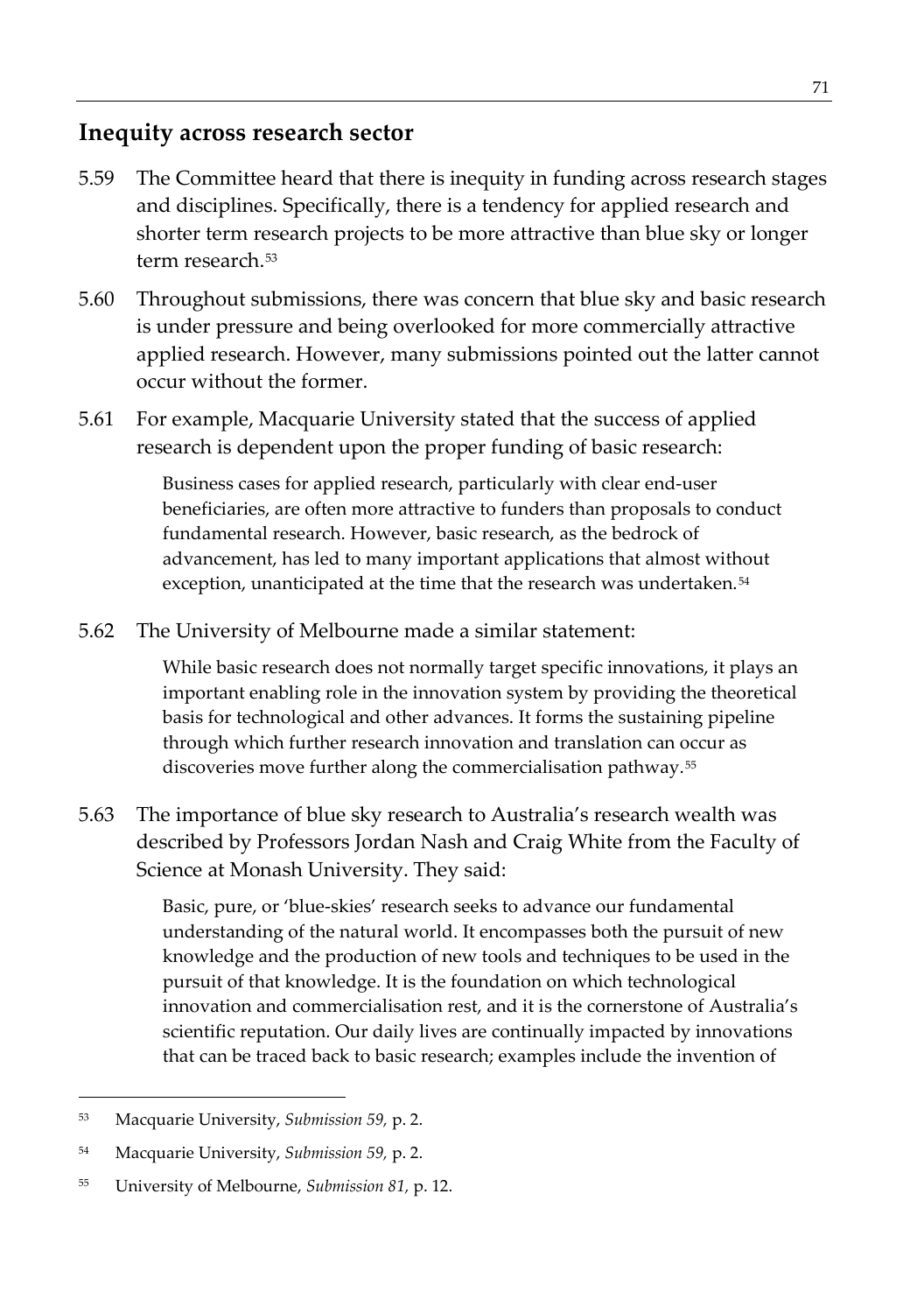WiFi, the functioning of the satellite-based global positioning system (GPS), and the development of anti-cancer and other drugs.<sup>[56](#page-93-0)</sup>

5.64 Professors Nash and White note the decline in basic research funding over the last decade. While acknowledging that Australia still invests more in basic research than other OECD counties, the Department of Education and Training also noted the decline in Australia's expenditure on basic research:

> While university expenditure on basic research has been increasing in real terms, it has been growing at a slower rate than expenditure on applied research. As a result, basic research as a share of total R&D expenditure has been steadily falling since the early 1990s.<sup>[57](#page-93-1)</sup>

5.65 Submissions to the inquiry called for greater balance in research investment across the research pipeline. In his submission, Professor Andre Luiten noted:

> Any sustainable research project funding scheme needs to have opportunities at each of the various stages of the innovation pipeline, as well as a sensible method for appropriate projects to transition between each stage.<sup>[58](#page-93-2)</sup>

5.66 To support this, Professor Luiten describes the following framework:

- a. Long-term investments into blue-sky research with its potential for breakthrough technologies;
- b. Shorter term targeted investments to bring promising research to the point where it becomes of interest to the private sector;
- c. Co-funding research in academia between industry and government in circumstances where industry sees the technical or execution risk as too high for it to be undertaken from solely industry financial resources;
- d. Government-assistance for industry to undertake research where the financial risk would make the project otherwise unviable.[59](#page-93-3)

<span id="page-93-0"></span> <sup>56</sup> Monash University – Faculty of Science, *Submission 61,* p. 1.

<span id="page-93-1"></span><sup>57</sup> Department of Education and Training, *Submission 92,* p. 8.

<span id="page-93-2"></span><sup>58</sup> Professor Andre Luiten, *Submission 78,* p. 1.

<span id="page-93-3"></span><sup>59</sup> Professor Andre Luiten, *Submission 78,* p. 1.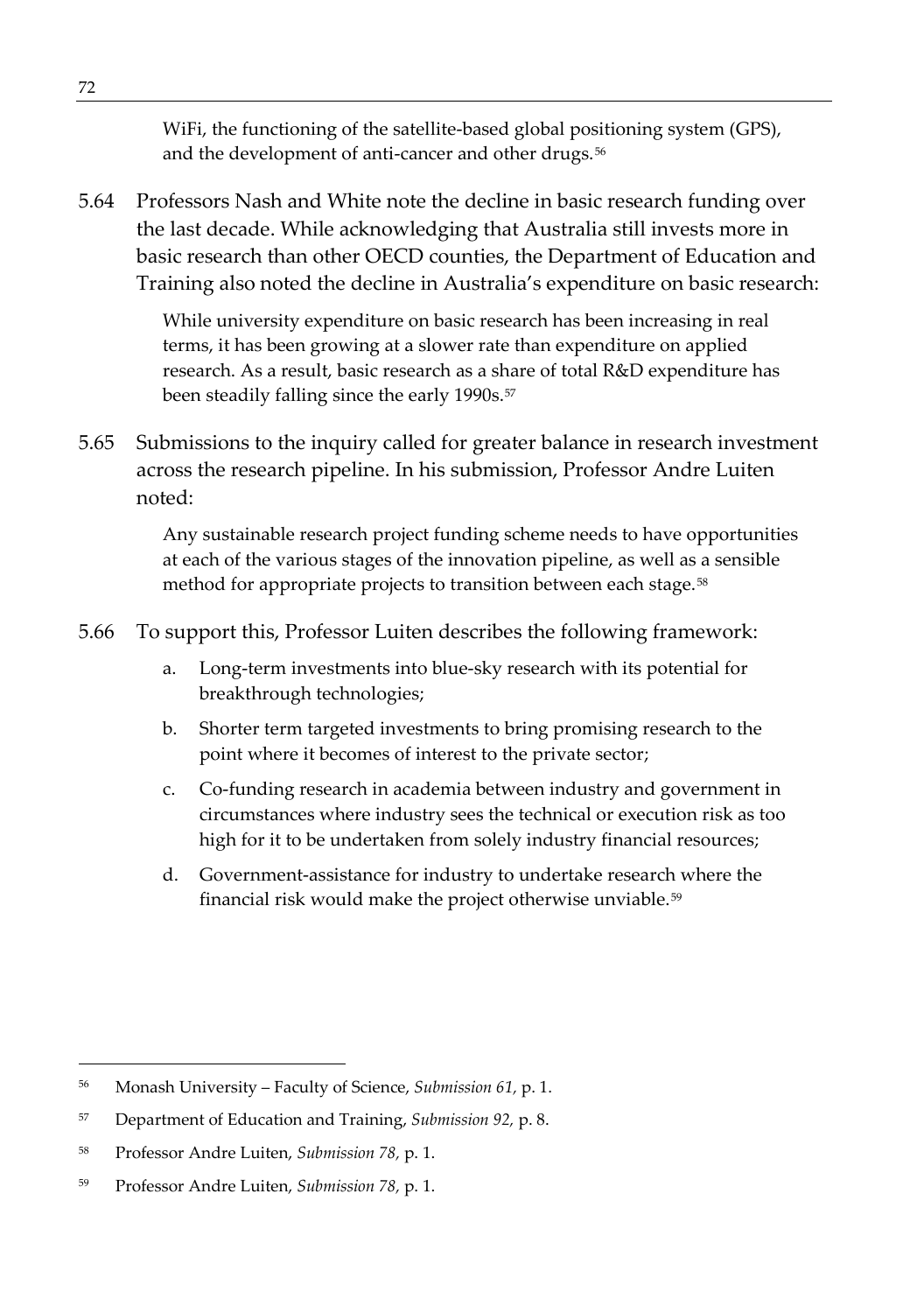5.67 Similarly, there were calls for longer term grant funding, particularly when considering the nature of scientific or ecological experiments:

> … not all research questions can be answered in a three-year time window, which is the length of most major grants currently. This is very true when investigating the dynamics of Australia's unique ecosystems, which often play out over decadal timescales. That means you need research and data streams at a decade timescale. So we would suggest that Australia explores establishing a new funding scheme that supports explicitly long-term research —research that is answering questions that require time series data on the scale of eight to 12 years.<sup>[60](#page-94-0)</sup>

- 5.68 A similar point was made by the Ecosystem Science Council. In its submission, the Council identified sustainable funding for long term ecological research as a priority issue to be addressed, suggesting the ARC's Act be amended to add a new funding stream for this purpose.<sup>[61](#page-94-1)</sup>
- 5.69 The Committee's inquiry has very much focused on research funding processes and ways to improve the *administration* of funding in Australia. The Committee supports the need for long term planning and investment, as well as the identification of strategic research priorities to maximise Australia's research investment. It also recognises the importance of collaborative research endeavours, particularly in the international arena.

### **Recommendation 14**

- **5.70 The Committee recommends the Australian Government provide greater oversight and coordination of Australia's research investment. It recommends a broader strategic review of Australia's research and development investment to identify key research priorities, better coordinate national and international research efforts, and ensure adequate investment across the research pipeline.**
- **5.71 The Committee recommends consideration be given to the establishment of a future or translation fund for non-medical research.**

<span id="page-94-0"></span> <sup>60</sup> Dr Bek Christensen, *Committee Hansard,* Brisbane, 30 July 2018, p. 21.

<span id="page-94-1"></span><sup>61</sup> Ecosystem Science Council, *Submission 2,* p. 1.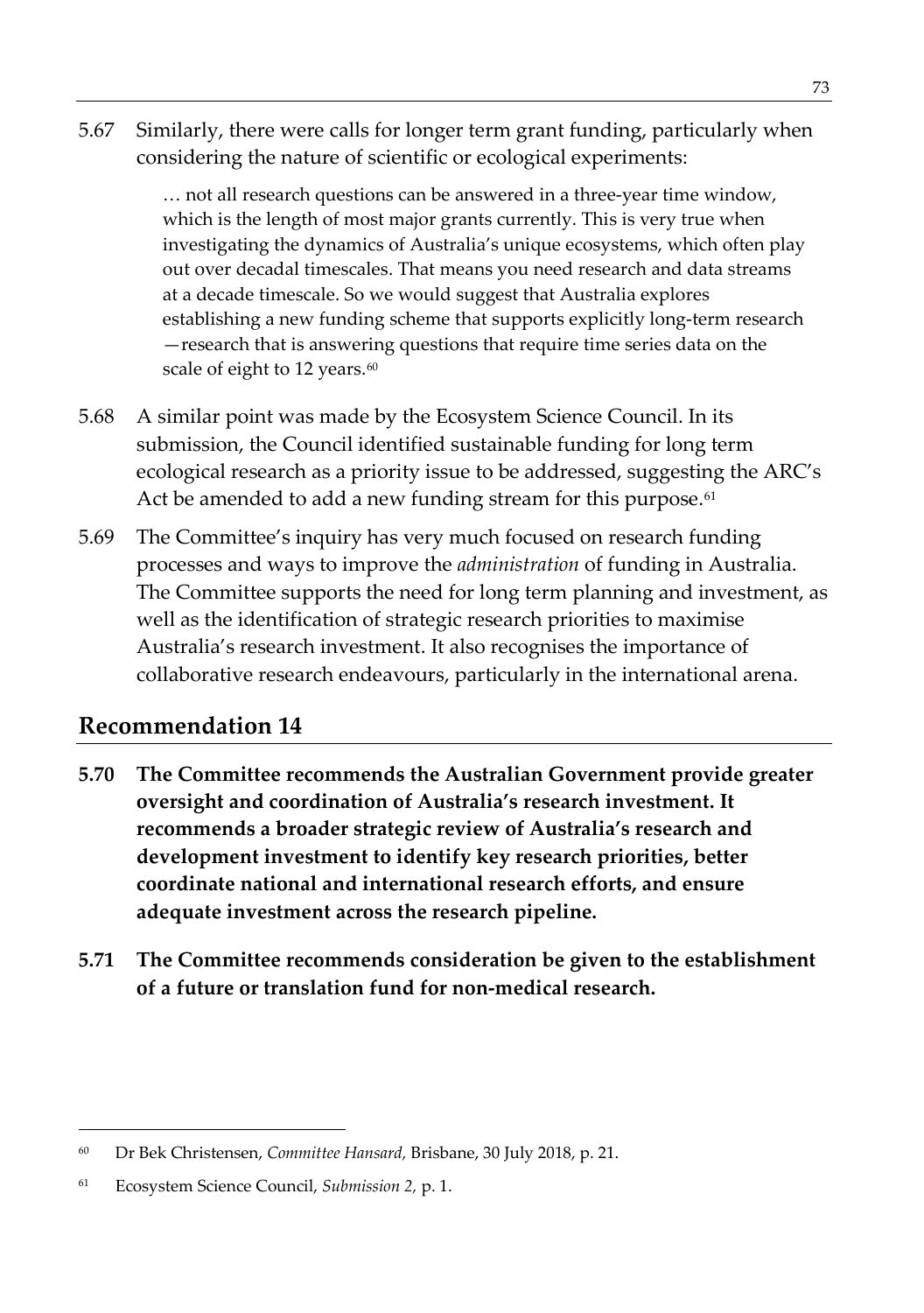## **Recommendation 15**

**5.72 Given the strength of Australia's research impact, the Committee recommends that the Australian Government consider investing and participating in international research funds such as Horizon Europe.**

Mr Andrew Laming MP Chair 24 October 2018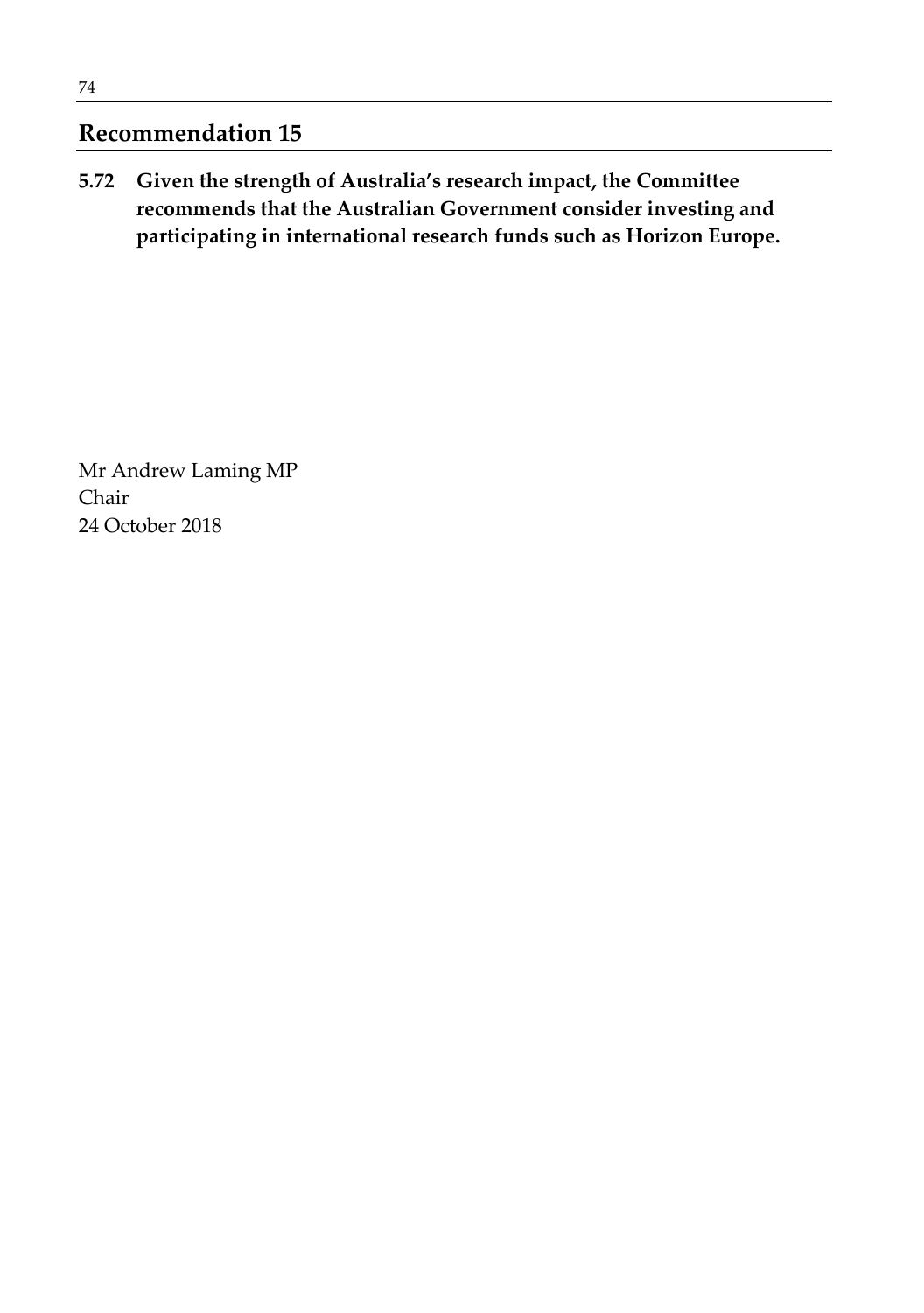# **A. Submissions**

- Professor Anthony Jorm
- Ecosystem Science Council
- Dr Nicholas White
- ARC Centre of Excellence for Climate Extremes
- Ms Francesca Beddie and Ms Linda Simon
- Alphacrucis College
- School of Biological Sciences, Monash University
- *Name Withheld*
- The University of Western Australia
- Deakin University
- Australasian Open Access Strategy Group 11.1 Supplementary submission
- Knowledge Commercialisation Australasia Pty Ltd
- The University of Notre Dame Australia
- Geoscience Australia
- University of South Australia
- Regional Universities Network
- The Royal Australian and New Zealand College of Psychiatrists
- Simulation Australasia Limited
- Griffith University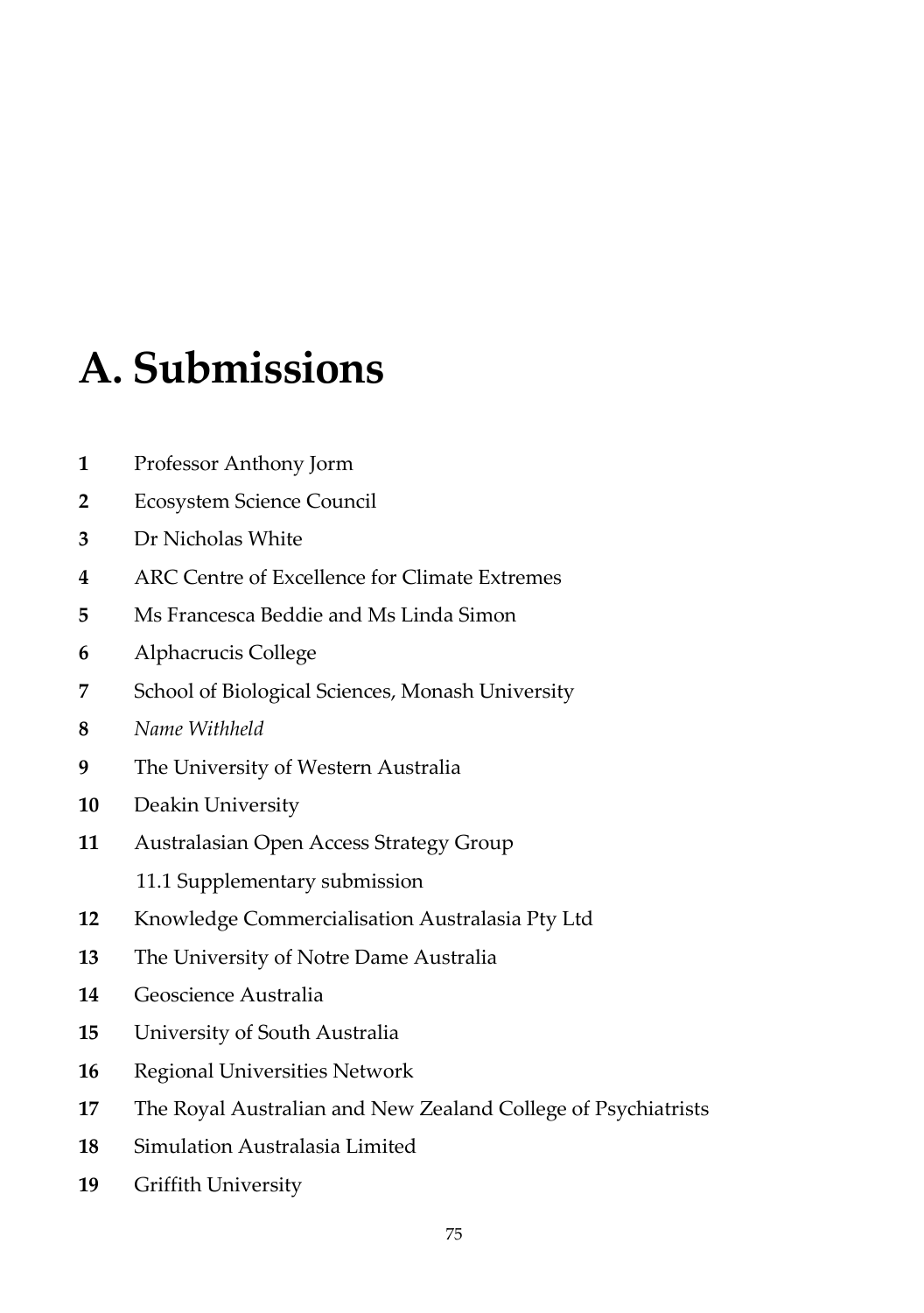| 20 | Professor Paul Glasziou |  |
|----|-------------------------|--|
|    |                         |  |

- Australasian Council of Deans of Arts, Social Sciences and Humanities
- QIMR Berghofer Medical Research Institute
- The George Institute for Global Health
- Neuroscience Research Australia
- Australian Catholic University
- Australian Academy of Health and Medical Sciences
- Universities Australia
- Murdoch University
- Curtin University
- Innovation and Science Australia
- Australian National University
- Charles Sturt University
- Professor Adrian Barnett 33.1 Supplementary submission
- Queensland University of Technology
- Australasian Research Management Society
- Association of Australian Medical Research Institutes
- Science and Technology Australia
- Southern Cross University
- Menzies School of Health Research
- Victorian TAFE Association
- University of Tasmania
- Department of Industry, Innovation and Science
- RMIT University
- Academy of the Social Sciences in Australia
- University of Canberra
	- 45.1 Supplementary submission
- Australian Research Council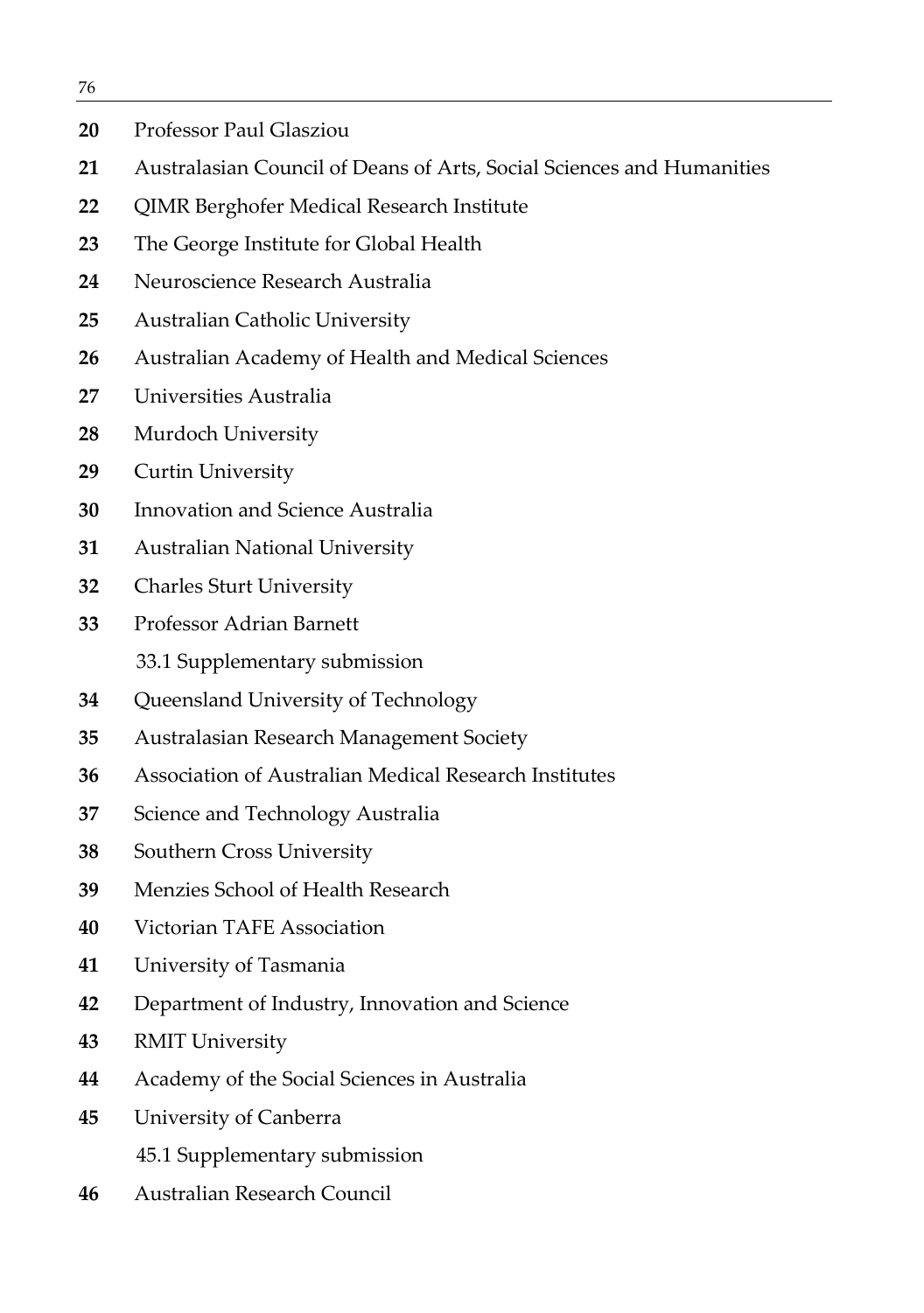- Australian Antarctic Division
- *Name Withheld*
- Australian Centre for International Agricultural Research
- University of Wollongong
- FAUNA Research Alliance
- La Trobe University
- Research Australia
- Australian Nuclear Science and Technology Organisation
- IP Australia
- Council of Australian University Librarians
- Council of Rural Research and Development Corporations
- Australasian Association of Philosophy
- Macquarie University
- Australian Academy of the Humanities
- Faculty of Science Monash University
- The University of NSW
- Western Sydney University
- Dr Mathew Lewsey
- Heads of Department and Schools of Psychology Association
- Ecological Society of Australia
- Council of Australian Postgraduate Associations
- Council of Academic Public Health Institutions Australasia
- Children's Cancer Institute
- Australian Society for Medical Research
- Foundation for Alcohol Research and Education
- Research Coaching Australia
- Dr Janine Pickering
- Mr Mark Fletcher
- Swinburne University of Technology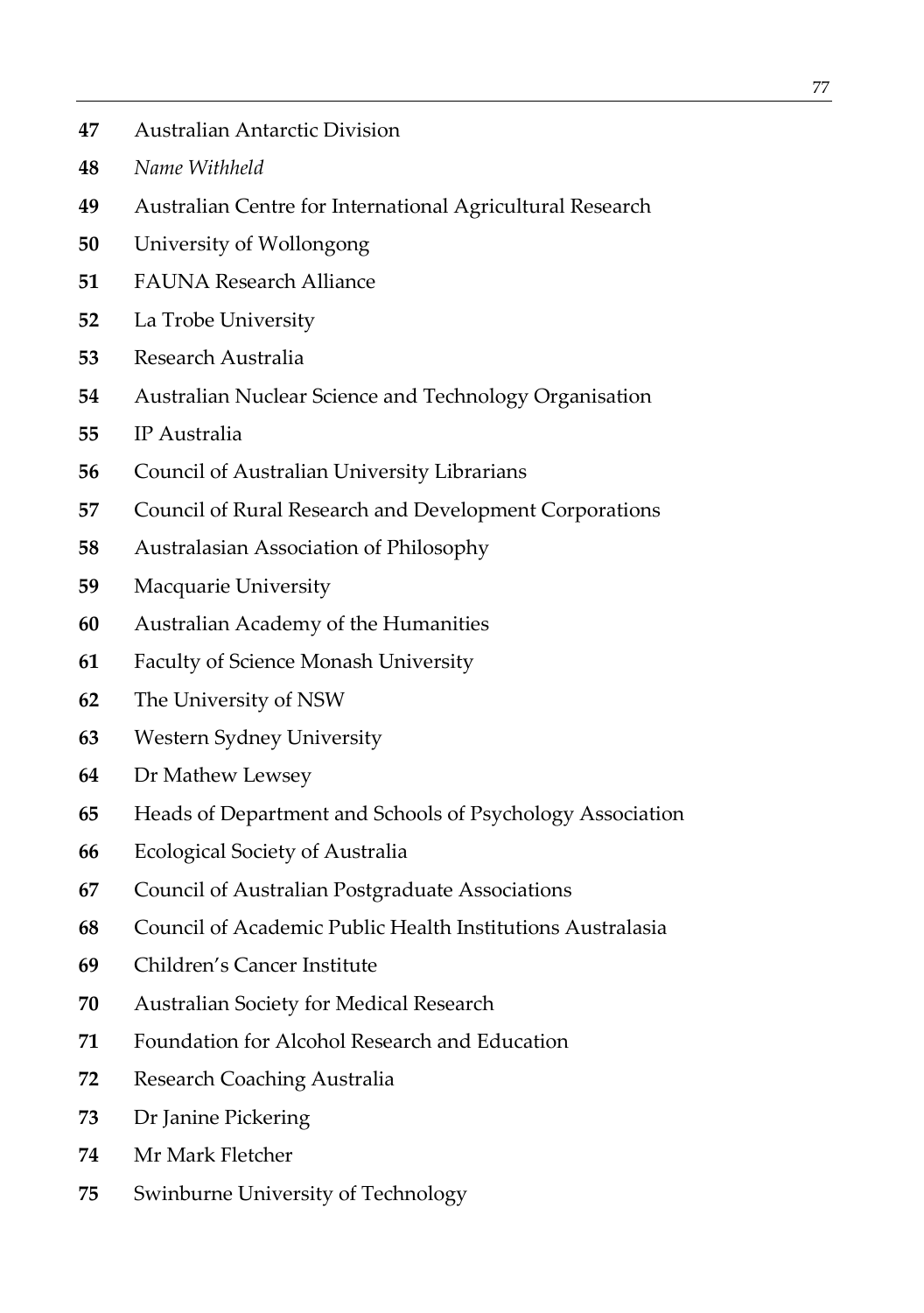- Australian Association of Research in Education
- Harry Perkins Institute of Medical Research
- Professor Andre Luiten
- Professional Scientists Australia
- Grains Research and Development Corporation
- University of Melbourne

81.1 Supplementary submission

- Australian Academy of Science
- Australian Technology Network of Universities
- Australian Academy of Science Early and Mid-Career Researcher Forum
- University of Technology Sydney
- Monash University
- University of Sydney
- Australian Academy of Technology and Engineering
- University of Newcastle
- Innovative Research Universities
- The Group of Eight
- Department of Education and Training
- National Tertiary Education Union
	- 93.1 Supplementary submission
- Australian Mathematical Sciences Institute
- Australian Renewable Energy Agency
- Australian Institute of Aboriginal and Torres Strait Islander Studies
- Professor Adrian Manning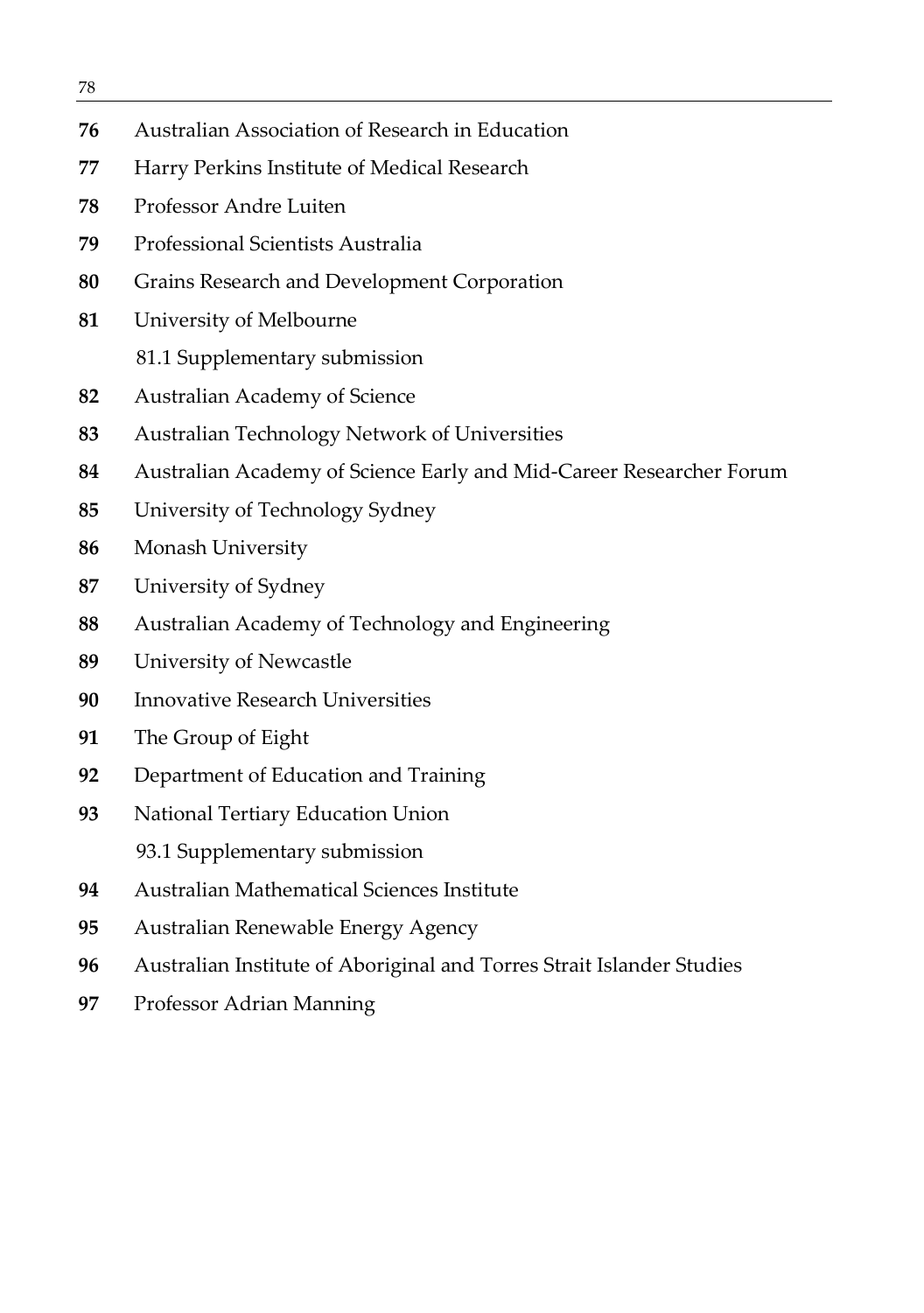# **B. List of Hearings and Witnesses**

# **Monday, 30 July 2018**

Parliament House, Committee Room 3

Cnr George and Alice Streets, Brisbane

#### *Griffith University*

Professor Andrea Bishop, Director, Office for Research

*University of Queensland*

- **Professor Peter Hoj, Vice-Chancellor and President**
- **Professor Bronwyn Harch, Deputy Vice-Chancellor, Research**
- **Ms Nicole Thompson, Director, Office of Sponsored Research**

*Professor Adrian Barnett*

*Queensland University of Technology*

Professor Margaret Sheil, Vice-Chancellor and President

*Australasian Open Access Strategy Group*

Dr Virginia Barbour, Director

#### QIMR Berghofer

**Professor David Whiteman, Deputy Director and Group Leader, Cancer** Control

*Australian Academy of Health and Medical Sciences*

**Professor Frank Gannon, Fellow**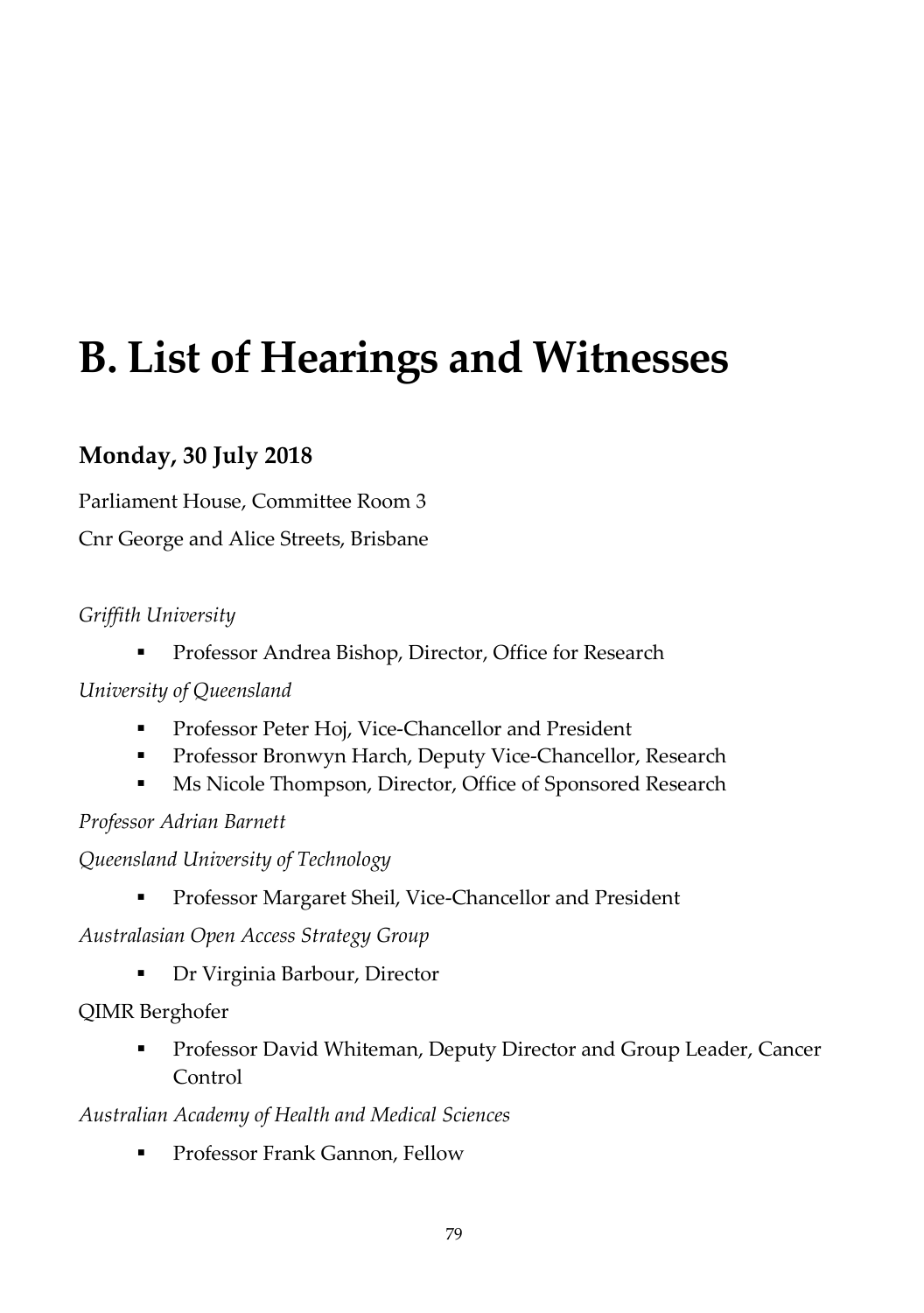*Ecological Society of Australia* 

- Dr Bek Christensen, Vice President, Public Outreach and Policy *Australian Association for Research in Education*
	- Professor Annette Woods, President

## **Monday, 6 August 2018**

The University of Melbourne, Dean's Boardroom

Level 12, Berkeley Street, (The Spot Building), Melbourne

#### *The University of Melbourne*

Professor James McCluskey, Deputy Vice-Chancellor, Research

*RMIT*

- Professor Denise Cuthbert, Associate Deputy Vice-Chancellor
- *Swinburne University of Technology*
	- Dr Tania Bezzobs, Executive Director

*Monash University*

- **Professor Matthew Gillespie, Vice-Provost Faculty and Graduate Affairs** *Latrobe University*
	- **Dr MaryAnne Aitken, Executive Director**
- *Innovative Research Universities*
	- Mr Conor King, Executive Director

*University of Tasmania*

**Professor Brigid Heywood, Deputy Vice-Chancellor, Research** 

*Research Australia*

Mr Greg Mullins, Head of Policy

*Council for Australian Postgraduate Associations*

Ms Natasha Abrahams, President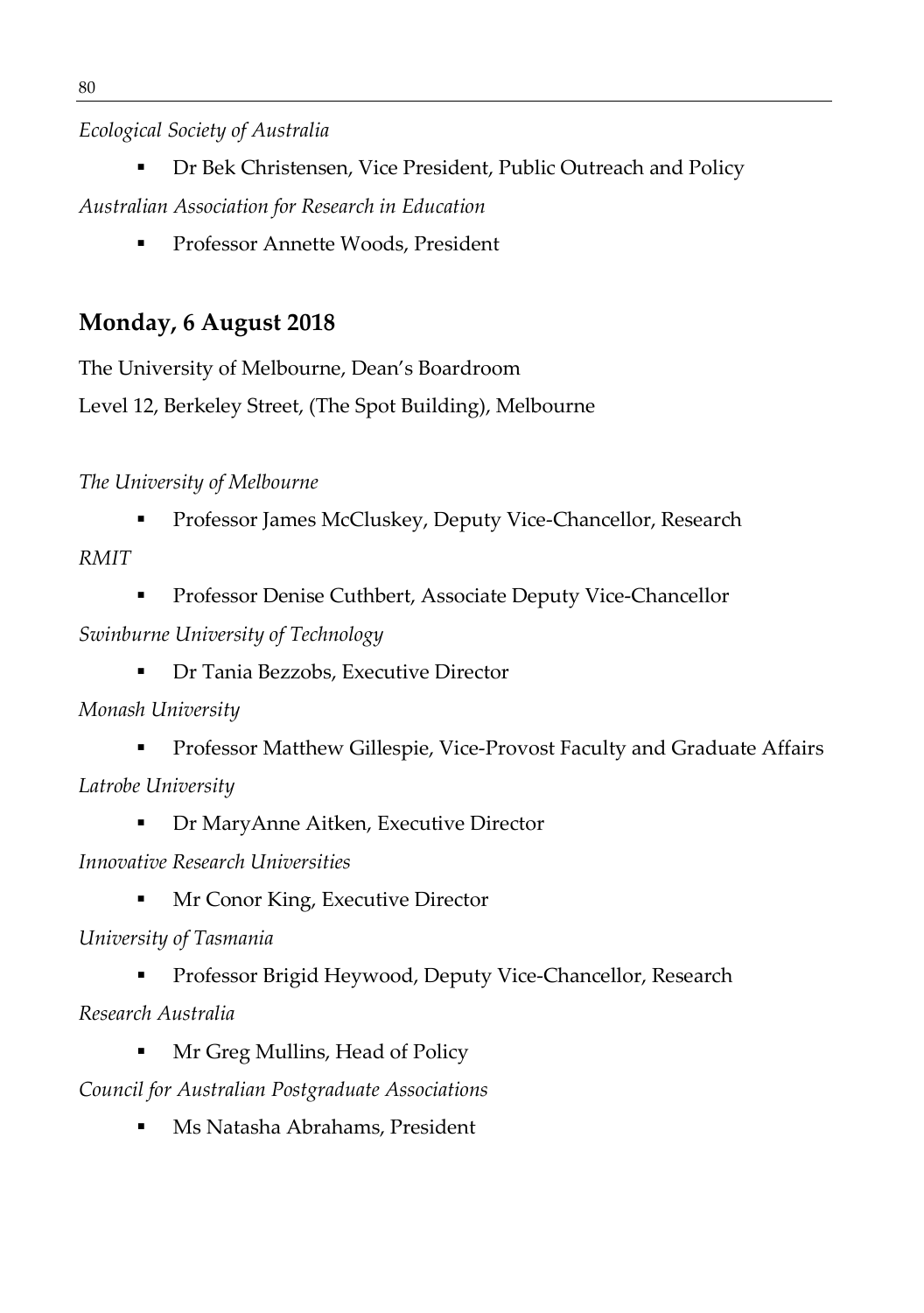*Australian Academy of Technology and Engineering*

**Professor Doreen Thomas, Director** 

*Victorian TAFE Association*

- Dr Arnaldo Barone, Director
- **•** Dr Henry Pook, Director, Centre for Applied Research and Innovation, Holmesglen Institute of TAFE

*National Tertiary Education Union*

Mr Paul Kniest, Policy and Research Coordinator

*Australian Mathematical Sciences Institute*

**Ms Maaike Wienk, Research and Policy Advisor** 

*Australian Nuclear Science and Technology Organisation*

**Mr Andrew Peele, Director of the Australian Synchrotron** 

# **Tuesday, 7 August 2018**

Parliament House, Macquarie Room

6 Macquarie Street, Sydney

*University of Wollongong*

Professor Tim Marchant, Dean of Research

#### *Macquarie University*

- Ms Tori Hocking, Executive Manager
- *Western Sydney University*

 Dr Annette McLaren, Senior Policy Advisor and Project Manager *University of Technology Sydney*

**Professor Kate McGrath, Deputy Vice-Chancellor, Research** *University of Sydney*

**Professor Duncan Ivison, Deputy Vice-Chancellor, Research**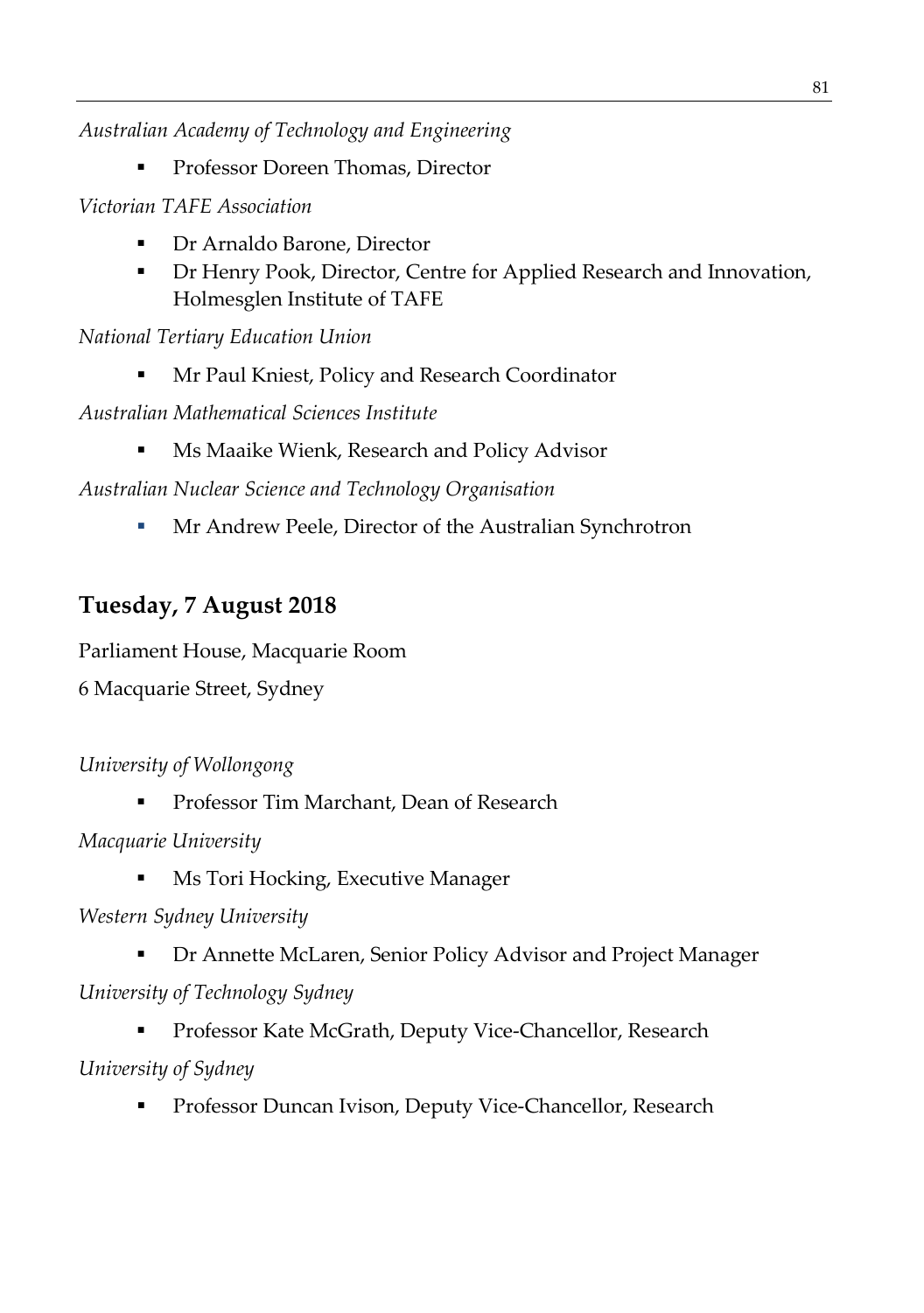*University of Newcastle*

 Mrs Lyn McBriarty, Strategic Advisor, Office of the Senior Deputy Vice-Chancellor

*Centre for Excellence for Climate Extremes*

**Professor Andy Pitman** 

*Alphacrucis College*

**Professor Paul Oslington, Dean of Business** 

*The George Institute*

**Mr Peter Dolnik, Director, Research Strategy and Services** 

*Fauna Research Alliance*

- Dr John Rodger, Chief Executive Officer
- Hon Bob Debus, Chairman

*Children's Cancer Institute*

**Dr Peter Wejbora, Head of Research Development & Partnerships** 

*Australian Society for Medical Research*

■ Dr Roger Yazbek, President

*Association of Australian Medical Research Institutes*

**Professor Tony Cunningham, President** 

# **Monday, 20 August 2018**

Parliament House, Committee Room 1R3

Canberra

*Australian National University* 

Mr Douglas Robertson, Director, Research Services

#### *University of Canberra*

 Professor George Cho AM, Deputy Vice-Chancellor, Research and Innovation